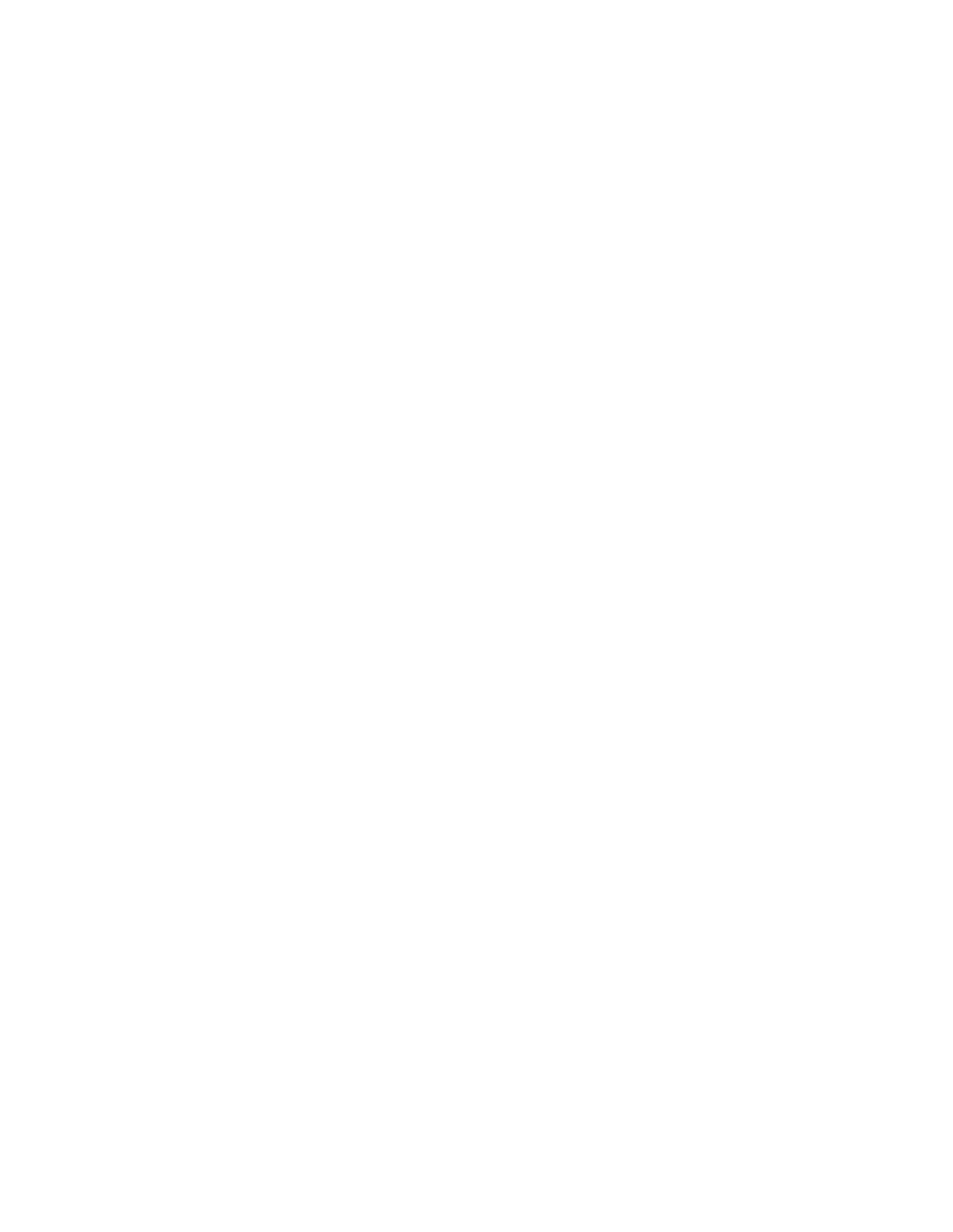| <b>Title</b>                                                | Page |
|-------------------------------------------------------------|------|
| Administrative Hearings, Office of                          | 39   |
| Administrative Office of the Courts                         | 20   |
| African-American Affairs, Washington State Commission on    | 43   |
| Agriculture, Department of                                  | 100  |
| Asian-Pacific-American Affairs, Washington State Commission | 28   |
| Attorney General, Office of the                             | 32   |
| Auditor, Office of the State                                | 30   |
| Bond Retirement & Interest                                  | 128  |
| <b>Caseload Forecast Council</b>                            | 33   |
| Center for Childhood Deafness & Hearing Loss, WA State      | 124  |
| <b>Central Washington University</b>                        | 117  |
| Commerce, Department of                                     | 35   |
| Community & Technical College System                        | 121  |
| <b>Conservation Commission, State</b>                       | 94   |
| <b>Consolidated Technology Services</b>                     | 50   |
| Corrections, Department of                                  | 68   |
| Criminal Justice Training Commission, Washington State      | 62   |
| DSHS - Administration & Supporting Services                 | 83   |
| DSHS - Alcohol & Substance Abuse                            | 81   |
| DSHS - Children & Family Services                           | 72   |
| <b>DSHS</b> - Developmental Disabilities                    | 75   |
| <b>DSHS</b> - Economic Services Administration              | 79   |
| <b>DSHS</b> - Juvenile Rehabilitation                       | 73   |
| <b>DSHS</b> - Long-Term Care Services                       | 77   |
| <b>DSHS</b> - Mental Health                                 | 74   |
| <b>DSHS</b> - Payments to Other Agencies                    | 85   |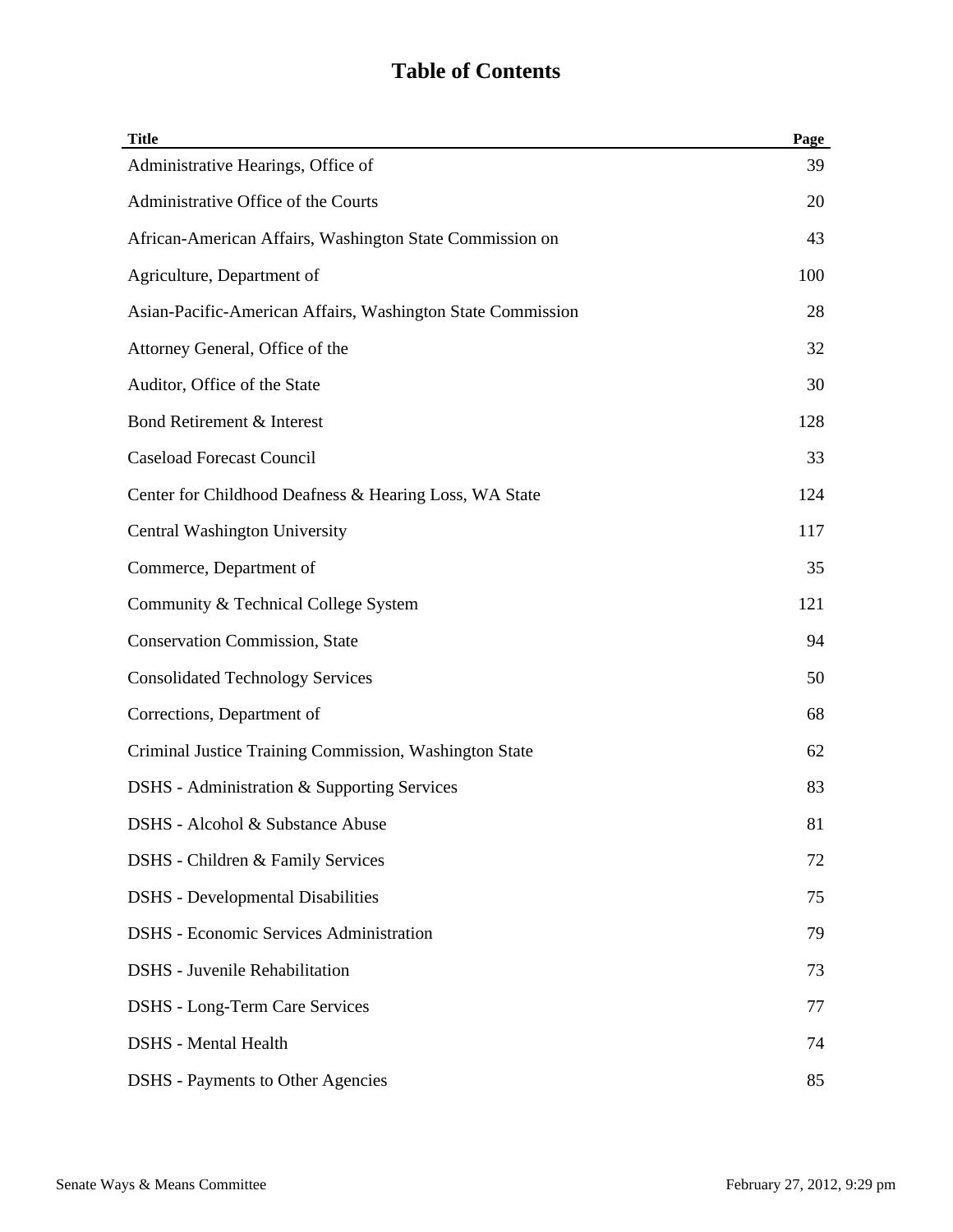| <b>Title</b>                                     | Page |
|--------------------------------------------------|------|
| <b>DSHS</b> - Special Commitment Center          | 84   |
| <b>DSHS</b> - Vocational Rehabilitation          | 82   |
| Early Learning, Department of                    | 126  |
| <b>Eastern Washington University</b>             | 116  |
| Ecology, Department of                           | 86   |
| Economic & Revenue Forecast Council              | 37   |
| <b>Employee Compensation Adjustments, State</b>  | 130  |
| <b>Employment Security Department</b>            | 71   |
| Enterprise Services, Department of               | 51   |
| Environmental and Land Use Hearings Office       | 93   |
| Financial Institutions, Department of            | 34   |
| Financial Management, Office of                  | 38   |
| Fish and Wildlife, Department of                 | 95   |
| Forecast Councils, Office of the                 | 57   |
| Gambling Commission, Washington State            | 41   |
| Governor, Office of the                          | 23   |
| Health Care Authority, Washington State          | 58   |
| Health, Department of                            | 64   |
| Higher Education, Council for                    | 113  |
| Hispanic Affairs, Washington State Commission on | 42   |
| House of Representatives                         | 11   |
| Human Rights Commission                          | 60   |
| Indian Affairs, Governor's Office of             | 27   |
| Industrial Insurance Appeals, Board of           | 61   |
| Innovate Washington                              | 45   |
| Insurance Commissioner, Office of                | 49   |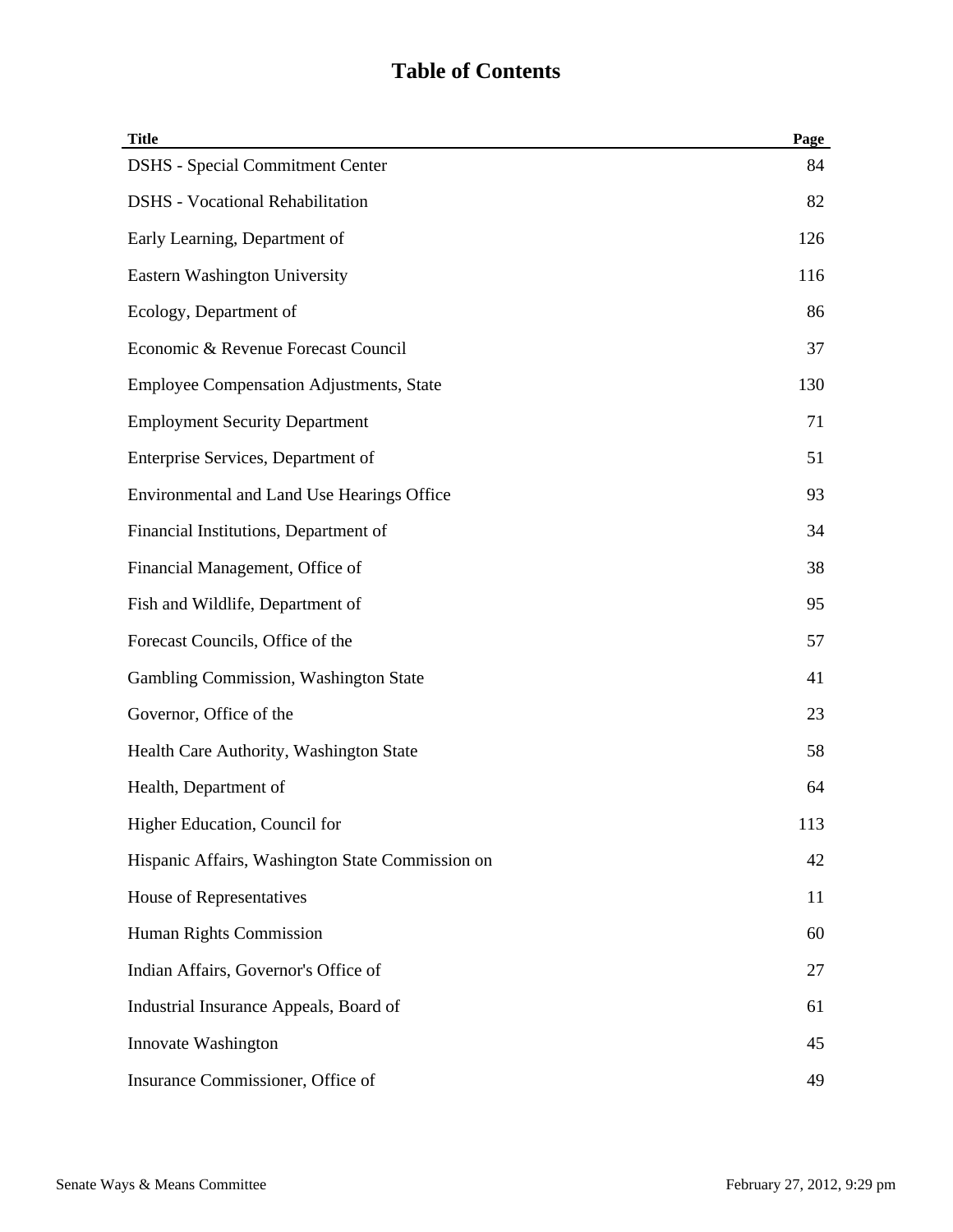| <b>Title</b>                                              | Page |
|-----------------------------------------------------------|------|
| Joint Legislative Audit & Review Committee                | 13   |
| Joint Legislative Systems Committee                       | 15   |
| Labor & Industries, Department of                         | 63   |
| Legislative Evaluation & Accountability Program Committee | 14   |
| <b>LEOFF 2 Retirement Board</b>                           | 56   |
| Lieutenant Governor, Office of the                        | 24   |
| Liquor Control Board, Washington State                    | 52   |
| Lottery Commission, State                                 | 40   |
| <b>Military Department</b>                                | 54   |
| Minority & Women's Business Enterprises, Office of        | 48   |
| Natural Resources, Department of                          | 98   |
| Office of Civil Legal Aid                                 | 22   |
| Office of Legislative Support Svcs                        | 17   |
| Other Legislation                                         | 132  |
| Parks and Recreation Commission, State                    | 91   |
| Pollution Liability Insurance Program, Washington         | 90   |
| Public Defense, Office of                                 | 21   |
| <b>Public Disclosure Commission</b>                       | 25   |
| <b>Public Employment Relations Commission</b>             | 55   |
| Public Schools - Education of Highly Capable Students     | 109  |
| <b>Public Schools - Education Reform</b>                  | 110  |
| <b>Public Schools - Educational Service Districts</b>     | 106  |
| <b>Public Schools - General Apportionment</b>             | 103  |
| <b>Public Schools - Institutional Education</b>           | 108  |
| Public Schools - Learning Assistance Program (LAP)        | 112  |
| Public Schools - Levy Equalization                        | 107  |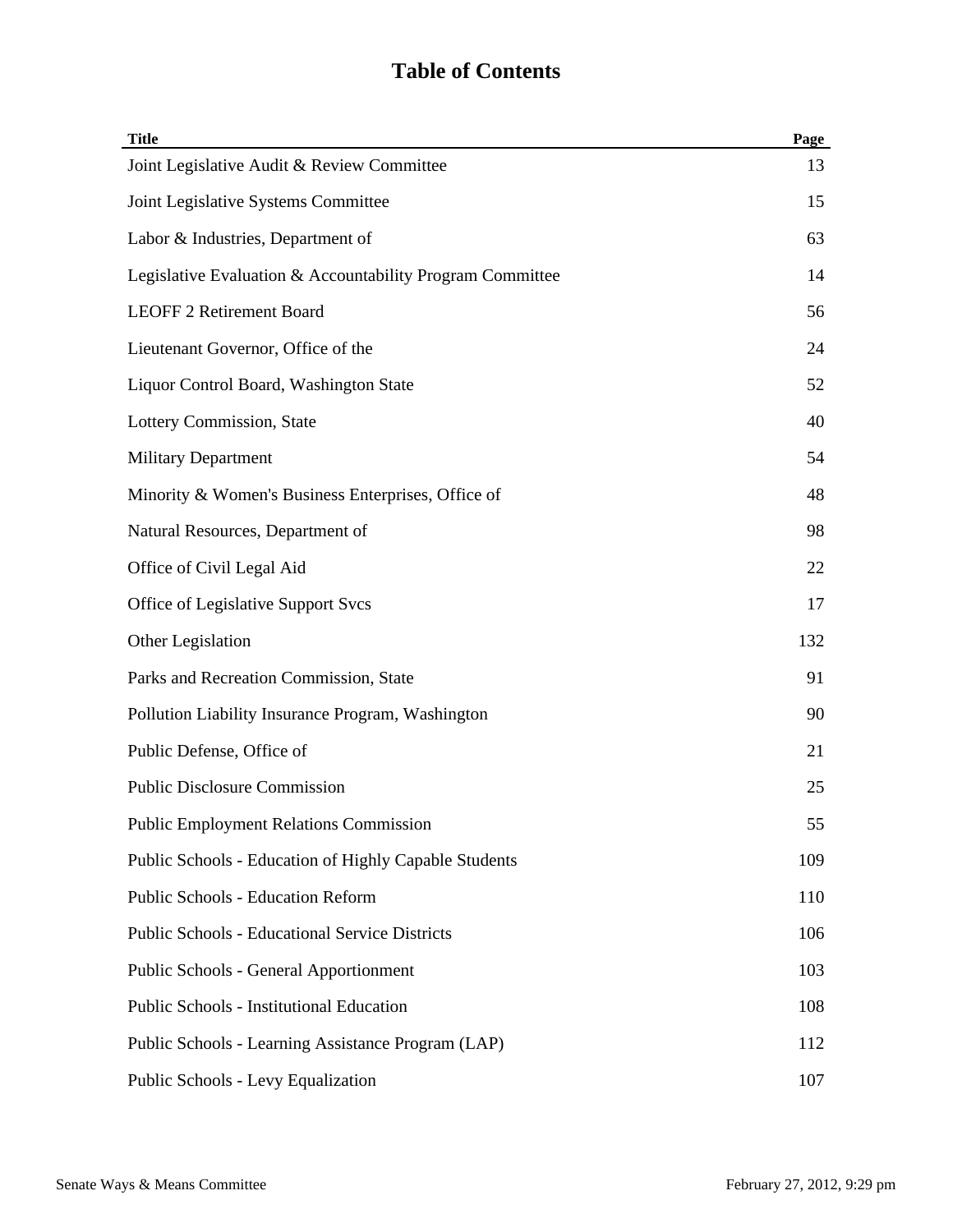| <b>Title</b>                                            | Page |
|---------------------------------------------------------|------|
| Public Schools - OSPI & Statewide Programs              | 102  |
| Public Schools - Pupil Transportation                   | 104  |
| Public Schools - Special Education                      | 105  |
| Public Schools - Transitional Bilingual Instruction     | 111  |
| <b>Puget Sound Partnership</b>                          | 97   |
| Recreation and Conservation Funding Board               | 92   |
| Retirement Systems, Contributions to                    | 131  |
| Retirement Systems, Department of                       | 44   |
| Revenue, Department of                                  | 46   |
| Salaries for Elected Officials, Citizens' Commission on | 31   |
| School for the Blind, State                             | 123  |
| Secretary of State, Office of the                       | 26   |
| Senate                                                  | 12   |
| Services for the Blind, Department of                   | 70   |
| Special Appropriations to the Governor                  | 129  |
| <b>State Law Library</b>                                | 19   |
| State Patrol, Washington                                | 101  |
| <b>Statute Law Committee</b>                            | 16   |
| <b>Student Achievement Council</b>                      | 122  |
| Student Financial Aid, Office of                        | 120  |
| Supreme Court                                           | 18   |
| Tax Appeals, Board of                                   | 47   |
| The Evergreen State College                             | 118  |
| Treasurer, Office of the State                          | 29   |
| University of Washington                                | 114  |
| Utilities and Transportation Commission                 | 53   |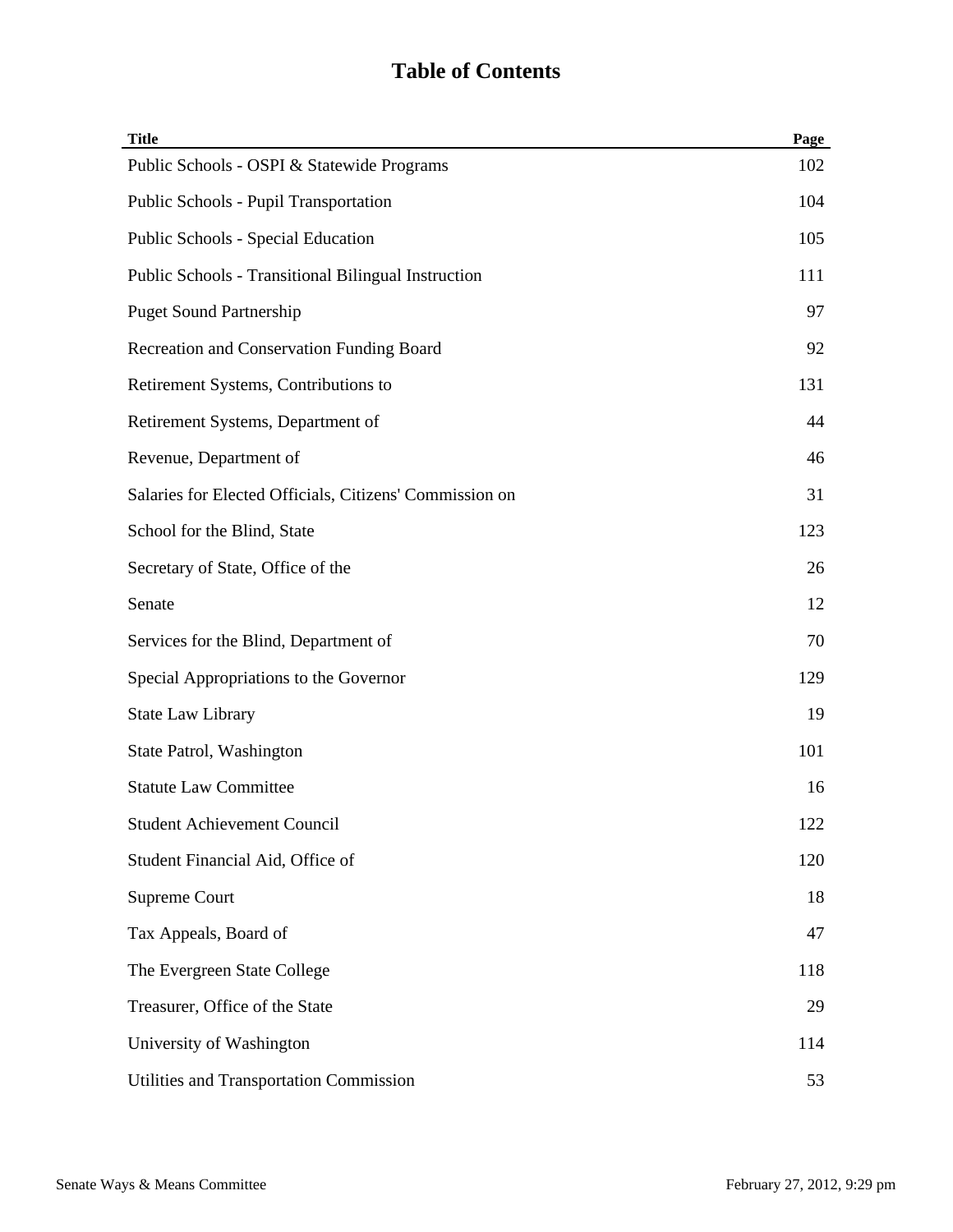| <b>Title</b>                                      | Page |
|---------------------------------------------------|------|
| Veterans' Affairs, Department of                  | 67   |
| <b>Washington State University</b>                | 115  |
| Western Washington University                     | 119  |
| Workforce Training & Education Coordinating Board | 125  |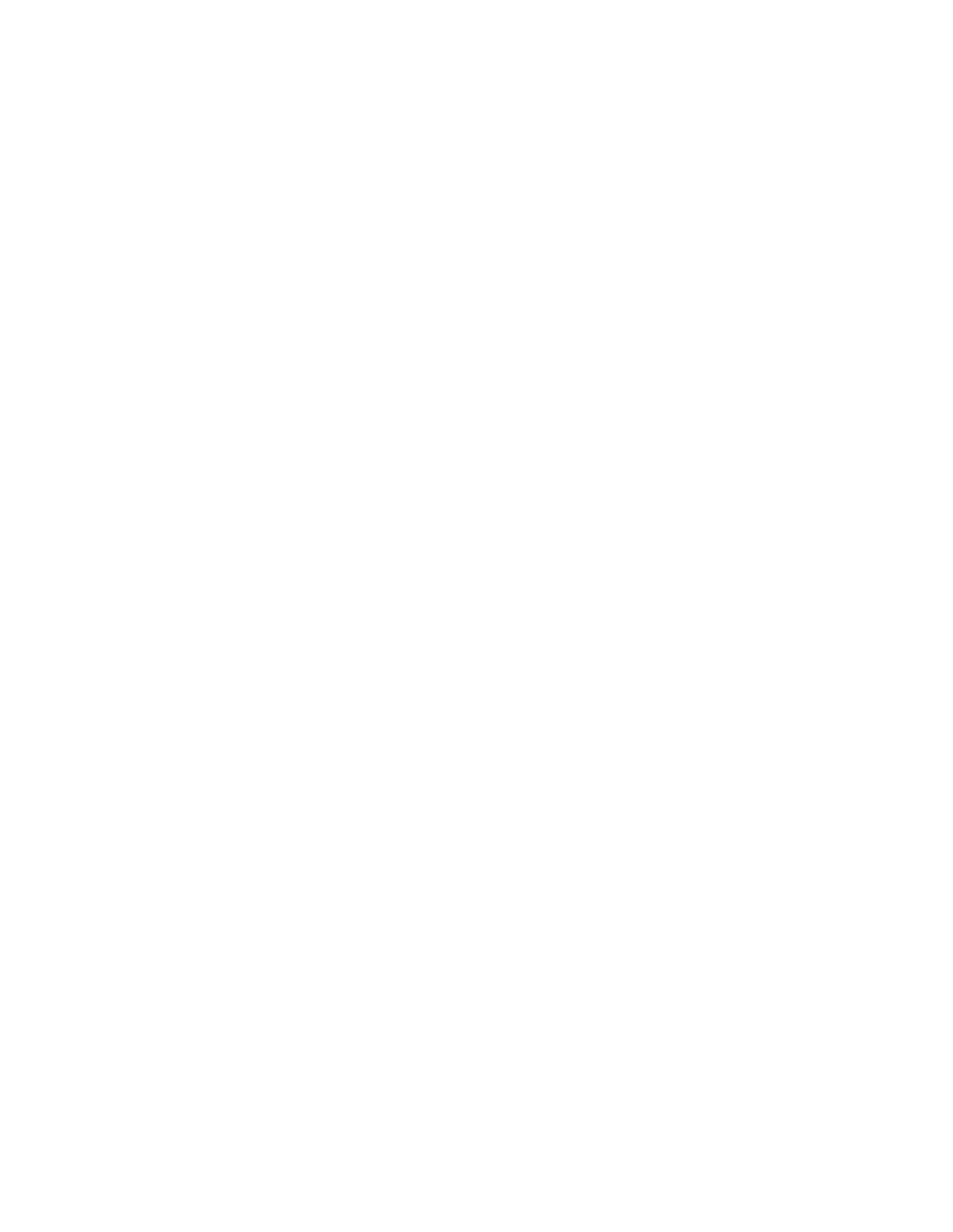**Senate Chair Proposed**

|                                            | <b>FTEs</b> | NGF-P      | <b>Total</b> |
|--------------------------------------------|-------------|------------|--------------|
| Legislative                                | 795.7       | 139,792    | 146,898      |
| Judicial                                   | 637.1       | 223,660    | 281,029      |
| Governmental Operations                    | 7,581.9     | 452,777    | 3,698,677    |
| <b>Other Human Services</b>                | 16,697.7    | 5,921,219  | 14,496,494   |
| <b>DSHS</b>                                | 16,457.3    | 5,551,814  | 11,167,749   |
| <b>Natural Resources</b>                   | 5,960.6     | 283,295    | 1,521,588    |
| Transportation                             | 757.9       | 74.344     | 174,559      |
| Public Schools                             | 271.8       | 13,344,655 | 15,317,690   |
| <b>Higher Education</b>                    | 45,205.9    | 2,751,233  | 11,124,241   |
| <b>Other Education</b>                     | 515.5       | 163,701    | 527,460      |
| Special Appropriations                     | 0.0         | 2,071,738  | 2,199,563    |
| <b>Total Budget Bill</b>                   | 94,881.2    | 30,978,228 | 60,655,948   |
| <b>Appropriations in Other Legislation</b> | 1.9         | $-3,850$   | $-3,696$     |
| <b>Statewide Total</b>                     | 94,883.0    | 30,974,378 | 60,652,252   |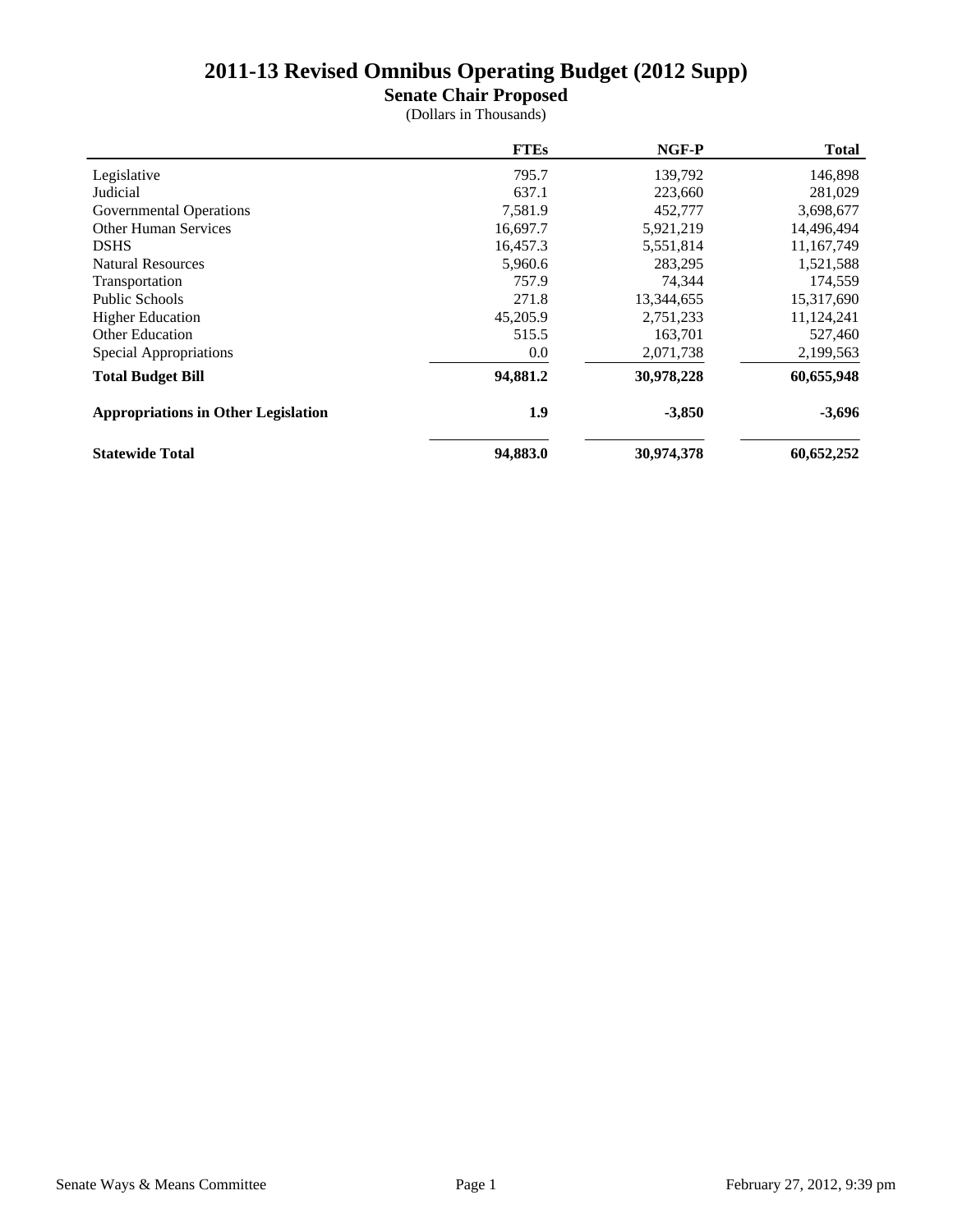**Senate Chair Proposed**

|                                       | <b>FTEs</b> | NGF-P   | <b>Total</b> |
|---------------------------------------|-------------|---------|--------------|
| Legislative                           |             |         |              |
| House of Representatives              | 380.2       | 58,111  | 59,427       |
| Senate                                | 272.4       | 43,346  | 44,767       |
| Jt Leg Audit & Review Committee       | 20.9        | 5,150   | 5,320        |
| <b>LEAP</b> Committee                 | 10.0        | 3,790   | 3,790        |
| Office of the State Actuary           | 13.2        | 48      | 3,392        |
| Joint Legislative Systems Comm        | 46.6        | 15,730  | 15,730       |
| <b>Statute Law Committee</b>          | 46.6        | 8,820   | 9,675        |
| <b>Redistricting Commission</b>       | 5.9         | 1,781   | 1,781        |
| Office of Legislative Support Svcs    | 0.0         | 3,016   | 3,016        |
| <b>Total Legislative</b>              | 795.7       | 139,792 | 146,898      |
| <b>Judicial</b>                       |             |         |              |
| Supreme Court                         | 60.9        | 13,393  | 13,393       |
| State Law Library                     | 13.8        | 1,506   | 3,022        |
| Court of Appeals                      | 139.6       | 30,575  | 30,575       |
| <b>Commission on Judicial Conduct</b> | 9.5         | 2,048   | 2,048        |
| Administrative Office of the Courts   | 398.3       | 98,484  | 149,774      |
| Office of Public Defense              | 14.0        | 56,058  | 58,548       |
| Office of Civil Legal Aid             | 1.0         | 21,596  | 23,669       |
| <b>Total Judicial</b>                 | 637.1       | 223,660 | 281,029      |
| <b>Total Legislative/Judicial</b>     | 1,432.8     | 363,452 | 427,927      |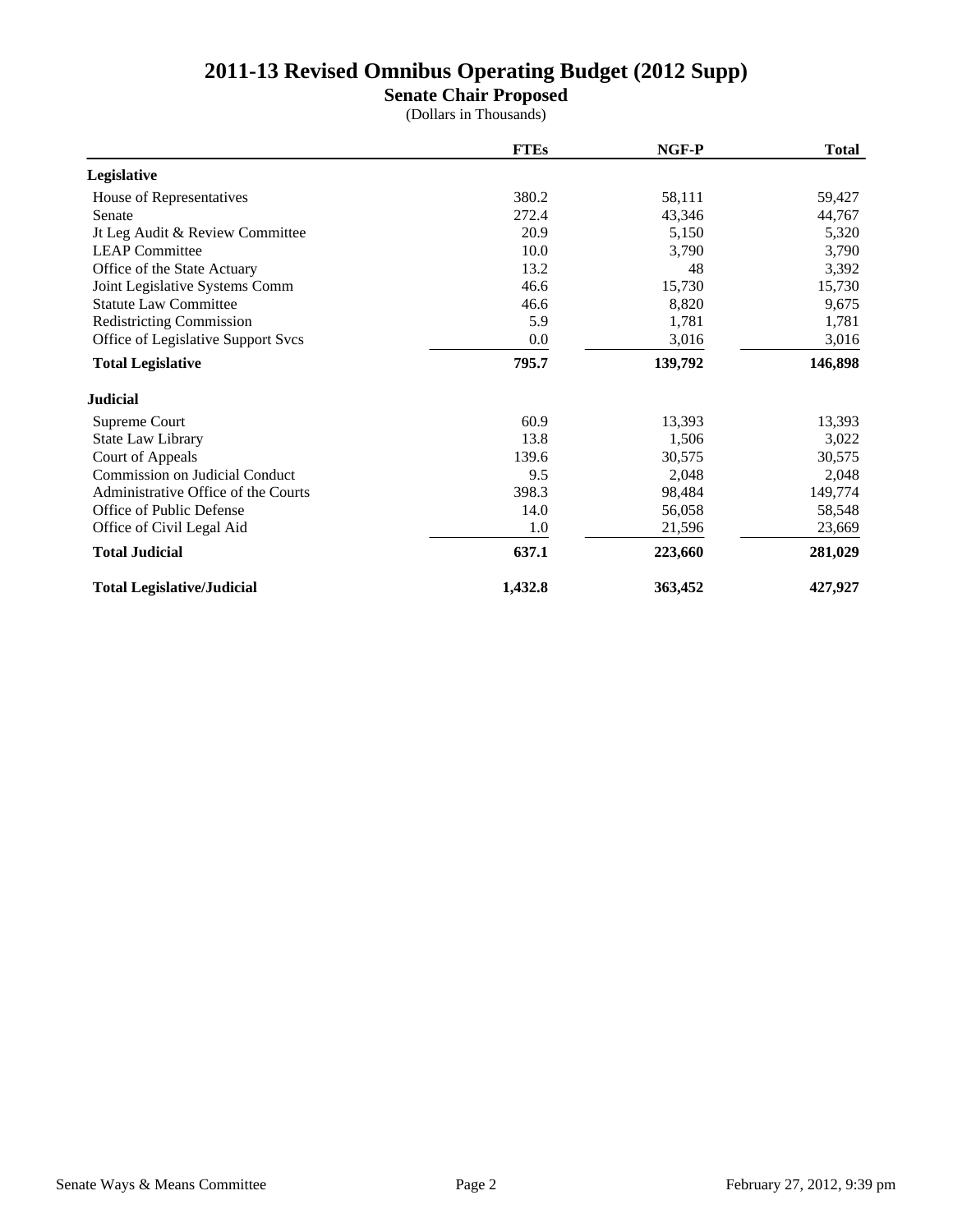**Senate Chair Proposed**

|                                           | <b>FTEs</b> | NGF-P            | <b>Total</b> |
|-------------------------------------------|-------------|------------------|--------------|
| <b>Governmental Operations</b>            |             |                  |              |
| Office of the Governor                    | 47.3        | 9,790            | 11,290       |
| Office of the Lieutenant Governor         | 5.8         | 1,316            | 1,411        |
| <b>Public Disclosure Commission</b>       | 19.5        | 4,023            | 4,023        |
| Office of the Secretary of State          | 311.4       | 24,875           | 84,020       |
| Governor's Office of Indian Affairs       | 2.0         | 500              | 500          |
| Asian-Pacific-American Affrs              | 1.9         | 432              | 432          |
| Office of the State Treasurer             | 67.0        | $\boldsymbol{0}$ | 13,488       |
| Office of the State Auditor               | 335.1       | $\boldsymbol{0}$ | 71,582       |
| Comm Salaries for Elected Officials       | 1.3         | 335              | 335          |
| Office of the Attorney General            | 1,100.7     | 12,498           | 225,505      |
| <b>Caseload Forecast Council</b>          | 6.0         | 1,243            | 1,243        |
| Dept of Financial Institutions            | 188.3       | $\boldsymbol{0}$ | 46,491       |
| Department of Commerce                    | 253.3       | 120,269          | 561,129      |
| Economic & Revenue Forecast Council       | 2.6         | 639              | 664          |
| Office of Financial Management            | 186.1       | 36,860           | 116,950      |
| Office of Administrative Hearings         | 170.4       | $\theta$         | 35,897       |
| <b>State Lottery Commission</b>           | 142.9       | $\overline{0}$   | 801,956      |
| Washington State Gambling Comm            | 155.5       | $\boldsymbol{0}$ | 32,184       |
| WA State Comm on Hispanic Affairs         | 2.0         | 471              | 471          |
| African-American Affairs Comm             | 2.0         | 453              | 453          |
| Department of Retirement Systems          | 249.0       | $\boldsymbol{0}$ | 52,737       |
| <b>State Investment Board</b>             | 83.4        | $\boldsymbol{0}$ | 29,256       |
| Innovate Washington                       | 15.2        | 5,774            | 9,604        |
| Department of Revenue                     | 1,175.8     | 203,820          | 237,033      |
| Board of Tax Appeals                      | 11.2        | 2,337            | 2,337        |
| Minority & Women's Business Enterp        | 17.0        | $\overline{0}$   | 3,680        |
| Dept of General Administration            | 0.1         | $\boldsymbol{0}$ | $\Omega$     |
| Office of Insurance Commissioner          | 230.3       | $\overline{0}$   | 51,964       |
| <b>Consolidated Technology Services</b>   | 279.5       | $\overline{0}$   | 208,372      |
| <b>State Board of Accountancy</b>         | 11.3        | $\overline{0}$   | 2,808        |
| Forensic Investigations Council           | 0.0         | $\theta$         | 286          |
| Department of Enterprise Services         | 1,070.0     | 6,593            | 481,210      |
| <b>Washington Horse Racing Commission</b> | 28.5        | 0                | 6,828        |
| WA State Liquor Control Board             | 841.4       | $\boldsymbol{0}$ | 196,359      |
| Utilities and Transportation Comm         | 167.4       | $\overline{0}$   | 48,871       |
| Board for Volunteer Firefighters          | 4.0         | $\theta$         | 1,064        |
| <b>Military Department</b>                | 323.4       | 14,344           | 339,428      |
| <b>Public Employment Relations Comm</b>   | 41.6        | 4,271            | 7,831        |
| <b>LEOFF 2 Retirement Board</b>           | 6.0         | $\overline{0}$   | 2,387        |
| Archaeology & Historic Preservation       | 17.8        | $\overline{0}$   | 4,639        |
| Office of the Forecast Councils           | 8.6         | 1,934            | 1,959        |
| <b>Total Governmental Operations</b>      | 7,581.9     | 452,777          | 3,698,677    |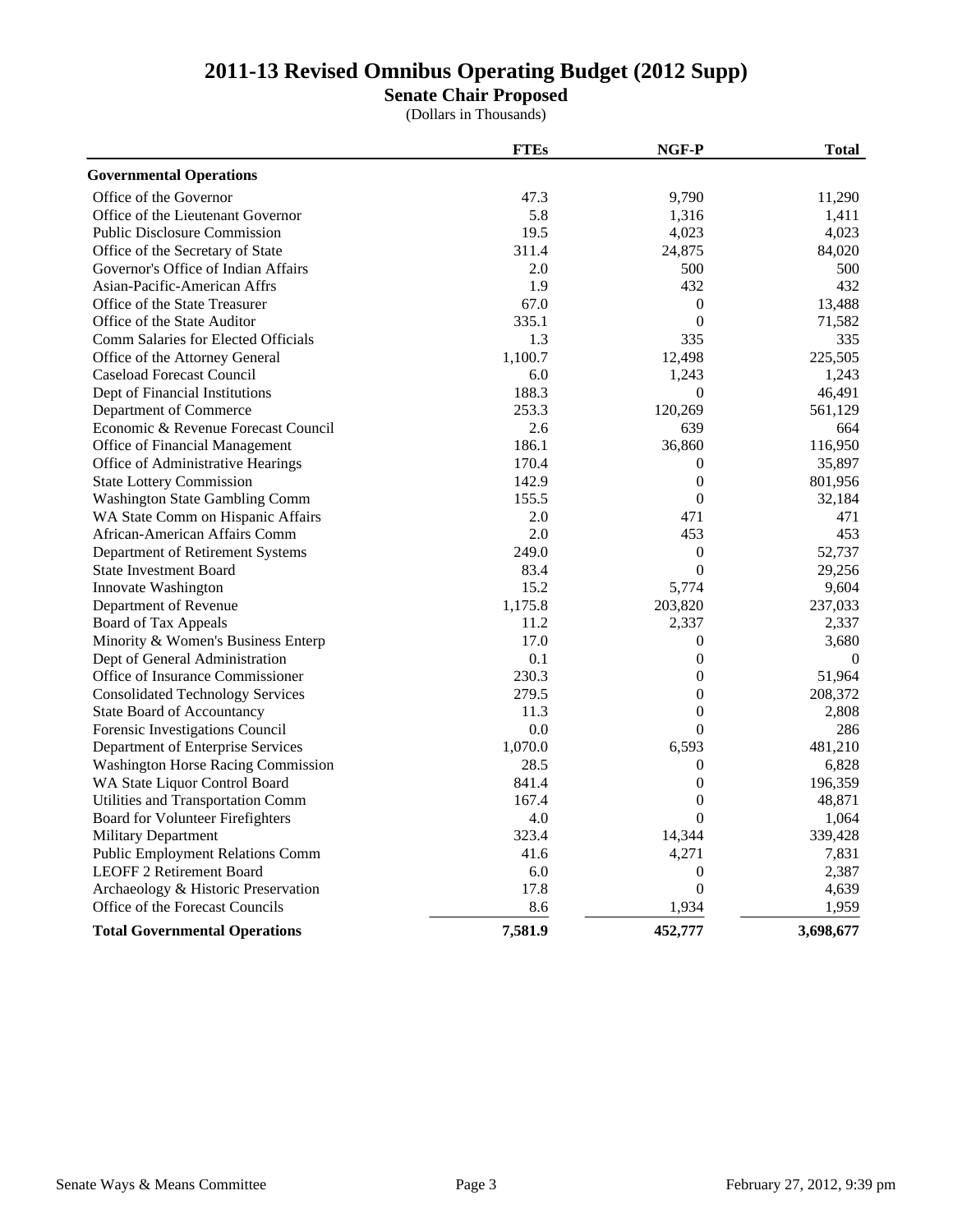**Senate Chair Proposed**

|                                           | <b>FTEs</b> | NGF-P     | <b>Total</b> |
|-------------------------------------------|-------------|-----------|--------------|
| <b>Other Human Services</b>               |             |           |              |
| WA State Health Care Authority            | 1,009.7     | 4,052,480 | 10,168,019   |
| Human Rights Commission                   | 34.2        | 4,032     | 5,935        |
| <b>Bd of Industrial Insurance Appeals</b> | 163.8       | $\theta$  | 39,388       |
| Criminal Justice Training Comm            | 34.1        | 28,811    | 42,520       |
| Department of Labor and Industries        | 2.784.4     | 35,705    | 639,270      |
| Department of Health                      | 1,642.1     | 157,999   | 1,107,181    |
| Department of Veterans' Affairs           | 690.3       | 15.420    | 117,417      |
| Department of Corrections                 | 7,932.7     | 1,622,684 | 1,644,277    |
| Dept of Services for the Blind            | 75.0        | 4,088     | 25,567       |
| <b>Employment Security Department</b>     | 2,331.5     | $\Omega$  | 706,920      |
| <b>Total Other Human Services</b>         | 16,697.7    | 5,921,219 | 14,496,494   |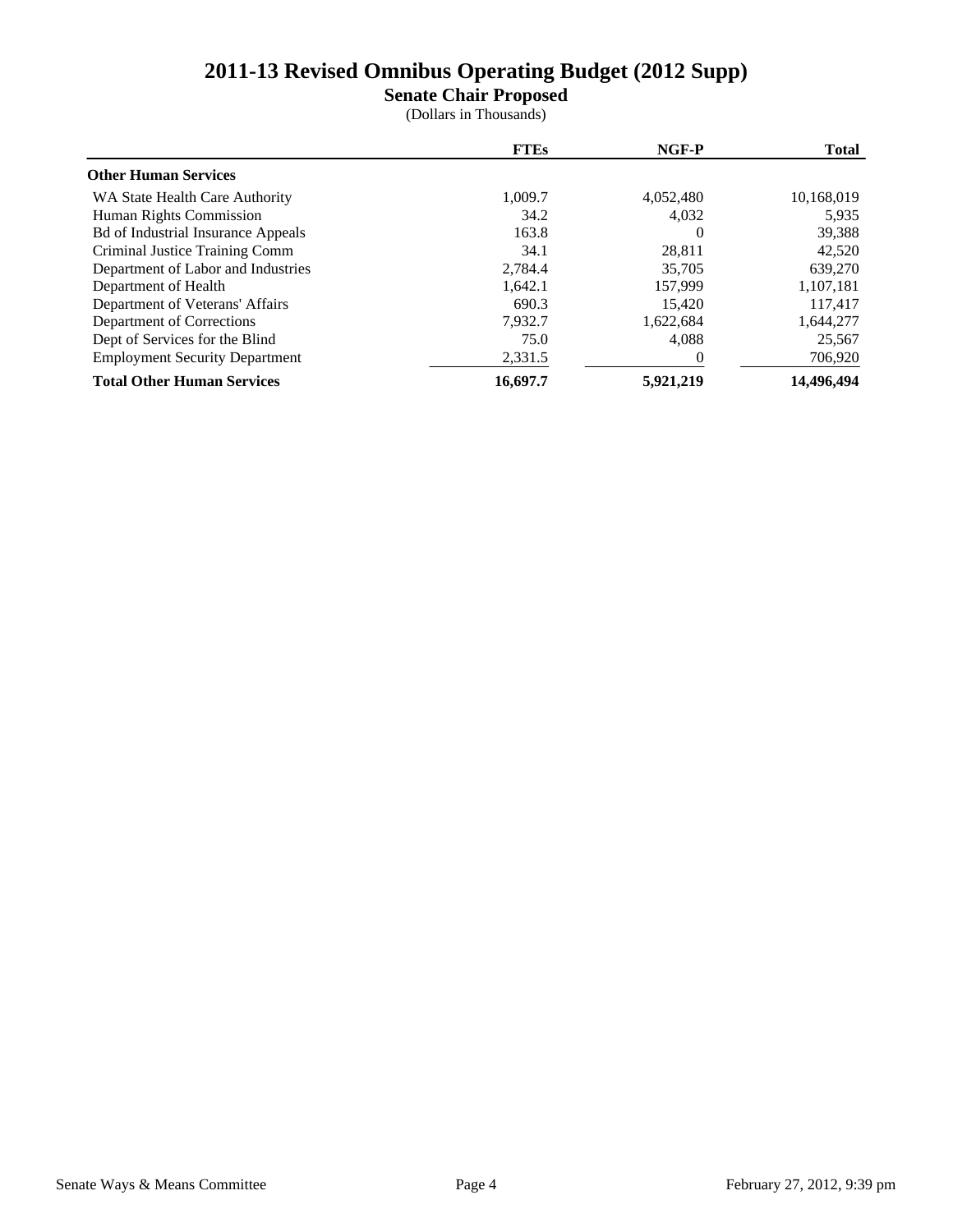**Senate Chair Proposed**

|                                         | <b>FTEs</b> | NGF-P      | <b>Total</b> |
|-----------------------------------------|-------------|------------|--------------|
| <b>DSHS</b>                             |             |            |              |
| Children and Family Services            | 2,475.0     | 573,556    | 1,065,686    |
| Juvenile Rehabilitation                 | 755.9       | 171,572    | 180,281      |
| <b>Mental Health</b>                    | 2,618.5     | 873,843    | 1,576,958    |
| Developmental Disabilities              | 3,081.3     | 995,932    | 1,938,369    |
| Long-Term Care                          | 1,366.0     | 1,585,675  | 3,425,503    |
| <b>Economic Services Administration</b> | 4,275.6     | 924,990    | 2,127,764    |
| Alcohol & Substance Abuse               | 73.3        | 148,505    | 363,451      |
| <b>Medical Assistance Payments</b>      | 0.1         | $\Omega$   | 0            |
| <b>Vocational Rehabilitation</b>        | 322.1       | 21,676     | 129,537      |
| <b>Administration/Support Svcs</b>      | 434.2       | 50,529     | 96,264       |
| Special Commitment Center               | 415.2       | 83,818     | 83,818       |
| Payments to Other Agencies              | 0.0         | 121,718    | 180,118      |
| <b>Information System Services</b>      | 198.6       |            | $\Omega$     |
| <b>Consolidated Field Services</b>      | 441.7       |            | $\Omega$     |
| <b>Total DSHS</b>                       | 16,457.3    | 5,551,814  | 11,167,749   |
| <b>Total Human Services</b>             | 33,154.9    | 11,473,033 | 25,664,243   |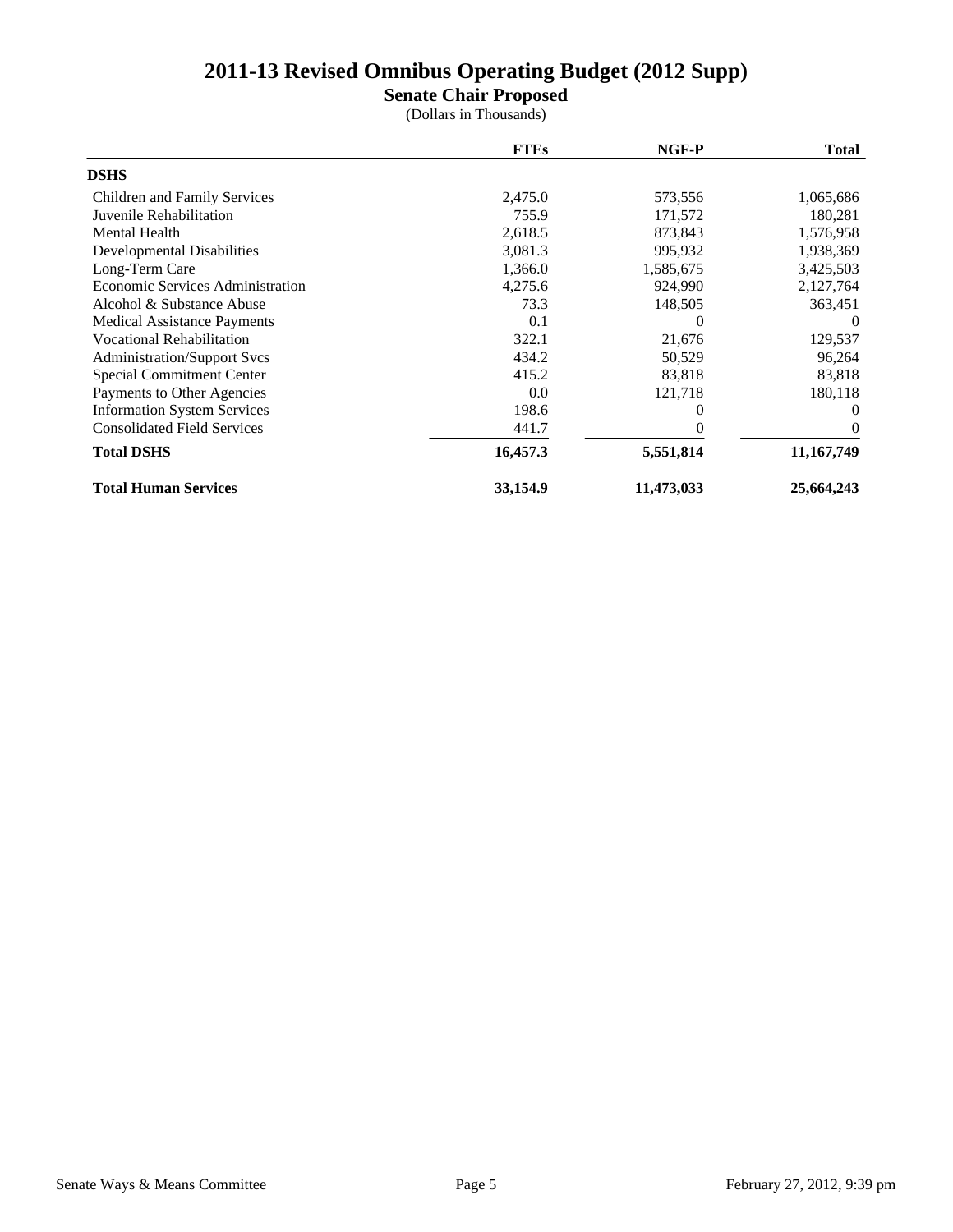**Senate Chair Proposed**

|                                        | <b>FTEs</b> | NGF-P    | <b>Total</b> |
|----------------------------------------|-------------|----------|--------------|
| <b>Natural Resources</b>               |             |          |              |
| Columbia River Gorge Commission        | 6.0         | 812      | 1,625        |
| Department of Ecology                  | 1,552.8     | 89,688   | 443,659      |
| WA Pollution Liab Insurance Program    | 6.0         | $\Omega$ | 1,625        |
| <b>State Parks and Recreation Comm</b> | 696.4       | 17,334   | 152,502      |
| Rec and Conservation Funding Board     | 19.6        | 1,747    | 9,390        |
| Environ & Land Use Hearings Office     | 17.7        | 4,368    | 4,368        |
| <b>State Conservation Commission</b>   | 17.6        | 13,246   | 14,547       |
| Dept of Fish and Wildlife              | 1,465.4     | 57,847   | 364,269      |
| <b>Puget Sound Partnership</b>         | 42.2        | 4,558    | 18,190       |
| Department of Natural Resources        | 1,381.7     | 63,550   | 365,535      |
| Department of Agriculture              | 755.4       | 30,145   | 145,878      |
| <b>Total Natural Resources</b>         | 5,960.6     | 283,295  | 1,521,588    |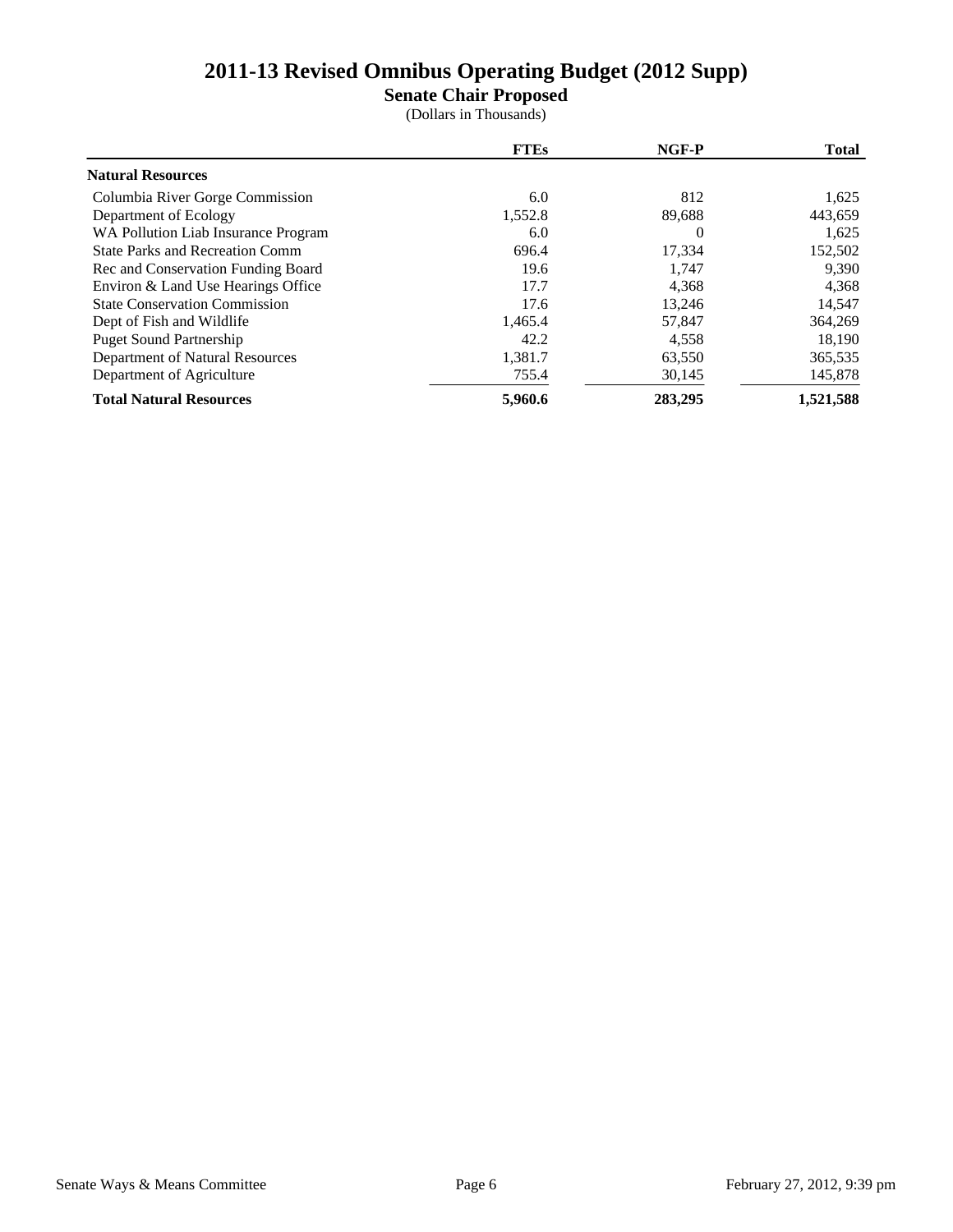**Senate Chair Proposed**

|                                | <b>FTEs</b> | NGF-P  | <b>Total</b> |
|--------------------------------|-------------|--------|--------------|
| <b>Transportation</b>          |             |        |              |
| <b>Washington State Patrol</b> | 528.0       | 71,870 | 133,777      |
| Department of Licensing        | 229.9       | 2,474  | 40,782       |
| <b>Total Transportation</b>    | 757.9       | 74.344 | 174,559      |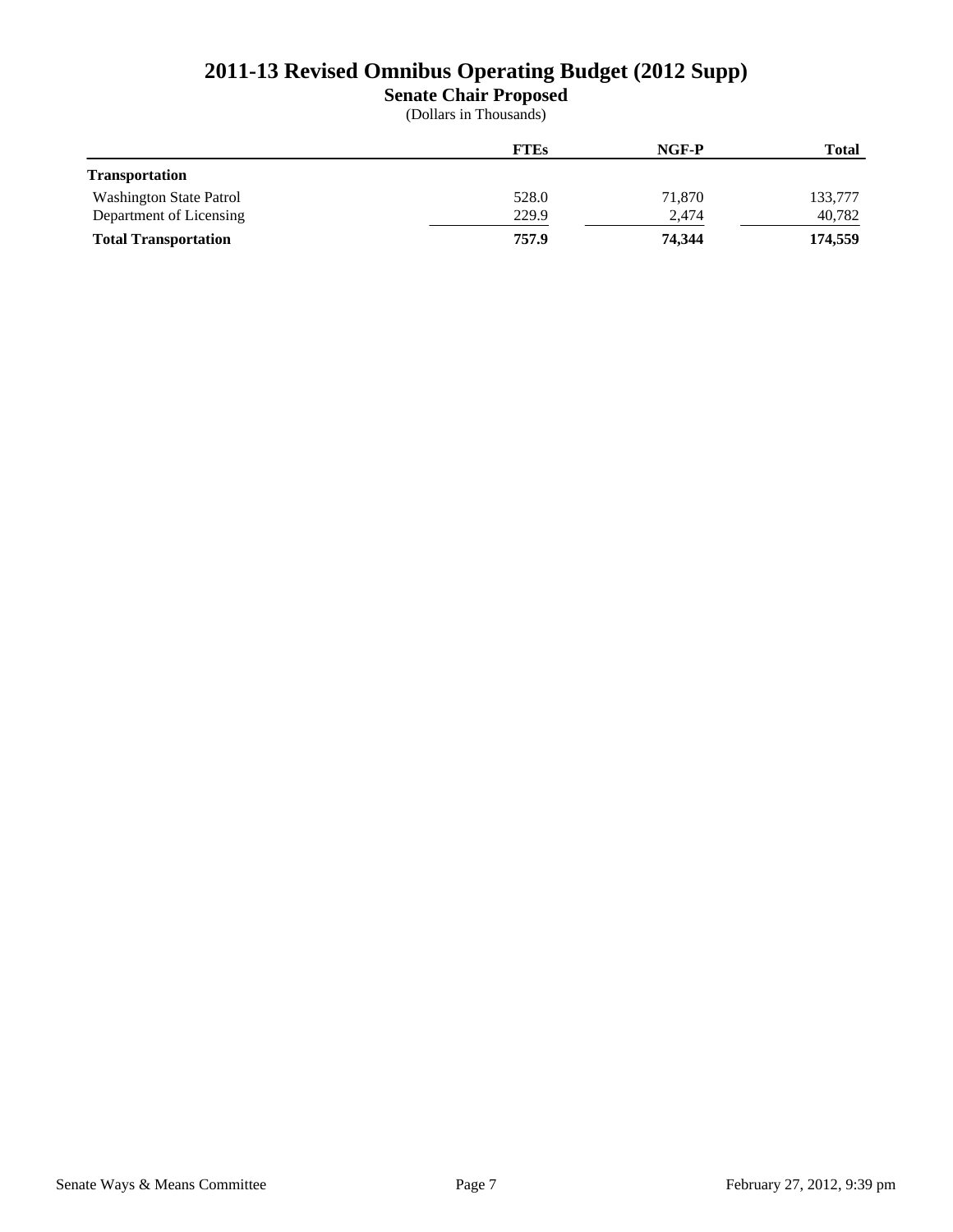**Senate Chair Proposed**

|                                           | <b>FTEs</b> | NGF-P      | <b>Total</b> |
|-------------------------------------------|-------------|------------|--------------|
| <b>Public Schools</b>                     |             |            |              |
| <b>OSPI &amp; Statewide Programs</b>      | 234.3       | 48,170     | 133,813      |
| General Apportionment                     | 0.0         | 10,110,466 | 10,132,544   |
| <b>Pupil Transportation</b>               | 0.0         | 595,885    | 595,885      |
| <b>School Food Services</b>               | 0.0         | 14,222     | 595,634      |
| <b>Special Education</b>                  | 2.0         | 1,332,882  | 1,819,818    |
| <b>Educational Service Districts</b>      | 0.0         | 15,806     | 15,806       |
| Levy Equalization                         | 0.0         | 598,934    | 603,334      |
| Elementary/Secondary School Improv        | 0.0         | $\Omega$   | 6,152        |
| <b>Institutional Education</b>            | 0.0         | 32,561     | 32,561       |
| Ed of Highly Capable Students             | 0.0         | 17,533     | 17,533       |
| <b>Education Reform</b>                   | 35.5        | 162,567    | 385,771      |
| <b>Transitional Bilingual Instruction</b> | 0.0         | 160,241    | 231,242      |
| Learning Assistance Program (LAP)         | 0.0         | 255,388    | 747,595      |
| <b>Compensation Adjustments</b>           | 0.0         |            |              |
| <b>Total Public Schools</b>               | 271.8       | 13,344,655 | 15,317,690   |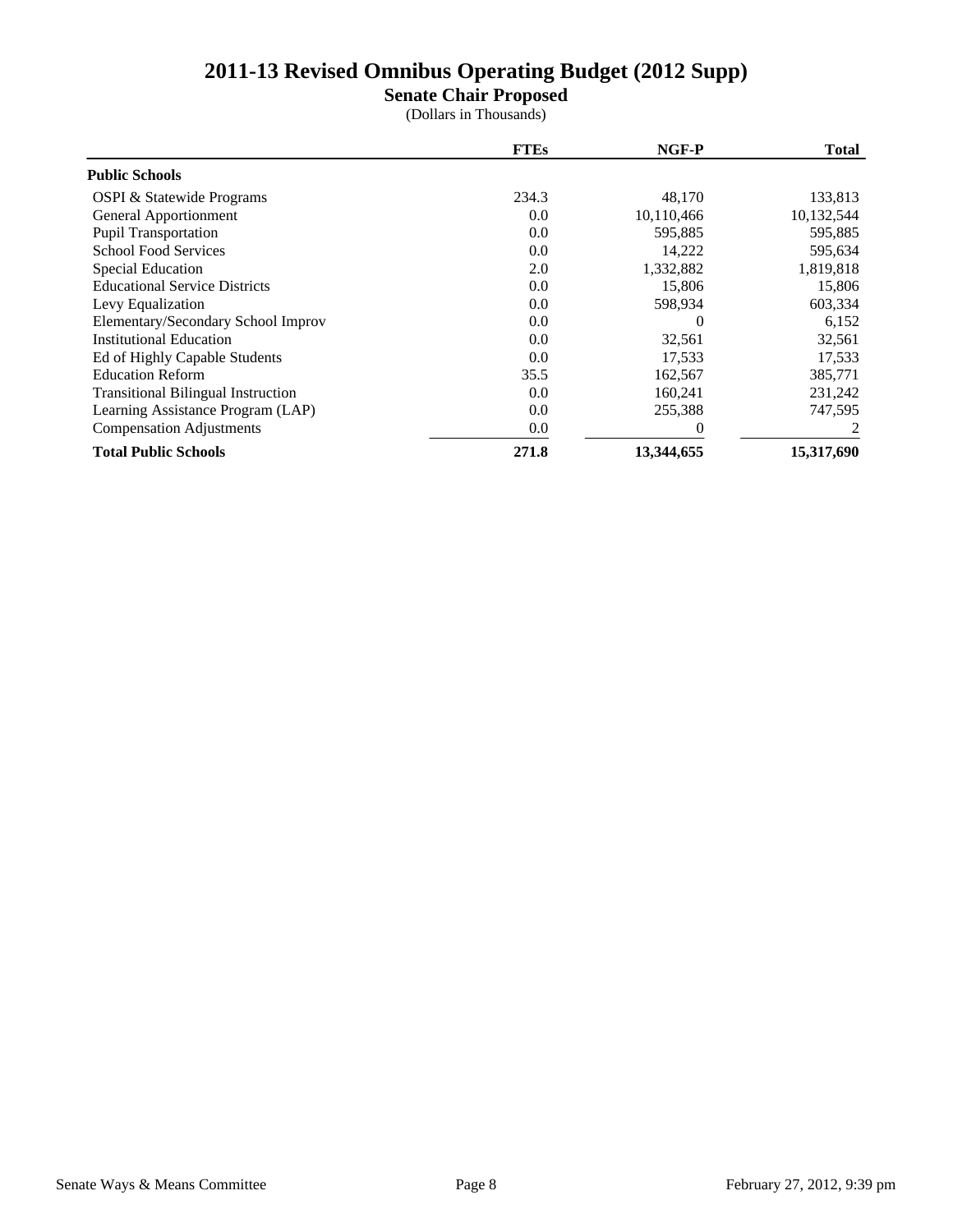**Senate Chair Proposed**

|                                            | <b>FTEs</b> | NGF-P      | <b>Total</b> |
|--------------------------------------------|-------------|------------|--------------|
| <b>Higher Education</b>                    |             |            |              |
| <b>Higher Education Coordinating Board</b> | 47.1        | 292,475    | 310,731      |
| University of Washington                   | 19,961.4    | 426,372    | 5,829,869    |
| <b>Washington State University</b>         | 5,865.3     | 303,730    | 1,233,627    |
| Eastern Washington University              | 1,305.9     | 68,878     | 249,521      |
| Central Washington University              | 1,219.3     | 64,063     | 299,427      |
| The Evergreen State College                | 614.5       | 36,563     | 108,820      |
| Western Washington University              | 1,562.7     | 80,753     | 337,059      |
| Community/Technical College System         | 14,584.7    | 1,153,937  | 2,410,742    |
| <b>Student Achievement Council</b>         | 45.2        | 324,462    | 344,445      |
| <b>Total Higher Education</b>              | 45,205.9    | 2,751,233  | 11,124,241   |
| <b>Other Education</b>                     |             |            |              |
| State School for the Blind                 | 86.0        | 11,531     | 13,492       |
| Childhood Deafness & Hearing Loss          | 109.2       | 16,895     | 17,421       |
| Workforce Trng & Educ Coord Board          | 20.7        | 2,631      | 65,892       |
| Department of Early Learning               | 222.7       | 132,644    | 413,106      |
| Washington State Arts Commission           | 13.0        | $\theta$   | 5,334        |
| <b>Washington State Historical Society</b> | 34.0        | $\theta$   | 6,126        |
| East Wash State Historical Society         | 30.0        | 0          | 6,089        |
| <b>Total Other Education</b>               | 515.5       | 163,701    | 527,460      |
| <b>Total Education</b>                     | 45,993.2    | 16,259,589 | 26,969,391   |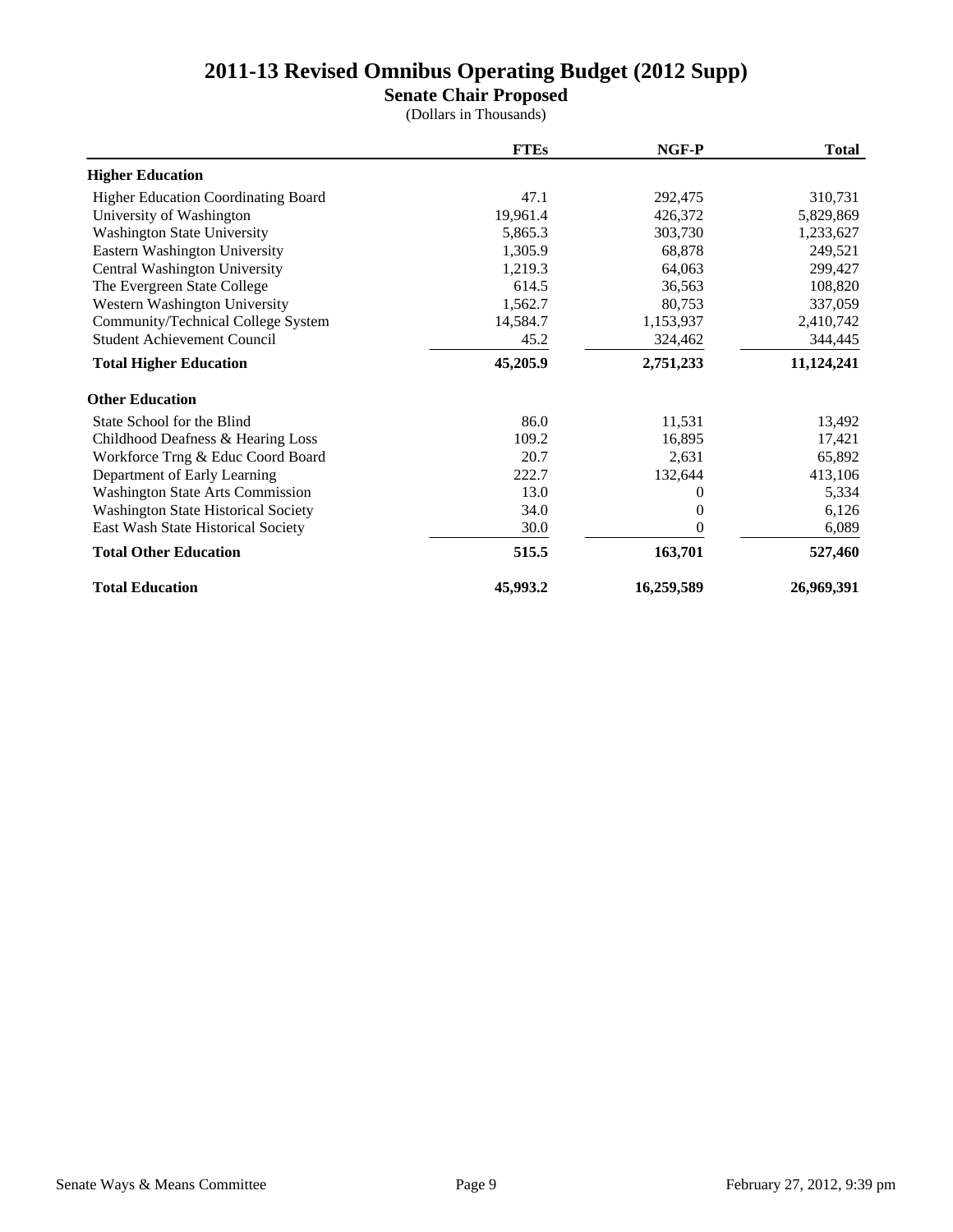**Senate Chair Proposed**

|                                            | <b>FTEs</b> | NGF-P     | <b>Total</b> |
|--------------------------------------------|-------------|-----------|--------------|
| <b>Special Appropriations</b>              |             |           |              |
| <b>Bond Retirement and Interest</b>        | 0.0         | 1,923,850 | 2,078,997    |
| Special Approps to the Governor            | 0.0         | 113,049   | 110,113      |
| <b>Sundry Claims</b>                       | 0.0         | 278       | 278          |
| State Employee Compensation Adjust         | 0.0         | $-20.731$ | $-45.117$    |
| <b>Contributions to Retirement Systems</b> | 0.0         | 55,292    | 55,292       |
| <b>Total Special Appropriations</b>        | 0.0         | 2,071,738 | 2,199,563    |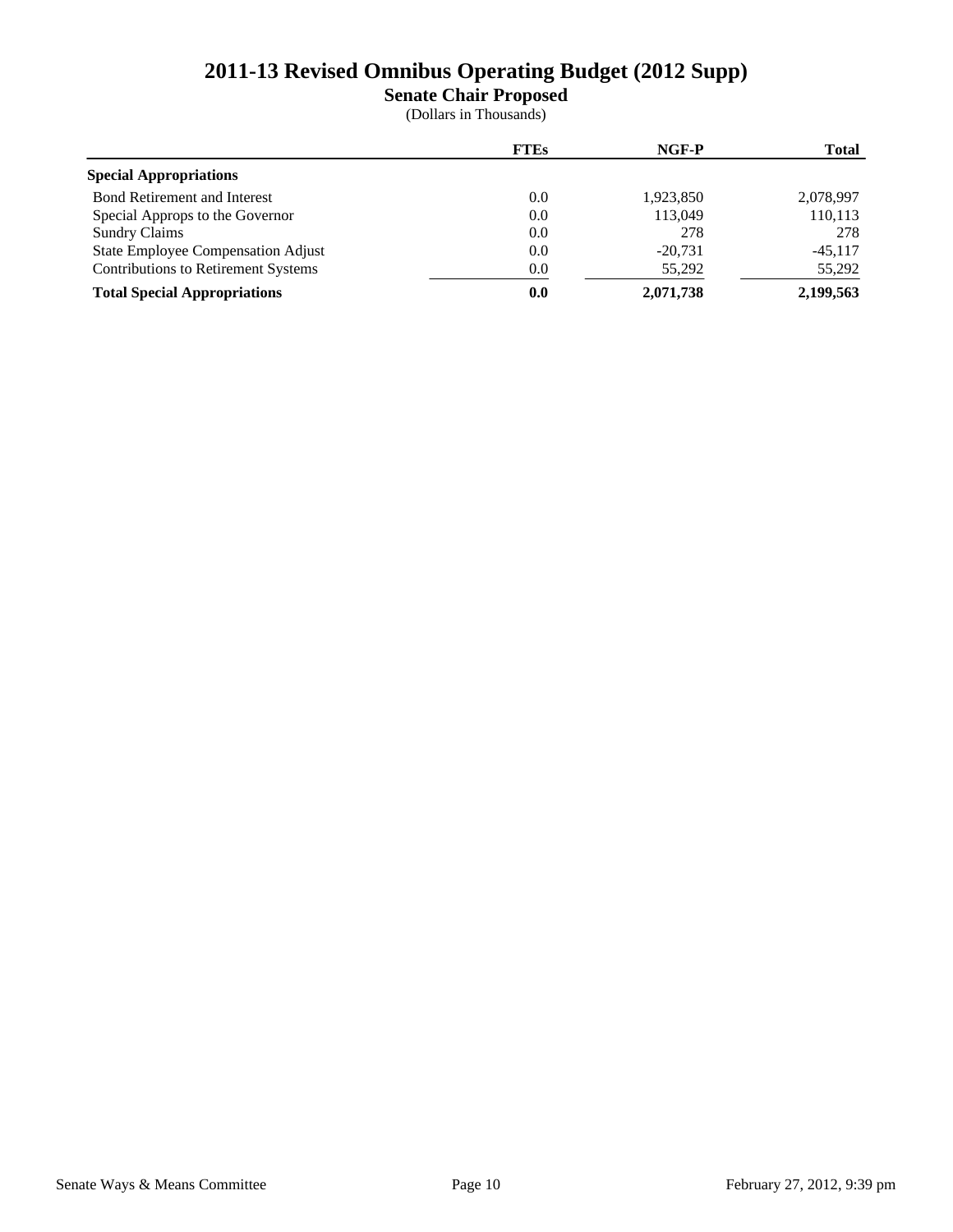## Agency 011 **2011-13 Revised Omnibus Operating Budget (2012 Supp)**

#### **House of Representatives**

(Dollars in Thousands)

|                                         | <b>Senate Chair Proposed</b> |          |              |
|-----------------------------------------|------------------------------|----------|--------------|
|                                         | <b>FTEs</b>                  | NGF-P    | <b>Total</b> |
| 2011-13 Original Appropriations         | 380.2                        | 60,367   | 61,683       |
| 2011-13 Maintenance Level               | 380.2                        | 60,440   | 61,756       |
| 2012 Policy Other Changes:              |                              |          |              |
| <b>Efficiency Reduction</b><br>1.       | 0.0                          | $-875$   | -875         |
| 2.<br>Legislative Support Consolidation | 0.0                          | $-1,454$ | $-1,454$     |
| Policy -- Other Total                   | 0.0                          | $-2,329$ | $-2,329$     |
| <b>Total Policy Changes</b>             | 0.0                          | $-2,329$ | $-2,329$     |
| 2011-13 Revised Appropriations          | 380.2                        | 58,111   | 59,427       |
| Difference from Original Appropriations | 0.0                          | $-2,256$ | $-2,256$     |
| % Change from Original Appropriations   | $0.0\%$                      | $-3.7\%$ | $-3.7\%$     |

*Comments:*

 **1. Efficiency Reduction -** Legislative branch agencies will achieve savings by identifying administrative efficiencies that will reduce FTE levels, travel expenses, printing costs, and other operating expenditures. This includes savings from the consolidation of certain support functions pursuant to SB 6509/HB 2705 (legislative support functions).

 **2. Legislative Support Consolidation -** Pursuant to SB 6509/HB 2705 (legislative support functions), savings are achieved by facility management, production and audio-visual services, information distribution, and other administrative and support services are consolidated into Office of Legislative Support Services. The amount reflected in this item is the amount of funding transferred to the new office. The savings from this consolidation are reflected in other items in the Senate, House of Representatives, Joint Legislative Audit and Review Committee, Statute Law Committee, Office of the State Actuary, Joint Legislative Systems Committee, and Legislative Evaluation and Accountability Program Committee budgets.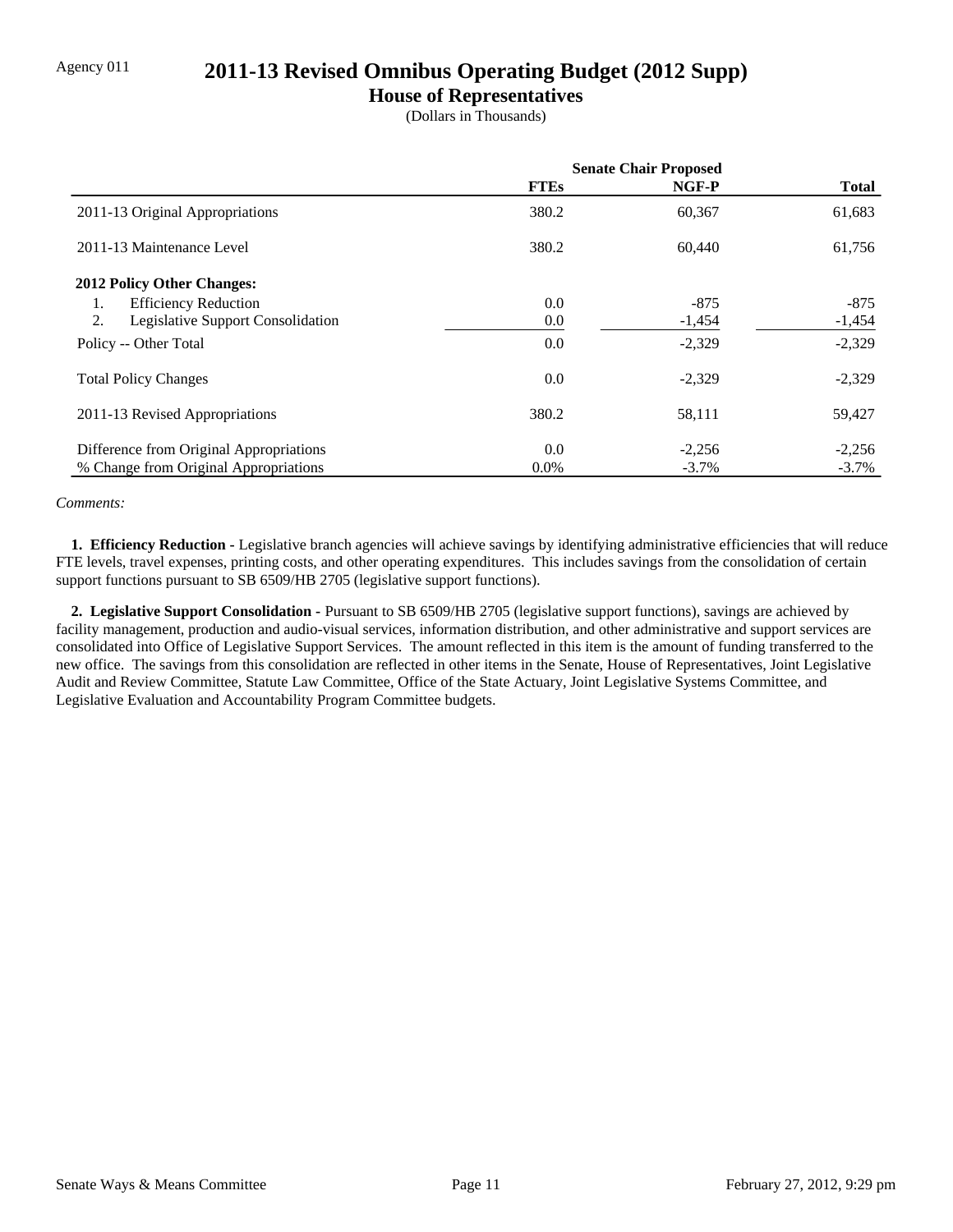## Agency 012 **2011-13 Revised Omnibus Operating Budget (2012 Supp)**

#### **Senate**

(Dollars in Thousands)

|                                         | <b>Senate Chair Proposed</b> |          |              |
|-----------------------------------------|------------------------------|----------|--------------|
|                                         | <b>FTEs</b>                  | NGF-P    | <b>Total</b> |
| 2011-13 Original Appropriations         | 272.4                        | 45,640   | 47,040       |
| 2011-13 Maintenance Level               | 272.4                        | 45,682   | 47,103       |
| <b>2012 Policy Other Changes:</b>       |                              |          |              |
| <b>Efficiency Reduction</b><br>1.       | 0.0                          | $-774$   | $-774$       |
| 2.<br>Legislative Support Consolidation | 0.0                          | $-1,562$ | $-1,562$     |
| Policy -- Other Total                   | 0.0                          | $-2,336$ | $-2,336$     |
| <b>Total Policy Changes</b>             | 0.0                          | $-2,336$ | $-2,336$     |
| 2011-13 Revised Appropriations          | 272.4                        | 43,346   | 44,767       |
| Difference from Original Appropriations | 0.0                          | $-2,294$ | $-2,273$     |
| % Change from Original Appropriations   | $0.0\%$                      | $-5.0\%$ | $-4.8\%$     |

*Comments:*

 **1. Efficiency Reduction -** Legislative branch agencies will achieve savings by identifying administrative efficiencies that will reduce FTE levels, travel expenses, printing costs, and other operating expenditures. This includes savings from the consolidation of certain support functions pursuant to SB 6509/HB 2705 (legislative support functions).

 **2. Legislative Support Consolidation -** Pursuant to SB 6509/HB 2705 (legislative support functions), savings are achieved by facility management, production and audio-visual services, information distribution, and other administrative and support services are consolidated into Office of Legislative Support Services. The amount reflected in this item is the amount of funding transferred to the new office. The savings from this consolidation are reflected in other items in the Senate, House of Representatives, Joint Legislative Audit and Review Committee, Statute Law Committee, Office of the State Actuary, Joint Legislative Systems Committee, and Legislative Evaluation and Accountability Program Committee budgets.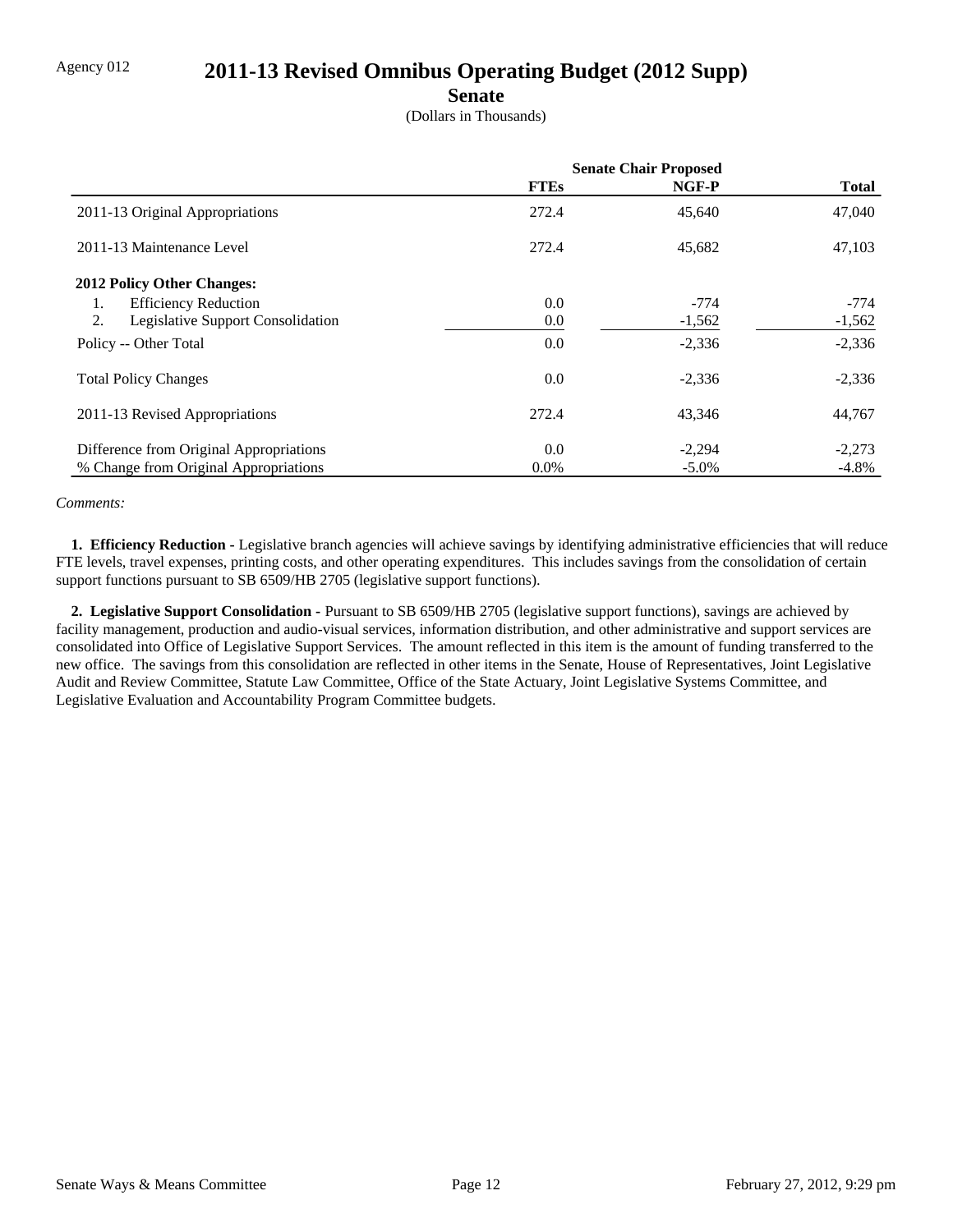## Agency 014 **2011-13 Revised Omnibus Operating Budget (2012 Supp)**

## **Jt Leg Audit & Review Committee**

(Dollars in Thousands)

|                                         | <b>Senate Chair Proposed</b> |          |              |
|-----------------------------------------|------------------------------|----------|--------------|
|                                         | <b>FTEs</b>                  | NGF-P    | <b>Total</b> |
| 2011-13 Original Appropriations         | 20.9                         | 5,421    | 5,591        |
| 2011-13 Maintenance Level               | 20.9                         | 5,421    | 5,591        |
| 2012 Policy Other Changes:              |                              |          |              |
| <b>Efficiency Savings</b><br>1.         | 0.0                          | $-271$   | $-271$       |
| Policy -- Other Total                   | 0.0                          | $-271$   | $-271$       |
| <b>Total Policy Changes</b>             | 0.0                          | $-271$   | $-271$       |
| 2011-13 Revised Appropriations          | 20.9                         | 5,150    | 5,320        |
| Difference from Original Appropriations | 0.0                          | $-271$   | $-271$       |
| % Change from Original Appropriations   | $0.0\%$                      | $-5.0\%$ | $-4.9%$      |

#### *Comments:*

 **1. Efficiency Savings -** Legislative branch agencies will achieve savings by identifying administrative efficiencies that will reduce FTE levels, travel expenses, printing costs, and other operating expenditures. This includes savings from the consolidation of certain support functions pursuant to SB 6509/HB 2705 (legislative support functions).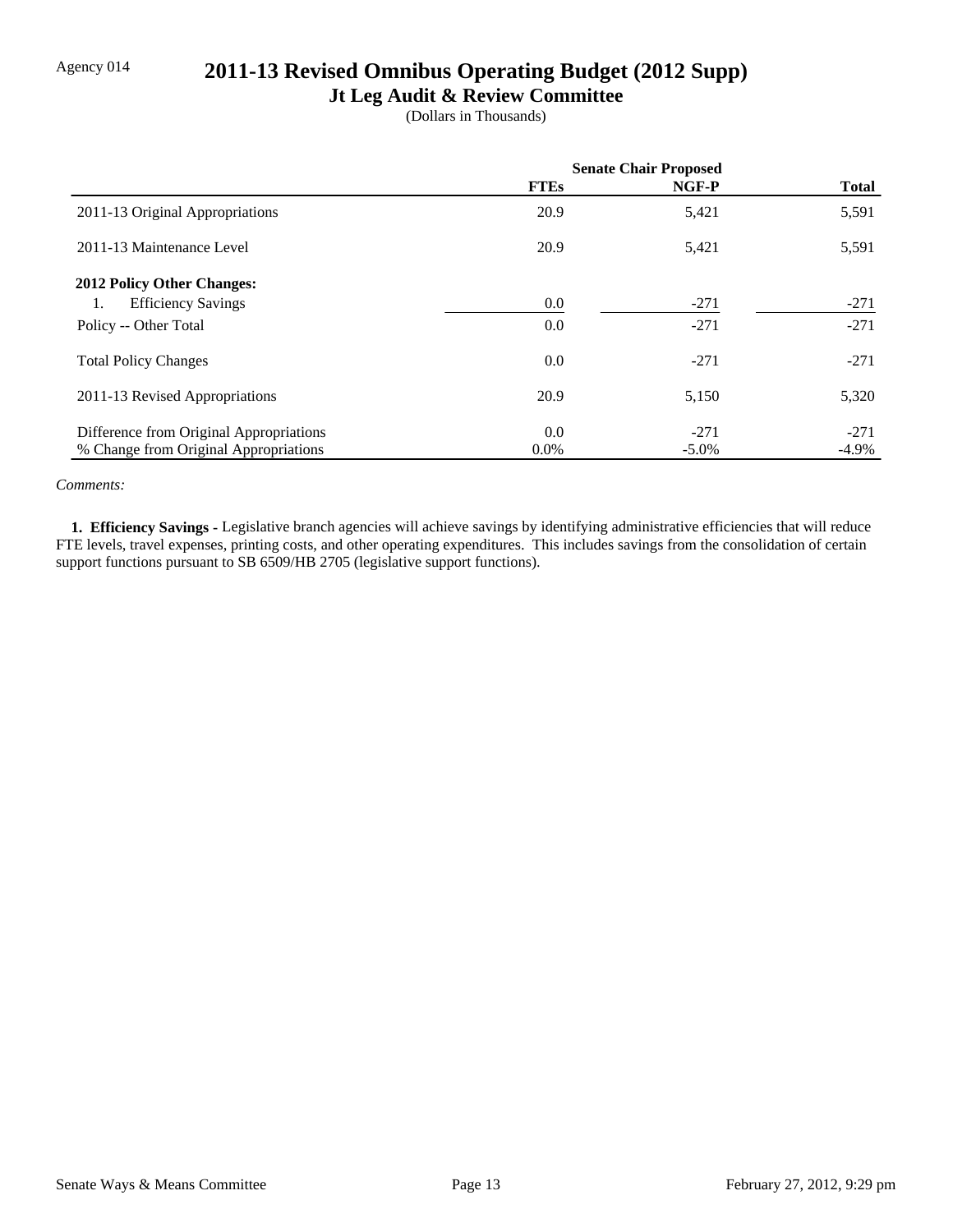# Agency 020 **2011-13 Revised Omnibus Operating Budget (2012 Supp)**

#### **LEAP Committee**

(Dollars in Thousands)

|                                         | <b>Senate Chair Proposed</b> |           |              |
|-----------------------------------------|------------------------------|-----------|--------------|
|                                         | <b>FTEs</b>                  | NGF-P     | <b>Total</b> |
| 2011-13 Original Appropriations         | 19.8                         | 4,220     | 4,220        |
| 2011-13 Maintenance Level               | 19.8                         | 4,220     | 4,220        |
| <b>2012 Policy Other Changes:</b>       |                              |           |              |
| <b>Education Data Center</b><br>1.      | $-9.8$                       | $-375$    | $-375$       |
| 2.<br><b>Efficiency Reduction</b>       | 0.0                          | $-55$     | $-55$        |
| Policy -- Other Total                   | $-9.8$                       | $-430$    | $-430$       |
| <b>Total Policy Changes</b>             | $-9.8$                       | $-430$    | $-430$       |
| 2011-13 Revised Appropriations          | 10.0                         | 3,790     | 3,790        |
| Difference from Original Appropriations | $-9.8$                       | $-430$    | $-430$       |
| % Change from Original Appropriations   | $-49.5%$                     | $-10.2\%$ | $-10.2\%$    |

#### *Comments:*

 **1. Education Data Center -** This item reflects the transfer of funding to the Office of Financial Management for the purposes of the Education Data Center.

 **2. Efficiency Reduction -** Legislative branch agencies will achieve savings by identifying administrative efficiencies that will reduce FTE levels, travel expenses, printing costs, and other operating expenditures. This includes savings from the consolidation of certain support functions pursuant to SB 6509/HB 2705 (legislative support functions).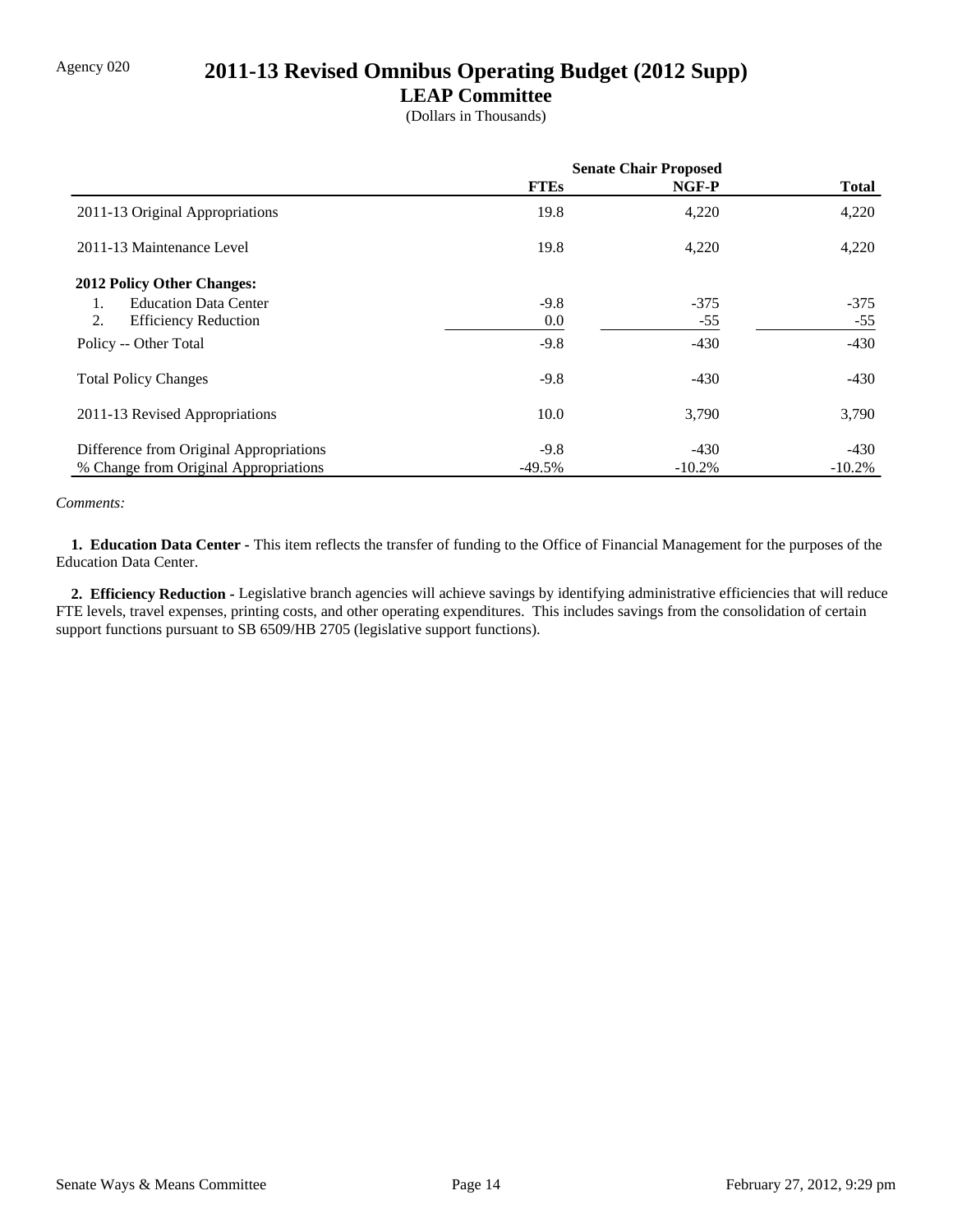## Agency 038 **2011-13 Revised Omnibus Operating Budget (2012 Supp)**

## **Joint Legislative Systems Comm**

(Dollars in Thousands)

|                                         | <b>Senate Chair Proposed</b> |          |              |
|-----------------------------------------|------------------------------|----------|--------------|
|                                         | <b>FTEs</b>                  | NGF-P    | <b>Total</b> |
| 2011-13 Original Appropriations         | 46.6                         | 15,927   | 15,927       |
| 2011-13 Maintenance Level               | 46.6                         | 15,927   | 15,927       |
| <b>2012 Policy Other Changes:</b>       |                              |          |              |
| <b>Efficiency Reduction</b><br>1.       | 0.0                          | $-197$   | $-197$       |
| Policy -- Other Total                   | 0.0                          | $-197$   | $-197$       |
| <b>Total Policy Changes</b>             | 0.0                          | $-197$   | $-197$       |
| 2011-13 Revised Appropriations          | 46.6                         | 15,730   | 15,730       |
| Difference from Original Appropriations | 0.0                          | $-197$   | $-197$       |
| % Change from Original Appropriations   | $0.0\%$                      | $-1.2\%$ | $-1.2\%$     |

#### *Comments:*

 **1. Efficiency Reduction -** Legislative branch agencies will achieve savings by identifying administrative efficiencies that will reduce FTE levels, travel expenses, printing costs, and other operating expenditures. This includes savings from the consolidation of certain support functions pursuant to SB 6509/HB 2705 (legislative support functions).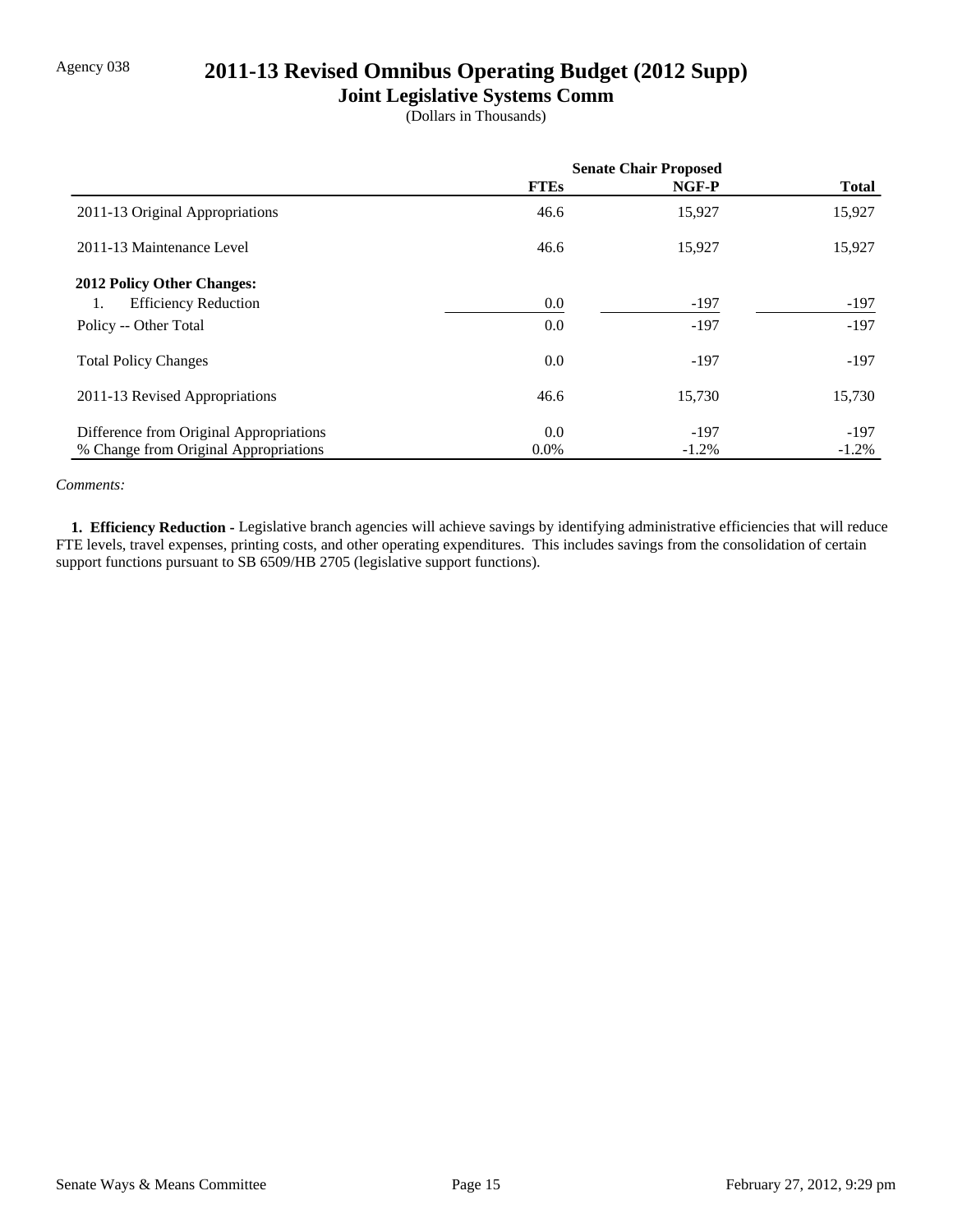## Agency 040 **2011-13 Revised Omnibus Operating Budget (2012 Supp)**

#### **Statute Law Committee**

(Dollars in Thousands)

|                                         | <b>Senate Chair Proposed</b> |          |              |
|-----------------------------------------|------------------------------|----------|--------------|
|                                         | <b>FTEs</b>                  | NGF-P    | <b>Total</b> |
| 2011-13 Original Appropriations         | 46.6                         | 8,940    | 9,795        |
| 2011-13 Maintenance Level               | 46.6                         | 8,937    | 9,792        |
| 2012 Policy Other Changes:              |                              |          |              |
| <b>Efficiency Reduction</b><br>1.       | 0.0                          | $-117$   | $-117$       |
| Policy -- Other Total                   | 0.0                          | $-117$   | $-117$       |
| <b>Total Policy Changes</b>             | 0.0                          | $-117$   | $-117$       |
| 2011-13 Revised Appropriations          | 46.6                         | 8,820    | 9,675        |
| Difference from Original Appropriations | 0.0                          | $-120$   | $-120$       |
| % Change from Original Appropriations   | $0.0\%$                      | $-1.3\%$ | $-1.2%$      |

#### *Comments:*

 **1. Efficiency Reduction -** Legislative branch agencies will achieve savings by identifying administrative efficiencies that will reduce FTE levels, travel expenses, printing costs, and other operating expenditures. This includes savings from the consolidation of certain support functions pursuant to SB 6509/HB 2705 (legislative support functions).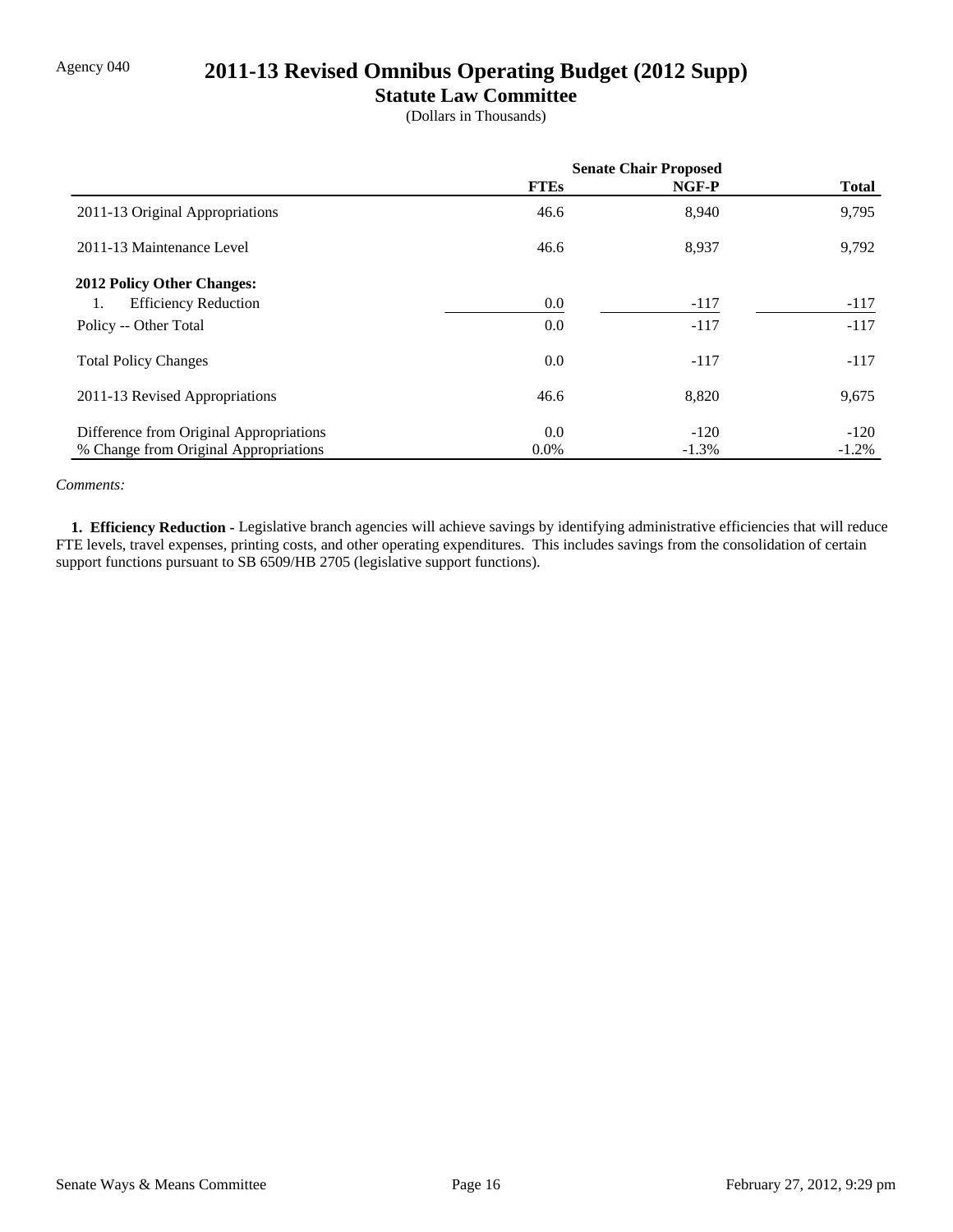## Agency LSS **2011-13 Revised Omnibus Operating Budget (2012 Supp)**

## **Office of Legislative Support Svcs**

(Dollars in Thousands)

|                                                | <b>Senate Chair Proposed</b> |          |              |
|------------------------------------------------|------------------------------|----------|--------------|
|                                                | <b>FTEs</b>                  | NGF-P    | <b>Total</b> |
| 2011-13 Original Appropriations                | 0.0                          | $\theta$ | $\Omega$     |
| 2011-13 Maintenance Level                      | 0.0                          | $\theta$ | $\Omega$     |
| 2012 Policy Other Changes:                     |                              |          |              |
| <b>Legislative Support Consolidation</b><br>1. | 0.0                          | 3,016    | 3,016        |
| Policy -- Other Total                          | 0.0                          | 3,016    | 3,016        |
| <b>Total Policy Changes</b>                    | 0.0                          | 3,016    | 3,016        |
| 2011-13 Revised Appropriations                 | 0.0                          | 3,016    | 3,016        |
| Difference from Original Appropriations        | 0.0                          | 3,016    | 3,016        |
| % Change from Original Appropriations          | $0.0\%$                      | $0.0\%$  | $0.0\%$      |

#### *Comments:*

 **1. Legislative Support Consolidation -** Pursuant to SB 6509/HB 2705 (legislative support functions), savings are achieved by facility management, production and audio-visual services, information distribution, and other administrative and support services are consolidated into Office of Legislative Support Services. The amount reflected in this item is the amount of funding transferred to the new office. The savings from this consolidation are reflected in other items in the Senate, House of Representatives, Joint Legislative Audit and Review Committee, Statute Law Committee, Office of the State Actuary, Joint Legislative Systems Committee, and Legislative Evaluation and Accountability Program Committee budgets.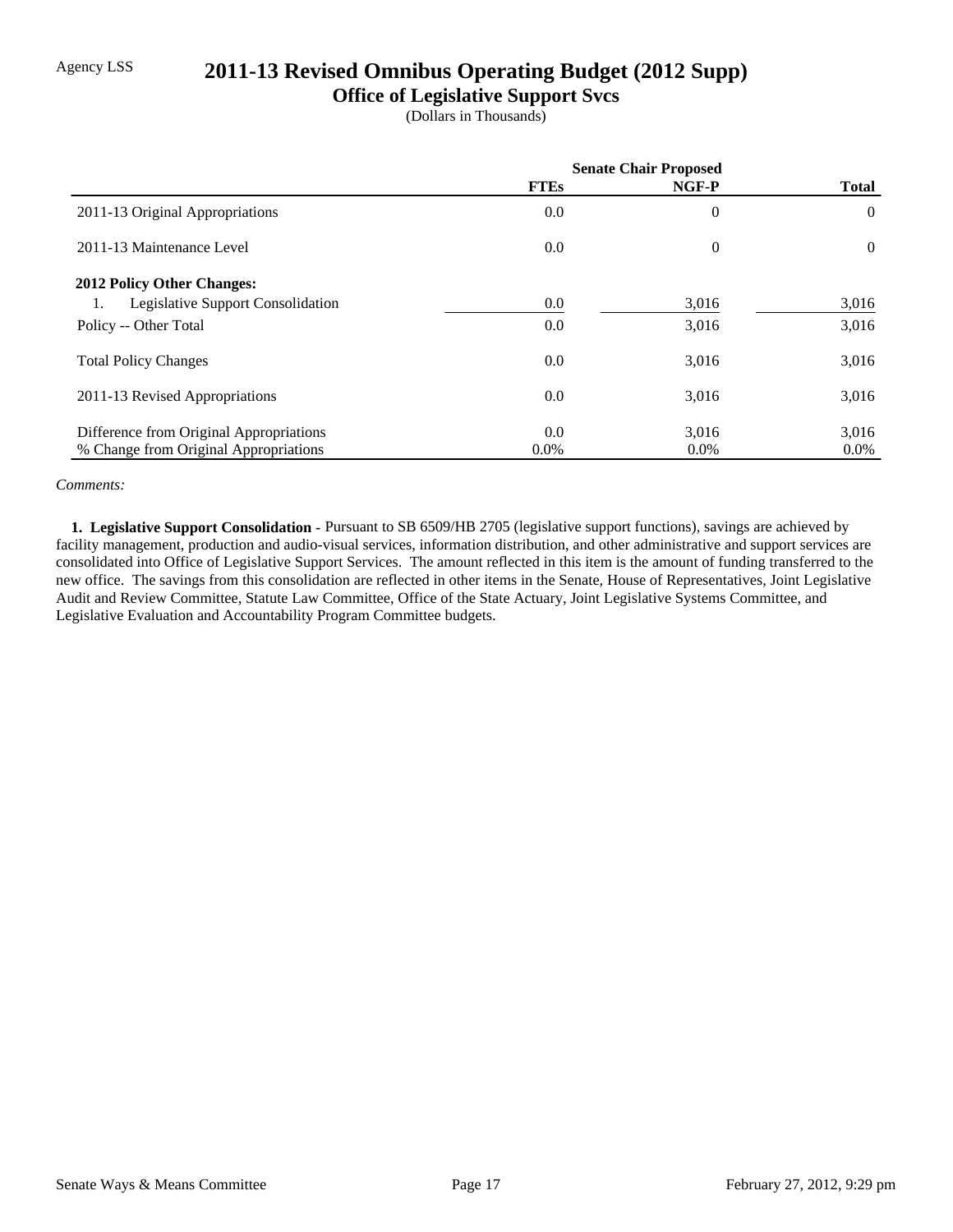## Agency 045 **2011-13 Revised Omnibus Operating Budget (2012 Supp)**

## **Supreme Court**

(Dollars in Thousands)

|                                          | <b>Senate Chair Proposed</b> |         |              |
|------------------------------------------|------------------------------|---------|--------------|
|                                          | <b>FTEs</b>                  | NGF-P   | <b>Total</b> |
| 2011-13 Original Appropriations          | 60.9                         | 13,443  | 13,443       |
| 2011-13 Maintenance Level                | 60.9                         | 13,462  | 13,462       |
| 2012 Policy Other Changes:               |                              |         |              |
| Judge Pro Tempore Retirement Costs<br>1. | 0.0                          | 41      | 41           |
| 2.<br><b>Vacancy Savings</b>             | 0.0                          | $-110$  | $-110$       |
| Policy -- Other Total                    | 0.0                          | $-69$   | -69          |
| <b>Total Policy Changes</b>              | 0.0                          | $-69$   | -69          |
| 2011-13 Revised Appropriations           | 60.9                         | 13,393  | 13,393       |
| Difference from Original Appropriations  | 0.0                          | $-50$   | $-50$        |
| % Change from Original Appropriations    | $0.0\%$                      | $-0.4%$ | $-0.4%$      |

*Comments:*

 **1. Judge Pro Tempore Retirement Costs -** Funding is provided for costs associated with the retirement of a Supreme Court Justice.

 **2. Vacancy Savings -** Funding is reduced to reflect vacancy savings.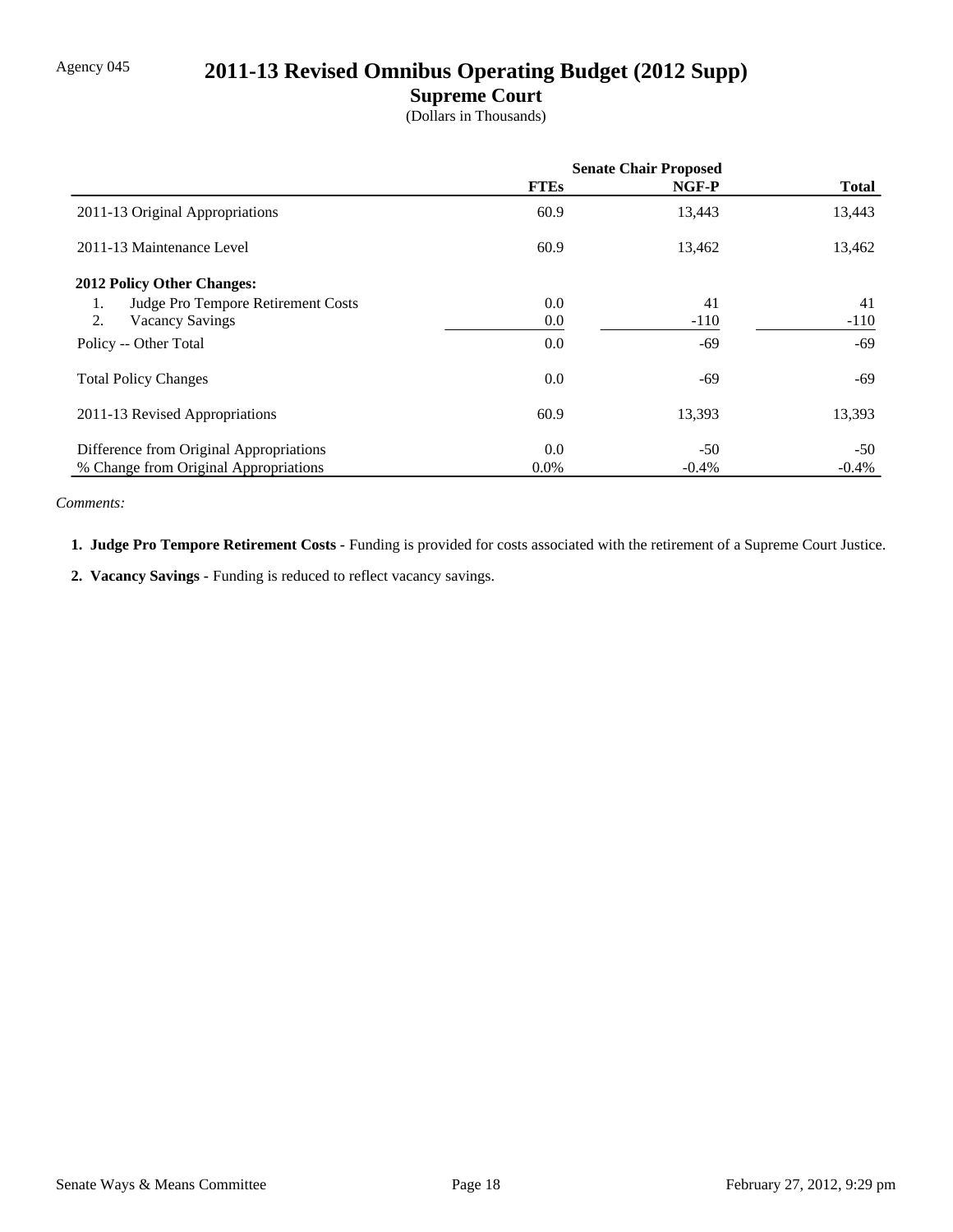## Agency 046 **2011-13 Revised Omnibus Operating Budget (2012 Supp)**

## **State Law Library**

(Dollars in Thousands)

|                                         | <b>Senate Chair Proposed</b> |           |              |
|-----------------------------------------|------------------------------|-----------|--------------|
|                                         | <b>FTEs</b>                  | NGF-P     | <b>Total</b> |
| 2011-13 Original Appropriations         | 13.8                         | 2,938     | 2,938        |
| 2011-13 Maintenance Level               | 13.8                         | 2,972     | 2,972        |
| <b>2012 Policy Other Changes:</b>       |                              |           |              |
| Law Library Transfer<br>1.              | 0.0                          | $-1,466$  | $\Omega$     |
| 2.<br>Law Library Evaluation            | 0.0                          | 0         | 50           |
| Policy -- Other Total                   | 0.0                          | $-1,466$  | 50           |
| <b>Total Policy Changes</b>             | 0.0                          | $-1,466$  | 50           |
| 2011-13 Revised Appropriations          | 13.8                         | 1,506     | 3,022        |
| Difference from Original Appropriations | 0.0                          | $-1,432$  | 84           |
| % Change from Original Appropriations   | $0.0\%$                      | $-48.7\%$ | 2.9%         |

#### *Comments:*

 **1. Law Library Transfer -** For FY 2013, funding for the State Law Library is shifted from General Fund-State to the Judicial Information Systems Account. (General Fund-State, Judicial Information Systems Account)

 **2. Law Library Evaluation -** Funding is provided for the Judicial Branch to evaluate the State Law Library and assess its operational structure to determine the most effective delivery model for providing library services. (Judicial Information Systems Account)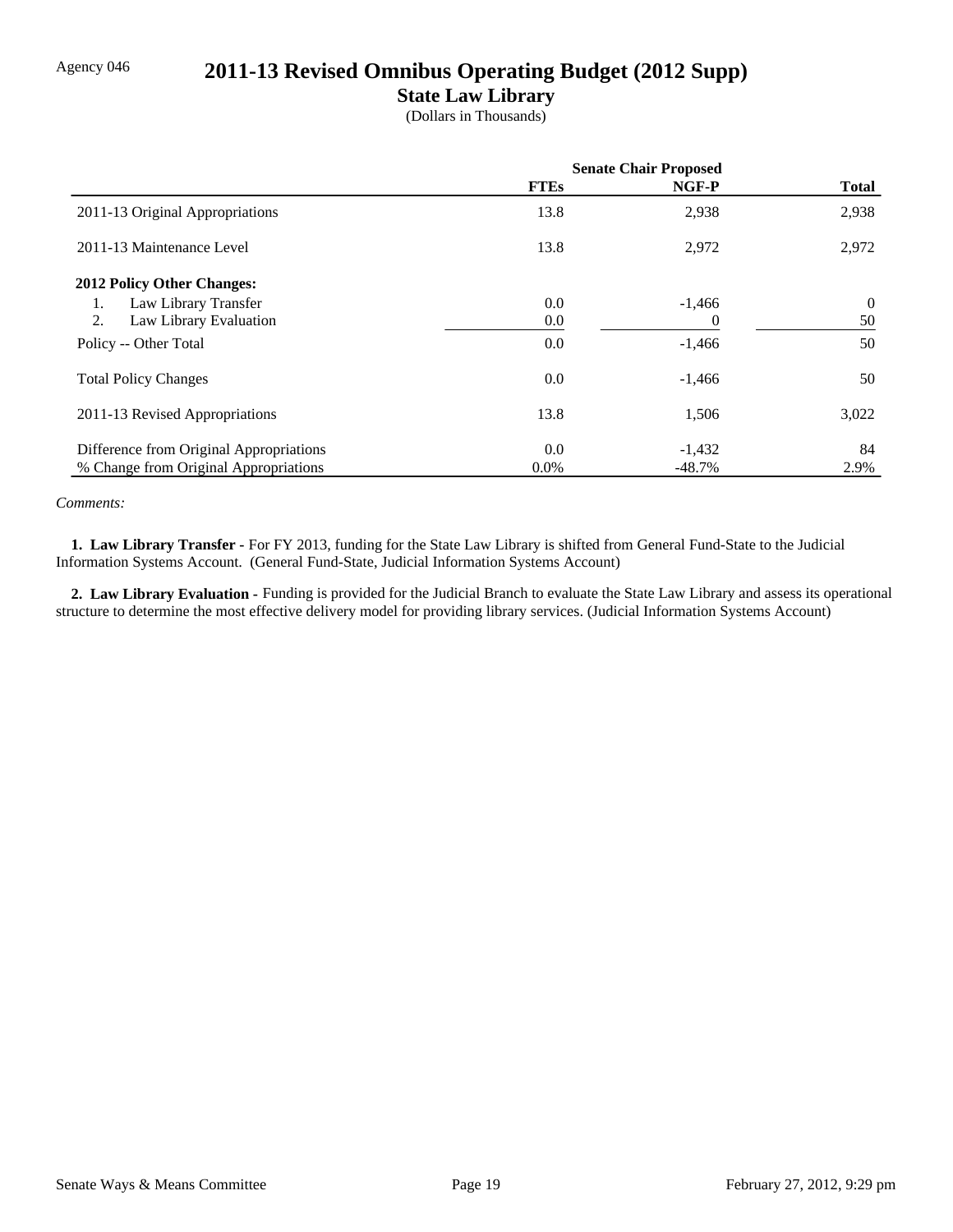## Agency 055 **2011-13 Revised Omnibus Operating Budget (2012 Supp)**

#### **Administrative Office of the Courts**

(Dollars in Thousands)

|                                         | <b>Senate Chair Proposed</b> |          |              |
|-----------------------------------------|------------------------------|----------|--------------|
|                                         | <b>FTEs</b>                  | NGF-P    | <b>Total</b> |
| 2011-13 Original Appropriations         | 381.5                        | 100,793  | 150,389      |
| 2011-13 Maintenance Level               | 384.5                        | 100,925  | 151,675      |
| <b>2012 Policy Other Changes:</b>       |                              |          |              |
| <b>Staffing Level Correction</b><br>1.  | 13.0                         | $\Omega$ | $\theta$     |
| 2.<br><b>Superior Court Judge</b>       | 0.8                          | 173      | 173          |
| 3.<br><b>Truancy Funding</b>            | 0.0                          | $-940$   | $-940$       |
| 4.<br><b>Agency Reduction</b>           | 0.0                          | $-1,400$ | $-1,400$     |
| 5.<br>Office of Public Guardianship     | 0.0                          | $-274$   | 266          |
| Policy -- Other Total                   | 13.8                         | $-2,441$ | $-1,901$     |
| <b>Total Policy Changes</b>             | 13.8                         | $-2,441$ | $-1,901$     |
| 2011-13 Revised Appropriations          | 398.3                        | 98,484   | 149,774      |
| Difference from Original Appropriations | 16.8                         | $-2,309$ | $-615$       |
| % Change from Original Appropriations   | 4.4%                         | $-2.3%$  | $-0.4\%$     |

#### *Comments:*

 **1. Staffing Level Correction -** In the 2010 Supplemental Budget, both funding and staff were provided for information technology. The funding was biennialized in 2011-13 carry-forward levels. However, the FTEs were not biennialized correctly. This request seeks to correct the error by adding the number of FTEs intended.

 **2. Superior Court Judge -** Funding is provided for the second superior court judicial position in Okanogan County.

 **3. Truancy Funding -** BECCA/Truancy funding is reduced to reflect the elimination of the requirement that school districts file truancy petitions for truant students who are 17 years old as provided in Substitute Senate Bill No. 6494 (school truancy procedures).

 **4. Agency Reduction -** Funding is reduced in recognition of efficiency efforts by judicial branch agencies.

 **5. Office of Public Guardianship -** Due to fund balance in the Judicial Stabilization Trust Account, funding for FY 2013 is provided to continue guardianship services for those low-income incapacitated persons who were receiving services on June 30, 2012. (General Fund-State, Judicial Stabilization Trust Account)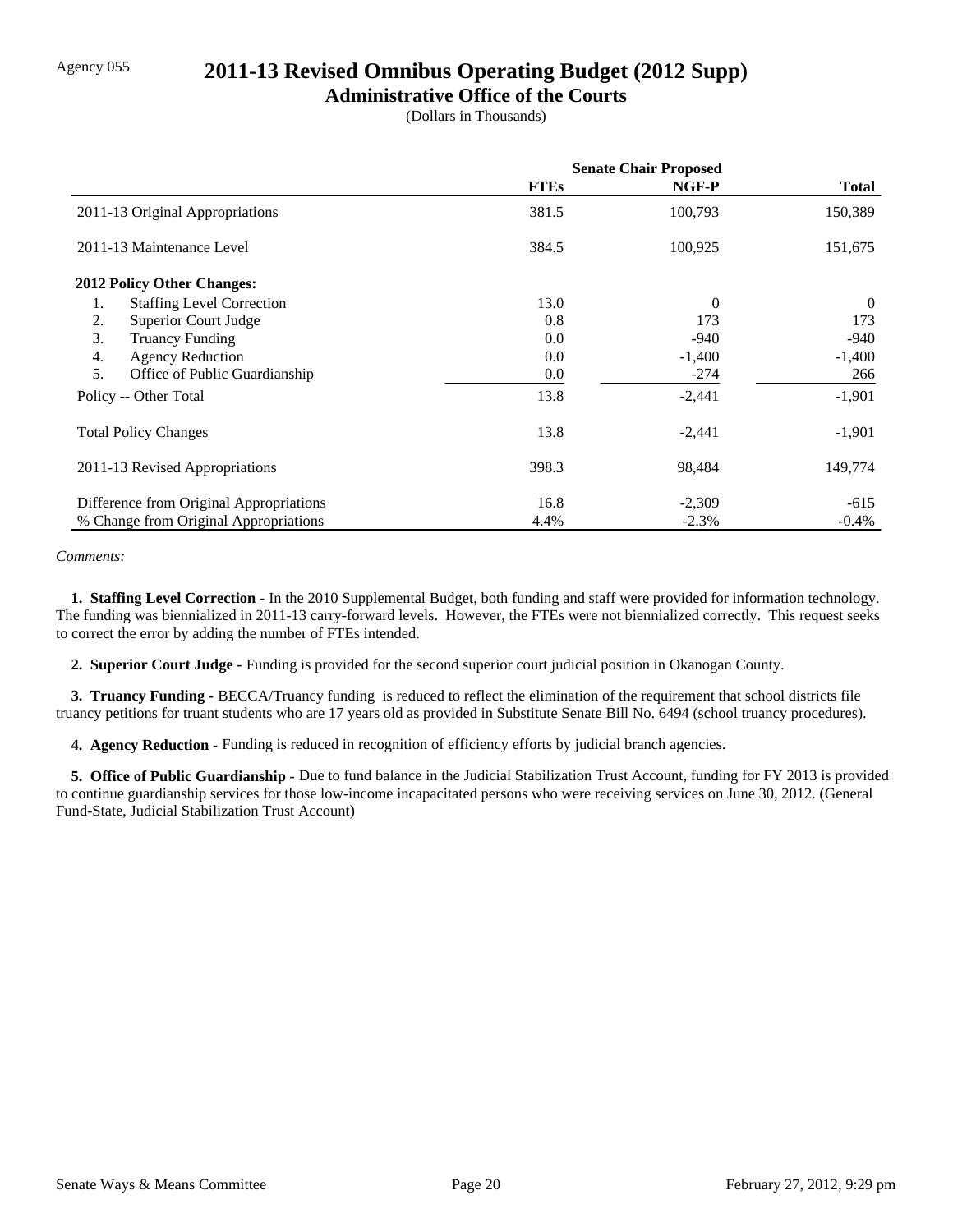## Agency 056 **2011-13 Revised Omnibus Operating Budget (2012 Supp)**

#### **Office of Public Defense**

(Dollars in Thousands)

|                                         | <b>Senate Chair Proposed</b> |        |              |
|-----------------------------------------|------------------------------|--------|--------------|
|                                         | <b>FTEs</b>                  | NGF-P  | <b>Total</b> |
| 2011-13 Original Appropriations         | 14.0                         | 49,993 | 52,483       |
| 2011-13 Maintenance Level               | 14.0                         | 49,993 | 52,483       |
| <b>2012 Policy Other Changes:</b>       |                              |        |              |
| Civil Commitment Legal Costs            | 0.0                          | 6,065  | 6,065        |
| Policy -- Other Total                   | 0.0                          | 6,065  | 6,065        |
| <b>Total Policy Changes</b>             | 0.0                          | 6,065  | 6,065        |
| 2011-13 Revised Appropriations          | 14.0                         | 56,058 | 58,548       |
| Difference from Original Appropriations | 0.0                          | 6,065  | 6,065        |
| % Change from Original Appropriations   | $0.0\%$                      | 12.1%  | 11.6%        |

#### *Comments:*

 **1. Civil Commitment Legal Costs -** Funding for the legal costs associated with the representation of indigent respondents qualified for appointed counsel in sexually violent predator civil commitment cases, as provided in chapter 71.09 RCW and Substitute Senate Bill No. 6493 (sexual predator commitment).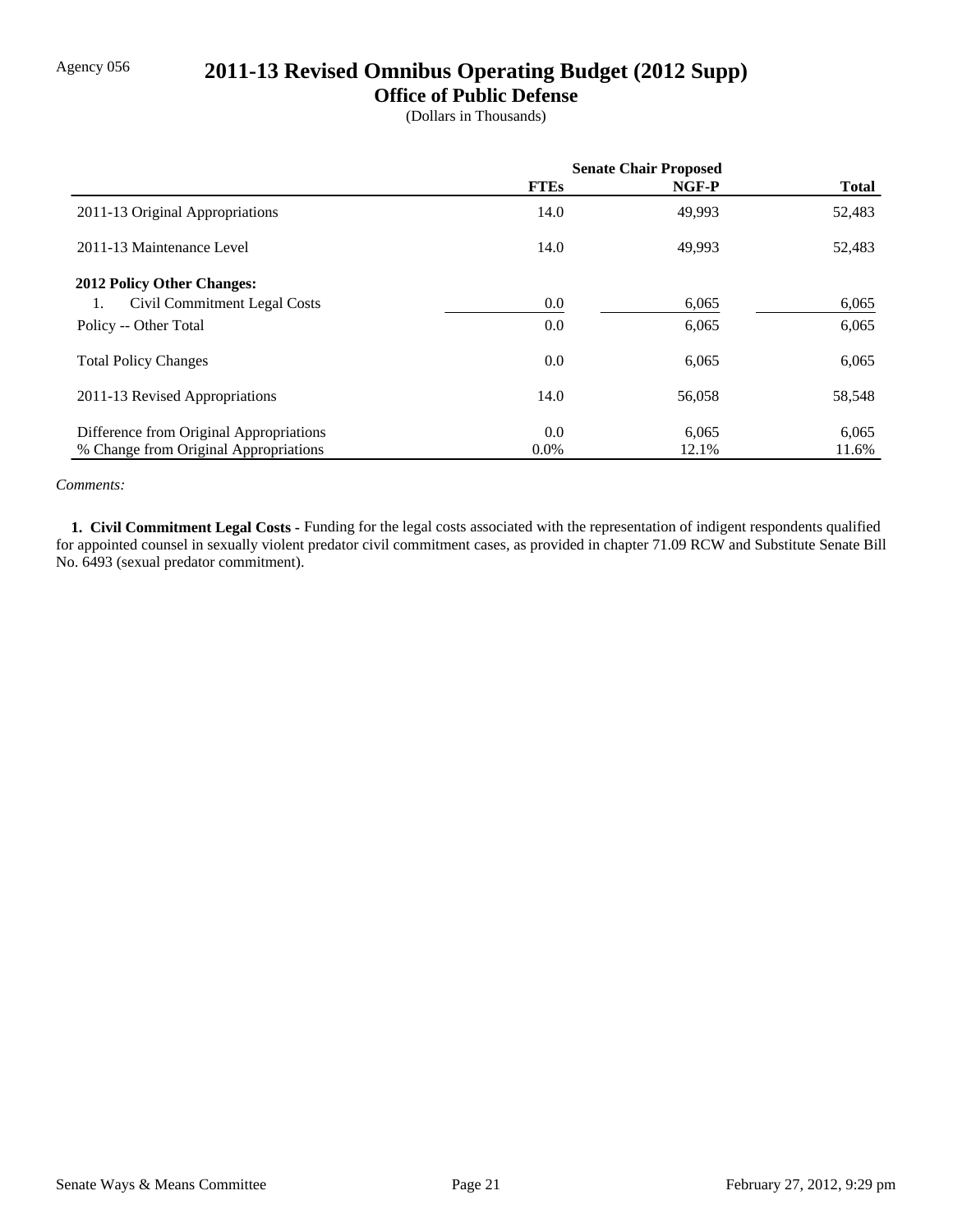## Agency 057 **2011-13 Revised Omnibus Operating Budget (2012 Supp)**

## **Office of Civil Legal Aid**

(Dollars in Thousands)

|                                         | <b>Senate Chair Proposed</b> |         |              |
|-----------------------------------------|------------------------------|---------|--------------|
|                                         | <b>FTEs</b>                  | NGF-P   | <b>Total</b> |
| 2011-13 Original Appropriations         | 1.0                          | 22,086  | 23,179       |
| 2011-13 Maintenance Level               | 1.0                          | 22,086  | 23,179       |
| 2012 Policy Other Changes:              |                              |         |              |
| <b>JSTA</b> support<br>1.               | 0.0                          | -490    | 490          |
| Policy -- Other Total                   | 0.0                          | $-490$  | 490          |
| <b>Total Policy Changes</b>             | 0.0                          | $-490$  | 490          |
| 2011-13 Revised Appropriations          | 1.0                          | 21,596  | 23,669       |
| Difference from Original Appropriations | 0.0                          | $-490$  | 490          |
| % Change from Original Appropriations   | $0.0\%$                      | $-2.2%$ | 2.1%         |

#### *Comments:*

 **1. JSTA support -** For FY 2013, funding is shifted from General Fund-State to the Judicial Stabilization Trust Account. (General Fund-State, Judicial Stabilization Trust Account)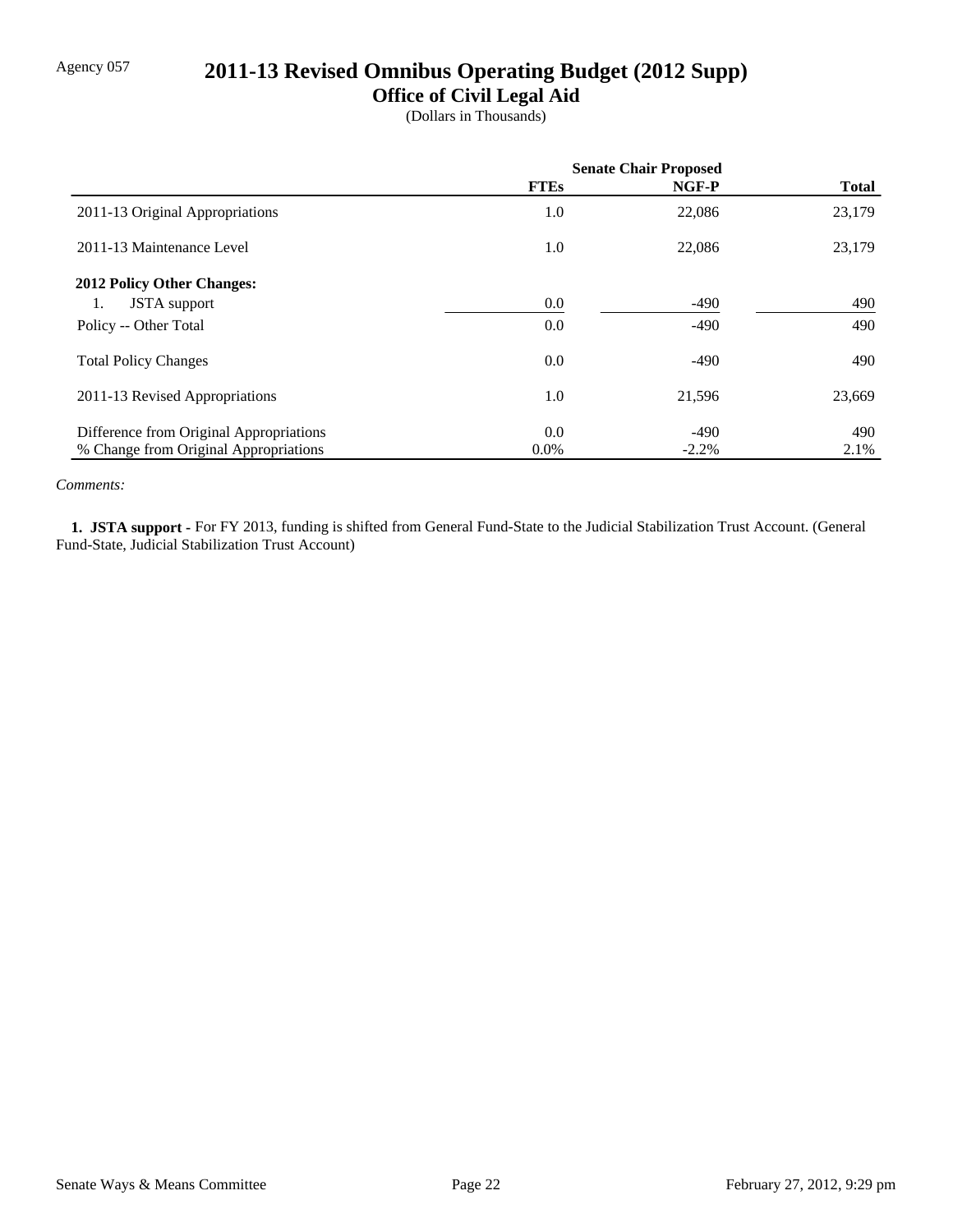## Agency 075 **2011-13 Revised Omnibus Operating Budget (2012 Supp)**

## **Office of the Governor**

(Dollars in Thousands)

|                                         | <b>Senate Chair Proposed</b> |          |              |
|-----------------------------------------|------------------------------|----------|--------------|
|                                         | <b>FTEs</b>                  | NGF-P    | <b>Total</b> |
| 2011-13 Original Appropriations         | 52.0                         | 10,605   | 12,105       |
| 2011-13 Maintenance Level               | 52.0                         | 10,603   | 12,103       |
| 2012 Policy Other Changes:              |                              |          |              |
| <b>Executive Operations</b><br>1.       | $-1.9$                       | $-373$   | $-373$       |
| Family/Children's Ombudsman<br>2.       | $-1.9$                       | $-368$   | $-368$       |
| 3.<br><b>Education Ombudsman</b>        | $-1.7$                       | $-320$   | $-320$       |
| 4.<br>Governor's Transition Team        | 0.8                          | 248      | 248          |
| Policy -- Other Total                   | $-4.7$                       | $-813$   | $-813$       |
| <b>Total Policy Changes</b>             | $-4.7$                       | $-813$   | $-813$       |
| 2011-13 Revised Appropriations          | 47.3                         | 9,790    | 11,290       |
| Difference from Original Appropriations | $-4.7$                       | $-815$   | $-815$       |
| % Change from Original Appropriations   | $-9.0\%$                     | $-7.7\%$ | $-6.7\%$     |

#### *Comments:*

 **1. Executive Operations -** Funding for staff to respond to citizen inquiries to the Governor is reduced.

 **2. Family/Children's Ombudsman -** Funding for staff positions and operating expenses for the Office of the Family and Children's Ombudsman (OFCO) is reduced.

 **3. Education Ombudsman -** Funding is reduced for the Office of the Education Ombudsman.

 **4. Governor's Transition Team -** Funding is provided for the incoming Governor's transition team for the period of November 2012 through January 2013.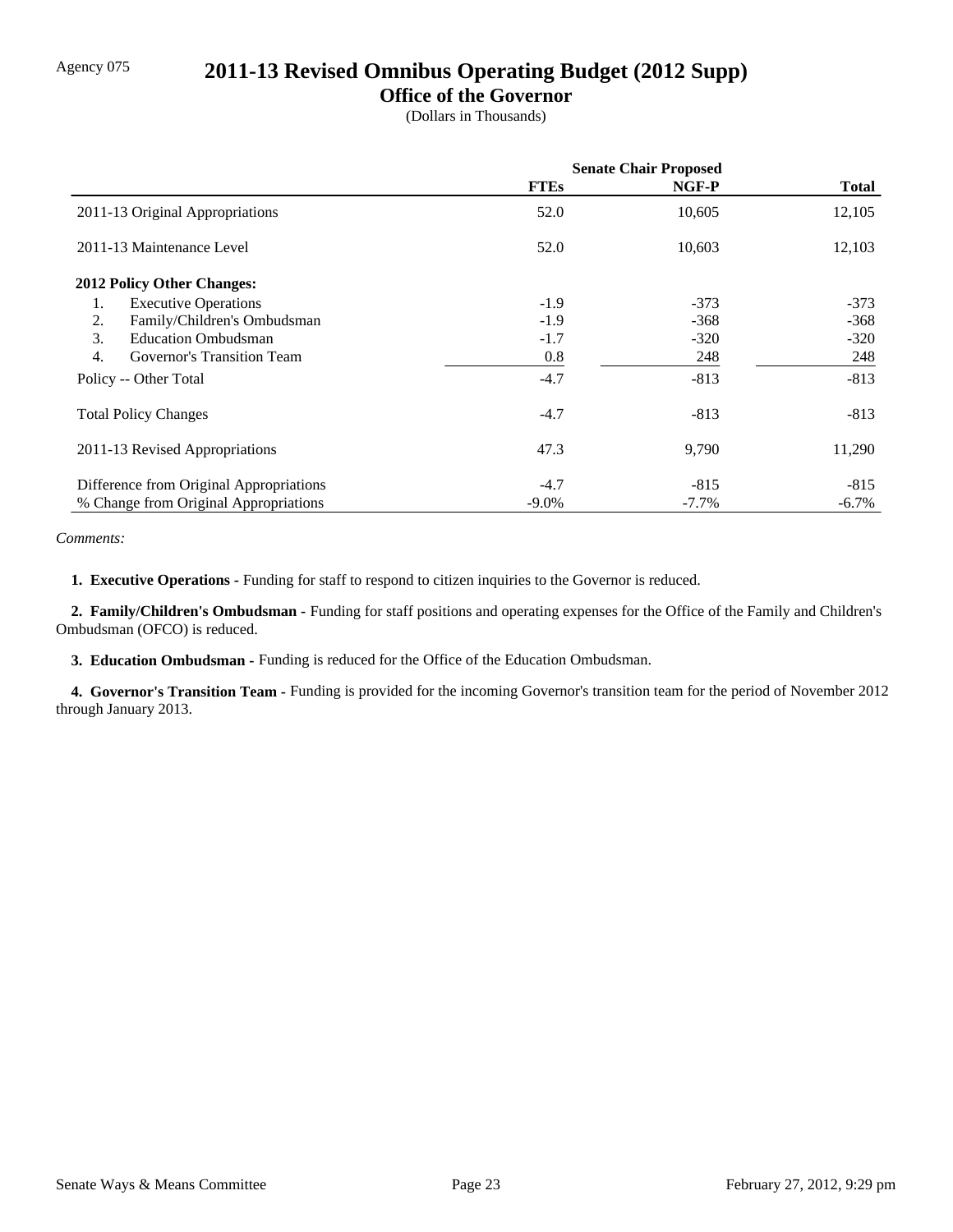## Agency 080 **2011-13 Revised Omnibus Operating Budget (2012 Supp)**

#### **Office of the Lieutenant Governor**

(Dollars in Thousands)

|                                         | <b>Senate Chair Proposed</b> |          |              |
|-----------------------------------------|------------------------------|----------|--------------|
|                                         | <b>FTEs</b>                  | NGF-P    | <b>Total</b> |
| 2011-13 Original Appropriations         | 5.8                          | 1,385    | 1,480        |
| 2011-13 Maintenance Level               | 5.8                          | 1,385    | 1,480        |
| <b>2012 Policy Other Changes:</b>       |                              |          |              |
| <b>Administrative Costs</b>             | 0.0                          | $-69$    | -69          |
| Policy -- Other Total                   | 0.0                          | -69      | $-69$        |
| <b>Total Policy Changes</b>             | 0.0                          | -69      | -69          |
| 2011-13 Revised Appropriations          | 5.8                          | 1,316    | 1,411        |
| Difference from Original Appropriations | 0.0                          | -69      | -69          |
| % Change from Original Appropriations   | $0.0\%$                      | $-5.0\%$ | $-4.7\%$     |

#### *Comments:*

 **1. Administrative Costs -** The Lieutenant Governor's Office will reduce expenditures for travel, training, equipment replacement, and goods and services.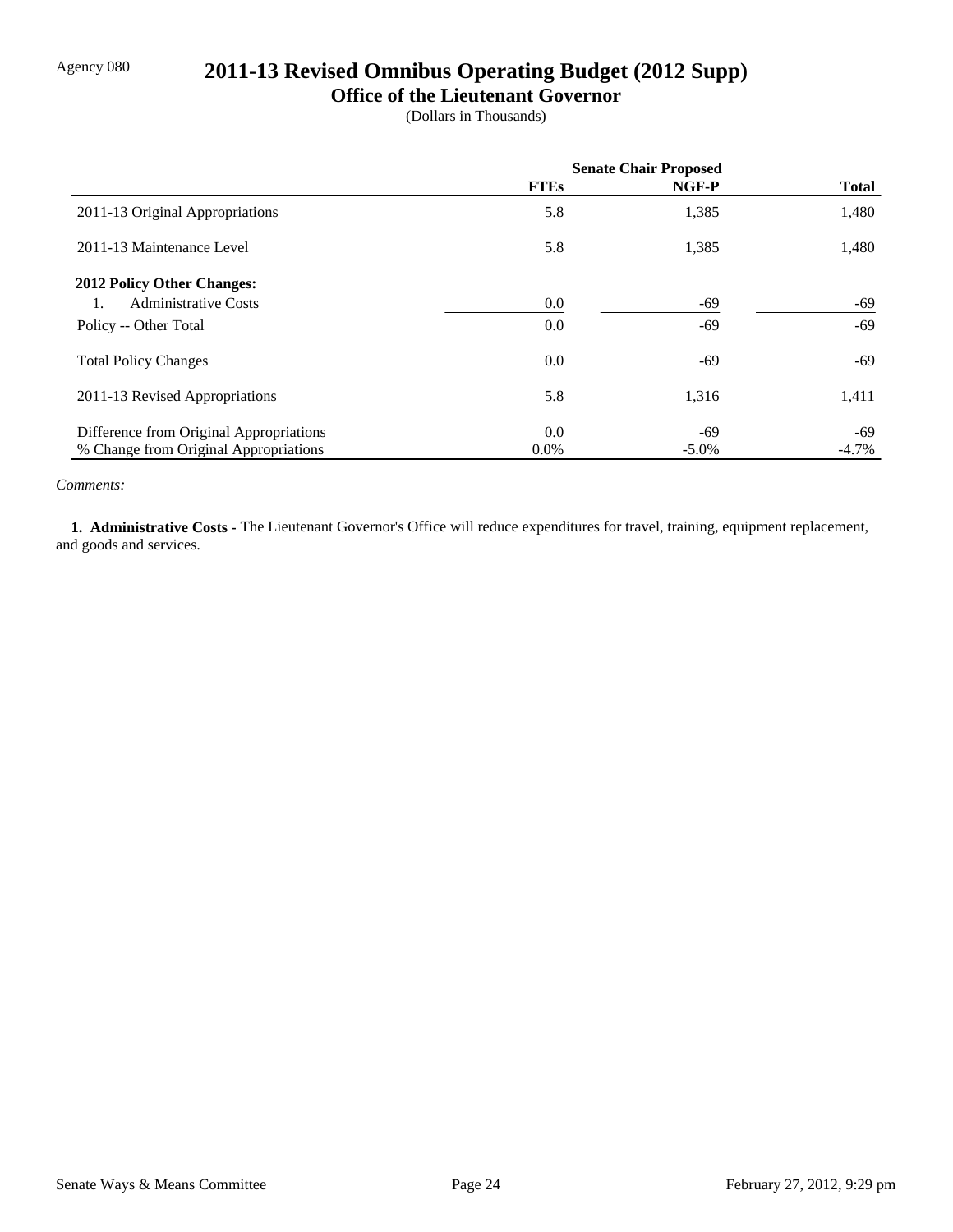## Agency 082 **2011-13 Revised Omnibus Operating Budget (2012 Supp)**

#### **Public Disclosure Commission**

(Dollars in Thousands)

|                                         | <b>Senate Chair Proposed</b> |          |              |
|-----------------------------------------|------------------------------|----------|--------------|
|                                         | <b>FTEs</b>                  | NGF-P    | <b>Total</b> |
| 2011-13 Original Appropriations         | 21.0                         | 4,237    | 4,237        |
| 2011-13 Maintenance Level               | 21.0                         | 4,235    | 4,235        |
| 2012 Policy Other Changes:              |                              |          |              |
| Agency Staff and Equipment<br>1.        | $-1.5$                       | $-212$   | $-212$       |
| Policy -- Other Total                   | $-1.5$                       | $-212$   | $-212$       |
| <b>Total Policy Changes</b>             | $-1.5$                       | $-212$   | $-212$       |
| 2011-13 Revised Appropriations          | 19.5                         | 4,023    | 4,023        |
| Difference from Original Appropriations | $-1.5$                       | $-214$   | $-214$       |
| % Change from Original Appropriations   | $-7.1\%$                     | $-5.1\%$ | $-5.1\%$     |

#### *Comments:*

 **1. Agency Staff and Equipment -** The agency will eliminate one full-time staff position January 1, 2012, and reduce the work hours of two staff positions from full-time to part-time. The agency will also reduce expenditures in software, equipment, and training.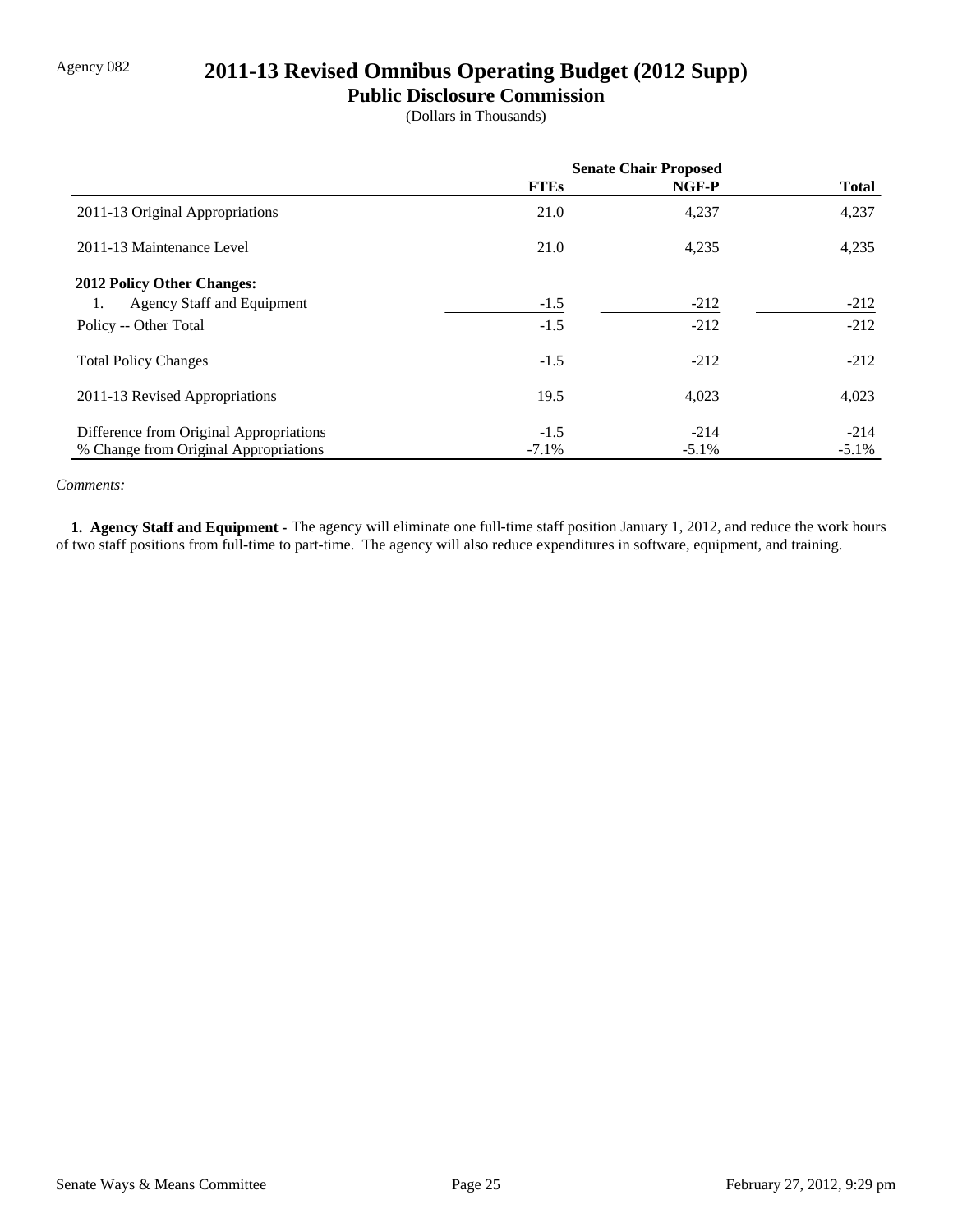## Agency 085 **2011-13 Revised Omnibus Operating Budget (2012 Supp)**

### **Office of the Secretary of State**

(Dollars in Thousands)

|                                           | <b>Senate Chair Proposed</b> |          |               |
|-------------------------------------------|------------------------------|----------|---------------|
|                                           | <b>FTEs</b>                  | NGF-P    | <b>Total</b>  |
| 2011-13 Original Appropriations           | 313.6                        | 30,845   | 88,864        |
| 2011-13 Maintenance Level                 | 311.4                        | 28,875   | 86,904        |
| 2012 Policy Other Changes:                |                              |          |               |
| Lower Archive Central Service Rates<br>1. | 0.0                          | $\Omega$ | -794          |
| 2.<br>Charitable Organization Education   | 0.0                          | 0        | $-90^{\circ}$ |
| 3.<br><b>Local Government Archives</b>    | 0.0                          | 0        | $-2,000$      |
| 4.<br>State Library funding shift         | 0.0                          | $-4,000$ | $\theta$      |
| Policy -- Other Total                     | 0.0                          | $-4,000$ | $-2,884$      |
| <b>Total Policy Changes</b>               | 0.0                          | $-4,000$ | $-2,884$      |
| 2011-13 Revised Appropriations            | 311.4                        | 24,875   | 84,020        |
| Difference from Original Appropriations   | $-2.3$                       | $-5,970$ | -4,844        |
| % Change from Original Appropriations     | $-0.7\%$                     | -19.4%   | $-5.5\%$      |

#### *Comments:*

 **1. Lower Archive Central Service Rates -** Archives and Records Management will reduce billing to customer agencies by 10 percent. (Public Records Efficiency, Preservation and Access Account-State)

 **2. Charitable Organization Education -** Due to reduced numbers of charitable organization registrations, appropriations are reduced to available funding levels. (Charitable Organization Education Account-State)

 **3. Local Government Archives -** Due to reduced numbers of documents recorded by counties, the funds for local government record archives are reduced to reflect available funding levels. (Local Government Archives Account-State)

 **4. State Library funding shift -** A portion of the fiscal year 2013 funding for the State Library is shifted from the state General Fund to the State Heritage Center Account. (State Heritage Center Account--State)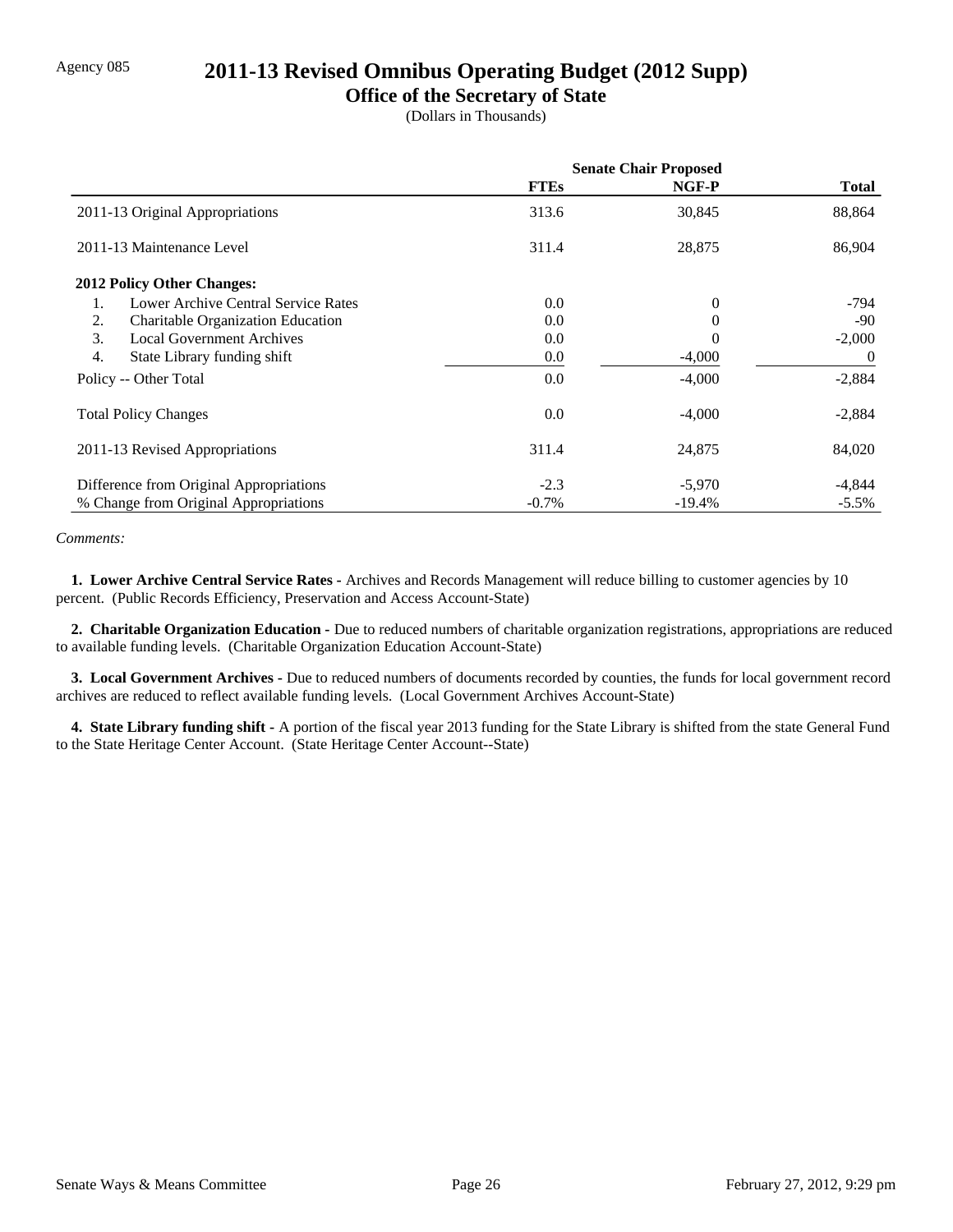# Agency 086 **2011-13 Revised Omnibus Operating Budget (2012 Supp)**

## **Governor's Office of Indian Affairs**

(Dollars in Thousands)

|                                         | <b>Senate Chair Proposed</b> |          |              |
|-----------------------------------------|------------------------------|----------|--------------|
|                                         | <b>FTEs</b>                  | NGF-P    | <b>Total</b> |
| 2011-13 Original Appropriations         | 2.0                          | 526      | 526          |
| 2011-13 Maintenance Level               | 2.0                          | 526      | 526          |
| 2012 Policy Other Changes:              |                              |          |              |
| Computer and Web Expenses<br>1.         | 0.0                          | $-26$    | $-26$        |
| Policy -- Other Total                   | 0.0                          | $-26$    | $-26$        |
| <b>Total Policy Changes</b>             | 0.0                          | $-26$    | $-26$        |
| 2011-13 Revised Appropriations          | 2.0                          | 500      | 500          |
| Difference from Original Appropriations | 0.0                          | $-26$    | $-26$        |
| % Change from Original Appropriations   | $0.0\%$                      | $-4.9\%$ | $-4.9\%$     |

#### *Comments:*

 **1. Computer and Web Expenses -** The agency will eliminate a planned website update. The agency will also reduce funding for travel, temporary staff, and goods and services.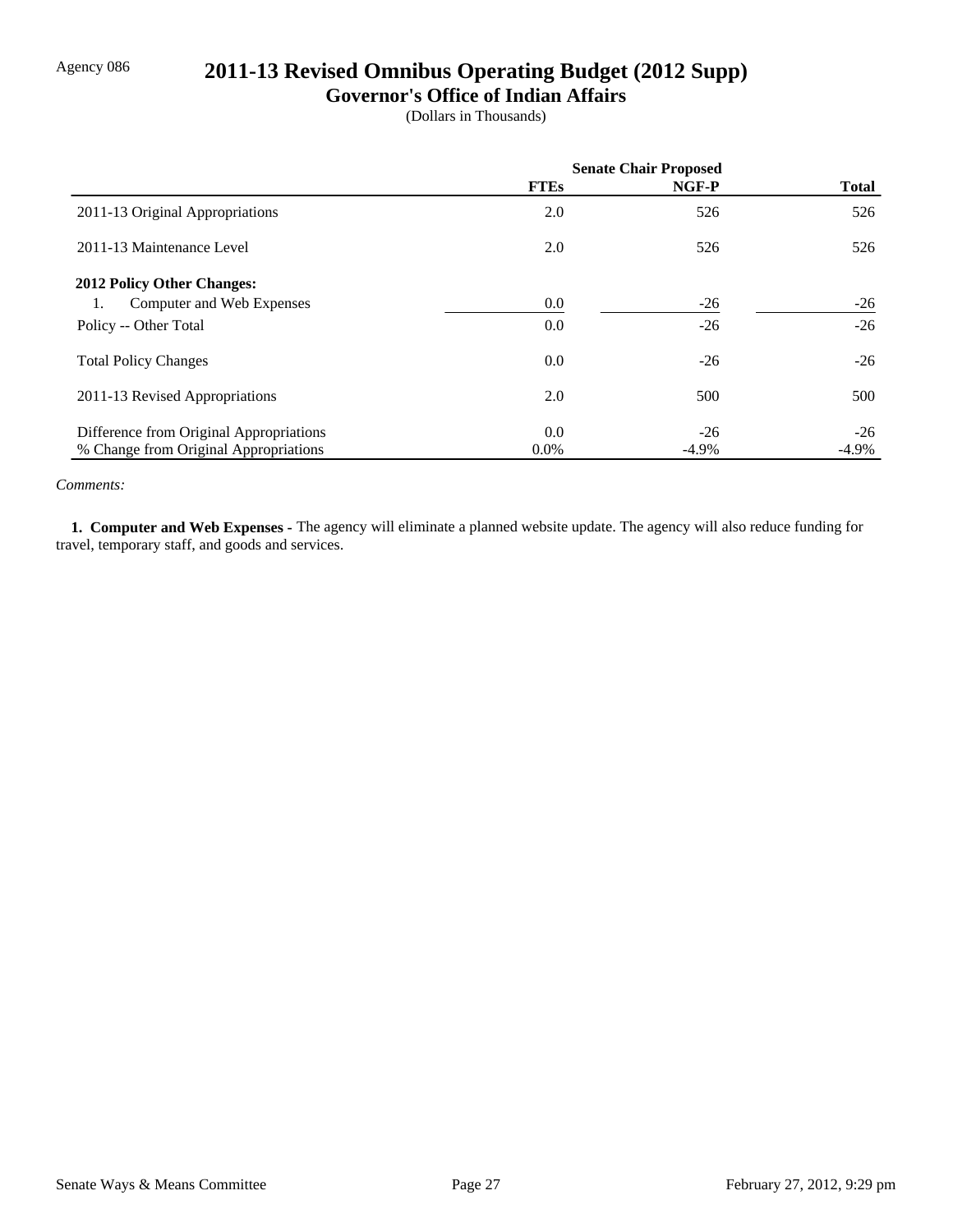# Agency 087 **2011-13 Revised Omnibus Operating Budget (2012 Supp)**

## **Asian-Pacific-American Affrs**

(Dollars in Thousands)

|                                         | <b>Senate Chair Proposed</b> |         |              |
|-----------------------------------------|------------------------------|---------|--------------|
|                                         | <b>FTEs</b>                  | NGF-P   | <b>Total</b> |
| 2011-13 Original Appropriations         | 2.0                          | 451     | 451          |
| 2011-13 Maintenance Level               | 2.0                          | 455     | 455          |
| <b>2012 Policy Other Changes:</b>       |                              |         |              |
| <b>Staff and Travel</b>                 | $-0.1$                       | $-23$   | $-23$        |
| Policy -- Other Total                   | $-0.1$                       | $-23$   | $-23$        |
| <b>Total Policy Changes</b>             | $-0.1$                       | $-23$   | $-23$        |
| 2011-13 Revised Appropriations          | 1.9                          | 432     | 432          |
| Difference from Original Appropriations | $-0.1$                       | $-19$   | $-19$        |
| % Change from Original Appropriations   | $-5.0\%$                     | $-4.2%$ | $-4.2\%$     |

#### *Comments:*

 **1. Staff and Travel -** Funding is reduced for staff, goods, services, and travel reimbursement.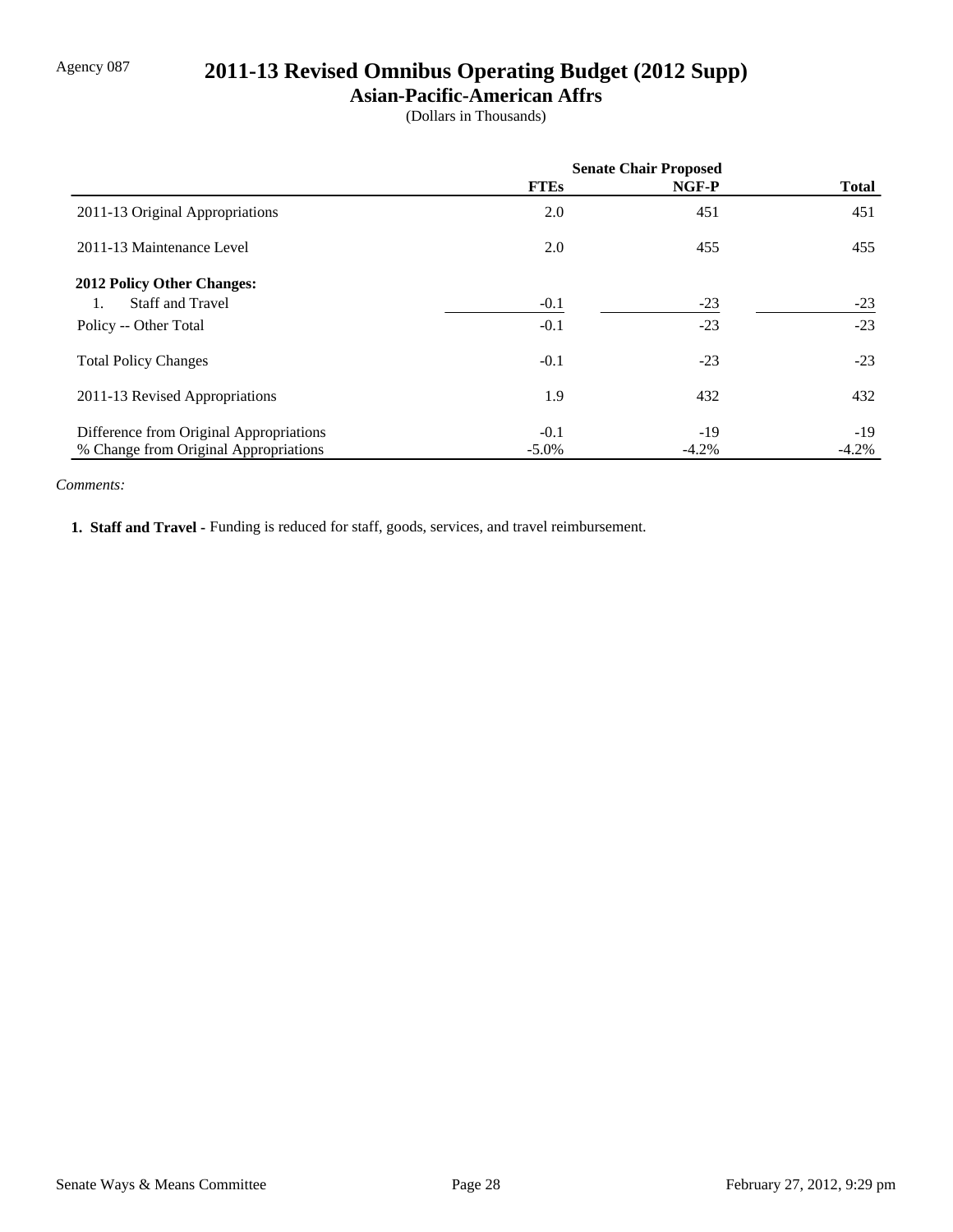# Agency 090 **2011-13 Revised Omnibus Operating Budget (2012 Supp)**

### **Office of the State Treasurer**

(Dollars in Thousands)

|                                         | <b>Senate Chair Proposed</b> |                  |              |
|-----------------------------------------|------------------------------|------------------|--------------|
|                                         | <b>FTEs</b>                  | NGF-P            | <b>Total</b> |
| 2011-13 Original Appropriations         | 67.0                         | $\boldsymbol{0}$ | 14,996       |
| 2011-13 Maintenance Level               | 67.0                         | $\theta$         | 14,994       |
| 2012 Policy Other Changes:              |                              |                  |              |
| <b>Excess Authority</b><br>1.           | 0.1                          | $\overline{0}$   | -756         |
| 2.<br><b>Efficiency Reduction</b>       | 0.0                          |                  | $-750$       |
| Policy -- Other Total                   | 0.1                          | $\theta$         | $-1,506$     |
| <b>Total Policy Changes</b>             | 0.1                          | $\boldsymbol{0}$ | $-1,506$     |
| 2011-13 Revised Appropriations          | 67.0                         | $\theta$         | 13,488       |
| Difference from Original Appropriations | 0.1                          | $\Omega$         | $-1,508$     |
| % Change from Original Appropriations   | 0.1%                         | $0.0\%$          | $-10.1%$     |

*Comments:*

 **1. Excess Authority -** The Treasurer's Service Account is reduced to reflect anticipated expenditures. (Treasurer's Service Account-State)

 **2. Efficiency Reduction -** A five percent efficiency reduction is taken.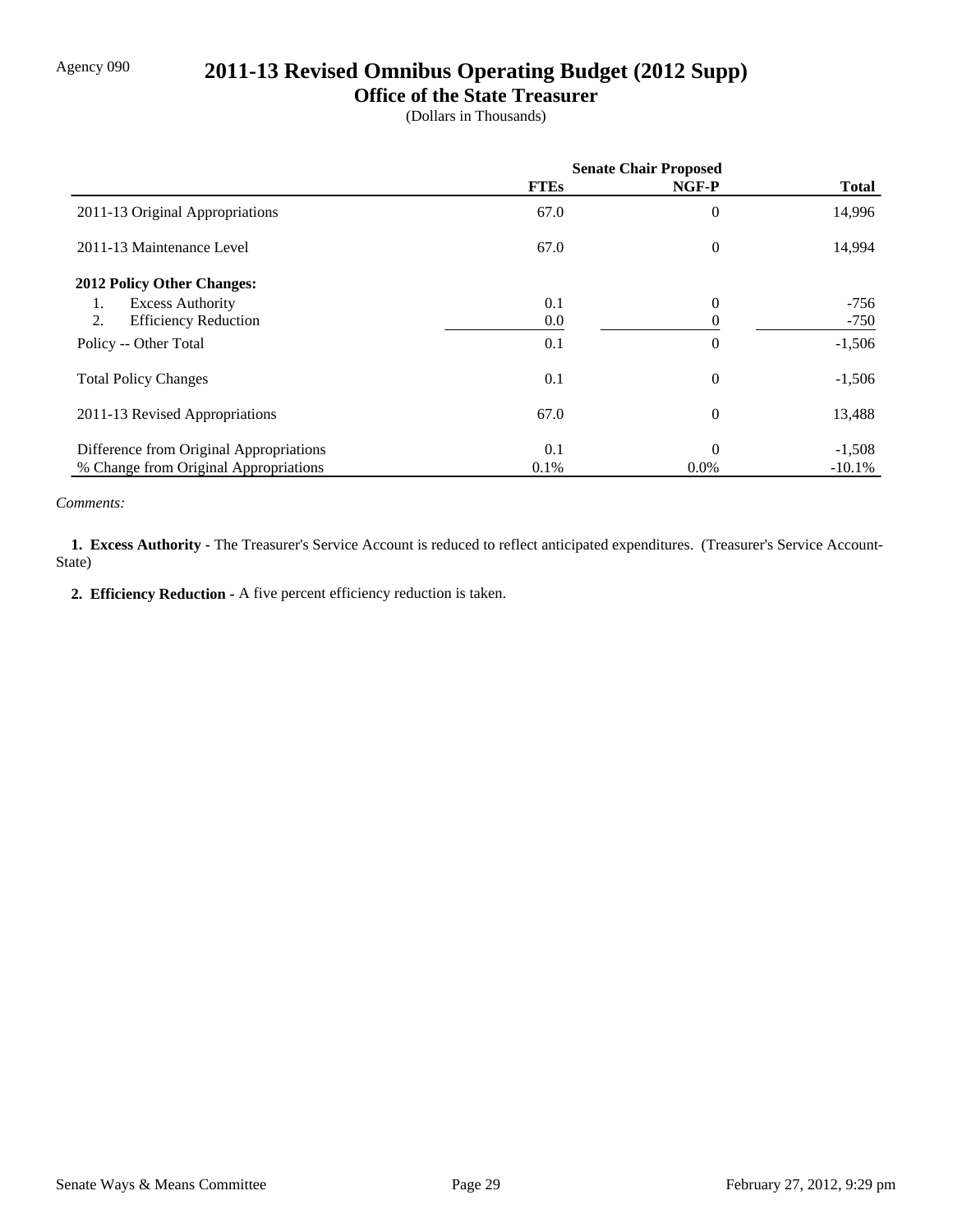# Agency 095 **2011-13 Revised Omnibus Operating Budget (2012 Supp)**

### **Office of the State Auditor**

(Dollars in Thousands)

|                                             | <b>Senate Chair Proposed</b> |                |              |
|---------------------------------------------|------------------------------|----------------|--------------|
|                                             | <b>FTEs</b>                  | NGF-P          | <b>Total</b> |
| 2011-13 Original Appropriations             | 335.1                        | $\overline{0}$ | 74,333       |
| 2011-13 Maintenance Level                   | 335.1                        | $\theta$       | 74,313       |
| 2012 Policy Other Changes:                  |                              |                |              |
| <b>Streamline State Agency Audits</b><br>1. | 0.0                          | $\Omega$       | $-2,731$     |
| Policy -- Other Total                       | 0.0                          | $\theta$       | $-2,731$     |
| <b>Total Policy Changes</b>                 | 0.0                          | $\theta$       | $-2,731$     |
| 2011-13 Revised Appropriations              | 335.1                        | $\theta$       | 71,582       |
| Difference from Original Appropriations     | 0.0                          | $\Omega$       | $-2,751$     |
| % Change from Original Appropriations       | $0.0\%$                      | $0.0\%$        | $-3.7\%$     |

#### *Comments:*

 **1. Streamline State Agency Audits -** The State Auditor's Office performs several types of audits for the state which are traditionally funded from three separate accounts. This reduction first updates the allocation model to better reflect the audit plan for the remainder of the biennium. In addition to this realignment, funding for all state agency audits is reduced by 10 percent. Using risk-based auditing, the office will perform fewer audits focusing on higher-risk agencies and programs. (Auditing Services Revolving Account-State)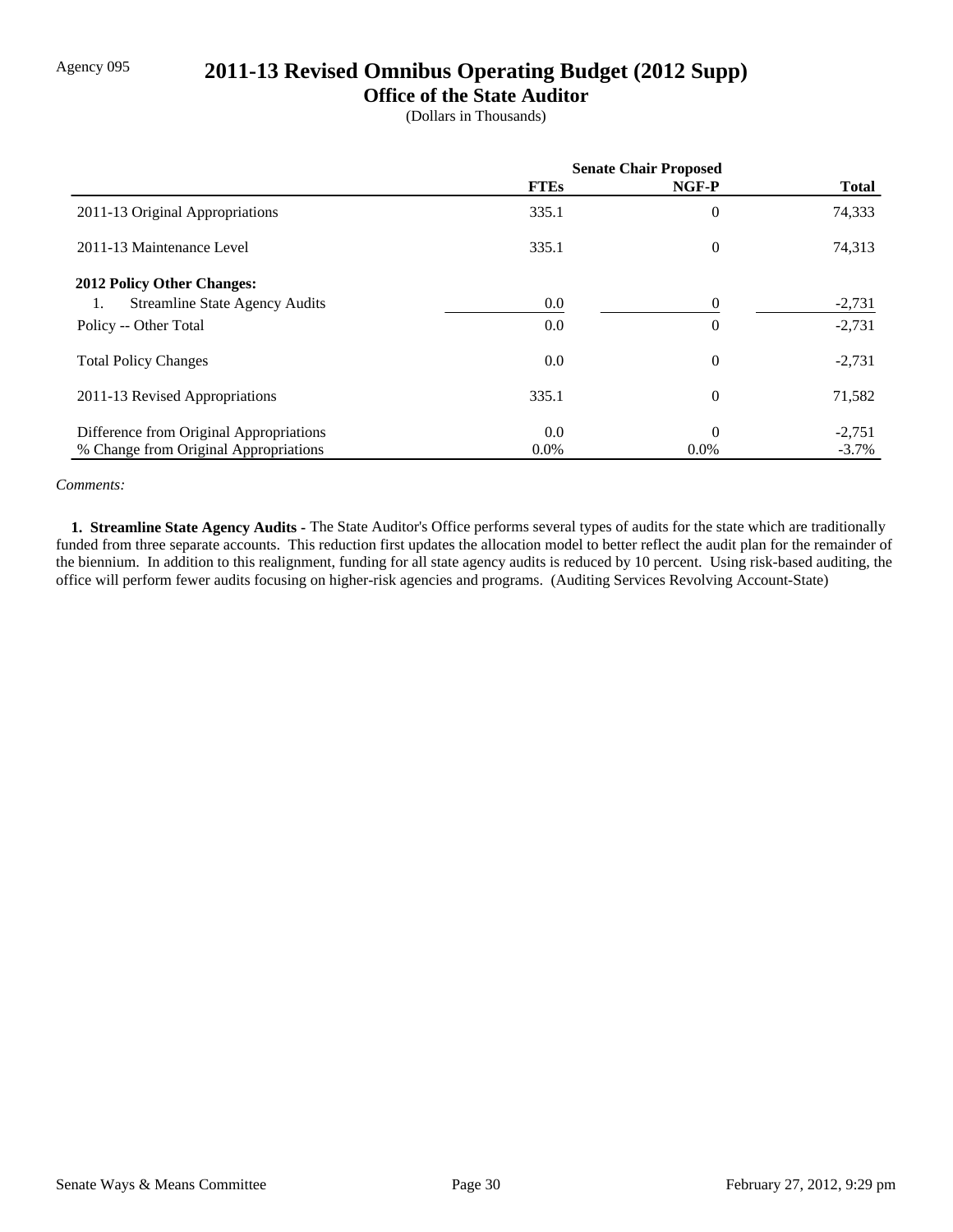# Agency 099 **2011-13 Revised Omnibus Operating Budget (2012 Supp)**

### **Comm Salaries for Elected Officials**

(Dollars in Thousands)

|                                         | <b>Senate Chair Proposed</b> |          |              |
|-----------------------------------------|------------------------------|----------|--------------|
|                                         | <b>FTEs</b>                  | NGF-P    | <b>Total</b> |
| 2011-13 Original Appropriations         | 1.3                          | 353      | 353          |
| 2011-13 Maintenance Level               | 1.3                          | 353      | 353          |
| 2012 Policy Other Changes:              |                              |          |              |
| Hold Vacancy and Reduce Services<br>1.  | $-0.1$                       | $-18$    | $-18$        |
| Policy -- Other Total                   | $-0.1$                       | $-18$    | $-18$        |
| <b>Total Policy Changes</b>             | $-0.1$                       | $-18$    | $-18$        |
| 2011-13 Revised Appropriations          | 1.3                          | 335      | 335          |
| Difference from Original Appropriations | $-0.1$                       | $-18$    | $-18$        |
| % Change from Original Appropriations   | $-3.9\%$                     | $-5.1\%$ | $-5.1\%$     |

#### *Comments:*

 **1. Hold Vacancy and Reduce Services -** Funding is adjusted to reflect an expected delay in filling an executive assistant position and decreased usage of Attorney General services, travel costs, and other goods and services.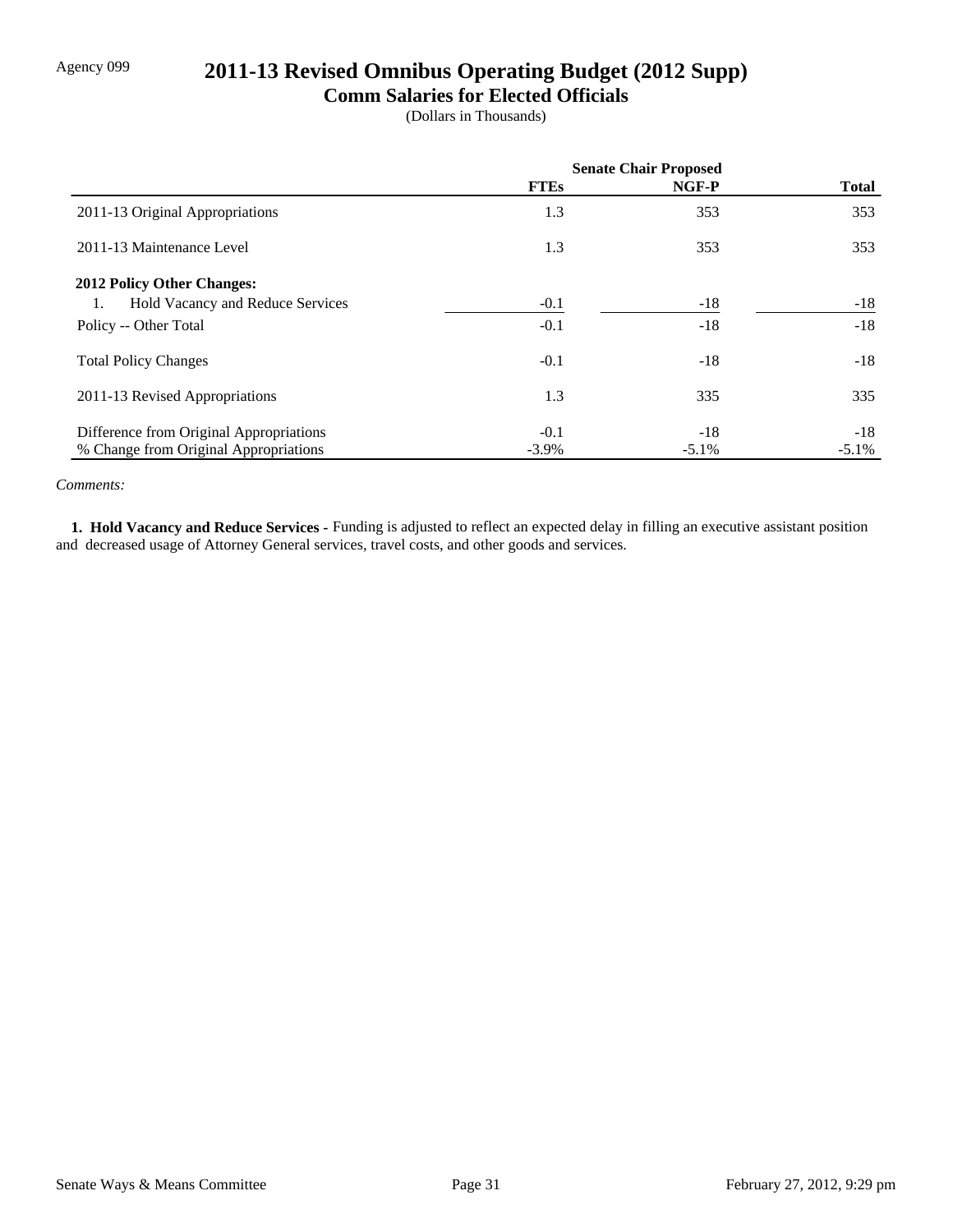## Agency 100 **2011-13 Revised Omnibus Operating Budget (2012 Supp)**

### **Office of the Attorney General**

(Dollars in Thousands)

|                                         | <b>Senate Chair Proposed</b> |          |              |
|-----------------------------------------|------------------------------|----------|--------------|
|                                         | <b>FTEs</b>                  | NGF-P    | <b>Total</b> |
| 2011-13 Original Appropriations         | 1,088.4                      | 8,025    | 229,237      |
| 2011-13 Maintenance Level               | 1,088.4                      | 7,485    | 228,671      |
| 2012 Policy Other Changes:              |                              |          |              |
| Legal Service Billings<br>1.            | 0.0                          | 0        | $-8,981$     |
| T.R. v Dreyfus DSHS Litigation<br>2.    | 2.5                          | $\Omega$ | 578          |
| 3.<br>Civil Commitment Legal Costs      | 0.8                          | 5,743    | 2,756        |
| Medicaid False Claims Act<br>4.         | 7.3                          | -730     | 1,595        |
| Policy -- Other Total                   | 10.5                         | 5,013    | $-4,052$     |
| <b>2012 Policy Transfer Changes:</b>    |                              |          |              |
| 5.<br>Moore et. al. v HCA Litigation    | 1.9                          | $\theta$ | 886          |
| Policy -- Transfer Total                | 1.9                          | $\theta$ | 886          |
| <b>Total Policy Changes</b>             | 12.4                         | 5,013    | $-3,166$     |
| 2011-13 Revised Appropriations          | 1,100.7                      | 12,498   | 225,505      |
| Difference from Original Appropriations | 12.4                         | 4,473    | $-3,732$     |
| % Change from Original Appropriations   | 1.1%                         | 55.7%    | $-1.6\%$     |

#### *Comments:*

 **1. Legal Service Billings -** Legal services to state agencies are reduced in two ways. First, agency budgets are reduced by \$3.9 million in cases where the Attorney General estimates it will not be billing agencies for the full amount of legal services budgeted. Second, all agency legal services budgets are reduced by 5 percent, except for the Department of Social and Health Services' legal services budget, which is not reduced. (Legal Services Revolving Account-State)

 **2. T.R. v Dreyfus DSHS Litigation -** Funding is provided for the Office of the Attorney General to provide additional legal services to the Department of Social and Health Services associated with children's mental health litigation (T.R. v Dreyfus). (Legal Services Revolving Account-State)

 **3. Civil Commitment Legal Costs -** General Fund-State and FTE authority are provided for legal costs associated with the evaluation, filing, prosecution, response to petitions for release, and appeal of sexually violent predator civil commitment cases, as provided in chapter 71.09 RCW. The Attorney General may enter into an interagency agreement with a county prosecutor to perform prosecution services pursuant to chapter 71.09 RCW. Funding and responsibility for the Joint Forensic Unit are transferred from the Department of Social and Health Services to the Attorney General. These services will be funded directly through the General Fund, and therefore a reduction is made to the Legal Services Revolving Fund's billing authority.

 **4. Medicaid False Claims Act -** Funds are provided for implementation of Substitute Senate Bill No. 5978. The bill establishes new tools for detecting and prosecuting Medicaid fraud, and new penalties for engaging in it. Additionally, to better track the effectiveness of fraud enforcement efforts, funds recovered from fraudulent activities will be deposited into a new state account that is to be used only for payment of Medicaid services and for fraud prevention, detection, and enforcement activities. (General Fund-State, Medicaid Fraud Penalty Account-State, General Fund-Federal)

**5. Moore et. al. v HCA Litigation -** The class action litigation against the Health Care Authority (Moore, et al. v. Health Care Authority) requires additional legal services. (Legal Services Revolving Account-State)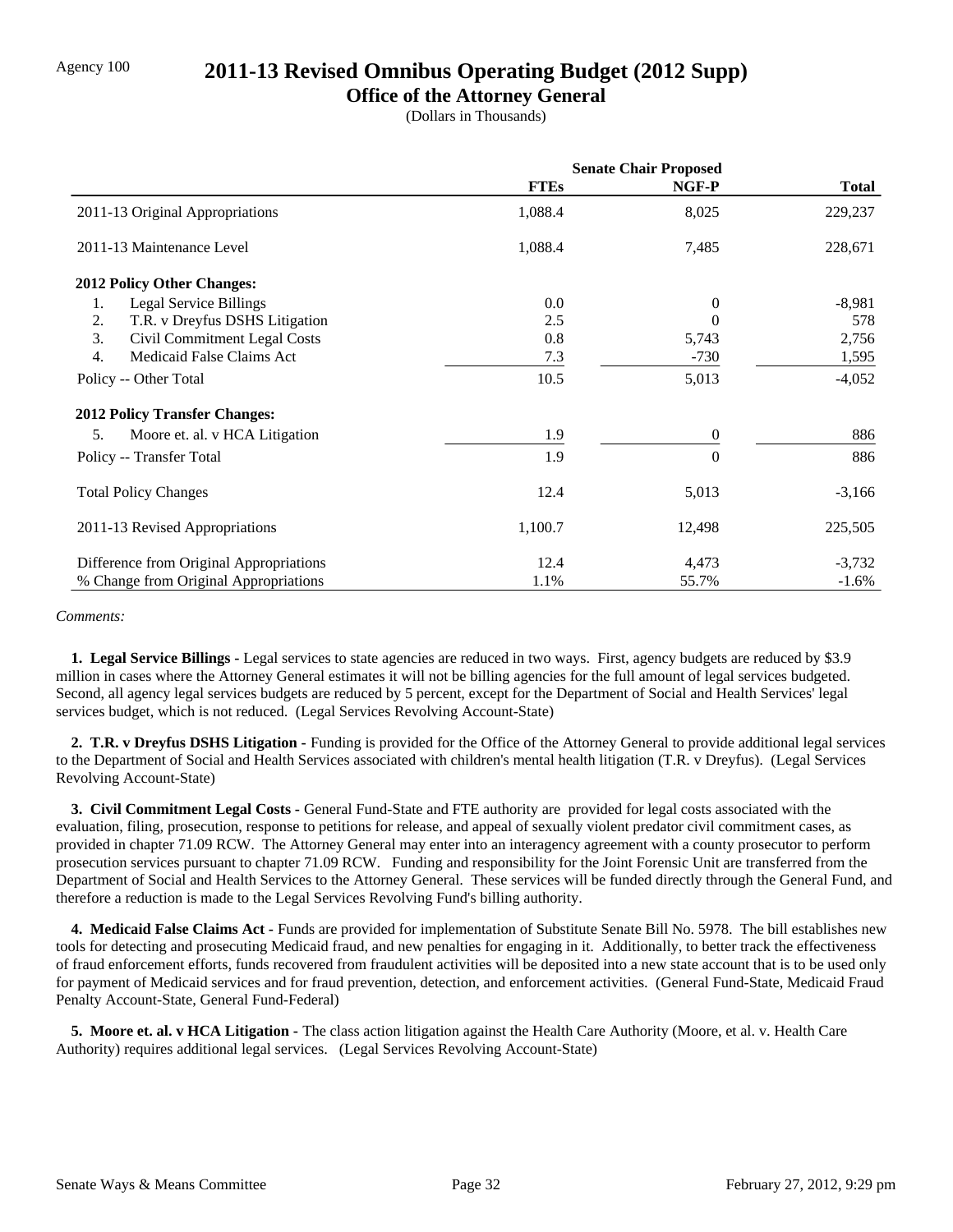# Agency 101 **2011-13 Revised Omnibus Operating Budget (2012 Supp)**

### **Caseload Forecast Council**

(Dollars in Thousands)

|                                           | <b>Senate Chair Proposed</b> |           |              |
|-------------------------------------------|------------------------------|-----------|--------------|
|                                           | <b>FTEs</b>                  | NGF-P     | <b>Total</b> |
| 2011-13 Original Appropriations           | 12.0                         | 2,613     | 2,613        |
| 2011-13 Maintenance Level                 | 12.0                         | 2,615     | 2,615        |
| 2012 Policy Other Changes:                |                              |           |              |
| <b>Travel and Consultation</b><br>1.      | 0.0                          | $-53$     | $-53$        |
| 2.<br>Self Insurance Premium              | 0.0                          | $-78$     | -78          |
| 3.<br>Creating Office of Forecast Council | $-6.0$                       | $-1,241$  | $-1,241$     |
| Policy -- Other Total                     | $-6.0$                       | $-1,372$  | $-1,372$     |
| <b>Total Policy Changes</b>               | $-6.0$                       | $-1,372$  | $-1,372$     |
| 2011-13 Revised Appropriations            | 6.0                          | 1,243     | 1,243        |
| Difference from Original Appropriations   | $-6.0$                       | $-1,370$  | $-1,370$     |
| % Change from Original Appropriations     | $-50.0\%$                    | $-52.4\%$ | $-52.4%$     |

#### *Comments:*

 **1. Travel and Consultation -** Funding is reduced to reflect The Caseload Forecast Council's reduction in out-of-state travel and training of its five new staff, relying on mentoring by existing staff. Additionally, the agency will reduce purchased services, such as consultations with outside experts and the Attorney General's Office.

 **2. Self Insurance Premium -** Funding is reduced to reflect consolidation savings in its self-insurance premium after absorbing the Sentencing Guidelines Commission.

 **3. Creating Office of Forecast Council -** Funding is reduced as a result of implementing Substitute Senate Bill 5468 (Office of the Forecast Councils). The amount reduced is essentially transferred to the newly created Office of the Forecast Councils.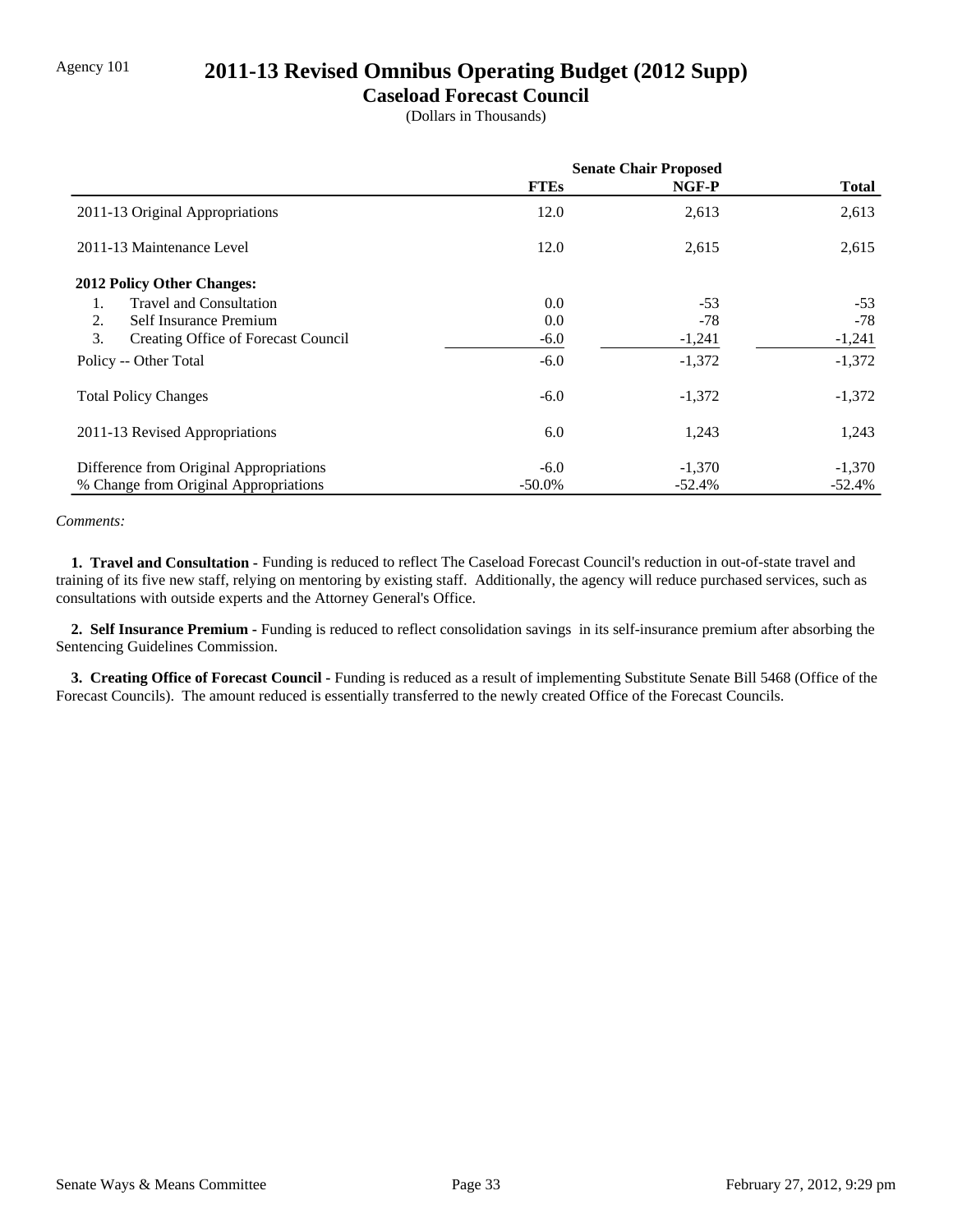# Agency 102 **2011-13 Revised Omnibus Operating Budget (2012 Supp)**

## **Dept of Financial Institutions**

(Dollars in Thousands)

|                                                 | <b>Senate Chair Proposed</b> |                |              |
|-------------------------------------------------|------------------------------|----------------|--------------|
|                                                 | <b>FTEs</b>                  | NGF-P          | <b>Total</b> |
| 2011-13 Original Appropriations                 | 188.3                        | $\overline{0}$ | 46,445       |
| 2011-13 Maintenance Level                       | 188.3                        | $\theta$       | 46,416       |
| 2012 Policy Other Changes:                      |                              |                |              |
| <b>Consumer Protection and Regulation</b><br>1. | 0.0                          | $\Omega$       | 75           |
| Policy -- Other Total                           | 0.0                          | $\overline{0}$ | 75           |
| <b>Total Policy Changes</b>                     | 0.0                          | $\overline{0}$ | 75           |
| 2011-13 Revised Appropriations                  | 188.3                        | $\theta$       | 46,491       |
| Difference from Original Appropriations         | 0.0                          | $\theta$       | 46           |
| % Change from Original Appropriations           | $0.0\%$                      | $0.0\%$        | 0.1%         |

#### *Comments:*

1. Consumer Protection and Regulation - Funding is provided to modify the agency's licensing software program in order to allow the agency to participate in the National Multistate Licensing System for certain license types. (Financial Services Regulation Account-Nonappropriated)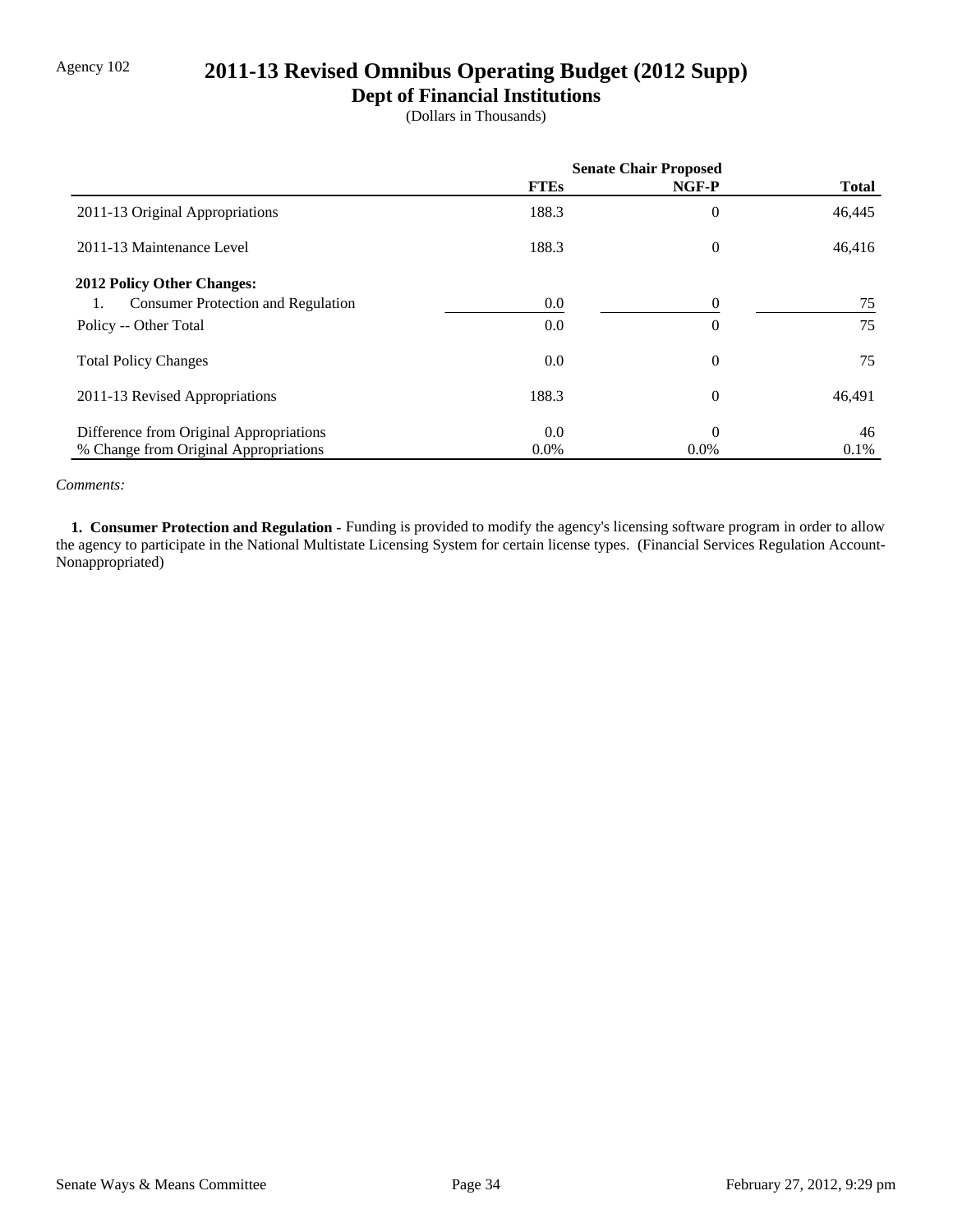## Agency 103 **2011-13 Revised Omnibus Operating Budget (2012 Supp)**

### **Department of Commerce**

(Dollars in Thousands)

|                                                 | <b>Senate Chair Proposed</b> |           |                |
|-------------------------------------------------|------------------------------|-----------|----------------|
|                                                 | <b>FTEs</b>                  | NGF-P     | <b>Total</b>   |
| 2011-13 Original Appropriations                 | 245.8                        | 129,750   | 513,688        |
| 2011-13 Maintenance Level                       | 245.8                        | 129,717   | 513,590        |
| 2012 Policy Other Changes:                      |                              |           |                |
| <b>BSD Manufacturing Innovation</b><br>1.       | 0.0                          | $\theta$  | $-61$          |
| 2.<br><b>Increase Federal Authority</b>         | 4.5                          | 0         | 51,484         |
| 3.<br>CSHD Program Management/Support           | $-1.2$                       | $-270$    | $-270$         |
| <b>CSHD LTC Ombuds Grants to Regions</b><br>4.  | 0.0                          | $-111$    | $-111$         |
| 5.<br><b>CSHD Asset Building Program</b>        | 0.0                          | $-52$     | $-52$          |
| 6.<br><b>CSHD Community Mobilization Grants</b> | $-1.3$                       | $-196$    | $-196$         |
| 7.<br><b>IPPD State Energy Policy</b>           | $-0.4$                       | $-112$    | $-112$         |
| 8.<br><b>IPPD</b> Evergreen Jobs                | 0.0                          | $-37$     | $-37$          |
| <b>LGID Local Government Fiscal Notes</b><br>9. | 0.0                          | 327       | $\overline{0}$ |
| 10.<br><b>LGID Change MRSC Fund Source</b>      | 0.0                          | 242       | $\Omega$       |
| 11.<br><b>HEN Under Spending</b>                | 0.0                          | $-10,393$ | $-10,393$      |
| 12.<br>Shelter to Housing Pilot                 | 0.0                          | 1,000     | 1,000          |
| 13.<br>Crime Victim Services Account            | 0.8                          | $\theta$  | 4,041          |
| 14.<br><b>Irrigation and Port Districts</b>     | 0.1                          | 12        | 12             |
| Policy -- Other Total                           | 2.5                          | $-9,590$  | 45,305         |
| <b>2012 Policy Transfer Changes:</b>            |                              |           |                |
| Transfer Development Disabilities C<br>15.      | 5.0                          | 142       | 2,234          |
| Policy -- Transfer Total                        | 5.0                          | 142       | 2,234          |
| <b>Total Policy Changes</b>                     | 7.5                          | $-9,448$  | 47,539         |
| 2011-13 Revised Appropriations                  | 253.3                        | 120,269   | 561,129        |
| Difference from Original Appropriations         | 7.5                          | $-9,481$  | 47,441         |
| % Change from Original Appropriations           | 3.1%                         | $-7.3%$   | 9.2%           |

### *Comments:*

 **1. BSD Manufacturing Innovation -** The Washington Manufacturing Innovation and Modernization Extension Service Program was designed to provide small manufacturers (100 or fewer employees in Washington) with a voucher to pay for innovation and modernization services, such as strategic planning, Six Sigma training, and supply chain management. Funding for this program is eliminated because no manufacturer used these services. (Manufacturing Innovation and Modernization Account-State)

 **2. Increase Federal Authority -** Federal expenditure authority and FTEs are increased to reflect new grant awards for the 2011-13 biennium. Activities increased include low-income weatherization, energy innovation, lead paint removal, and homeless assistance. Expenditure authority for local funding for weatherization activities is adjusted to reflect current revenues. (General Fund-Federal, Low-Income Weatherization Assistance Account-State)

 **3. CSHD Program Management/Support -** Funding is reduced by 20 percent for the management and administrative support of program activities that have been eliminated or reduced.

 **4. CSHD LTC Ombuds Grants to Regions -** Funding is reduced by 10 percent for 12 regional ombudsman offices which have 400 trained and certified volunteers who work locally with residents, families, facility providers, and staff to address concerns and eliminate abuse, neglect, and exploitation of long-term care residents.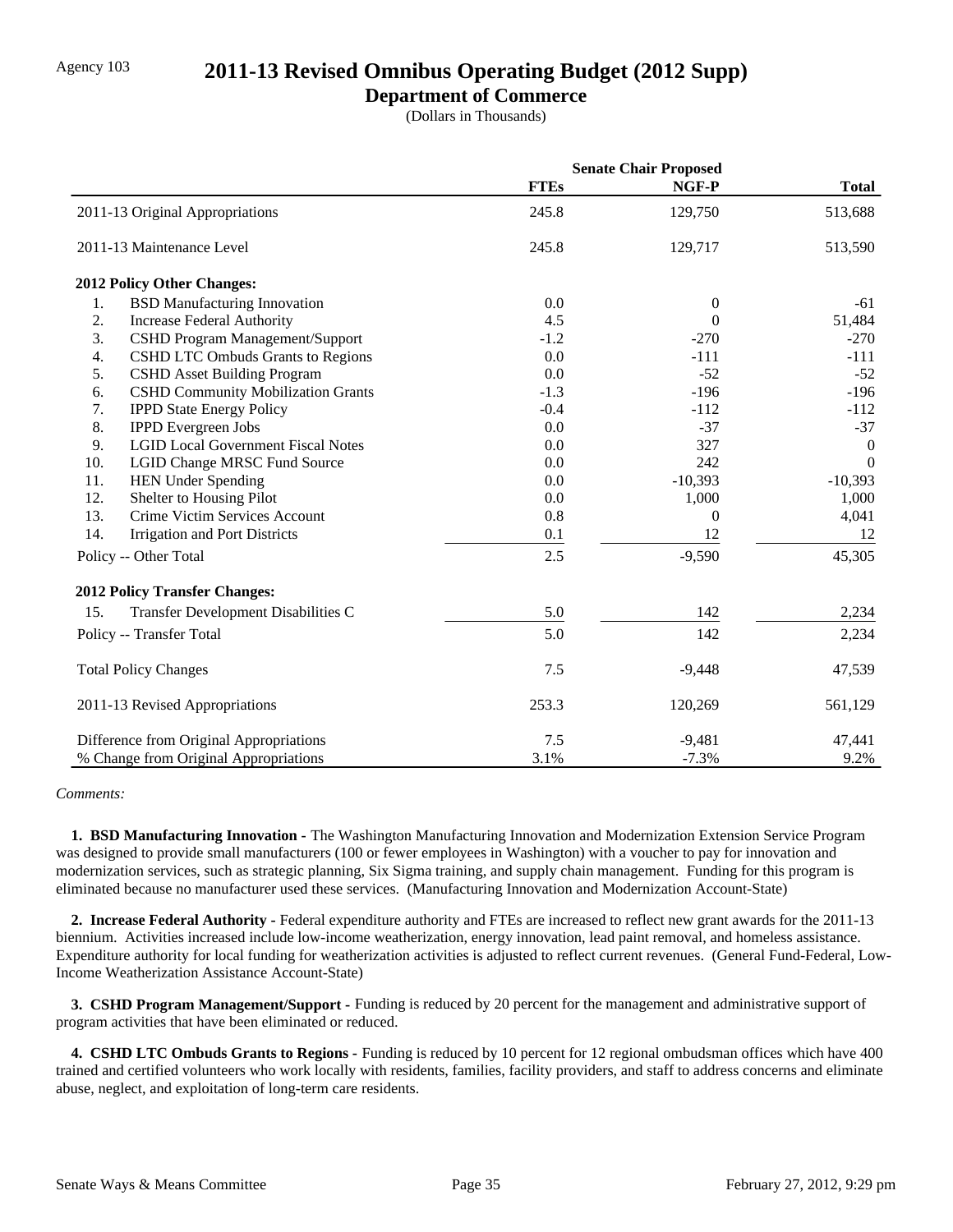# Agency 103 **2011-13 Revised Omnibus Operating Budget (2012 Supp) Department of Commerce**

 **5. CSHD Asset Building Program -** State funding is reduced by 10 percent for the Washington Asset Building Coalition and its local constituent coalitions.

 **6. CSHD Community Mobilization Grants -** Grants that counties use to help prevent and reduce substance abuse and violence are reduced by 10 percent.

**7. IPPD State Energy Policy - Funding for the State Energy program is reduced by 10 percent.** 

 **8. IPPD Evergreen Jobs -** The Evergreen Jobs Leadership Team coordinates the state's U.S. Department of Labor's Recovery Act energy sector grants and provides the oversight to grow green jobs in Washington. Funding is reduced by 10 percent for projects seeking to identify best practices, policies, and programs for green industry development.

 **9. LGID Local Government Fiscal Notes -** Funding for the Local Government Fiscal Note program is changed from the City and Town Research Services Account and the County Research Services Account to the General Fund-State Account. (General Fund-State, County Research Services Account-State, City and Town Research Services Account-State)

 **10. LGID Change MRSC Fund Source -** Funding for the Municipal Research and Services Center is changed from the City and Town Research Services Account and the County Research Services Account to the General Fund-State Account and the Liquor Revolving Account-State. (General Fund-State, County Research Services Account-State, City and Town Research Services Account-State, Liquor Revolving Account-State)

 **11. HEN Under Spending -** Savings are taken to reflect the underexpenditure in the Housing and Essential Needs program in fiscal year 2012 up to April 1, 2012. Full funding of the program is assumed for the remainder of the biennium.

 **12. Shelter to Housing Pilot -** Funding is provided for the Shelter to Housing Pilot Project; \$1 million is appropriated into the nonappropriated Shelter to Housing Project account. The department will expend funds from the account for a two-year pilot project to enable young adults to move from temporary emergency shelter housing to transitional and permanent housing throughout King county. The pilot project will be administered under contract with the YMCA of Greater Seattle in collaboration with the Rising Out Of The Shadows (ROOTS) young adult shelter. Funding may be used for case management, housing subsidy, transportation, training and evaluation. The pilot project and the account will terminate on December 31, 2014.

 **13. Crime Victim Services Account -** Funding is provided for programs administered by the Office of Crime Victims Advocacy (OCVA) pursuant to SSB 6389 (crime victim services account). The bill generates revenue for the OCVA programs through a \$10 increase in traffic infractions. (Crime Victims Services Account - State)

 **14. Irrigation and Port Districts -** Funding is provided to implement E2SSB 5292 (irrigation and port districts).

**15. Transfer Development Disabilities C** - The Developmental Disabilities Council (Council) and the Endowment Trust Fund (Fund) are transferred from the Department of Health to the Department of Commerce effective July 1, 2012. (General Fund-State, General Fund-Federal, Community and Economic Development Fee Account-State)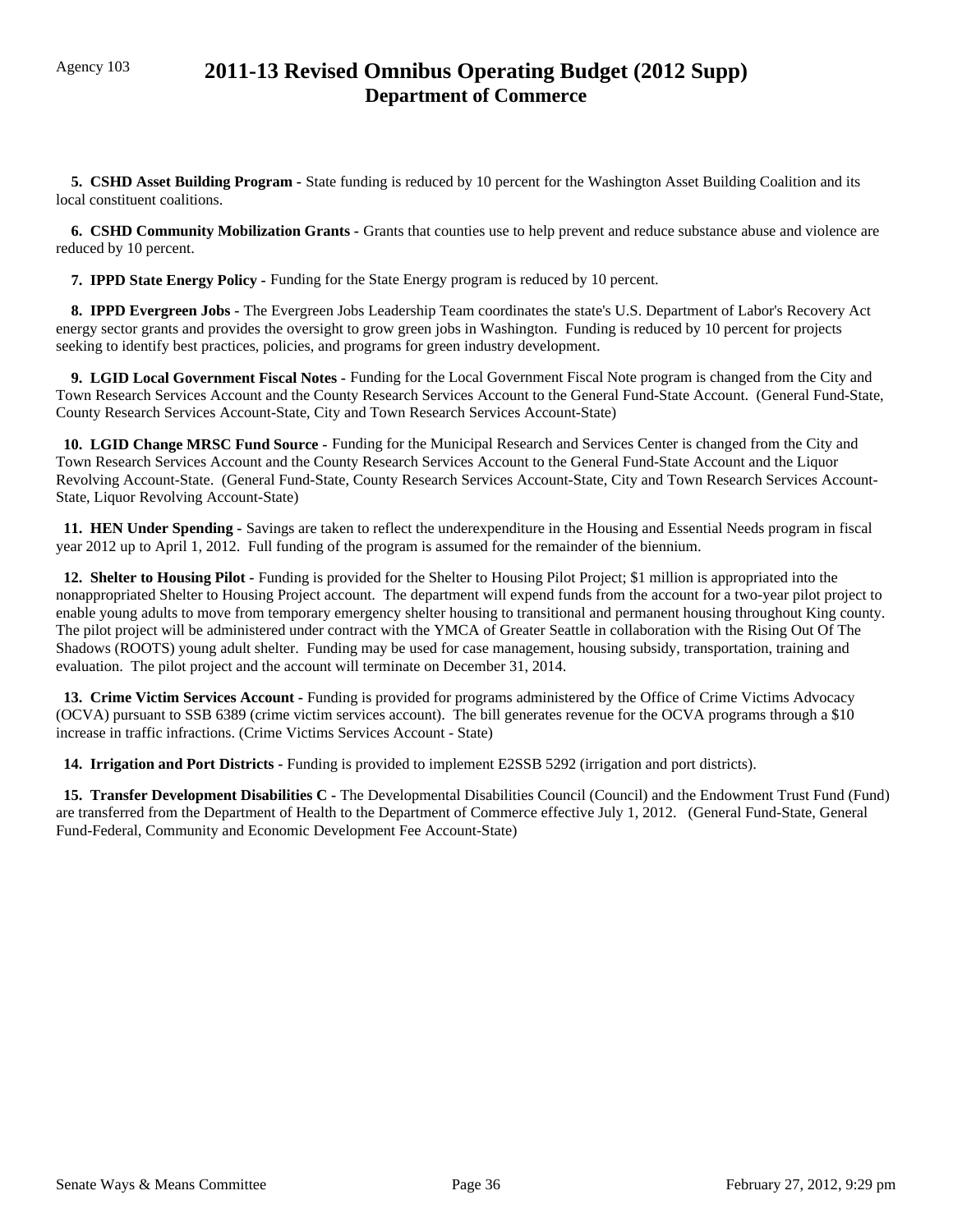# Agency 104 **2011-13 Revised Omnibus Operating Budget (2012 Supp)**

### **Economic & Revenue Forecast Council**

(Dollars in Thousands)

|                                           | <b>Senate Chair Proposed</b> |        |              |
|-------------------------------------------|------------------------------|--------|--------------|
|                                           | <b>FTEs</b>                  | NGF-P  | <b>Total</b> |
| 2011-13 Original Appropriations           | 5.1                          | 1,402  | 1,452        |
| 2011-13 Maintenance Level                 | 5.1                          | 1,402  | 1,452        |
| 2012 Policy Other Changes:                |                              |        |              |
| Administrative Efficiency<br>1.           | 0.0                          | $-70$  | $-70$        |
| 2.<br>Creating Office of Forecast Council | $-2.6$                       | $-693$ | $-718$       |
| Policy -- Other Total                     | $-2.6$                       | $-763$ | $-788$       |
| <b>Total Policy Changes</b>               | $-2.6$                       | $-763$ | $-788$       |
| 2011-13 Revised Appropriations            | 2.6                          | 639    | 664          |
| Difference from Original Appropriations   | $-2.6$                       | $-763$ | -788         |
| % Change from Original Appropriations     | $-50.0\%$                    | -54.4% | $-54.3%$     |

#### *Comments:*

**1. Administrative Efficiency - Funding is reduced for the purchase of data sets that provide insights into the national and** international economic climate.

 **2. Creating Office of Forecast Council -** Funding is reduced as a result of implementing Substitute Senate Bill 5468 (Office of the Forecast Councils). The amount reduced is essentially transferred to the newly created Office of the Forecast Councils.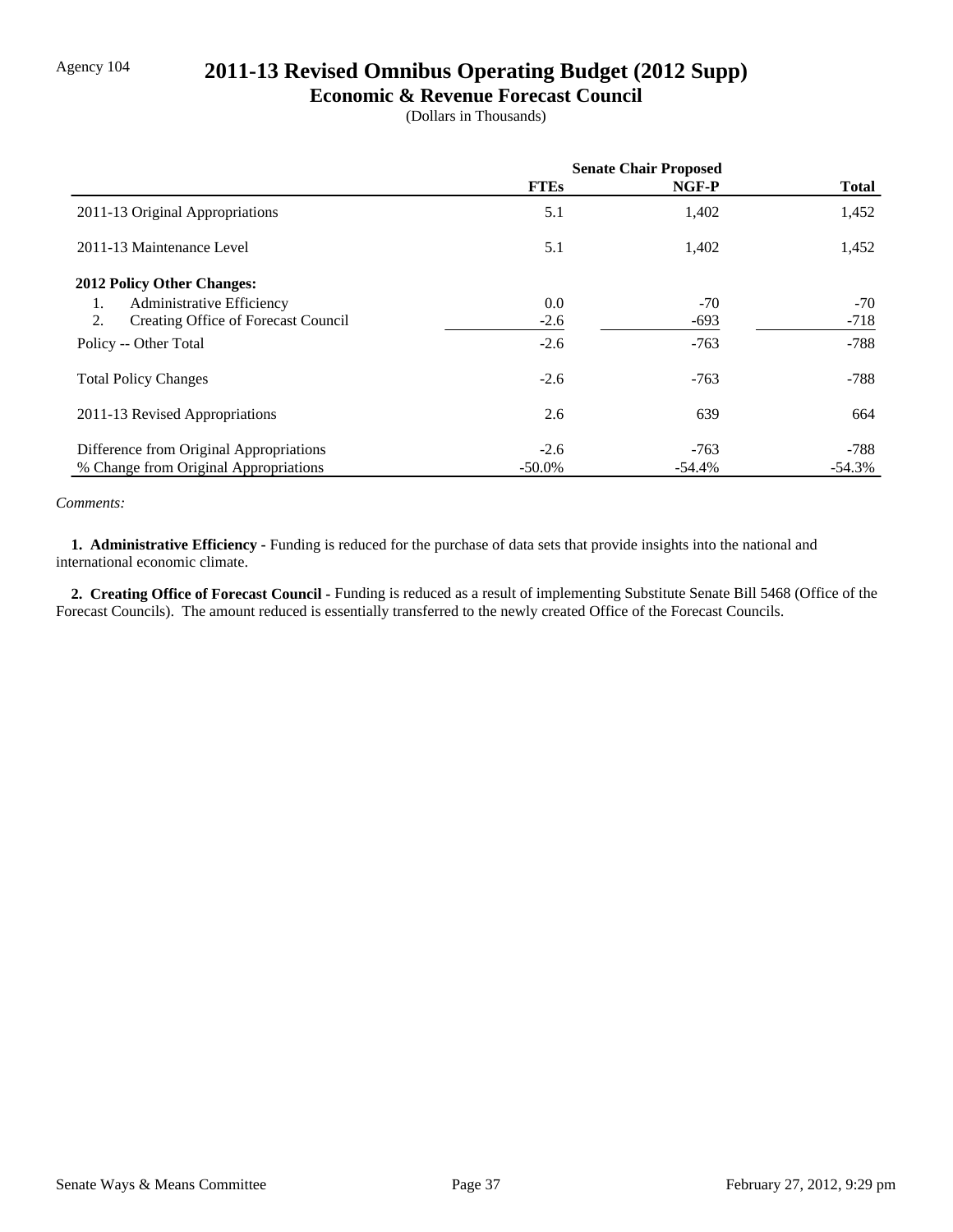## Agency 105 **2011-13 Revised Omnibus Operating Budget (2012 Supp)**

### **Office of Financial Management**

(Dollars in Thousands)

|                                           | <b>Senate Chair Proposed</b> |          |              |
|-------------------------------------------|------------------------------|----------|--------------|
|                                           | <b>FTEs</b>                  | NGF-P    | <b>Total</b> |
| 2011-13 Original Appropriations           | 200.0                        | 37,135   | 116,142      |
| 2011-13 Maintenance Level                 | 187.7                        | 37,469   | 115,056      |
| 2012 Policy Other Changes:                |                              |          |              |
| 1.<br>Vacated Space Lease Obligations     | 0.0                          | 300      | 1,189        |
| 2.<br><b>Staff Positions</b>              | $-5.0$                       | $-1,024$ | $-1,024$     |
| 3.<br>Performance Audit Coordinator       | 0.9                          | $\theta$ | 173          |
| Office of Chief Information Officer<br>4. | 2.5                          | $\theta$ | 591          |
| 5.<br>Geographic Information Systems      | 0.0                          | $\theta$ | 500          |
| <b>Education Data Center</b><br>6.        | 0.0                          | 115      | 115          |
| 7.<br><b>Forest Fire Protection Study</b> | 0.0                          | 0        | 250          |
| 8.<br>Multi-Agency Permit Team            | 0.0                          | $\Omega$ | 100          |
| Policy -- Other Total                     | $-1.6$                       | $-609$   | 1,894        |
| <b>Total Policy Changes</b>               | $-1.6$                       | $-609$   | 1,894        |
| 2011-13 Revised Appropriations            | 186.1                        | 36,860   | 116,950      |
| Difference from Original Appropriations   | $-13.9$                      | $-275$   | 808          |
| % Change from Original Appropriations     | $-6.9\%$                     | $-0.7%$  | 0.7%         |

#### *Comments:*

 **1. Vacated Space Lease Obligations -** Funding is provided for lease obligations in several buildings that the agency vacated to move to the new 1500 Jefferson Building and the General Administration Building. (General Fund-State, Personnel Services Account-State, Data Processing Revolving Account-State)

 **2. Staff Positions -** Budget, accounting, forecasting, and policy staff positions are reduced.

 **3. Performance Audit Coordinator -** Funding is provided to establish a position to serve as the executive branch coordinator for State Auditor's Office performance audits. This position will be the single point of contact to coordinate responses from agencies affected by the performance audits and to help develop action plans to audit findings. (Performance Audit of Government Account)

 **4. Office of Chief Information Officer -** Funding is provided for additional staff to perform information technology business analysis and total cost of ownership assessments. (Data Processing Revolving Account-State)

 **5. Geographic Information Systems -** Funding is provided for the administration and operation of a Geographic Information System service for which customer agencies will provide reimbursement for operational costs. (Data Processing Revolving Account-Nonappropriated)

 **6. Education Data Center -** Pursuant to Second Substitute Senate Bill No. 6232 (student achievement council), funds are provided to the Education Data Center for regular completion of education cost studies for higher education institutions as well as annual reports on the approximate state support that students receive.

 **7. Forest Fire Protection Study -** Funding is provided to contract for an analysis of the efficiency and effectiveness of the state's funding mechanisms for fire prevention and suppression activities. (Forest Fire Protection Assessment Account)

 **8. Multi-Agency Permit Team -** An ongoing private/local appropriation is established to allow the Office of Regulatory Assistance to use the multiagency permitting team account to support multiagency permitting and to make improvements to online services and tools. (General Fund-Private/Local)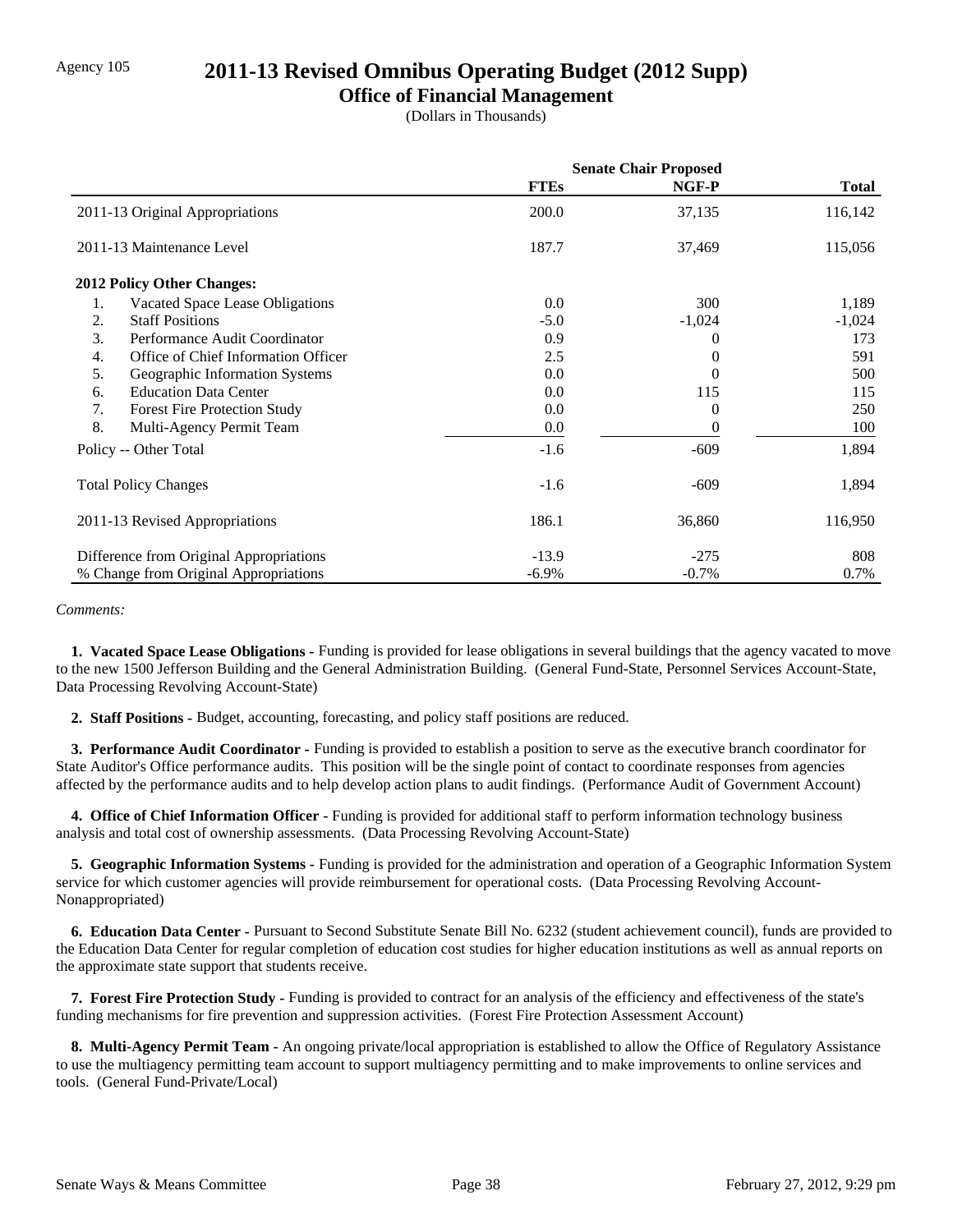## Agency 110 **2011-13 Revised Omnibus Operating Budget (2012 Supp)**

### **Office of Administrative Hearings**

(Dollars in Thousands)

|                                              | <b>Senate Chair Proposed</b> |                |              |
|----------------------------------------------|------------------------------|----------------|--------------|
|                                              | <b>FTEs</b>                  | NGF-P          | <b>Total</b> |
| 2011-13 Original Appropriations              | 161.4                        | 0              | 34,090       |
| 2011-13 Maintenance Level                    | 161.4                        | $\theta$       | 34,092       |
| 2012 Policy Other Changes:                   |                              |                |              |
| <b>Administrative Reduction</b><br>1.        | $-1.0$                       | $\theta$       | $-139$       |
| 2.<br><b>DOT</b> Toll Violation Adjudication | 10.0                         |                | 1,944        |
| Policy -- Other Total                        | 9.0                          | $\overline{0}$ | 1,805        |
| <b>Total Policy Changes</b>                  | 9.0                          | $\overline{0}$ | 1,805        |
| 2011-13 Revised Appropriations               | 170.4                        | $\theta$       | 35,897       |
| Difference from Original Appropriations      | 9.0                          | $\Omega$       | 1,807        |
| % Change from Original Appropriations        | 5.6%                         | $0.0\%$        | 5.3%         |

#### *Comments:*

 **1. Administrative Reduction -** One administrative position is eliminated and the agency will continue to use the Department of Enterprise Services' Small Agency Client Services for agency accounting. Savings will be passed on to client agencies as a central service rate reduction. (Administrative Hearings Revolving Account-State)

 **2. DOT Toll Violation Adjudication -** The Office of Administrative Hearings (OAH) is given expenditure authority to cover the cost of adjudicating toll violation hearings. As a revolving fund agency, OAH will bill the Washington State Department of Transportation (WSDOT) for services performed. An interagency agreement has been executed and took full effect September 1, 2011. WSDOT is implementing a new toll collection and enforcement program that includes providing opportunities for individuals to dispute liability for a toll violation through an administrative process. WSDOT will issue notices of civil penalty (NOCPs) to individuals who do not pay the toll as required by law. Individuals may contest the NOCP by requesting a written review or in-person administrative hearing. WSDOT is contracting with OAH to provide Administrative Law Judges to review, hear and decide NOCP contests. (Administrative Hearings Revolving Account-State)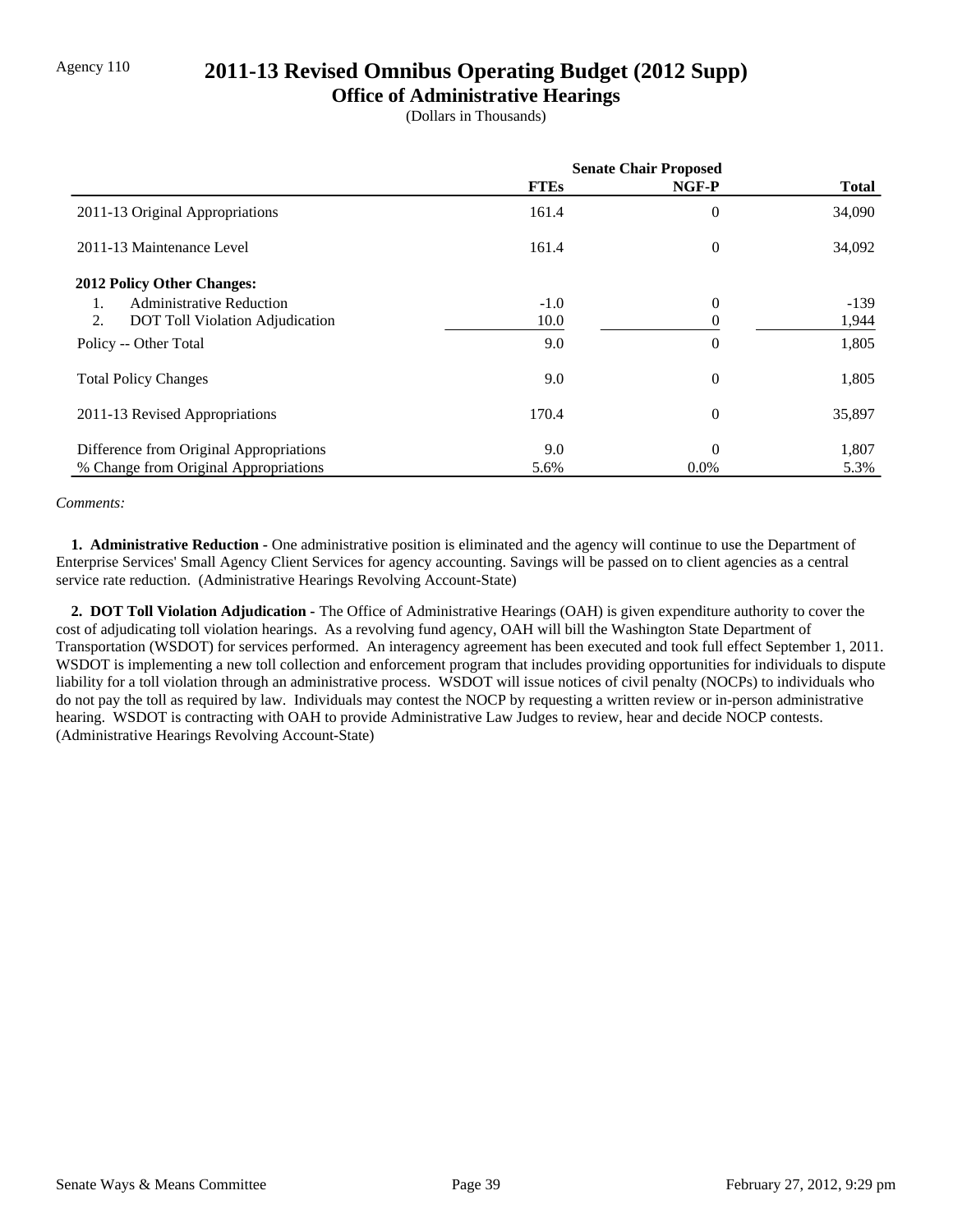# Agency 116 **2011-13 Revised Omnibus Operating Budget (2012 Supp)**

### **State Lottery Commission**

(Dollars in Thousands)

|                                         | <b>Senate Chair Proposed</b> |                |              |
|-----------------------------------------|------------------------------|----------------|--------------|
|                                         | <b>FTEs</b>                  | NGF-P          | <b>Total</b> |
| 2011-13 Original Appropriations         | 144.9                        | $\overline{0}$ | 802,742      |
| 2011-13 Maintenance Level               | 144.9                        | $\theta$       | 802,756      |
| <b>2012 Policy Other Changes:</b>       |                              |                |              |
| <b>Administrative Reductions</b>        | $-2.0$                       | $\Omega$       | $-800$       |
| Policy -- Other Total                   | $-2.0$                       | $\theta$       | $-800$       |
| <b>Total Policy Changes</b>             | $-2.0$                       | $\overline{0}$ | $-800$       |
| 2011-13 Revised Appropriations          | 142.9                        | $\theta$       | 801,956      |
| Difference from Original Appropriations | $-2.0$                       | $\theta$       | -786         |
| % Change from Original Appropriations   | $-1.4\%$                     | $0.0\%$        | $-0.1\%$     |

#### *Comments:*

 **1. Administrative Reductions -** Funding is reduced for administrative and operating costs that do not impact revenue generating activities. Administrative reductions include eliminating vacant positions, reducing expenditures for training and travel, and eliminating a contract position. (Lottery Administrative Account-State) Beyond these savings, the Lottery shall consider methods of achieving other efficiencies, including reductions in unproductive marketing expenses, reductions in contracted services, adjustments to prize payments, and disbursements of unclaimed prize monies in order to increase distributions to beneficiaries.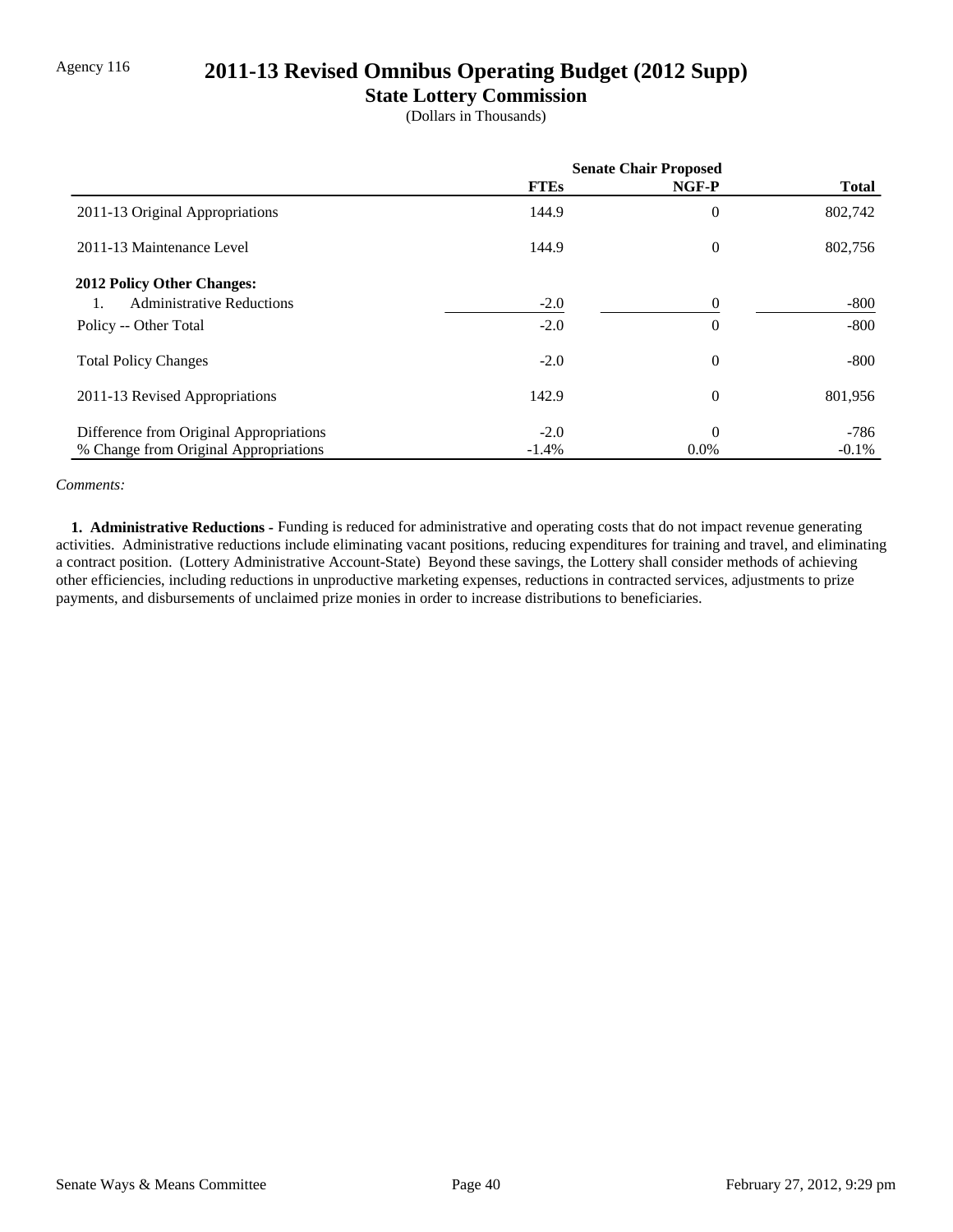# Agency 117 **2011-13 Revised Omnibus Operating Budget (2012 Supp)**

**Washington State Gambling Comm**

(Dollars in Thousands)

|                                         | <b>Senate Chair Proposed</b> |          |              |
|-----------------------------------------|------------------------------|----------|--------------|
|                                         | <b>FTEs</b>                  | NGF-P    | <b>Total</b> |
| 2011-13 Original Appropriations         | 155.5                        | 0        | 32,184       |
| 2011-13 Maintenance Level               | 155.5                        | $\theta$ | 32,184       |
| 2011-13 Revised Appropriations          | 155.5                        | $\theta$ | 32,184       |
| Difference from Original Appropriations | 0.0                          | 0        | $\Omega$     |
| % Change from Original Appropriations   | $0.0\%$                      | $0.0\%$  | $0.0\%$      |

*Comments:*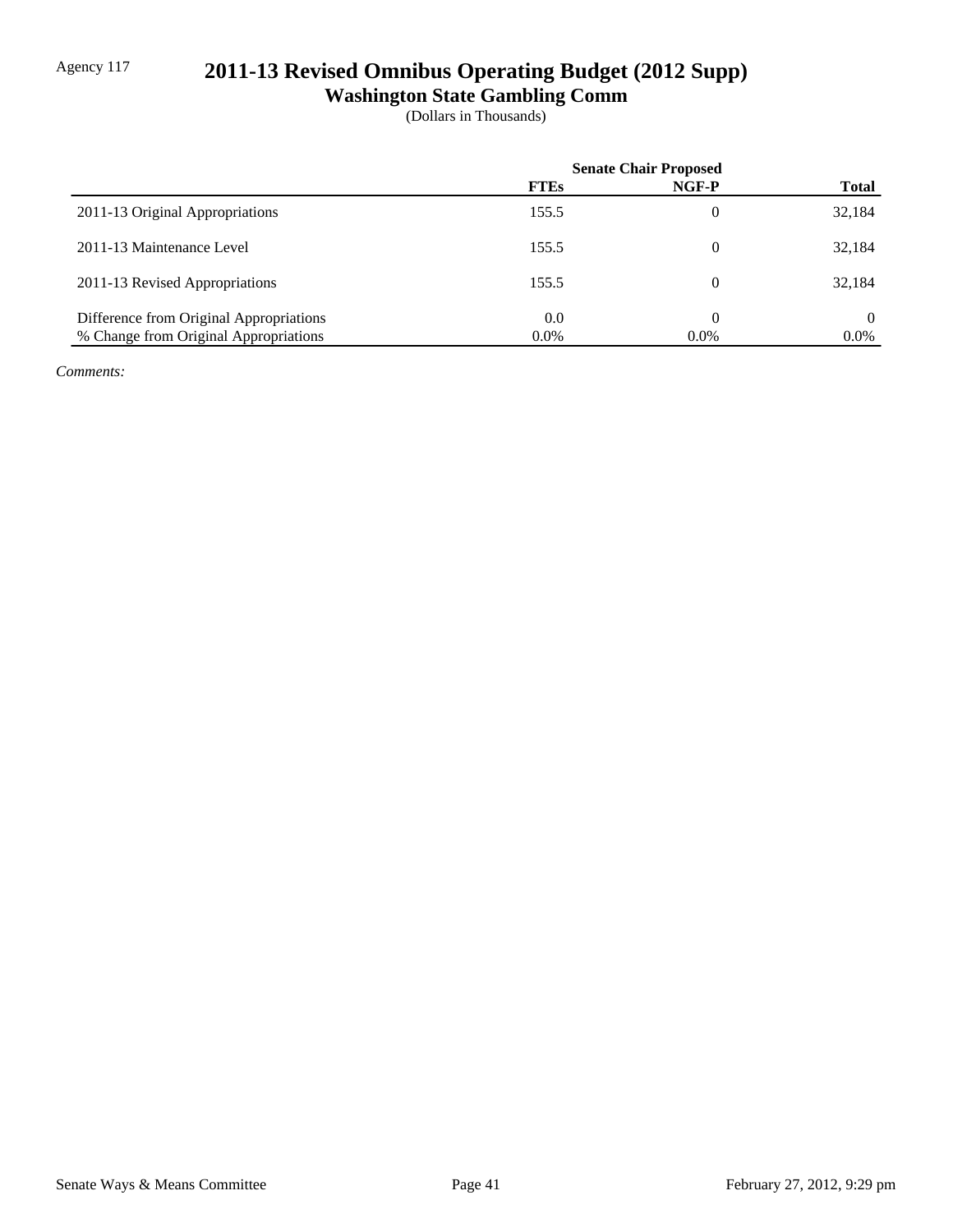# Agency 118 **2011-13 Revised Omnibus Operating Budget (2012 Supp)**

# **WA State Comm on Hispanic Affairs**

(Dollars in Thousands)

|                                         | <b>Senate Chair Proposed</b> |          |              |
|-----------------------------------------|------------------------------|----------|--------------|
|                                         | <b>FTEs</b>                  | NGF-P    | <b>Total</b> |
| 2011-13 Original Appropriations         | 2.0                          | 496      | 496          |
| 2011-13 Maintenance Level               | 2.0                          | 496      | 496          |
| <b>2012 Policy Other Changes:</b>       |                              |          |              |
| <b>Outreach and Travel</b>              | 0.0                          | $-25$    | $-25$        |
| Policy -- Other Total                   | 0.0                          | $-25$    | $-25$        |
| <b>Total Policy Changes</b>             | 0.0                          | $-25$    | $-25$        |
| 2011-13 Revised Appropriations          | 2.0                          | 471      | 471          |
| Difference from Original Appropriations | 0.0                          | $-25$    | $-25$        |
| % Change from Original Appropriations   | $0.0\%$                      | $-5.0\%$ | $-5.0\%$     |

#### *Comments:*

1. Outreach and Travel - Funding is reduced for outreach and travel.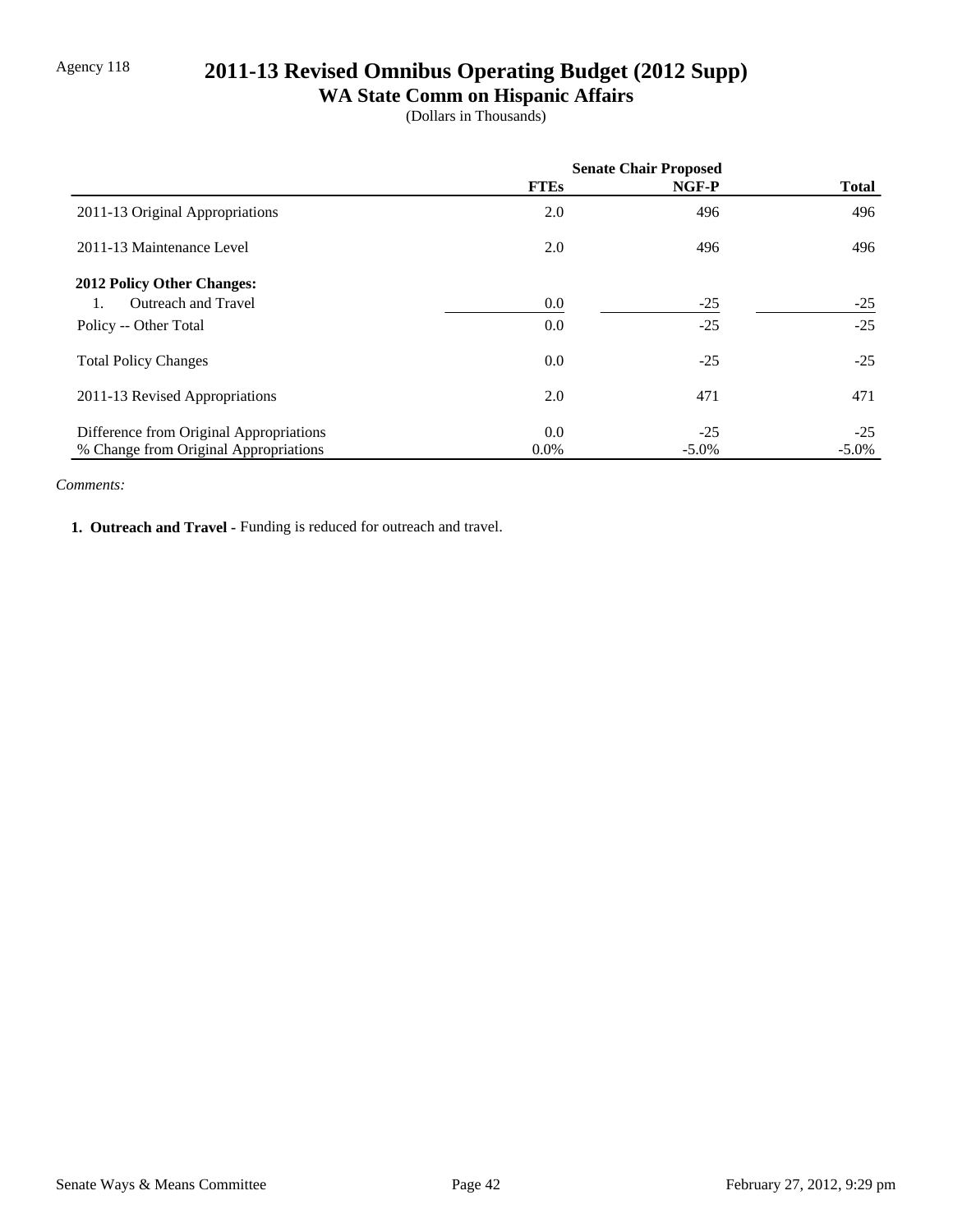# Agency 119 **2011-13 Revised Omnibus Operating Budget (2012 Supp)**

### **African-American Affairs Comm**

(Dollars in Thousands)

|                                         | <b>Senate Chair Proposed</b> |          |              |
|-----------------------------------------|------------------------------|----------|--------------|
|                                         | <b>FTEs</b>                  | NGF-P    | <b>Total</b> |
| 2011-13 Original Appropriations         | 2.0                          | 477      | 477          |
| 2011-13 Maintenance Level               | 2.0                          | 477      | 477          |
| <b>2012 Policy Other Changes:</b>       |                              |          |              |
| Reduce Admin Expenditures<br>1.         | 0.0                          | $-24$    | $-24$        |
| Policy -- Other Total                   | 0.0                          | $-24$    | $-24$        |
| <b>Total Policy Changes</b>             | 0.0                          | $-24$    | $-24$        |
| 2011-13 Revised Appropriations          | 2.0                          | 453      | 453          |
| Difference from Original Appropriations | 0.0                          | $-24$    | $-24$        |
| % Change from Original Appropriations   | $0.0\%$                      | $-5.0\%$ | $-5.0\%$     |

#### *Comments:*

 **1. Reduce Admin Expenditures -** Funding is reduced for outreach and travel.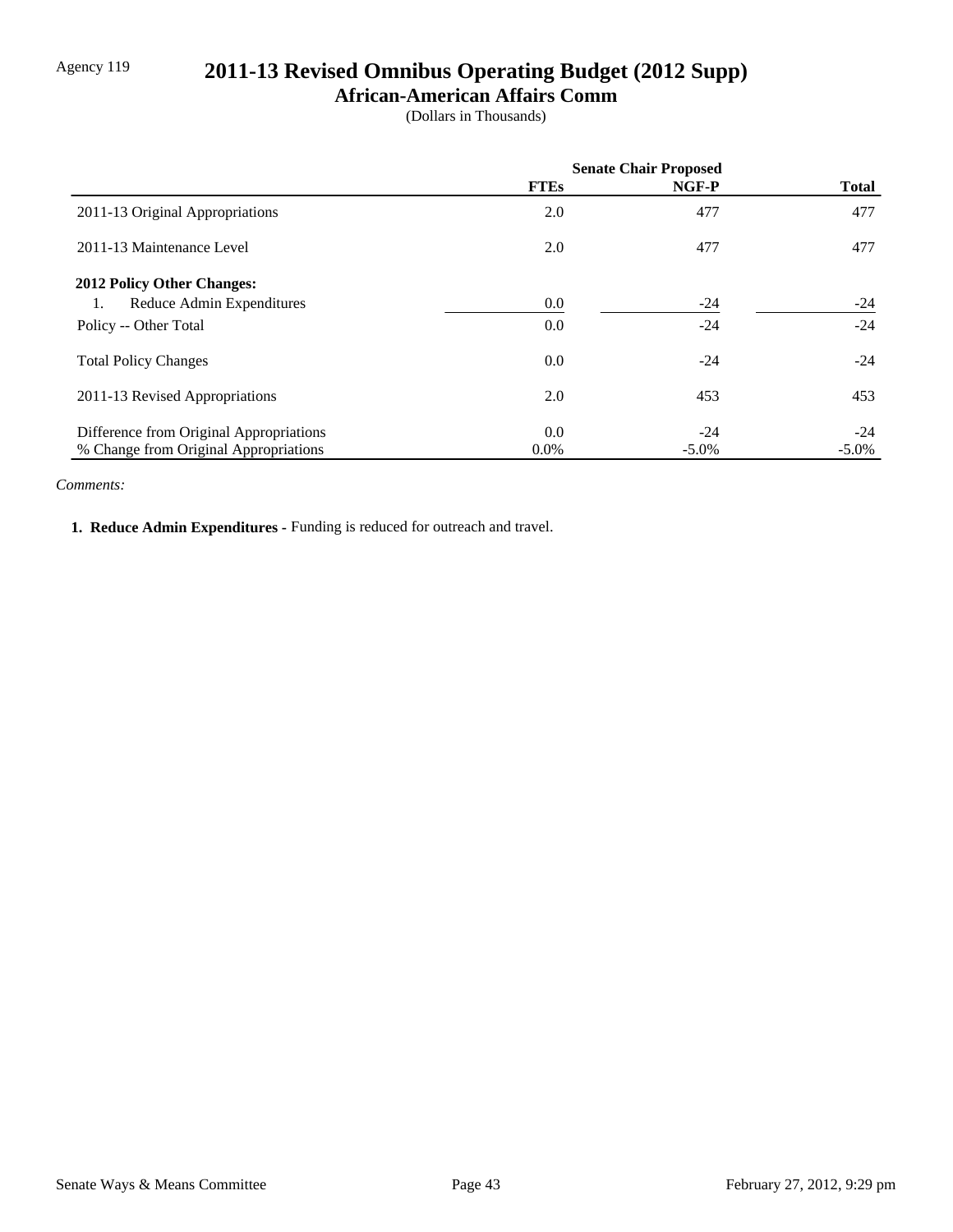# Agency 124 **2011-13 Revised Omnibus Operating Budget (2012 Supp)**

### **Department of Retirement Systems**

(Dollars in Thousands)

|                                         | <b>Senate Chair Proposed</b> |                |              |
|-----------------------------------------|------------------------------|----------------|--------------|
|                                         | <b>FTEs</b>                  | NGF-P          | <b>Total</b> |
| 2011-13 Original Appropriations         | 249.0                        | 0              | 52,666       |
| 2011-13 Maintenance Level               | 249.0                        | $\theta$       | 52,657       |
| 2012 Policy Other Changes:              |                              |                |              |
| <b>Excess Compensation</b><br>1.        | 0.0                          | $\Omega$       | 64           |
| 2.<br><b>LEOFF Merger</b>               | 0.0                          |                | 16           |
| Policy -- Other Total                   | 0.0                          | $\overline{0}$ | 80           |
| <b>Total Policy Changes</b>             | 0.0                          | $\theta$       | 80           |
| 2011-13 Revised Appropriations          | 249.0                        | $\theta$       | 52,737       |
| Difference from Original Appropriations | 0.0                          | $\Omega$       | 71           |
| % Change from Original Appropriations   | $0.0\%$                      | $0.0\%$        | $0.1\%$      |

#### *Comments:*

 **1. Excess Compensation -** Funding is provided for administrative expenses, including information technology changes and staff training, to implement House Bill 2441 (retirement/excess compensation). (Department of Retirement Systems Expense Account - State)

 **2. LEOFF Merger -** Funding is provided for administrative expenses associated with the implementation of Senate Bill 6563 (LEOFF Plan 1 and Plan 2 merger). (Department of Retirement Systems Expense Account - State)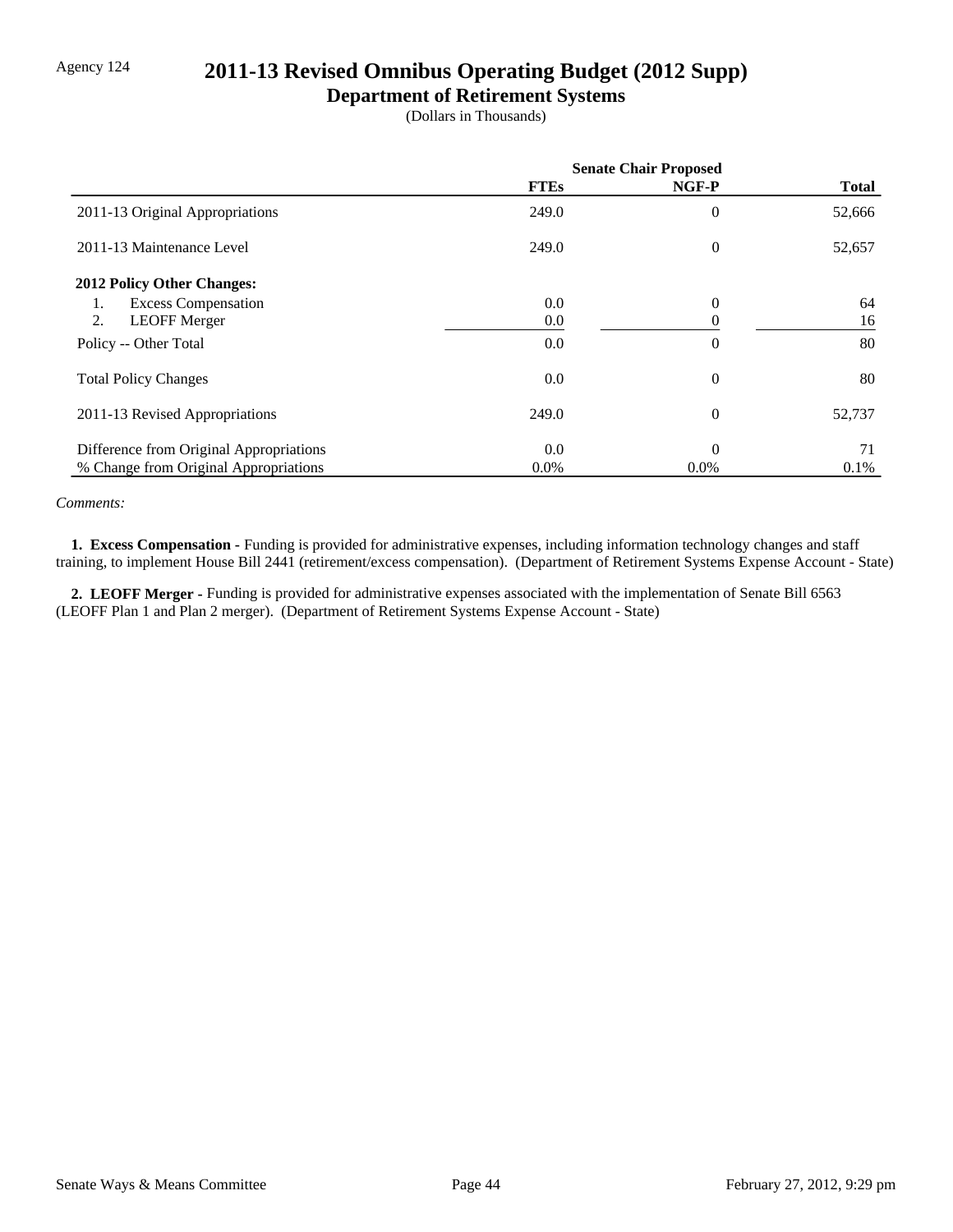# Agency 135 **2011-13 Revised Omnibus Operating Budget (2012 Supp)**

### **Innovate Washington**

(Dollars in Thousands)

|                                         | <b>Senate Chair Proposed</b> |          |              |
|-----------------------------------------|------------------------------|----------|--------------|
|                                         | <b>FTEs</b>                  | NGF-P    | <b>Total</b> |
| 2011-13 Original Appropriations         | 16.2                         | 6,010    | 8,162        |
| 2011-13 Maintenance Level               | 16.2                         | 6,010    | 9,840        |
| <b>2012 Policy Other Changes:</b>       |                              |          |              |
| <b>Administrative Reduction</b><br>1.   | $-1.3$                       | $-301$   | $-301$       |
| 2.<br>Aerospace Technology              | 0.3                          | 65       | 65           |
| Policy -- Other Total                   | $-1.1$                       | $-236$   | $-236$       |
| <b>Total Policy Changes</b>             | $-1.1$                       | $-236$   | $-236$       |
| 2011-13 Revised Appropriations          | 15.2                         | 5,774    | 9,604        |
| Difference from Original Appropriations | $-1.1$                       | $-236$   | 1,442        |
| % Change from Original Appropriations   | $-6.5\%$                     | $-3.9\%$ | 17.7%        |

#### *Comments:*

 **1. Administrative Reduction -** This 5 percent reduction will preclude filling some management and administrative positions that support the agency's mission to lead the implementation of the clean energy initiative.

 **2. Aerospace Technology -** Funding is provided to implement SSB 5982 (aerospace technology innovation).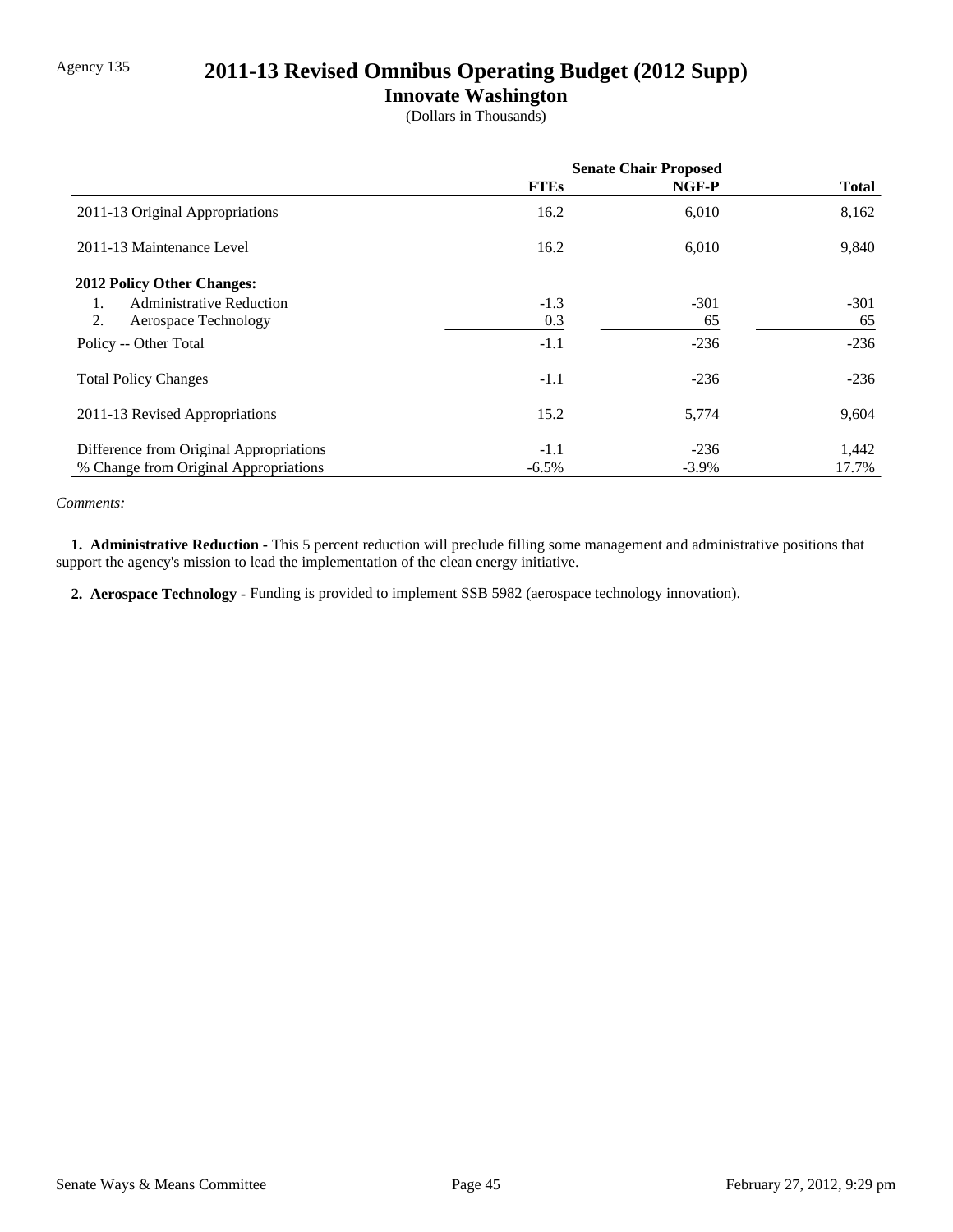# Agency 140 **2011-13 Revised Omnibus Operating Budget (2012 Supp)**

### **Department of Revenue**

(Dollars in Thousands)

|                                         | <b>Senate Chair Proposed</b> |          |              |
|-----------------------------------------|------------------------------|----------|--------------|
|                                         | <b>FTEs</b>                  | NGF-P    | <b>Total</b> |
| 2011-13 Original Appropriations         | 1,168.8                      | 208,612  | 240,425      |
| 2011-13 Maintenance Level               | 1,168.8                      | 201,720  | 233,533      |
| 2012 Policy Other Changes:              |                              |          |              |
| <b>Single Portal for Business</b><br>1. | 7.0                          | 2,100    | 3,500        |
| Policy -- Other Total                   | 7.0                          | 2,100    | 3,500        |
| <b>Total Policy Changes</b>             | 7.0                          | 2,100    | 3,500        |
| 2011-13 Revised Appropriations          | 1,175.8                      | 203,820  | 237,033      |
| Difference from Original Appropriations | 7.0                          | $-4,792$ | $-3,392$     |
| % Change from Original Appropriations   | $0.6\%$                      | $-2.3%$  | $-1.4%$      |

#### *Comments:*

 **1. Single Portal for Business -** Funding is provided for for the implementation of Egrossed Substitute Senate Bill 6356 (single portal for business) which requires the create of a single web portal for businesses to conduct activity with the state such as paying fees and taxes, licensing, and obtaining public records.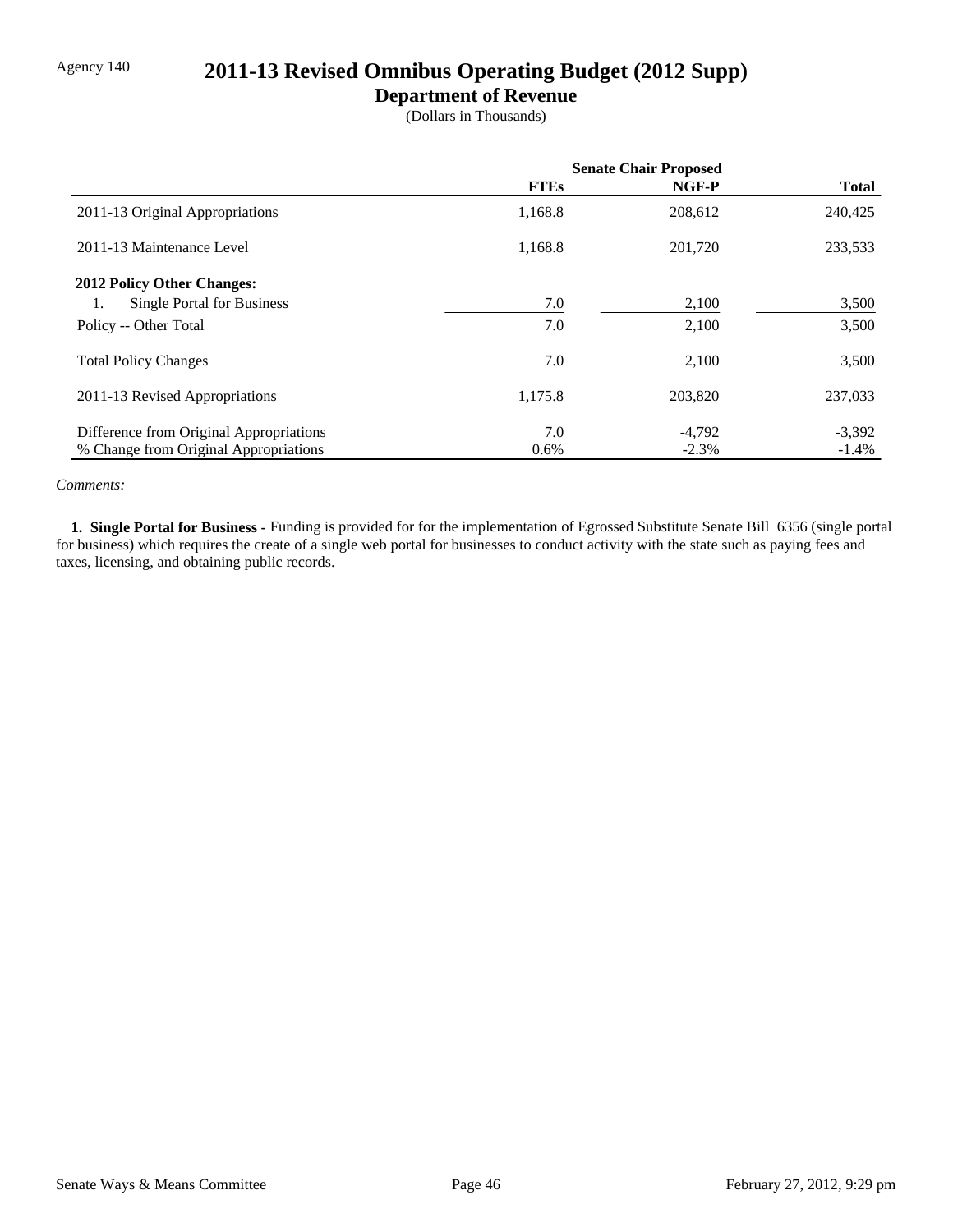# Agency 142 **2011-13 Revised Omnibus Operating Budget (2012 Supp)**

### **Board of Tax Appeals**

(Dollars in Thousands)

|                                         | <b>Senate Chair Proposed</b> |          |              |
|-----------------------------------------|------------------------------|----------|--------------|
|                                         | <b>FTEs</b>                  | NGF-P    | <b>Total</b> |
| 2011-13 Original Appropriations         | 11.2                         | 2,460    | 2,460        |
| 2011-13 Maintenance Level               | 11.2                         | 2,460    | 2,460        |
| 2012 Policy Other Changes:              |                              |          |              |
| Personnel Expenses<br>1.                | 0.0                          | $-123$   | $-123$       |
| Policy -- Other Total                   | 0.0                          | $-123$   | $-123$       |
| <b>Total Policy Changes</b>             | 0.0                          | $-123$   | $-123$       |
| 2011-13 Revised Appropriations          | 11.2                         | 2,337    | 2,337        |
| Difference from Original Appropriations | 0.0                          | $-123$   | $-123$       |
| % Change from Original Appropriations   | $0.0\%$                      | $-5.0\%$ | $-5.0\%$     |

### *Comments:*

 **1. Personnel Expenses -** Funding is reduced to reflect a reduction of three hearing officers' work hours from full-time to part-time and implement one temporary layoff day for all employees.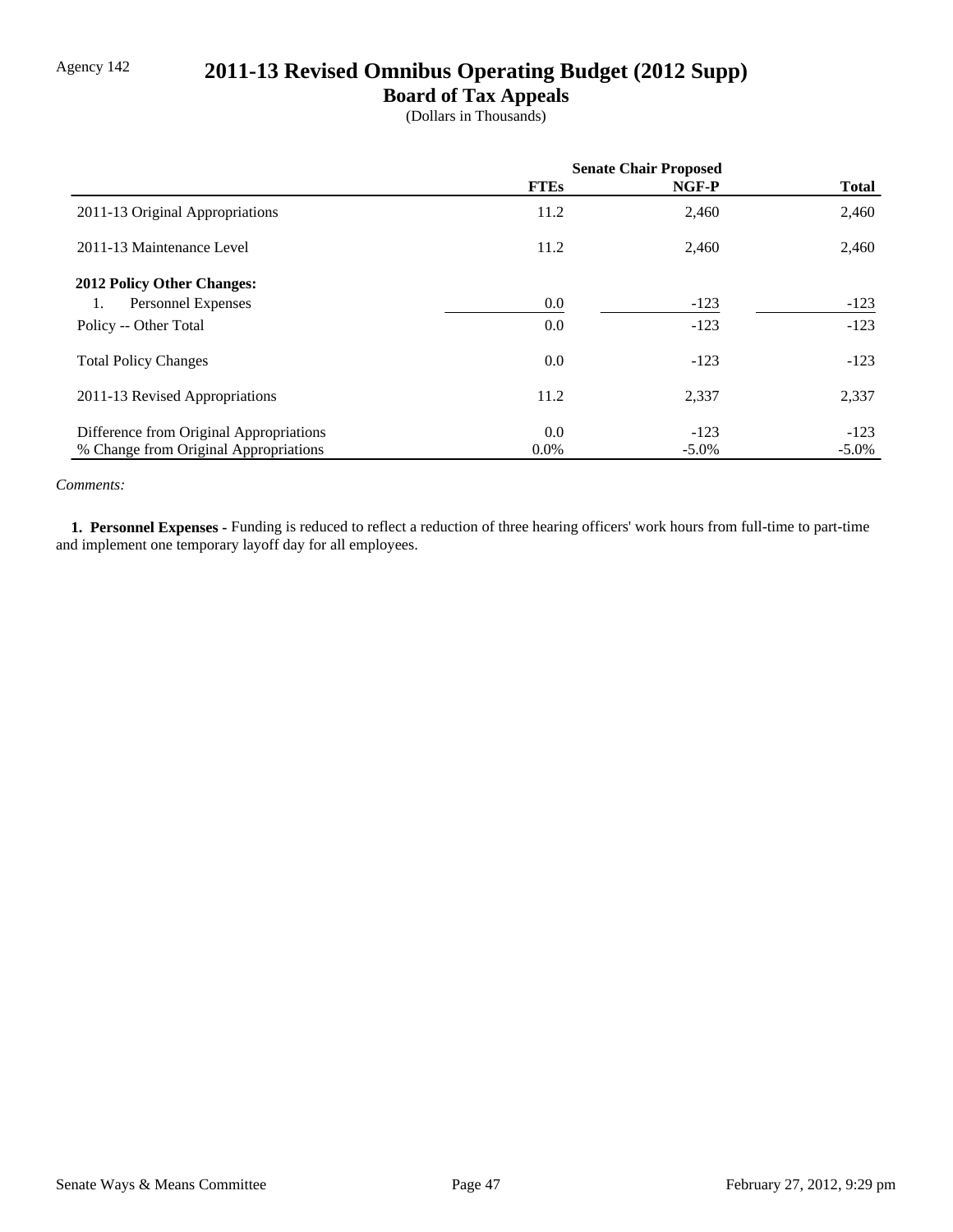# Agency 147 **2011-13 Revised Omnibus Operating Budget (2012 Supp)**

### **Minority & Women's Business Enterp**

(Dollars in Thousands)

|                                         | <b>Senate Chair Proposed</b> |                |              |
|-----------------------------------------|------------------------------|----------------|--------------|
|                                         | <b>FTEs</b>                  | NGF-P          | <b>Total</b> |
| 2011-13 Original Appropriations         | 17.0                         | $\overline{0}$ | 3,266        |
| 2011-13 Maintenance Level               | 17.0                         | $\theta$       | 3,264        |
| 2012 Policy Other Changes:              |                              |                |              |
| <b>Moving Costs</b><br>1.               | 0.0                          | $\theta$       | 40           |
| 2.<br><b>Correct Spending Authority</b> | 0.0                          | 0              | 376          |
| Policy -- Other Total                   | 0.0                          | $\overline{0}$ | 416          |
| <b>Total Policy Changes</b>             | 0.0                          | $\theta$       | 416          |
| 2011-13 Revised Appropriations          | 17.0                         | $\overline{0}$ | 3,680        |
| Difference from Original Appropriations | 0.0                          | $\theta$       | 414          |
| % Change from Original Appropriations   | $0.0\%$                      | $0.0\%$        | 12.7%        |

#### *Comments:*

 **1. Moving Costs -** Expenditure authority is provided for one-time costs associated with relocating the Office of Minority & Women's Business Enterprises to the General Administration Building.

 **2. Correct Spending Authority -** Expenditure authority is restored so that the Office of Minority & Women's Business Enterprises (OMWBE) may hire 3.0 FTEs within its current allotment of 17.0 FTEs. These staff will assist the OMWBE in reducing a backlog of federal Disadvantaged Budisness Enterprise (DBE) Certifications. Certified DBE businesses are needed for the Washington State Department of Transportation to meet federal project goals.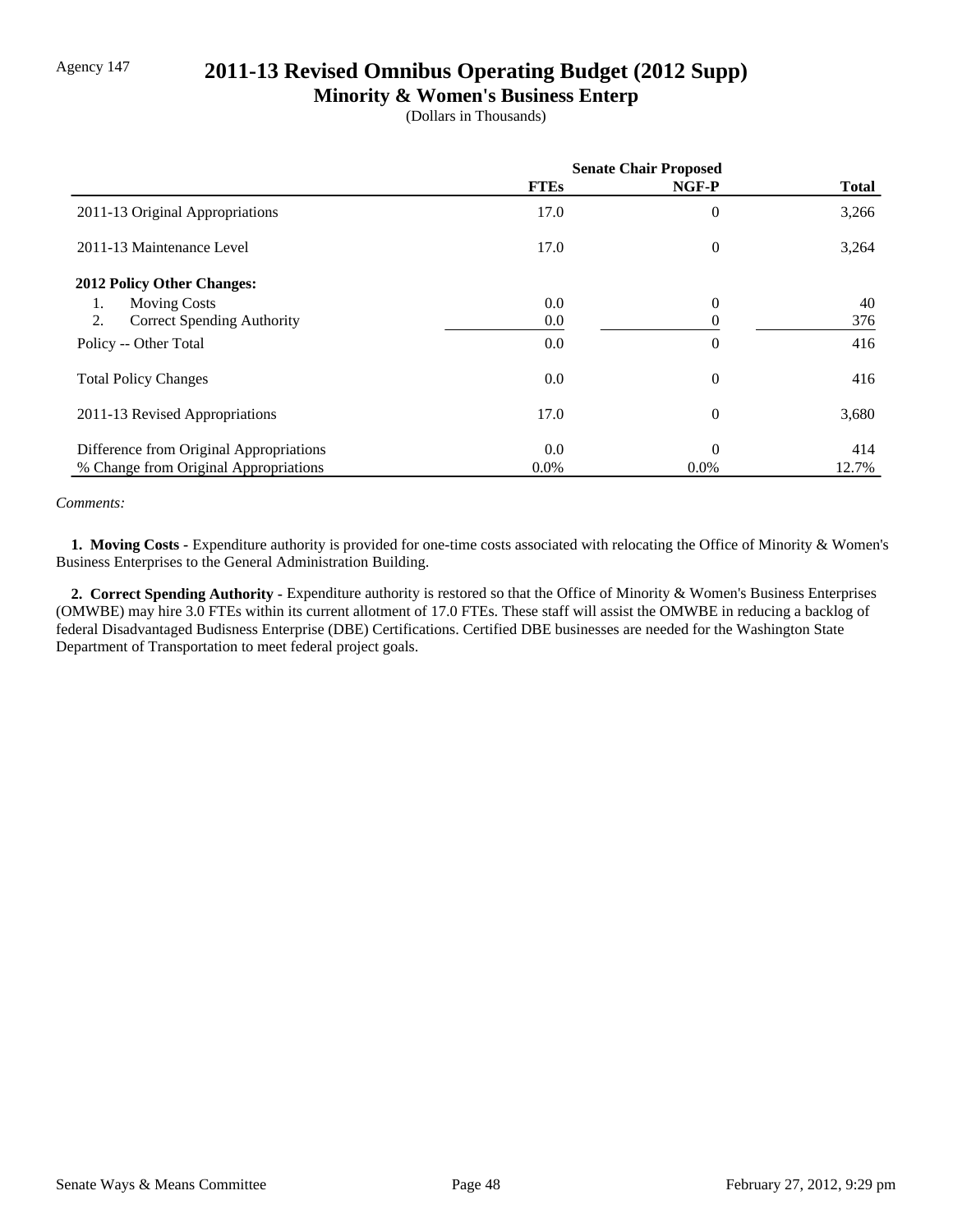# Agency 160 **2011-13 Revised Omnibus Operating Budget (2012 Supp)**

### **Office of Insurance Commissioner**

(Dollars in Thousands)

|                                         | <b>Senate Chair Proposed</b> |                |              |
|-----------------------------------------|------------------------------|----------------|--------------|
|                                         | <b>FTEs</b>                  | NGF-P          | <b>Total</b> |
| 2011-13 Original Appropriations         | 230.3                        | 0              | 51,961       |
| 2011-13 Maintenance Level               | 230.3                        | $\overline{0}$ | 51,964       |
| 2011-13 Revised Appropriations          | 230.3                        | $\theta$       | 51,964       |
| Difference from Original Appropriations | 0.0                          |                |              |
| % Change from Original Appropriations   | $0.0\%$                      | $0.0\%$        | $0.0\%$      |

*Comments:*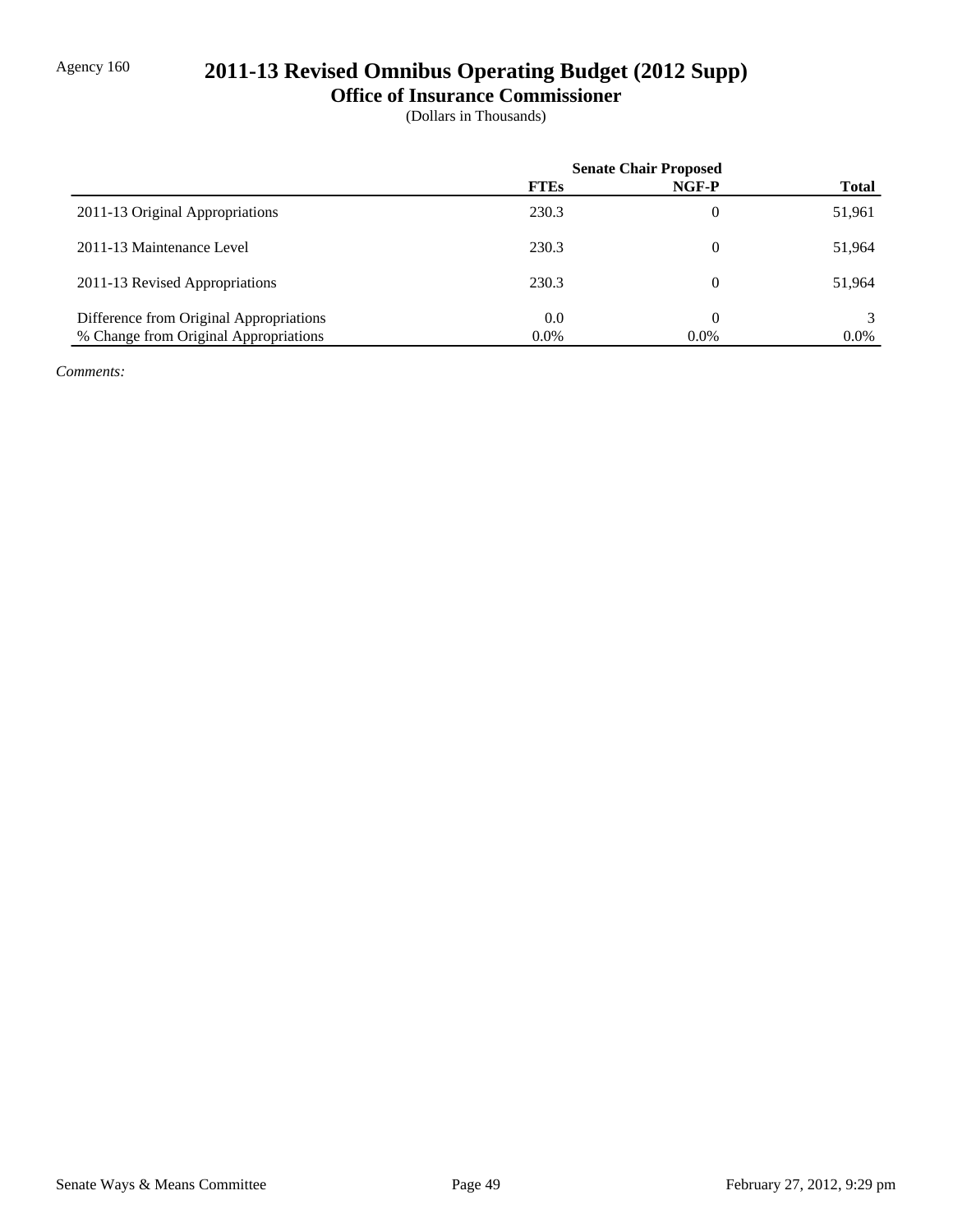# Agency 163 **2011-13 Revised Omnibus Operating Budget (2012 Supp)**

### **Consolidated Technology Services**

(Dollars in Thousands)

|                                         | <b>Senate Chair Proposed</b> |            |              |
|-----------------------------------------|------------------------------|------------|--------------|
|                                         | <b>FTEs</b>                  | NGF-P      | <b>Total</b> |
| 2011-13 Original Appropriations         | 279.5                        |            | 184,048      |
| 2011-13 Maintenance Level               | 279.5                        | $\theta$   | 195,777      |
| 2012 Policy Other Changes:              |                              |            |              |
| Office Building Debt Service<br>1.      | 0.0                          | 0          | 12,595       |
| Policy -- Other Total                   | 0.0                          | $\Omega$   | 12,595       |
| <b>Total Policy Changes</b>             | 0.0                          | $\theta$   | 12,595       |
| 2011-13 Revised Appropriations          | 279.5                        | $\theta$   | 208,372      |
| Difference from Original Appropriations | 0.0                          | $-7$       | 24,324       |
| % Change from Original Appropriations   | $0.0\%$                      | $-100.0\%$ | 13.2%        |

#### *Comments:*

 **1. Office Building Debt Service -** Expenditure authority is provided for the Consolidated Technology Services (CTS) agency to pay the debt service on the new 1500 Jefferson Building. CTS and other building tenants received expenditure authority to pay its portion of the debt service. This funding authority allows CTS to pay debt service for the entire building on behalf of the other tenants. (Data Processing Revolving Account-Nonappropriated)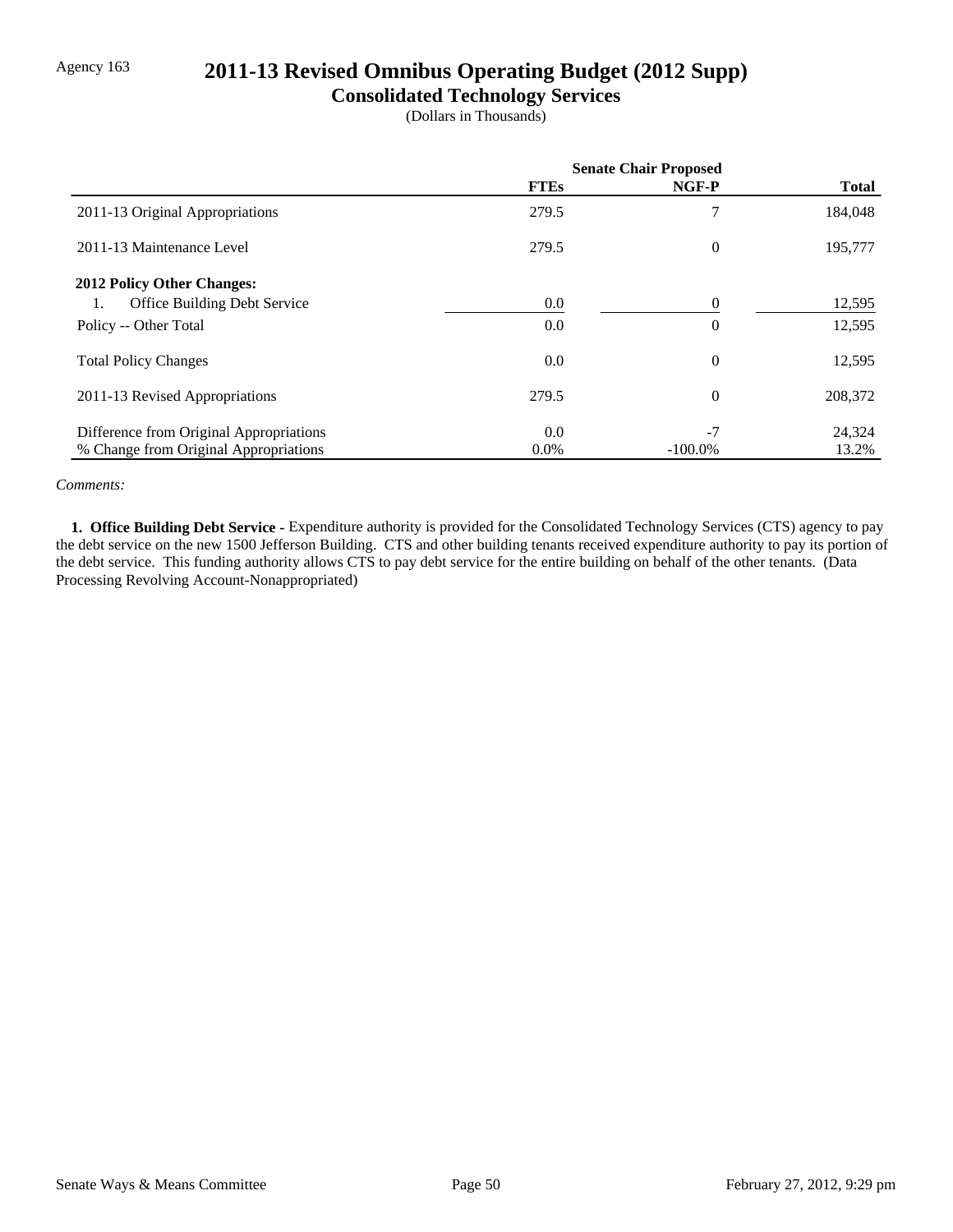# Agency 179 **2011-13 Revised Omnibus Operating Budget (2012 Supp)**

### **Department of Enterprise Services**

(Dollars in Thousands)

|                                         | <b>Senate Chair Proposed</b> |           |              |
|-----------------------------------------|------------------------------|-----------|--------------|
|                                         | <b>FTEs</b>                  | NGF-P     | <b>Total</b> |
| 2011-13 Original Appropriations         | 1,063.0                      | 8,099     | 477,217      |
| 2011-13 Maintenance Level               | 1,070.0                      | 7,008     | 481,490      |
| 2012 Policy Other Changes:              |                              |           |              |
| Legislative Facility Support<br>1.      | 0.0                          | $-185$    | $-185$       |
| Shift CPARB to Capital Budget<br>2.     | 0.0                          | $-230$    | $-230$       |
| 3.<br><b>Excess Compensation</b>        | 0.0                          | $\theta$  | 135          |
| Policy -- Other Total                   | 0.0                          | $-415$    | $-280$       |
| <b>Total Policy Changes</b>             | 0.0                          | $-415$    | $-280$       |
| 2011-13 Revised Appropriations          | 1,070.0                      | 6,593     | 481,210      |
| Difference from Original Appropriations | 7.0                          | $-1,506$  | 3,993        |
| % Change from Original Appropriations   | 0.7%                         | $-18.6\%$ | 0.8%         |

#### *Comments:*

 **1. Legislative Facility Support -** Funding is reduced for operations and maintenance services provided to legislative agencies located on the Capitol Campus.

 **2. Shift CPARB to Capital Budget -** Funding for the Capital Projects Advisory Review Board is moved to the capital budget.

 **3. Excess Compensation -** Funding is provided to implement House Bill 2441 (Excess Compensation). The Department of Enterprise Services shall modify the Human Resource System to capture the payroll information necessary to implement the bill. (Data Processing Revolving Account)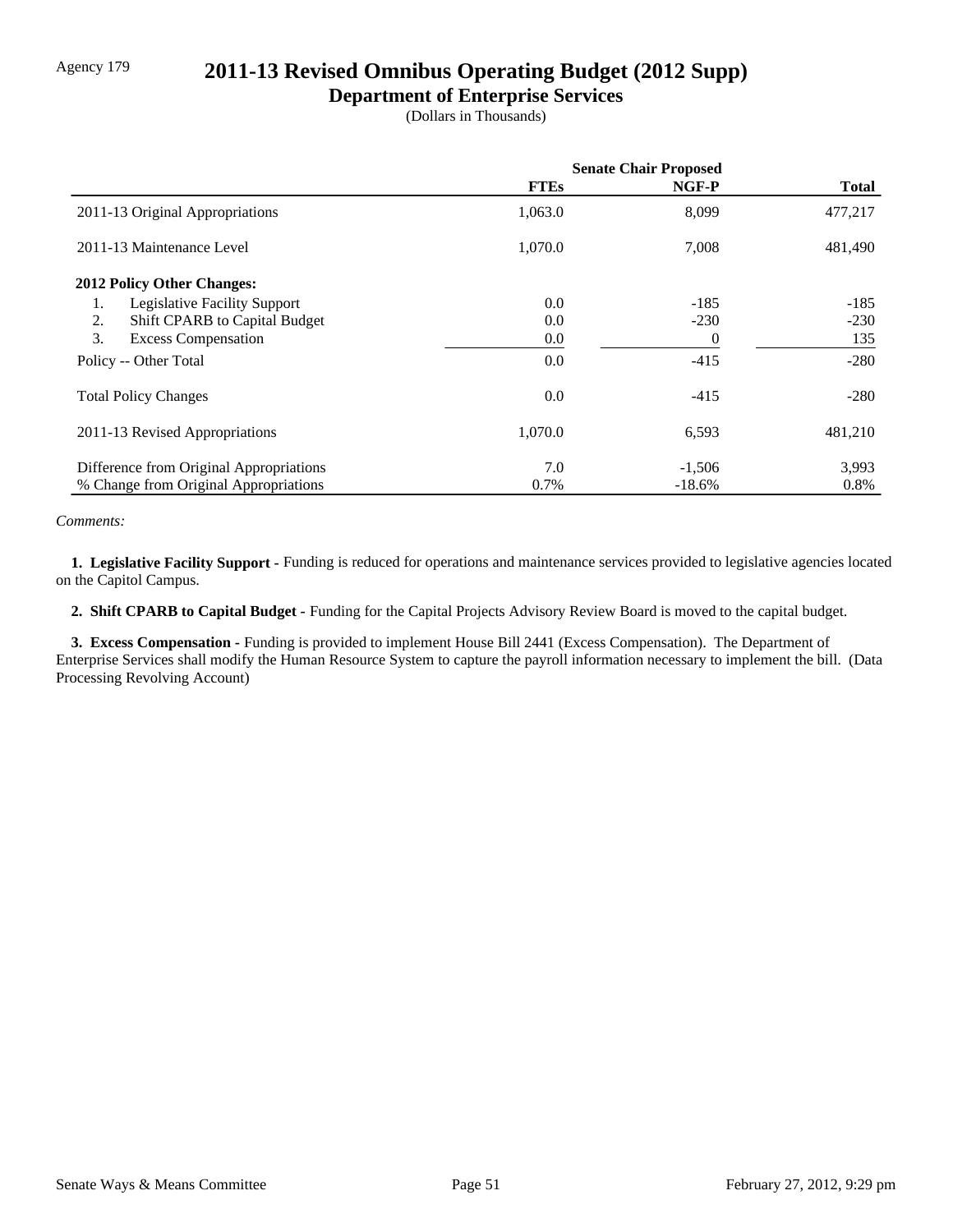# Agency 195 **2011-13 Revised Omnibus Operating Budget (2012 Supp)**

## **WA State Liquor Control Board**

(Dollars in Thousands)

|                                         | <b>Senate Chair Proposed</b> |          |              |
|-----------------------------------------|------------------------------|----------|--------------|
|                                         | <b>FTEs</b>                  | NGF-P    | <b>Total</b> |
| 2011-13 Original Appropriations         | 1,292.4                      | $\theta$ | 296,326      |
| 2011-13 Maintenance Level               | 841.4                        | $\theta$ | 192,609      |
| 2012 Policy Other Changes:              |                              |          |              |
| <b>Distribution Center Debt</b><br>1.   | 0.0                          | $\theta$ | 2,900        |
| 2.<br><b>Alcohol Awareness</b>          | 0.0                          | 0        | 25           |
| 3.<br><b>Tobacco Enforcement</b>        | 0.0                          | 0        | 825          |
| Policy -- Other Total                   | 0.0                          | $\Omega$ | 3,750        |
| <b>Total Policy Changes</b>             | 0.0                          | $\theta$ | 3,750        |
| 2011-13 Revised Appropriations          | 841.4                        | $\Omega$ | 196,359      |
| Difference from Original Appropriations | $-451.0$                     | $\Omega$ | $-99,967$    |
| % Change from Original Appropriations   | $-34.9%$                     | $0.0\%$  | $-33.7%$     |

*Comments:*

 **1. Distribution Center Debt -** Funding is provided to pay off the outstanding COP on the distribution center following the passage of I-1183. The debt will paid using the liquor excise tax account rather than the liquor revolving account. (liquor excise tax account, liquor revolving account)

 **2. Alcohol Awareness -** Funding is provided for alcohol awareness and education activities. (General Fund Private Local)

 **3. Tobacco Enforcement -** Funding is provided for tobacco enforcement activities including inspection of tobacco retailers for compliance with tobacco laws. (General Fund Federal)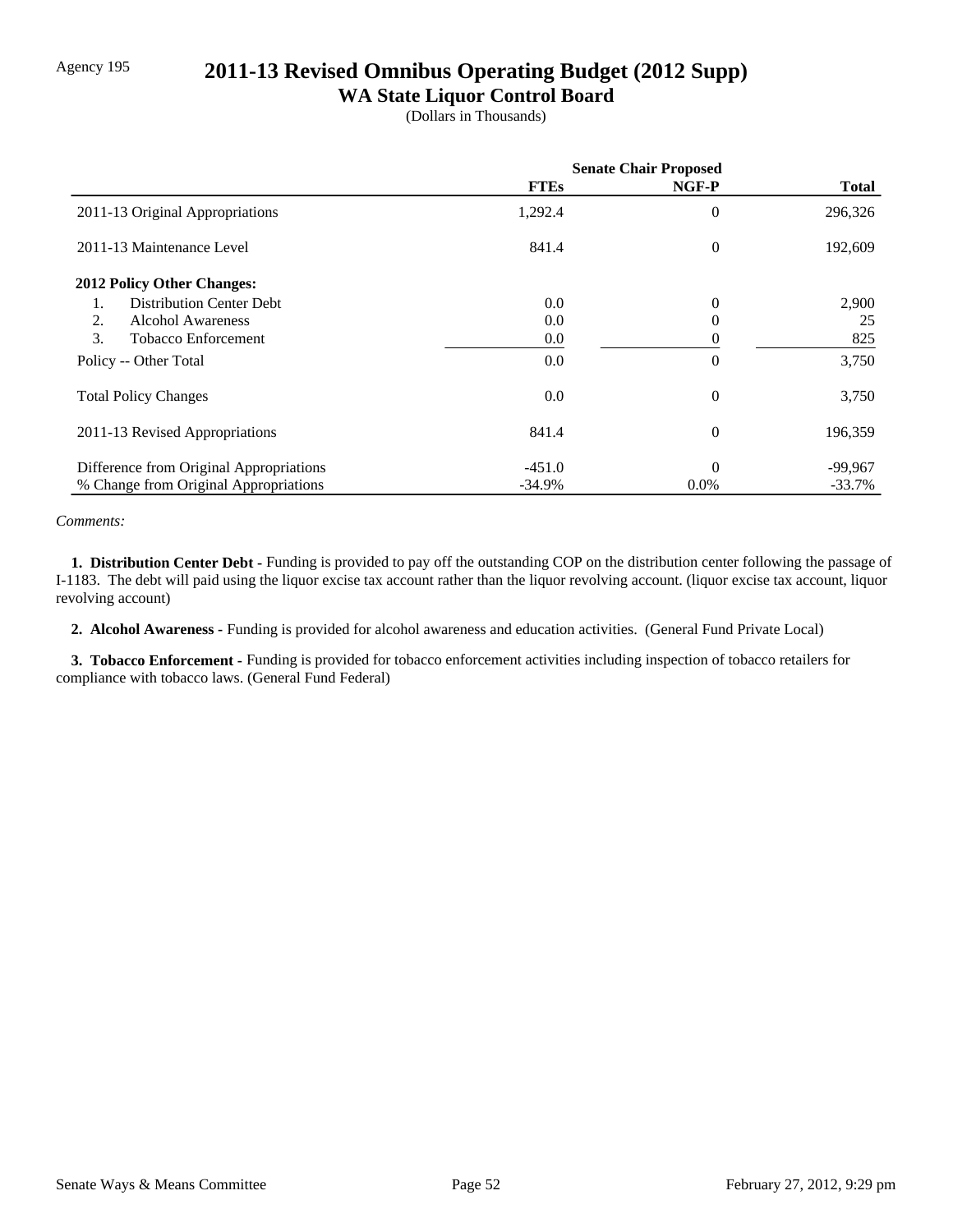# Agency 215 **2011-13 Revised Omnibus Operating Budget (2012 Supp)**

### **Utilities and Transportation Comm**

(Dollars in Thousands)

|                                             | <b>Senate Chair Proposed</b> |                |              |
|---------------------------------------------|------------------------------|----------------|--------------|
|                                             | <b>FTEs</b>                  | NGF-P          | <b>Total</b> |
| 2011-13 Original Appropriations             | 161.2                        | $\overline{0}$ | 48,716       |
| 2011-13 Maintenance Level                   | 167.4                        | $\Omega$       | 48,716       |
| <b>2012 Policy Other Changes:</b>           |                              |                |              |
| Public Records Management System<br>1.      | 0.0                          | $\Omega$       | 125          |
| 2.<br><b>Building Security Improvements</b> | 0.0                          |                | 30           |
| Policy -- Other Total                       | 0.0                          | $\theta$       | 155          |
| <b>Total Policy Changes</b>                 | 0.0                          | $\theta$       | 155          |
| 2011-13 Revised Appropriations              | 167.4                        | $\overline{0}$ | 48,871       |
| Difference from Original Appropriations     | 6.2                          | $\Omega$       | 155          |
| % Change from Original Appropriations       | 3.9%                         | $0.0\%$        | 0.3%         |

#### *Comments:*

 **1. Public Records Management System -** One-time funding is provided to complete the transition from legacy Lotus Notes Domino architecture to a single Microsoft platform. This allocation is made from the remaining unspent funds from the 2009-11 biennium for this project. (Public Service Revolving Account-State)

 **2. Building Security Improvements -** One-time funding is provided for security upgrades to the Utilities and Transportation Commission office building in Olympia. Walls and doors will be added to restrict access within the building to the hearing room and public restrooms. (Public Service Revolving Account-State)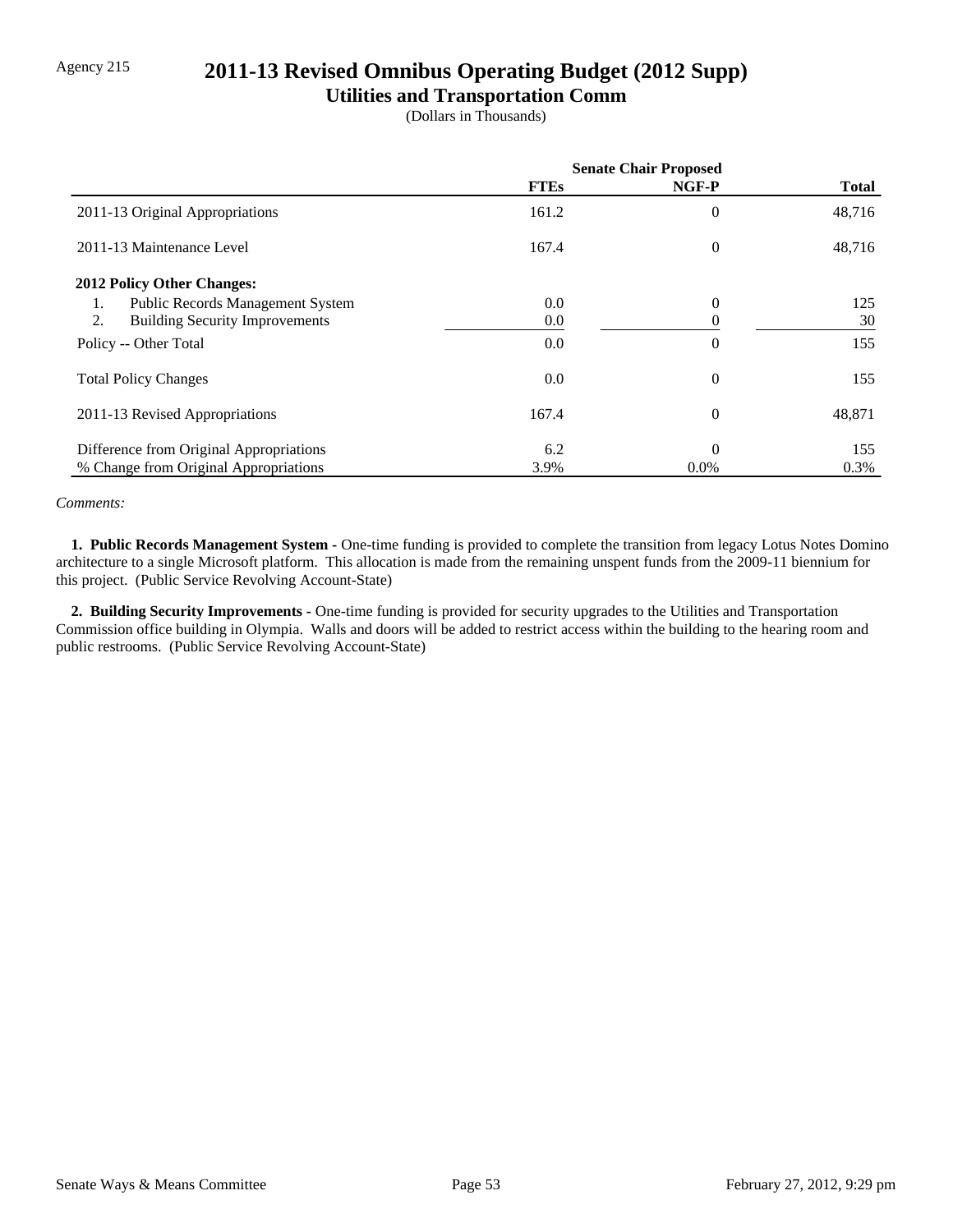## Agency 245 **2011-13 Revised Omnibus Operating Budget (2012 Supp)**

### **Military Department**

(Dollars in Thousands)

|                                         | <b>Senate Chair Proposed</b> |                |              |
|-----------------------------------------|------------------------------|----------------|--------------|
|                                         | <b>FTEs</b>                  | NGF-P          | <b>Total</b> |
| 2011-13 Original Appropriations         | 327.4                        | 16,011         | 308,727      |
| 2011-13 Maintenance Level               | 323.4                        | 14,344         | 307,060      |
| 2012 Policy Other Changes:              |                              |                |              |
| Disaster Recovery<br>1.                 | 0.0                          | $\overline{0}$ | 30,298       |
| 2.<br>Next Generation 911 Equipment     | 0.0                          | 0              | 2,070        |
| Policy -- Other Total                   | 0.0                          | $\overline{0}$ | 32,368       |
| <b>Total Policy Changes</b>             | 0.0                          | $\overline{0}$ | 32,368       |
| 2011-13 Revised Appropriations          | 323.4                        | 14,344         | 339,428      |
| Difference from Original Appropriations | $-4.0$                       | $-1,667$       | 30,701       |
| % Change from Original Appropriations   | $-1.2\%$                     | $-10.4%$       | 9.9%         |

#### *Comments:*

 **1. Disaster Recovery -** Provides expenditure authority for the disaster recovery projects of state agencies and local jurisdictions, including repairs to damage incurred in the January 2012 storm. Allows the Military Department to expend Federal Emergency Management Assistance (FEMA) grants and to use existing funds to fulfill FEMA match requirements for these grants. (Disaster Response Account-State, Disaster Response Account-Federal).

 **2. Next Generation 911 Equipment -** Additional expenditure authority is provided to allow the Department to reimburse counties for the purchase of Next Generation 911 capable equipment for use in their Public Safety Answering Points. (Enhanced E911 Account-State)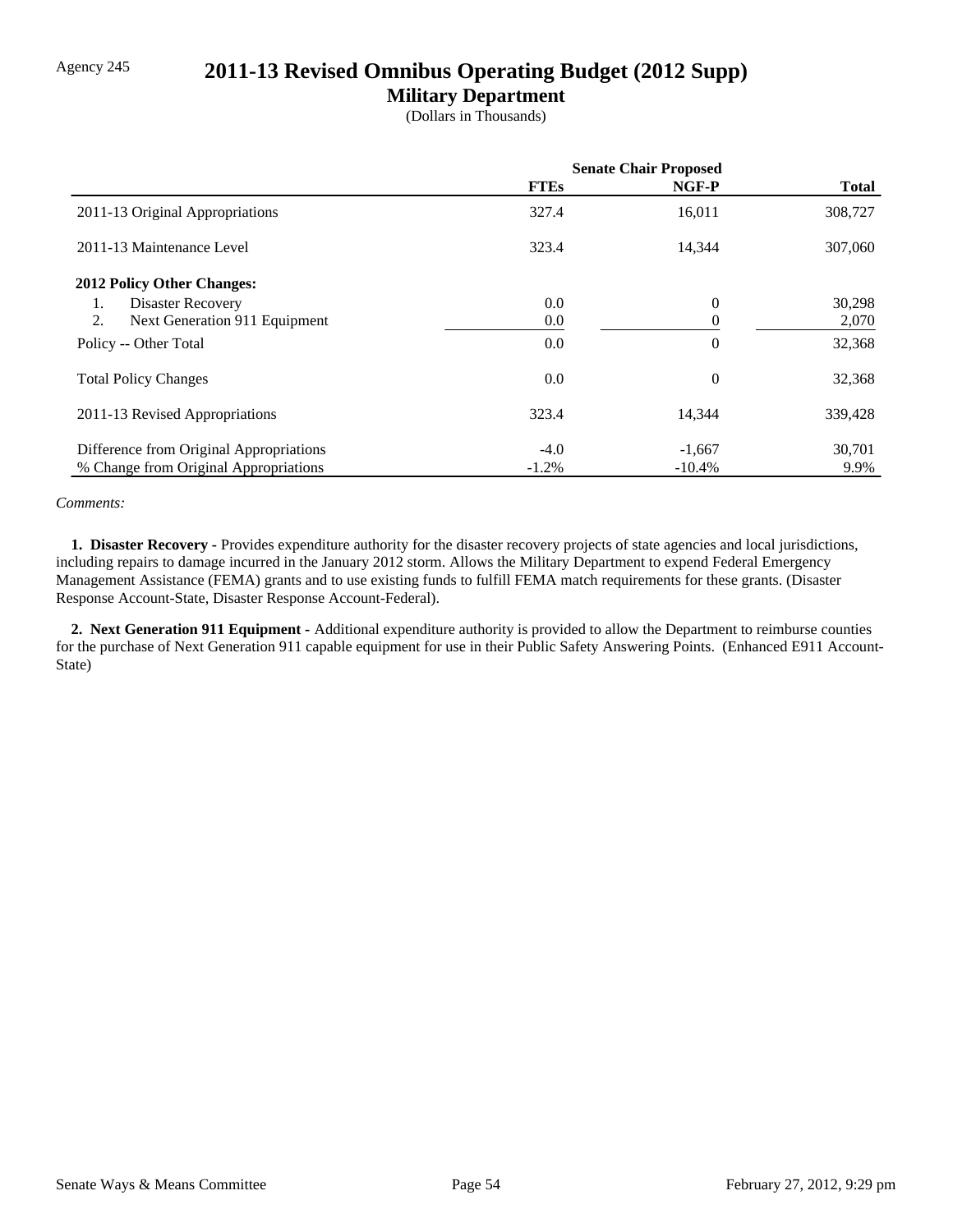# Agency 275 **2011-13 Revised Omnibus Operating Budget (2012 Supp)**

### **Public Employment Relations Comm**

(Dollars in Thousands)

|                                         | <b>Senate Chair Proposed</b> |          |              |
|-----------------------------------------|------------------------------|----------|--------------|
|                                         | <b>FTEs</b>                  | NGF-P    | <b>Total</b> |
| 2011-13 Original Appropriations         | 42.7                         | 4,749    | 8,309        |
| 2011-13 Maintenance Level               | 42.7                         | 4,746    | 8,306        |
| <b>2012 Policy Other Changes:</b>       |                              |          |              |
| Personnel Expenses<br>1.                | $-0.9$                       | $-237$   | $-237$       |
| 2.<br>Training and Education            | $-0.3$                       | $-238$   | $-238$       |
| Policy -- Other Total                   | $-1.2$                       | $-475$   | $-475$       |
| <b>Total Policy Changes</b>             | $-1.2$                       | $-475$   | -475         |
| 2011-13 Revised Appropriations          | 41.6                         | 4,271    | 7,831        |
| Difference from Original Appropriations | $-1.2$                       | $-478$   | -478         |
| % Change from Original Appropriations   | $-2.7\%$                     | $-10.1%$ | $-5.8\%$     |

#### *Comments:*

 **1. Personnel Expenses -** Funding is adjusted to reflect savings achieved by holding two entry-level positions vacant in FY 2013 and by filling two positions at a lower classification after the retirement of senior labor relations adjudicator/mediators.

 **2. Training and Education -** Funding is reduced to reflect lower levels of expenditure on training, education, and out-of-state travel. Additionally, funds for the recruitment of a new executive director are eliminating and a half-time labor relations adjudicator position will not be filled in FY 2013.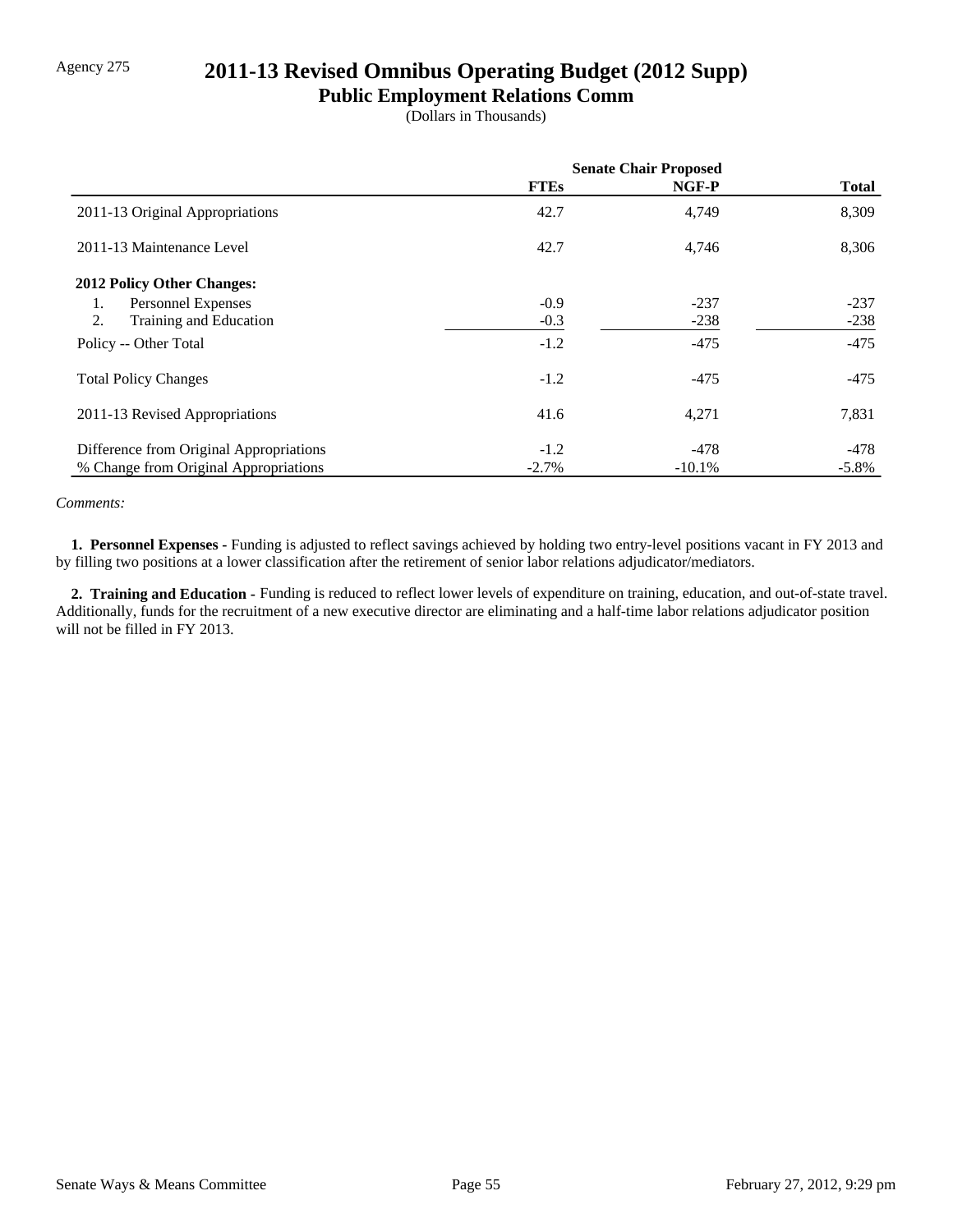# Agency 341 **2011-13 Revised Omnibus Operating Budget (2012 Supp)**

### **LEOFF 2 Retirement Board**

(Dollars in Thousands)

|                                         | <b>Senate Chair Proposed</b> |                |              |
|-----------------------------------------|------------------------------|----------------|--------------|
|                                         | <b>FTEs</b>                  | NGF-P          | <b>Total</b> |
| 2011-13 Original Appropriations         | 6.0                          | $\overline{0}$ | 2,055        |
| 2011-13 Maintenance Level               | 6.0                          | $\theta$       | 2,053        |
| 2012 Policy Other Changes:              |                              |                |              |
| <b>LEOFF Merger</b><br>1.               | 0.0                          | $\Omega$       | 334          |
| Policy -- Other Total                   | 0.0                          | $\theta$       | 334          |
| <b>Total Policy Changes</b>             | 0.0                          | $\overline{0}$ | 334          |
| 2011-13 Revised Appropriations          | 6.0                          | $\theta$       | 2,387        |
| Difference from Original Appropriations | 0.0                          | $\theta$       | 332          |
| % Change from Original Appropriations   | $0.0\%$                      | $0.0\%$        | 16.2%        |

#### *Comments:*

 **1. LEOFF Merger -** Funding is provided for additional administrative costs associated with expansion of the Board's jurisdiction to include the Law Enforcement Officers' and Fire Fighters' Retirement System Plan 1 (LEOFF 1) under the provisions of Senate Bill 6563 (LEOFF Plan 1 and Plan 2 merger). (LEOFF Retirement System Plan 2 Expense Account-Non-Appropriated)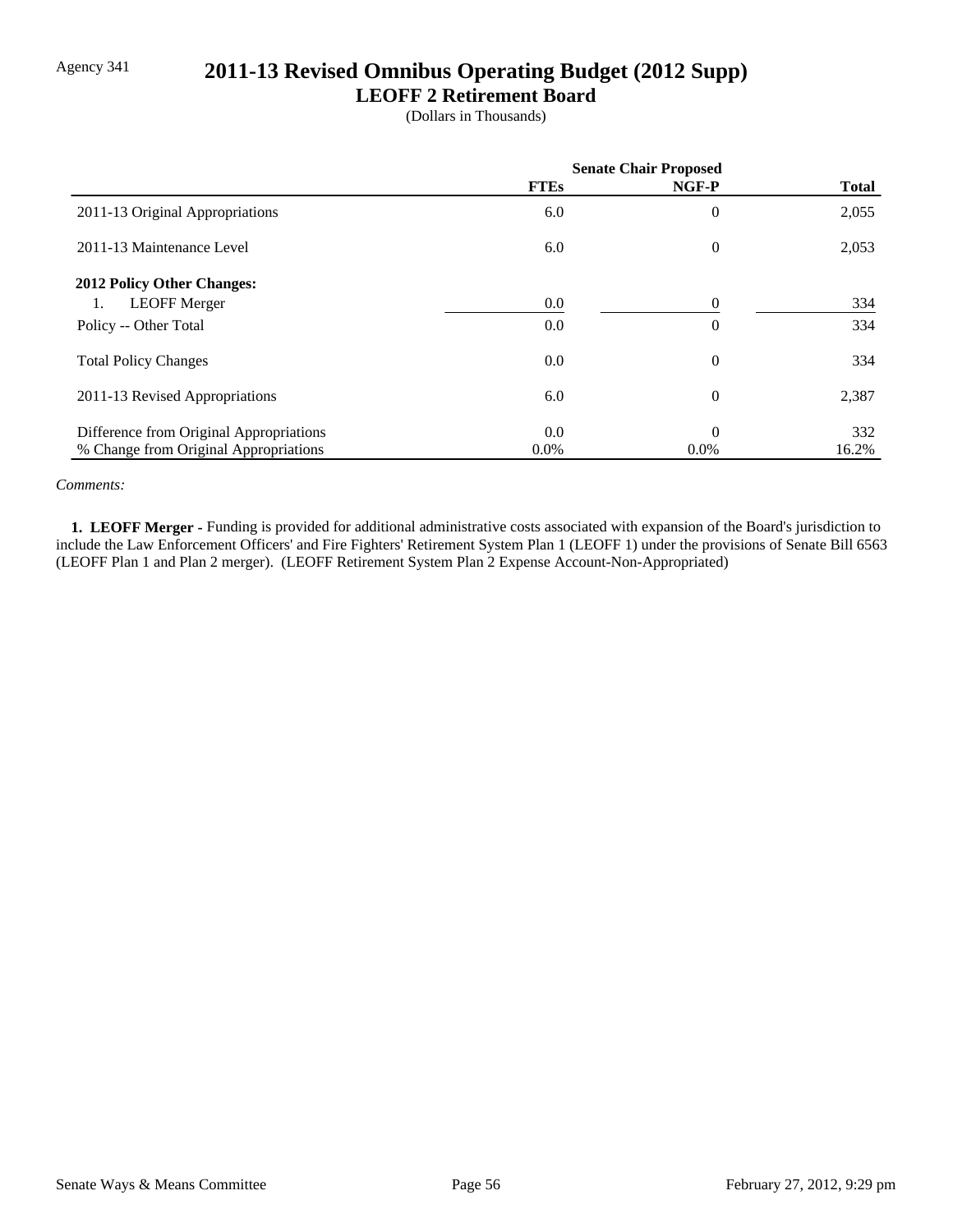# Agency OFC **2011-13 Revised Omnibus Operating Budget (2012 Supp)**

### **Office of the Forecast Councils**

(Dollars in Thousands)

|                                           | <b>Senate Chair Proposed</b> |                |              |
|-------------------------------------------|------------------------------|----------------|--------------|
|                                           | <b>FTEs</b>                  | NGF-P          | <b>Total</b> |
| 2011-13 Original Appropriations           | 0.0                          | $\overline{0}$ | $\theta$     |
| 2011-13 Maintenance Level                 | 0.0                          | $\overline{0}$ | $\Omega$     |
| <b>2012 Policy Other Changes:</b>         |                              |                |              |
| Creating Office of Forecast Council<br>1. | 8.6                          | 1,934          | 1,959        |
| Policy -- Other Total                     | 8.6                          | 1,934          | 1,959        |
| <b>Total Policy Changes</b>               | 8.6                          | 1,934          | 1,959        |
| 2011-13 Revised Appropriations            | 8.6                          | 1,934          | 1,959        |
| Difference from Original Appropriations   | 8.6                          | 1,934          | 1,959        |
| % Change from Original Appropriations     | $0.0\%$                      | $0.0\%$        | $0.0\%$      |

### *Comments:*

**1. Creating Office of Forecast Council - Funding is provided to implement Substitute Senate Bill 5468 (Office of the Forecast** Councils) which created the Office of the Forecast Councils by combining the Caseload Forecast Council and the Economic and Revenue Forecast Countil. The amount provided is reflective of the amount reduced from the Caseload Forecast Council and the Economic and Revenue Forecast Council.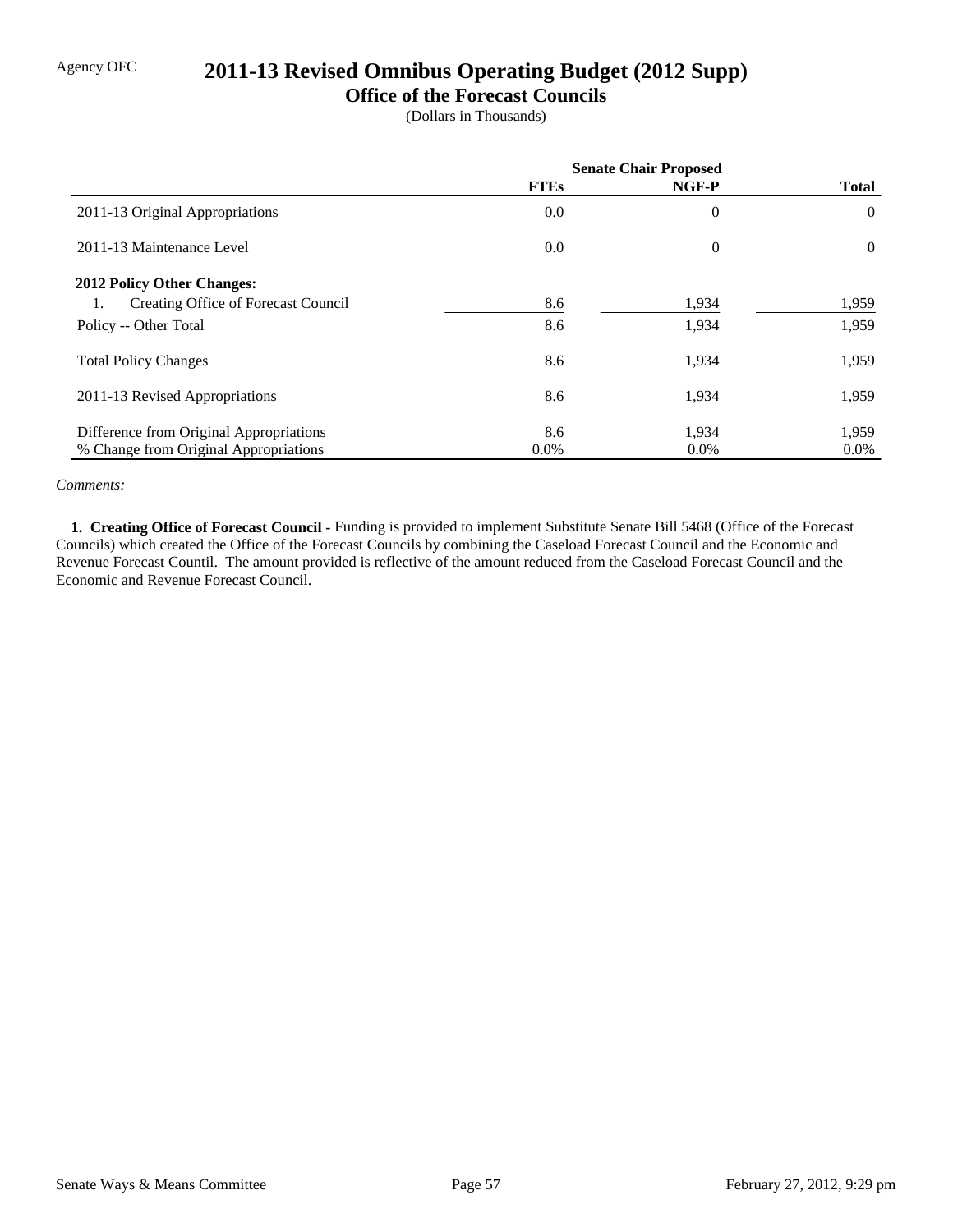## Agency 107 **2011-13 Revised Omnibus Operating Budget (2012 Supp)**

### **WA State Health Care Authority**

(Dollars in Thousands)

|     |                                         | <b>Senate Chair Proposed</b> |            |              |
|-----|-----------------------------------------|------------------------------|------------|--------------|
|     |                                         | <b>FTEs</b>                  | NGF-P      | <b>Total</b> |
|     | 2011-13 Original Appropriations         | 1,093.4                      | 4,459,259  | 10,847,407   |
|     | 2011-13 Maintenance Level               | 1,084.0                      | 4,078,149  | 10,031,102   |
|     | 2012 Policy Other Changes:              |                              |            |              |
| 1.  | <b>Establish State Drug Formulary</b>   | 0.0                          | $-1,768$   | $-3,536$     |
| 2.  | <b>Administrative Reductions</b>        | $-55.3$                      | $-3,623$   | $-6,733$     |
| 3.  | Capture Vacancy Savings                 | $-21.1$                      | $-3,090$   | $-4,910$     |
| 4.  | Reimbursement Methods Waiver            | 0.0                          | 4,400      | 8,800        |
| 5.  | <b>Health Information Technology</b>    | 0.8                          | 47         | 144,493      |
| 6.  | <b>Indigent Assistance DSH</b>          | 0.0                          | $-8,672$   | $-17,344$    |
| 7.  | <b>Critical Access Hospital Rates</b>   | 0.0                          | $-11,178$  | $-22,356$    |
| 8.  | ER Screening Payment                    | 0.0                          | 1,823      | 4,244        |
| 9.  | Medicaid False Claims Act               | 1.3                          | $-3,608$   | 5,759        |
| 10. | <b>Graduate Medical Payments</b>        | 0.0                          | 0          | 28,500       |
|     | Policy -- Other Total                   | $-74.3$                      | $-25,669$  | 136,917      |
|     | <b>Total Policy Changes</b>             | $-74.3$                      | $-25,669$  | 136,917      |
|     | 2011-13 Revised Appropriations          | 1,009.7                      | 4,052,480  | 10,168,019   |
|     | Difference from Original Appropriations | $-83.7$                      | $-406,779$ | $-679,388$   |
|     | % Change from Original Appropriations   | $-7.7%$                      | $-9.1%$    | $-6.3%$      |

#### *Comments:*

 **1. Establish State Drug Formulary -** The Health Care Authority will cover over-the counter medications only when cost-effective, such as and including prenatal vitamins and diabetic insulin. Additionally, the Authority will place increased emphasis upon use of the least costly equally effective formulation in the selection of drugs dispensed on a fee-for-service basis and not presently included on the state's preferred drug list. (General Fund-State, General Fund-Federal)

 **2. Administrative Reductions -** Budgeted administrative staffing and expenditures for the final three quarters of the 2011-13 biennium are reduced by half the level of under-expenditure at which the Health Care Authority actually operated during the first quarter of the biennium. (General Fund-State, General Fund-Federal, General Fund-Private/Local)

 **3. Capture Vacancy Savings -** The Health Care Authority has constrained administrative expenditures by leaving funded positions unfilled; limiting expenditures on goods, services, and contracts; and through other means. Funding is adjusted to reflect actual administrative under-expenditures through the first six months of FY 2012. (General Fund-State, General Fund-Federal)

 **4. Reimbursement Methods Waiver -** Chapter 1, Laws of 2011, directed the Health Care Authority to seek a federal Medicaid waiver to implement reimbursement methods such as bundled, global, and risk-bearing payment arrangements that that were expected to reduce expenditures by \$8.8 million beginning July 2012. The Health Care Authority reports that it is unable to develop and obtain federal approval for such a system by July, and is directed to continue work for implementation by January 2013. (General Fund-State, General Fund-Federal)

 **5. Health Information Technology -** Funding is provided to issue federally-funded incentive payments, manage the provider incentive program, and plan for other initiatives related to the Medicaid Health Information Technology plan. Under the plan, Medicaid providers are expected to receive approximately \$144 million of fully federally-funded incentive payments to adopt and make effective use of electronic health record systems. The Health Care Authority will enter an interagency agreement to cover most of the state share of this cost wtih cy pres settlement funds recovered by the Attorney General in the case of Washington vs. GlaxoSmithKline. (General Fund-State, General Fund-Local, General Fund-Federal)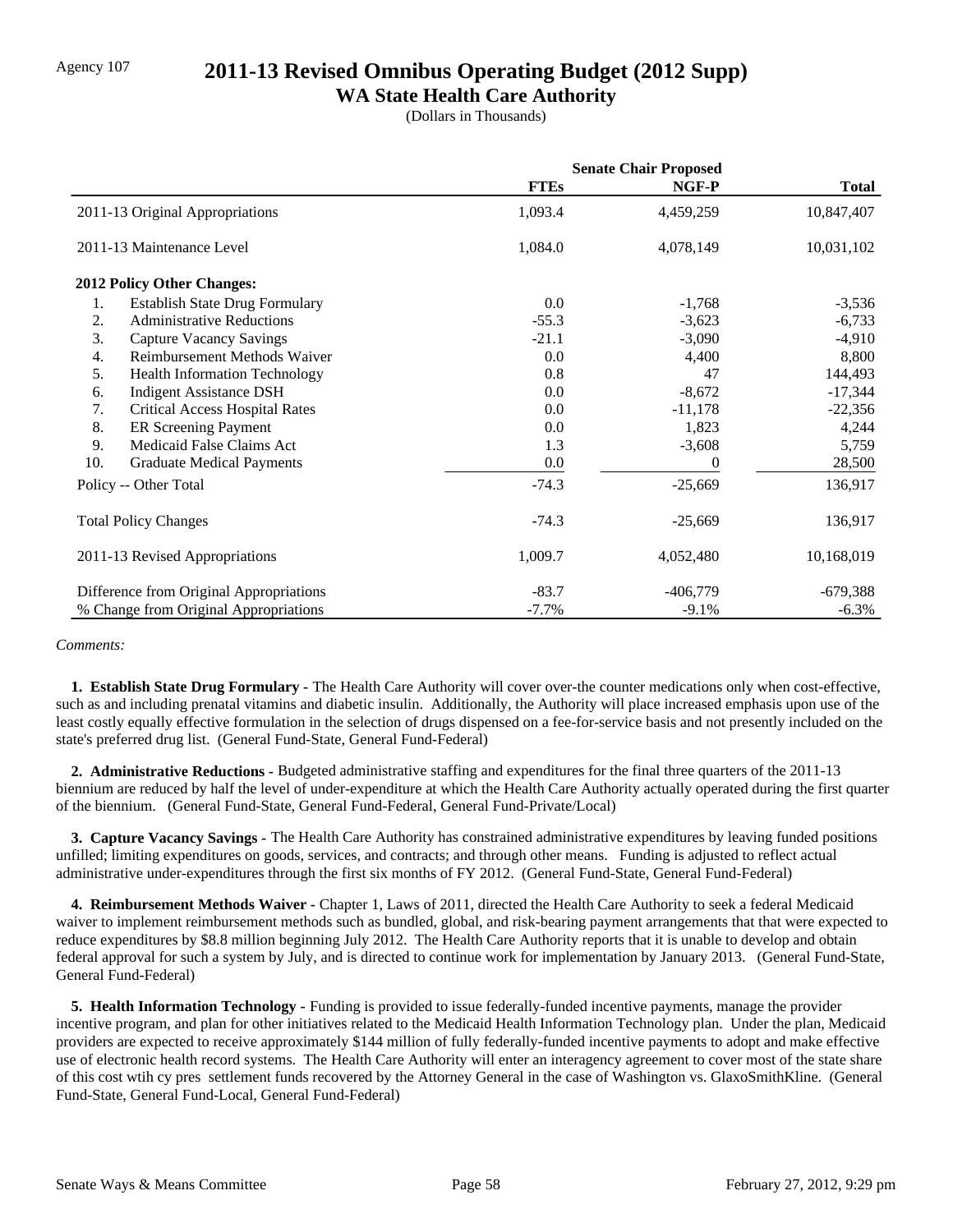# Agency 107 **2011-13 Revised Omnibus Operating Budget (2012 Supp) WA State Health Care Authority**

 **6. Indigent Assistance DSH -** The Indigent Assistance Disproportionate Share Hospital (DSH) program is reduced by an additional 66% for the 2011-13 biennium. The program provides federally-matched state funds to assist approximately 50 urban and rural hospitals with the cost of uncompensated care. (General Fund-State, General Fund-Federal)

 **7. Critical Access Hospital Rates -** Medicaid payment rates for critical access hospital inpatient services are reduced by approximately 10 percent effective June 1, 2012. Additionally, the criteria for designation as a "critical access hospital" under the state Medicaid program are changed effective June 1 to require that hospitals be at least 25 miles distant from a standard acute care hospital in order to fully qualify as "critical access". This is expected to result in 9 of the 40 hospitals no longer qualifying as "critical access" for purposes of state Medicaid reimbursement. To assist these hospitals transition from full critical access status, funds are provided for them to receive a 25% enhancement to the standard inpatient and outpatient payment rates through the end of the 2011-13 biennium. (General Fund-State, General Fund-Federal)

**8. ER Screening Payment - Funds are provided to reimburse hospital emergency rooms for screening medical assistance patients** who present with conditions that do not require emergency room care and referring them to appropriate community primary care providers. In addition to the funding for screening of patients not enrolled in managed care that is provided in this item, Medicaid managed care plans are required to pay a similar screening and referral fee. (General Fund-State, General Fund-Federal, Hospital Safety Net Assessment-State)

 **9. Medicaid False Claims Act -** Funds are provided for implementation of Senate Bill 5978. The bill establishes new tools for detecting and prosecuting Medicaid fraud, and new penalties for engaging in it. Additionally, to better track the effectiveness of fraud enforcement efforts, funds recovered from fraudulent activities will be deposited into a new state account that is to be used only for payment of Medicaid services and for fraud prevention, detection, and enforcement activities. (General Fund-State, Medicaid Fraud Penalty Account-State, General Fund-Federal)

 **10. Graduate Medical Payments -** The Health Care Authority will amend the state Medicaid plan to provide supplemental payments to public hospital-affiliated medical practices for graduate medical education provided on behalf of low-income medical assistance recipients enrolled in managed care. The non-federal funds required to match the federal portion of this expenditure will be provided through an intergovernmental transfer by the public hospitals. (General Fund-Local, General Fund-Medicaid)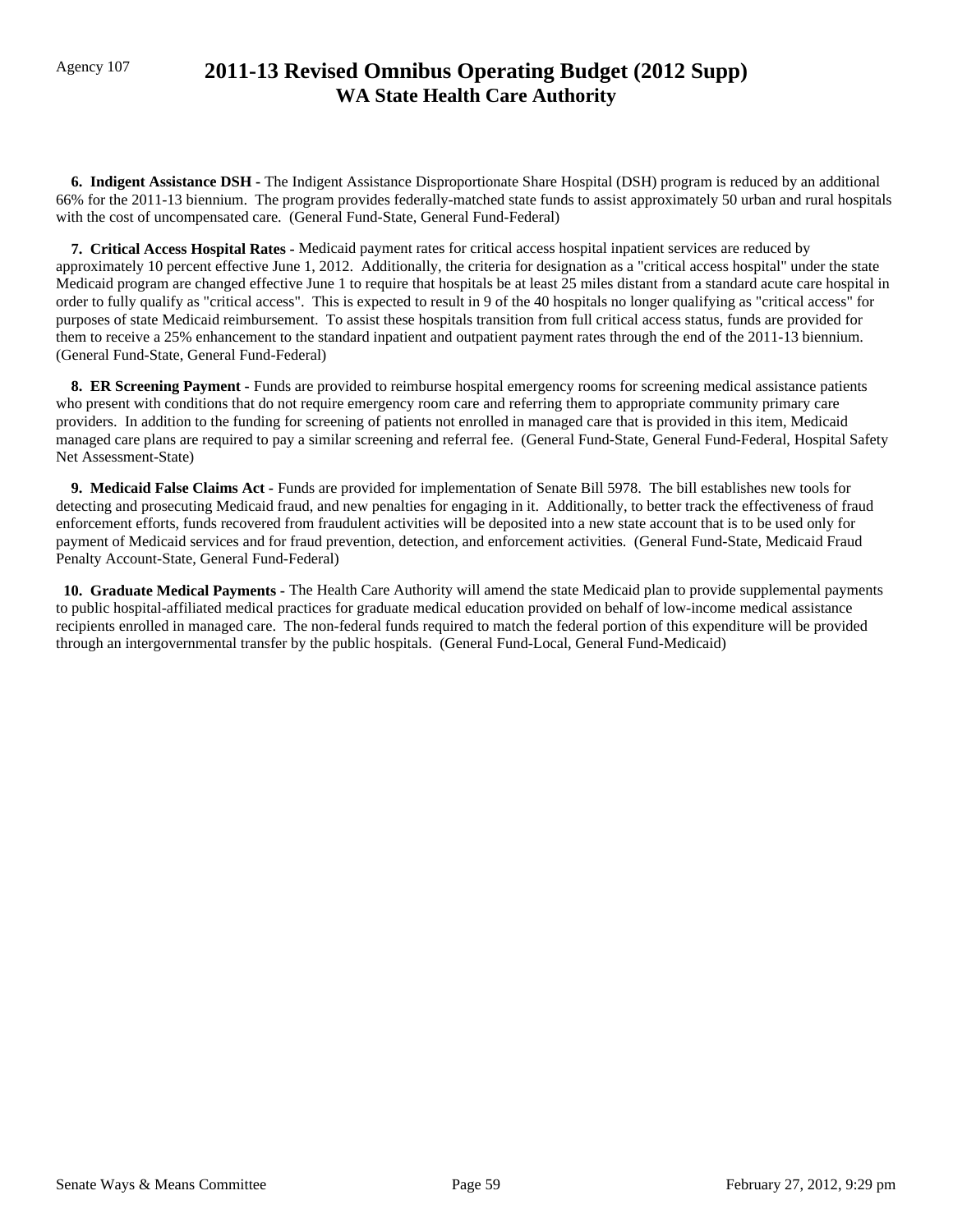# Agency 120 **2011-13 Revised Omnibus Operating Budget (2012 Supp)**

## **Human Rights Commission**

(Dollars in Thousands)

|                                         | <b>Senate Chair Proposed</b> |           |              |
|-----------------------------------------|------------------------------|-----------|--------------|
|                                         | <b>FTEs</b>                  | NGF-P     | <b>Total</b> |
| 2011-13 Original Appropriations         | 37.2                         | 4,482     | 6,385        |
| 2011-13 Maintenance Level               | 37.2                         | 4,480     | 6,383        |
| 2012 Policy Other Changes:              |                              |           |              |
| <b>Staff Reduction</b>                  | $-3.0$                       | $-448$    | -448         |
| Policy -- Other Total                   | $-3.0$                       | $-448$    | $-448$       |
| <b>Total Policy Changes</b>             | $-3.0$                       | $-448$    | $-448$       |
| 2011-13 Revised Appropriations          | 34.2                         | 4,032     | 5,935        |
| Difference from Original Appropriations | $-3.0$                       | $-450$    | $-450$       |
| % Change from Original Appropriations   | $-8.1\%$                     | $-10.0\%$ | $-7.1\%$     |

### *Comments:*

 **1. Staff Reduction -** Staffing will be reduced by reorganizing and eliminating two operations management positions.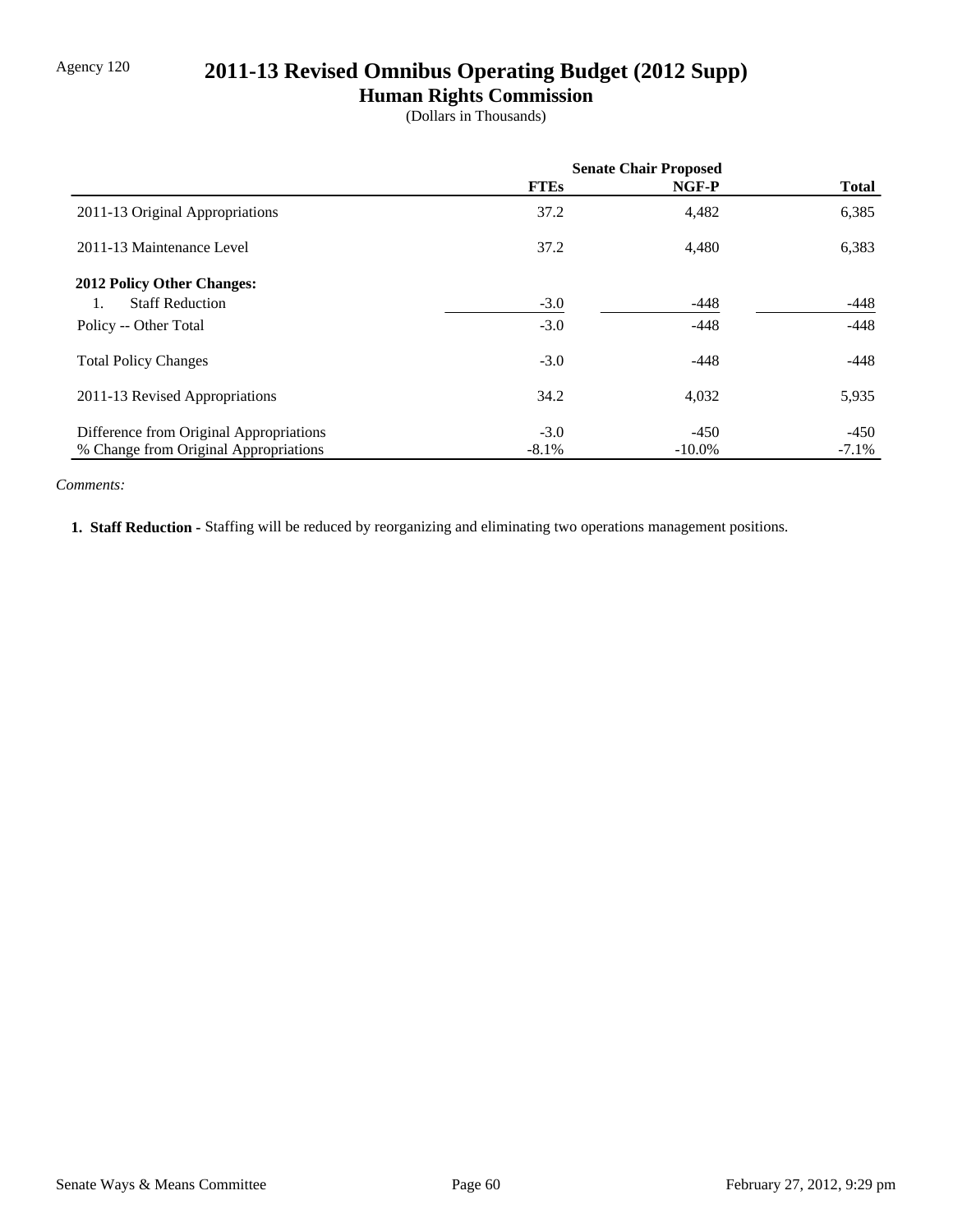# Agency 190 **2011-13 Revised Omnibus Operating Budget (2012 Supp)**

**Bd of Industrial Insurance Appeals**

(Dollars in Thousands)

|                                         | <b>Senate Chair Proposed</b> |          |              |
|-----------------------------------------|------------------------------|----------|--------------|
|                                         | <b>FTEs</b>                  | NGF-P    | <b>Total</b> |
| 2011-13 Original Appropriations         | 163.8                        | 0        | 39,380       |
| 2011-13 Maintenance Level               | 163.8                        | $\theta$ | 39,388       |
| 2011-13 Revised Appropriations          | 163.8                        | $\theta$ | 39,388       |
| Difference from Original Appropriations | 0.0                          |          | 8            |
| % Change from Original Appropriations   | $0.0\%$                      | $0.0\%$  | $0.0\%$      |

*Comments:*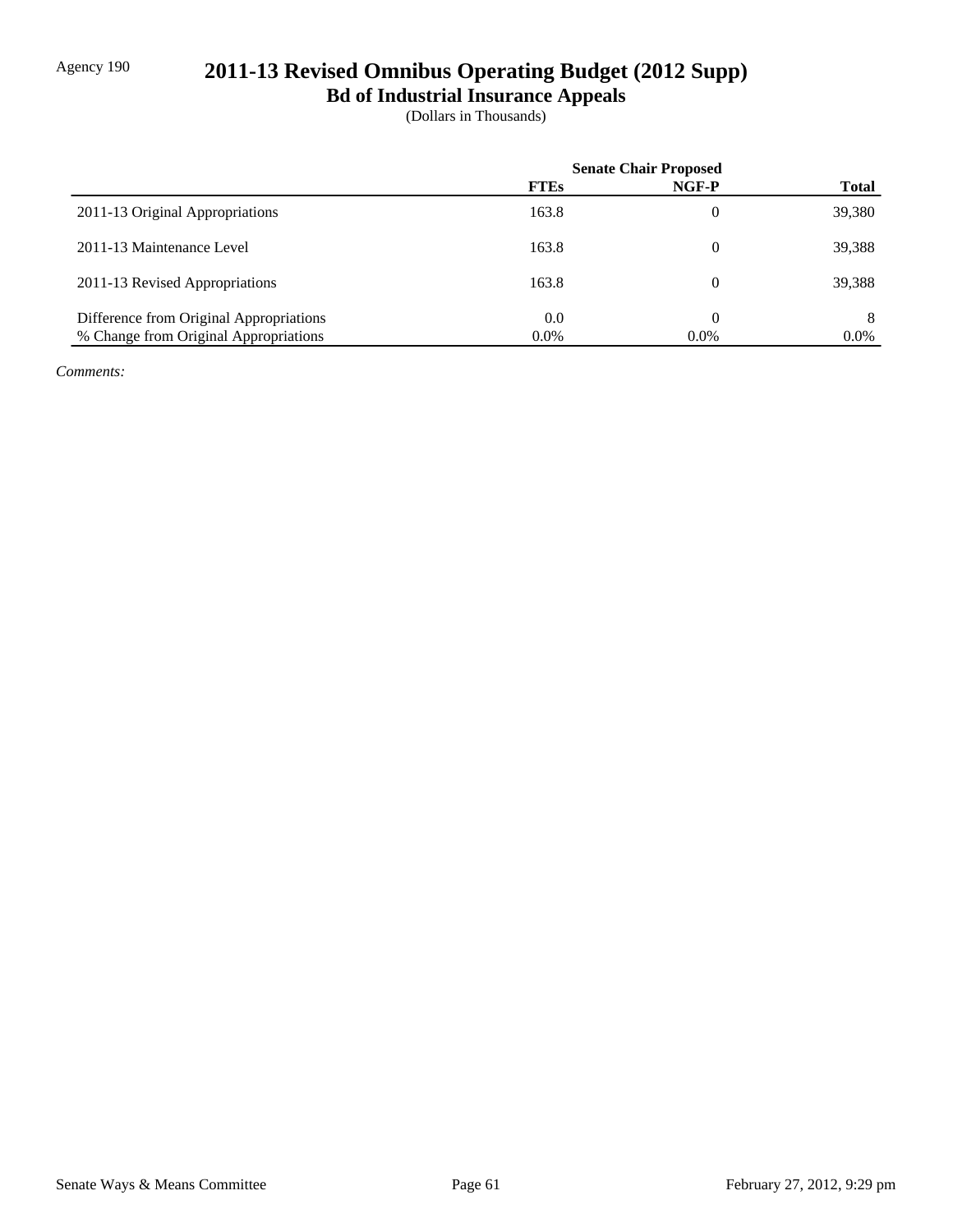# Agency 227 **2011-13 Revised Omnibus Operating Budget (2012 Supp)**

## **Criminal Justice Training Comm**

(Dollars in Thousands)

|                                         | <b>Senate Chair Proposed</b> |          |              |
|-----------------------------------------|------------------------------|----------|--------------|
|                                         | <b>FTEs</b>                  | NGF-P    | <b>Total</b> |
| 2011-13 Original Appropriations         | 34.1                         | 30,305   | 44,014       |
| 2011-13 Maintenance Level               | 34.1                         | 29,561   | 43,270       |
| 2012 Policy Other Changes:              |                              |          |              |
| <b>Efficiencies and Fewer Academies</b> | 0.0                          | $-750$   | -750         |
| Policy -- Other Total                   | 0.0                          | $-750$   | $-750$       |
| <b>Total Policy Changes</b>             | 0.0                          | $-750$   | $-750$       |
| 2011-13 Revised Appropriations          | 34.1                         | 28,811   | 42,520       |
| Difference from Original Appropriations | 0.0                          | $-1,494$ | $-1,494$     |
| % Change from Original Appropriations   | $0.0\%$                      | $-4.9\%$ | $-3.4\%$     |

#### *Comments:*

 **1. Efficiencies and Fewer Academies -** Savings are taken to reflect fewer Basic Law Enforcement Academies and efficiencies.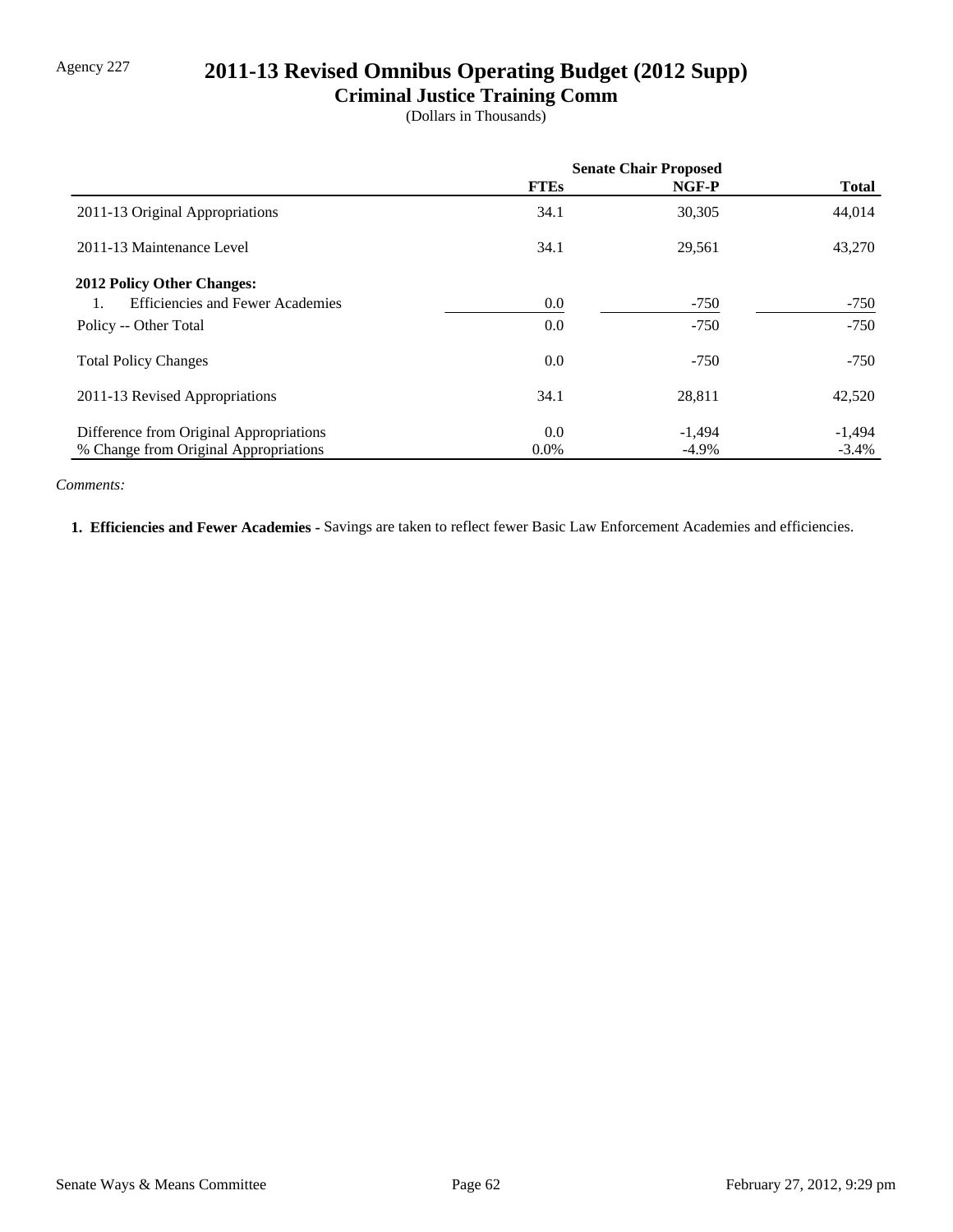## Agency 235 **2011-13 Revised Omnibus Operating Budget (2012 Supp)**

### **Department of Labor and Industries**

(Dollars in Thousands)

|                                          | <b>Senate Chair Proposed</b> |          |              |
|------------------------------------------|------------------------------|----------|--------------|
|                                          | <b>FTEs</b>                  | NGF-P    | <b>Total</b> |
| 2011-13 Original Appropriations          | 2,778.7                      | 38,084   | 638,382      |
| 2011-13 Maintenance Level                | 2,778.7                      | 35,807   | 637,823      |
| <b>2012 Policy Other Changes:</b>        |                              |          |              |
| <b>Medical Provider Network</b><br>1.    | 5.8                          | $\Omega$ | 820          |
| 2.<br>Nationwide Information Exchange    | 0.0                          | 0        | 314          |
| 3.<br><b>Indirect Programs</b>           | 0.0                          | $-325$   | $\theta$     |
| 4.<br>SB 6421 Prevailing wage/public wks | 0.0                          | $\theta$ | 90           |
| 5.<br>SB 6392 Farm Internship Program    | 0.0                          | 223      | 223          |
| Policy -- Other Total                    | 5.8                          | $-102$   | 1,447        |
| <b>Total Policy Changes</b>              | 5.8                          | $-102$   | 1,447        |
| 2011-13 Revised Appropriations           | 2,784.4                      | 35,705   | 639,270      |
| Difference from Original Appropriations  | 5.8                          | $-2,379$ | 888          |
| % Change from Original Appropriations    | 0.2%                         | $-6.3%$  | 0.1%         |

#### *Comments:*

 **1. Medical Provider Network -** Staff are provided to recruit providers and process applications in order to develop the new health care provider network included in the 2011 workers' compensation reform legislation. When the legislation was enacted, it was anticipated that the department would use the new state centralized database of provider credentials initiated by the Office of the Insurance Commissioner. Due to delays in implementation of that system and low participation from medical providers, the department must use other means to build a robust health care provider network. (Medical Aid Account-State)

 **2. Nationwide Information Exchange -** Funding is provided to allow the department to participate in a national information exchange with other workers' compensation insurers, which was mandated by legislation enacted in 2011. The department has negotiated with Information Services Offices, Inc. (ISO), which maintains the only nationwide workers' compensation database (covering 97 percent of the nation's property casualty insurers). This database will help detect fraud. The ISO bases its fees on the size of the premium base of the insurer. (Medical Aid Account-State)

 **3. Indirect Programs -** Indirect charges to state-supported programs are reduced by realigning the cost allocation model with current program structure. (Various accounts)

**4. SB 6421 Prevailing wage/public wks -** Funding is provided for the processing of an increase in the number of affidavits filed as provided in Substitute Senate Bill No. 6421 (prevailing wage/public works). (Public Works Administration Account)

 **5. SB 6392 Farm Internship Program -** Funding is provided for a pilot project for farm internships in fourteen counties as provided in Substitute Senate Bill No. 6392 (farm internship program).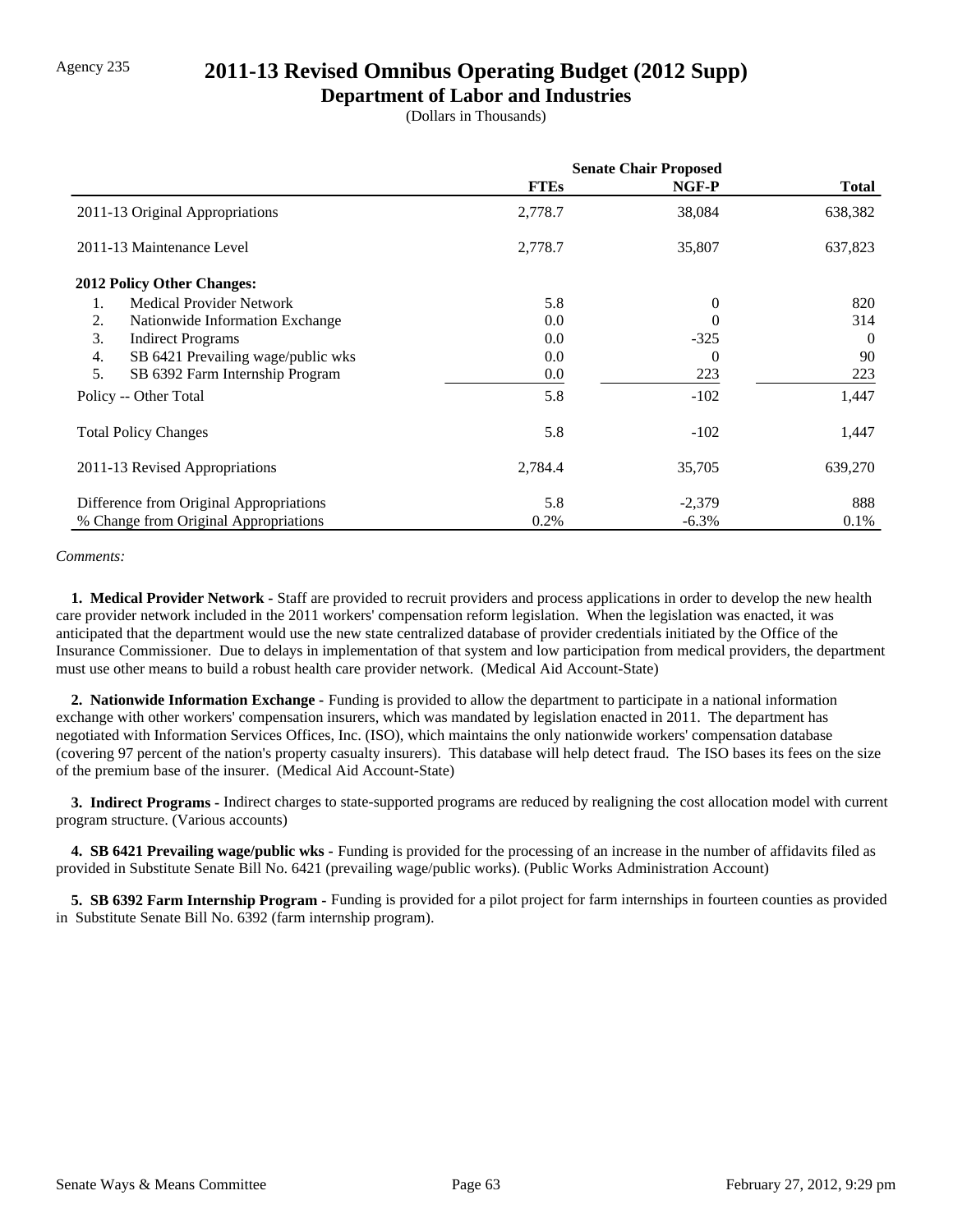## Agency 303 **2011-13 Revised Omnibus Operating Budget (2012 Supp)**

### **Department of Health**

(Dollars in Thousands)

|     |                                         | <b>Senate Chair Proposed</b> |                  |              |
|-----|-----------------------------------------|------------------------------|------------------|--------------|
|     |                                         | <b>FTEs</b>                  | NGF-P            | <b>Total</b> |
|     | 2011-13 Original Appropriations         | 1,605.6                      | 160,547          | 1,081,936    |
|     | 2011-13 Maintenance Level               | 1,652.2                      | 159,603          | 1,104,721    |
|     | 2012 Policy Other Changes:              |                              |                  |              |
| 1.  | Drinking Water Program                  | $-1.6$                       | $-261$           | $-261$       |
| 2.  | <b>Public Health Laboratories</b>       | $-0.7$                       | $-119$           | $-119$       |
| 3.  | <b>Radiation Laboratory</b>             | $-0.7$                       | $-137$           | $-137$       |
| 4.  | Wastewater Support/Water Protection     | $-1.7$                       | $-405$           | $-405$       |
| 5.  | Water Recreation Local Health           | $-0.4$                       | $-65$            | $-65$        |
| 6.  | Zoonotic Disease Surveillance           | $-0.4$                       | $-64$            | $-64$        |
| 7.  | <b>AHEC Rural Health Contracts</b>      | 0.0                          | $-61$            | $-61$        |
| 8.  | <b>EMS-Trauma Council Contracts</b>     | 0.0                          | $-350$           | $-350$       |
| 9.  | Funding for Initiative 1163             | 0.0                          | $\boldsymbol{0}$ | 4,429        |
| 10. | Rx Monitoring for Patient Safety*       | 0.0                          | $\overline{0}$   | 162          |
| 11. | Nursing Profession Investigation        | 0.0                          | $\theta$         | 352          |
| 12. | Military Spouses and Partners           | 0.0                          | $\theta$         | 19           |
| 13. | Career Pathway/Medical Assistants       | 0.0                          | $\overline{0}$   | 50           |
| 14. | <b>Mental Health Professionals</b>      | 0.0                          | $\boldsymbol{0}$ | 21           |
| 15. | Reflexologists                          | 0.0                          | $\boldsymbol{0}$ | 148          |
| 16. | Dental Anesthesia Assistants            | 0.0                          | $\boldsymbol{0}$ | 28           |
| 17. | Tobacco Quitline                        | 0.0                          | $\theta$         | 1,700        |
| 18. | <b>ARRA Administrative Funding</b>      | 0.0                          | $\overline{0}$   | $-832$       |
|     | Policy -- Other Total                   | $-5.4$                       | $-1,462$         | 4,615        |
|     | <b>2012 Policy Transfer Changes:</b>    |                              |                  |              |
| 19. | <b>Transfer DD Council to Commerce</b>  | $-5.0$                       | $-142$           | $-2,234$     |
| 20. | Transfer Site Use Permit to Health#     | 0.3                          | $\boldsymbol{0}$ | 79           |
|     | Policy -- Transfer Total                | $-4.7$                       | $-142$           | $-2,155$     |
|     | <b>Total Policy Changes</b>             | $-10.1$                      | $-1,604$         | 2,460        |
|     | 2011-13 Revised Appropriations          | 1,642.1                      | 157,999          | 1,107,181    |
|     | Difference from Original Appropriations | 36.6                         | $-2,548$         | 25,245       |
|     | % Change from Original Appropriations   | 2.3%                         | $-1.6%$          | 2.3%         |

#### *Comments:*

 **1. Drinking Water Program -** Funding for the drinking water program is reduced by 5 percent. Technical assistance to water systems for water quality, monitoring of water systems, and administrative support are all reduced.

 **2. Public Health Laboratories -** Reductions are made to Public Health Laboratories for laboratory support services and supplies.

 **3. Radiation Laboratory -** Funding for the Radiation Labratory within the Public Health Laboratories is reduced.

 **4. Wastewater Support/Water Protection -** Funding is reduced for on-site sewage system permitting and compliance activitiy support by 10 percent. The reduction eliminates the department's participation in the Puget Sound Assessment and Monitoring Program.

 **5. Water Recreation Local Health -** Funding is reduced for technical assistance to local health jurisdictions and monitoring of local recreational water facilities.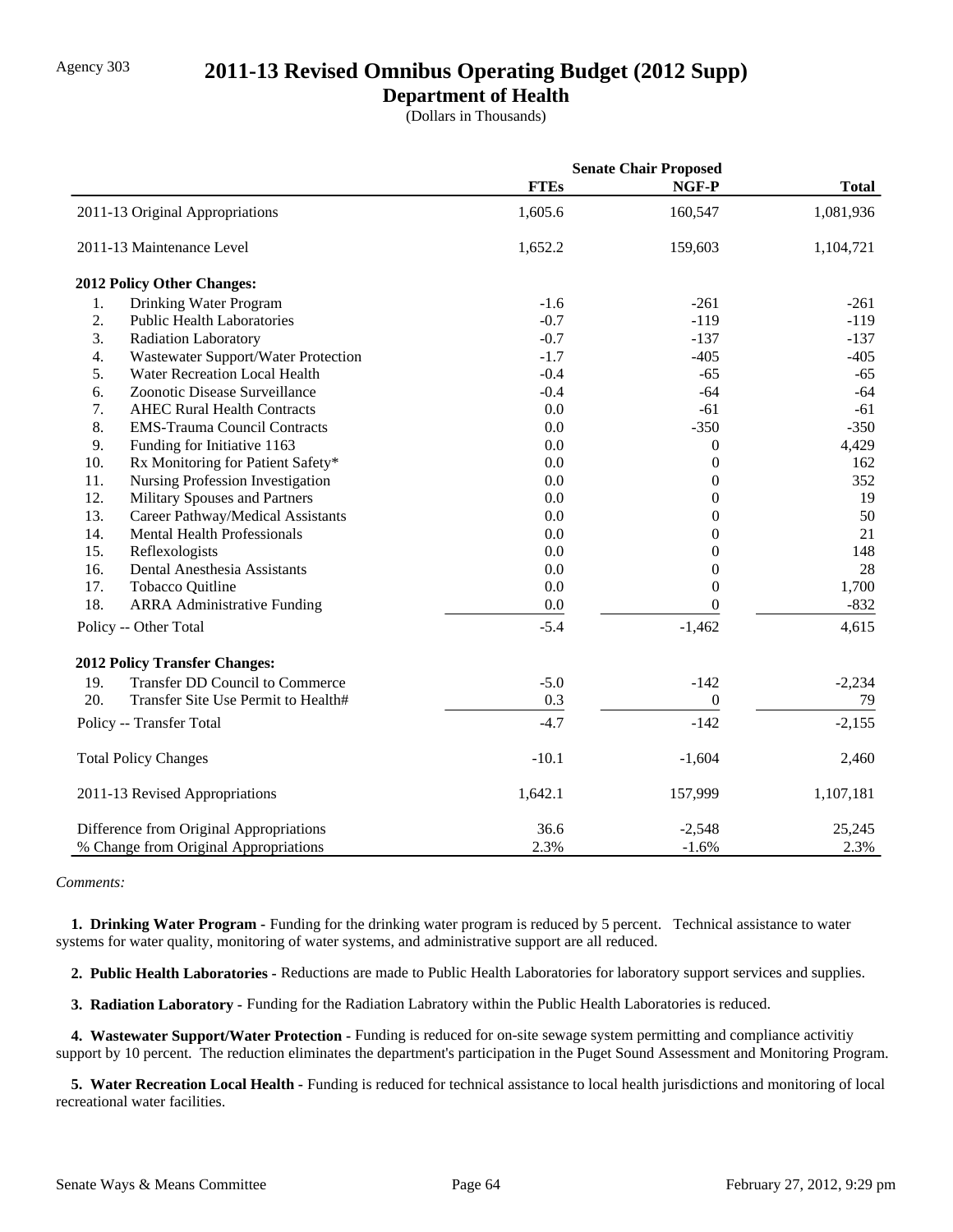## Agency 303 **2011-13 Revised Omnibus Operating Budget (2012 Supp) Department of Health**

 **6. Zoonotic Disease Surveillance -** Funding for statewide surveillance of plague, mosquito-borne, and tick-borne diseases is reduced by 5 percent.

 **7. AHEC Rural Health Contracts -** Funding is reduced for area health education centers (AHECs) by 10 percent effective April 1, 2012.

 **8. EMS-Trauma Council Contracts -** Funding is reduced for the Emergency Medical System and Trauma Council contracts. Activities and functions will be best preserved by consolidating resources when available. This reduction represents approximately 6 percent of state general fund appropriations for emergency medical services and trauma services in Washington State.

 **9. Funding for Initiative 1163 -** Initiative 1163 was approved by voters in the 2011 election. It requires increased mandatory training, additional background checks and certification for long-term care workers beginning January 7, 2012. Administrative costs are capped and performance audits with additional fraud investigators are required. (Health Professions Account-State)

 **10. Rx Monitoring for Patient Safety\* -** The department is currently using federal grant funding to implement the Prescription Monitoring Program in Washington State. Pursuant to House Bill 2142 (prescription drug monitoring program), pharmacy fees will be used to continue the program in Fiscal Year 2013. (Health Professions Account-State)

 **11. Nursing Profession Investigation -** The Nursing Care Quality Assurance Commission will add three additional investigators to address substance use and increased nursing practice complaints. This activity is fully supported by fees. (Health Professions Account-State)

 **12. Military Spouses and Partners -** Senate Bill 6290 (military spouses and partners) addresses the occupational licensing status of military spouses or registered domestic partners during deployment or placement outside the state. (Health Professions Account-State)

 **13. Career Pathway/Medical Assistants -** Engrossed Substitute Senate Bill 6237 (career pathway/medical assistants) changes the designation of health care assistant to medical assistant, provides minimum requirements for entry-level medical assistants, and requires the Department of Health to establish a career ladder. (Health Professions Account-State)

 **14. Mental Health Professionals -** Substitute Senate Bill 6328 (mental health professionals) requires the Secretary of the Department of Health to adopt rules relating to the issuance of retired active licenses for mental health counselors, marriage and family therapists, advanced social workers, and independent clinical social workers. (Health Professions Account-State)

 **15. Reflexologists -** Engrossed Substitute Senate Bill 6103 (reflexologists) provides for licensure to differentiate between professions of reflexology and massage therapy. (Health Professions Account-State)

 **16. Dental Anesthesia Assistants -** Engrossed Second Substitute Senate Bill 5620 (dental anesthesia assistants) prohibits a person from practicing or representing himself or herself as a certified dental anesthesia assistant or registered dental assistant without meeting the proper qualifications. (Health Professions Account-State)

 **17. Tobacco Quitline -** The Department of Health will use remaining funds in the Tobacco Prevention and Control Account to continue Quitline services to the uninsured and underinsured population in Washington. Quitline funding for those people with no insurance or any other health care benefits ended in the 2009-11 biennium. (Tobacco Prevention and Control Account-State)

 **18. ARRA Administrative Funding -** \$832,000 of federal stimulus funds that was originally estimated to be needed for administration of federal projects will instead be spent in the capital budget to support water system capital improvement projects.

 **19. Transfer DD Council to Commerce -** The Developmental Disabilities Council and the Endowment Trust Fund are transferred from the Department of Health to the Department of Commerce effective July 1, 2012, pursuant to House Bill 2604 (developmental disabilities endowment). The Council works with people with developmental disabilities and their families to promote a comprehensive system of services, and serves as an advocate and a planning body. (General Fund-State, General Fund-Federal, Community and Economic Development Fee Account-State)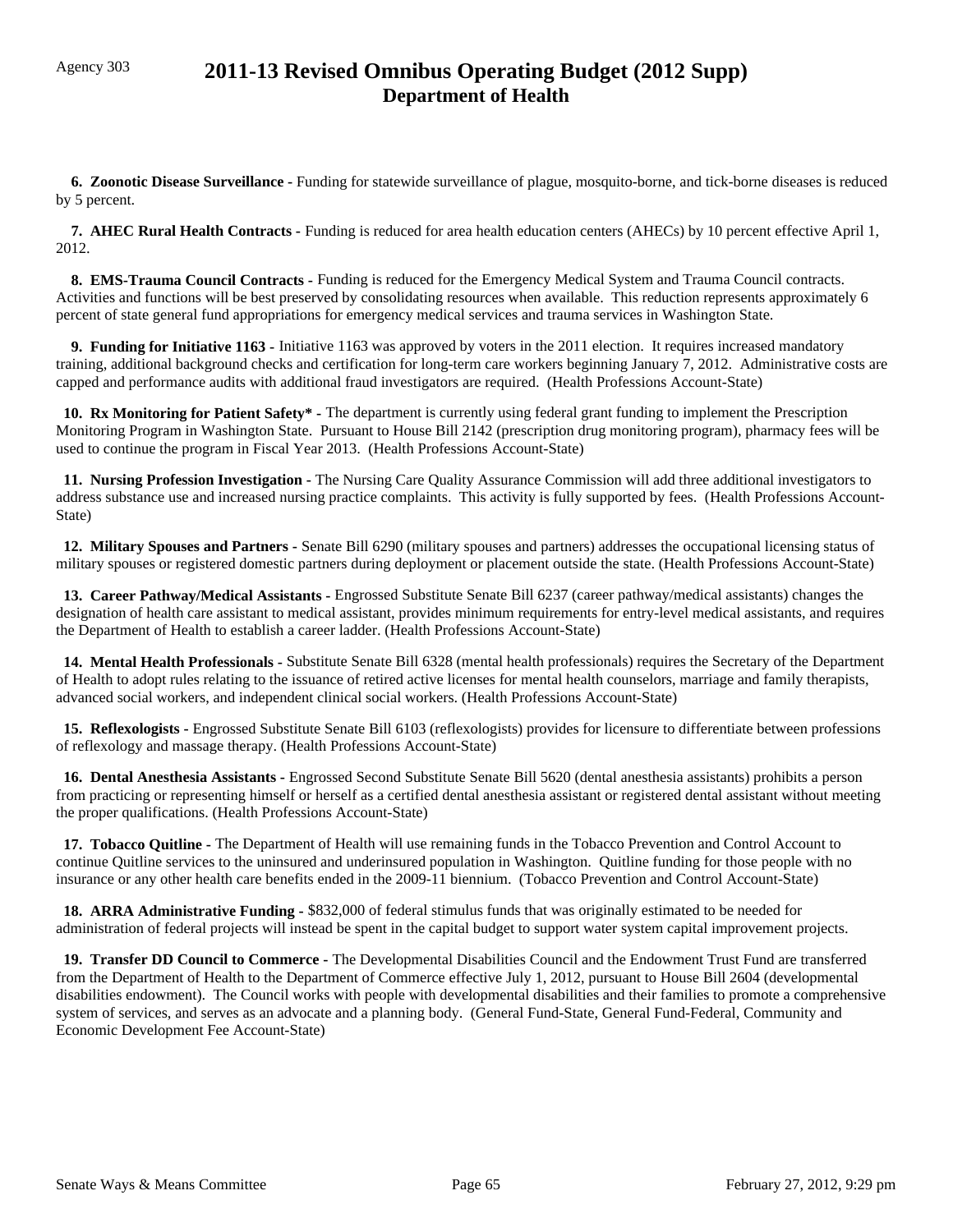## Agency 303 **2011-13 Revised Omnibus Operating Budget (2012 Supp) Department of Health**

 **20. Transfer Site Use Permit to Health# -** Work related to low-level radioactive waste site use permits will be transferred from the Department of Ecology to the Department of Health. The majority of the work involves solely radioactive waste, which falls under the regulatory purview of Health, rather than hazardous or mixed waste (radioactive and hazardous) which is Ecology's focus. Transferring this work reduces duplicative efforts between Ecology and Health and provides improved service to permit applicants. (Site Closure Account-State)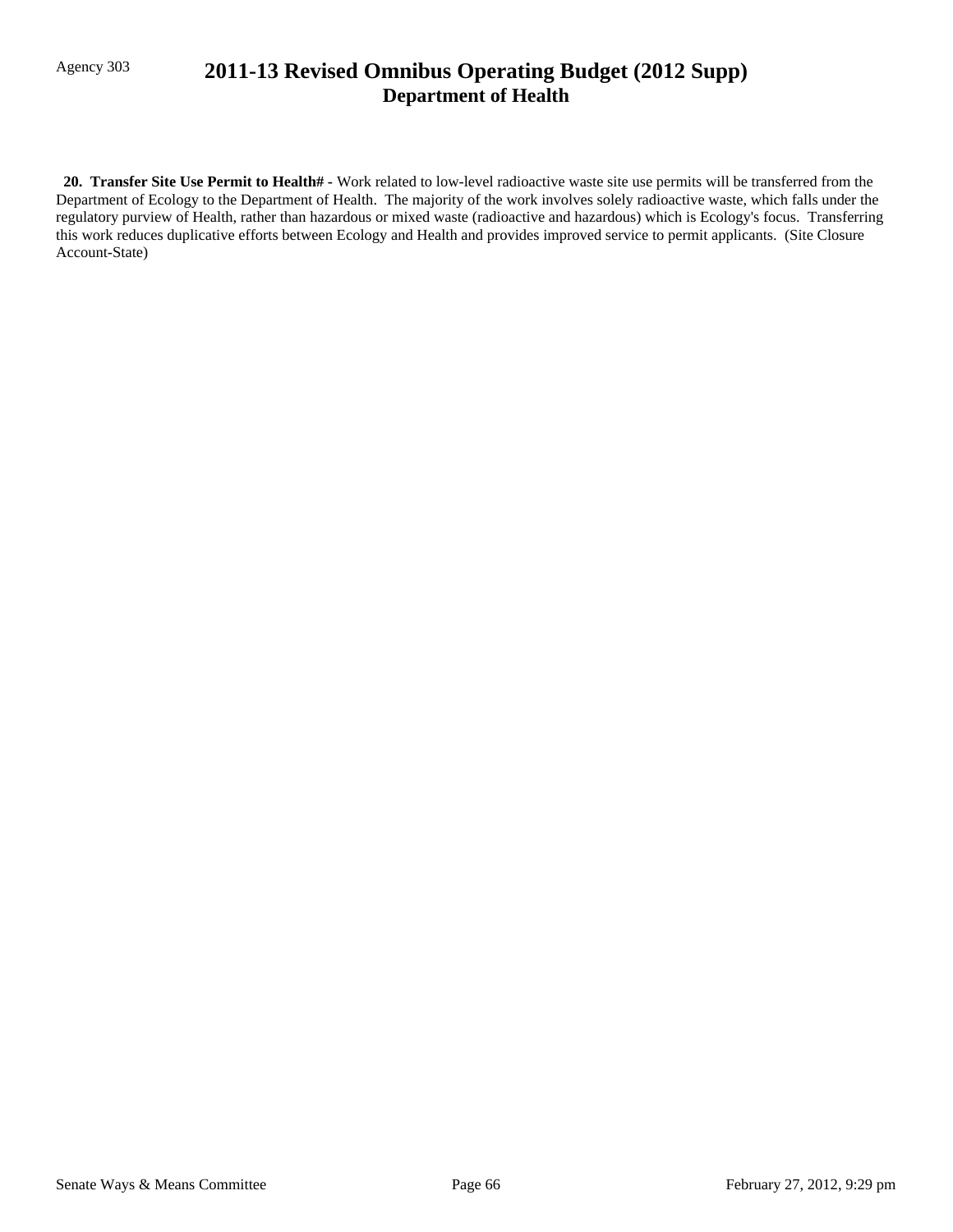# Agency 305 **2011-13 Revised Omnibus Operating Budget (2012 Supp)**

**Department of Veterans' Affairs**

(Dollars in Thousands)

|                                         | <b>Senate Chair Proposed</b> |          |              |
|-----------------------------------------|------------------------------|----------|--------------|
|                                         | <b>FTEs</b>                  | NGF-P    | <b>Total</b> |
| 2011-13 Original Appropriations         | 690.3                        | 16,261   | 115,305      |
| 2011-13 Maintenance Level               | 690.3                        | 15.420   | 117,417      |
| 2011-13 Revised Appropriations          | 690.3                        | 15.420   | 117,417      |
| Difference from Original Appropriations | 0.0                          | -841     | 2,112        |
| % Change from Original Appropriations   | $0.0\%$                      | $-5.2\%$ | 1.8%         |

*Comments:*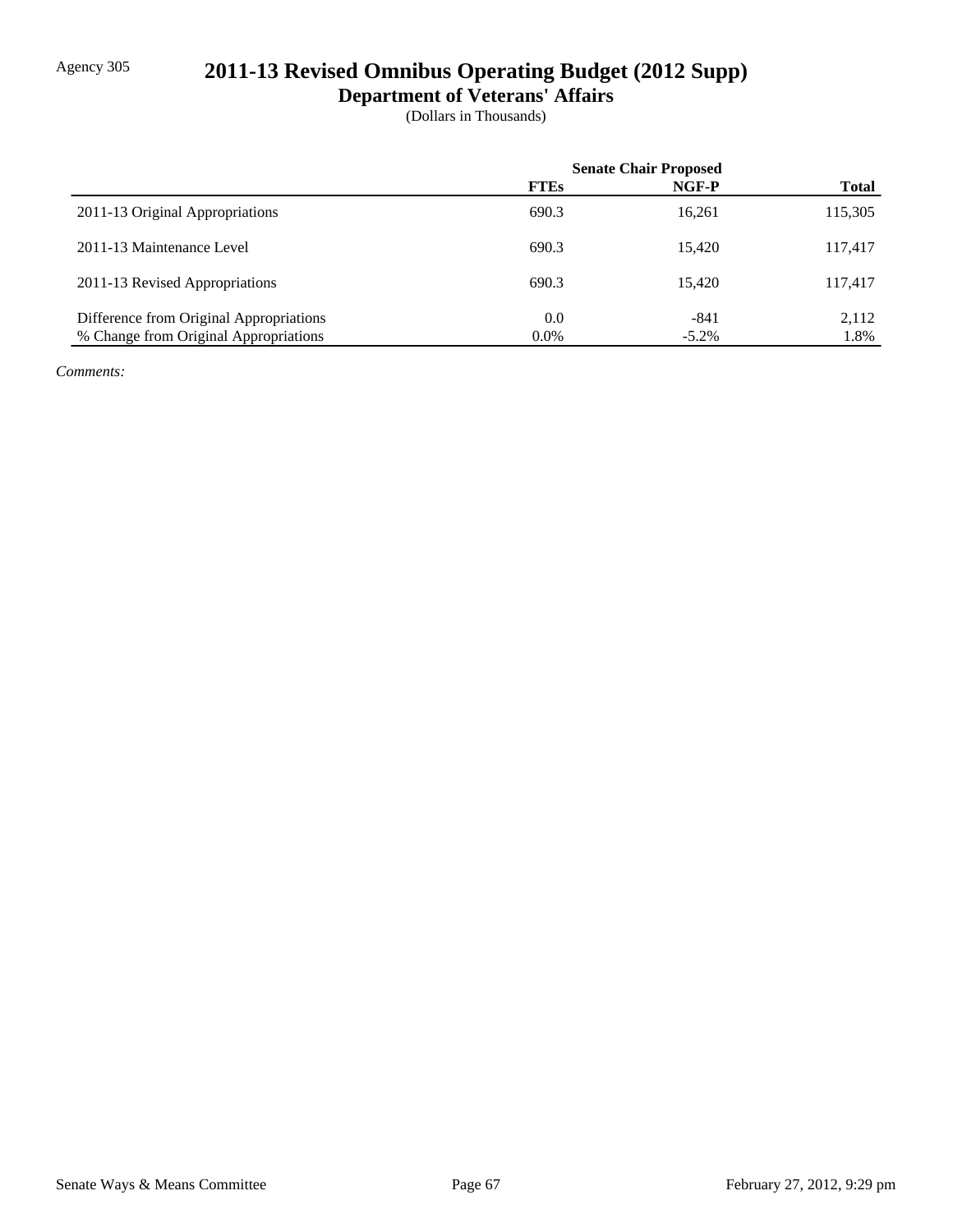### Agency 310 **2011-13 Revised Omnibus Operating Budget (2012 Supp)**

### **Department of Corrections**

(Dollars in Thousands)

|                                              | <b>Senate Chair Proposed</b> |           |              |
|----------------------------------------------|------------------------------|-----------|--------------|
|                                              | <b>FTEs</b>                  | NGF-P     | <b>Total</b> |
| 2011-13 Original Appropriations              | 8,358.5                      | 1,635,488 | 1,659,307    |
| 2011-13 Maintenance Level                    | 7,941.7                      | 1,646,735 | 1,668,328    |
| <b>2012 Policy Other Changes:</b>            |                              |           |              |
| Reimburse Scherf Trial Expenditures<br>1.    | 0.0                          | 1,041     | 1,041        |
| 2.<br>Hepatitis Immunizations                | 0.0                          | 567       | 567          |
| 3.<br><b>Community Supervision Violators</b> | $-9.1$                       | $-15,168$ | $-15,168$    |
| 4.<br><b>Administrative Costs/Vacancies</b>  | $0.0\,$                      | $-7,206$  | $-7,206$     |
| 5.<br>Prison Safety & Radios                 | 0.0                          | 2,000     | 2,000        |
| <b>Hospital Rates</b><br>6.                  | $0.0\,$                      | $-3,200$  | $-3,200$     |
| Furniture Factory COP<br>7.                  | 0.0                          | $-2,045$  | $-2,045$     |
| 8.<br><b>Expand Medical Placement</b>        | 0.0                          | $-246$    | $-246$       |
| 9.<br>Maple Lane Warm Closure                | $0.0\,$                      | 206       | 206          |
| Policy -- Other Total                        | $-9.1$                       | $-24,051$ | $-24,051$    |
| <b>Total Policy Changes</b>                  | $-9.1$                       | $-24,051$ | $-24,051$    |
| 2011-13 Revised Appropriations               | 7,932.7                      | 1,622,684 | 1,644,277    |
| Difference from Original Appropriations      | $-425.8$                     | $-12,804$ | $-15,030$    |
| % Change from Original Appropriations        | $-5.1%$                      | $-0.8\%$  | $-0.9\%$     |

#### *Comments:*

 **1. Reimburse Scherf Trial Expenditures -** Funding is provided to cover the cost of the Byron Scherf trial. Scherf is the offender accused in the January 29, 2011 murder of Monroe Correctional Complex Correctional Officer Jayme Biendl.

 **2. Hepatitis Immunizations -** Due to a loss of federal funding, DOC requires an additional \$200,000 per year to continue immunizing all incoming offenders against Hepatitis B. The additional funds will be used to purchase Hepatitis B vaccines, which will continue to reduce the spread of Hepatitis B among offenders and help protect the health of the citizens of the state.

 **3. Community Supervision Violators -** Funding is reduced to reflect implementation of a structured community supervision violation process effective April 2012. The funding level assumes that \$7 million from the estimated savings is reinvested into a supervision model that includes additional programming and treatment for offenders based on an offender's assessed risk level and treatment needs.

 **4. Administrative Costs/Vacancies -** One-time savings are taken to reflect underspending in FY 2012. Savings of \$1,165,000 in FY 2013 are ongoing.

**5. Prison Safety & Radios -** One-time funding is provided to install narrowband radios and to implement prison safety measures recommended by the Department's Statewide Security Advisory Committee.

 **7. Furniture Factory COP -** For fiscal year 2012 and fiscal year 2013 only, the debt service for the certificate of participation used to finance the construction of the Correctional Industries Furniture Factory at the Stafford Creek Corrections Center is paid from the Correctional Industries Account. Beginning in FY 2014 the debt service will be paid from the state general fund.

 **8. Expand Medical Placement -** Pursuant to SSB 6575 (extraordinary medical placement) an estimated 7 offenders will be placed in the community on extraordinary medical placement.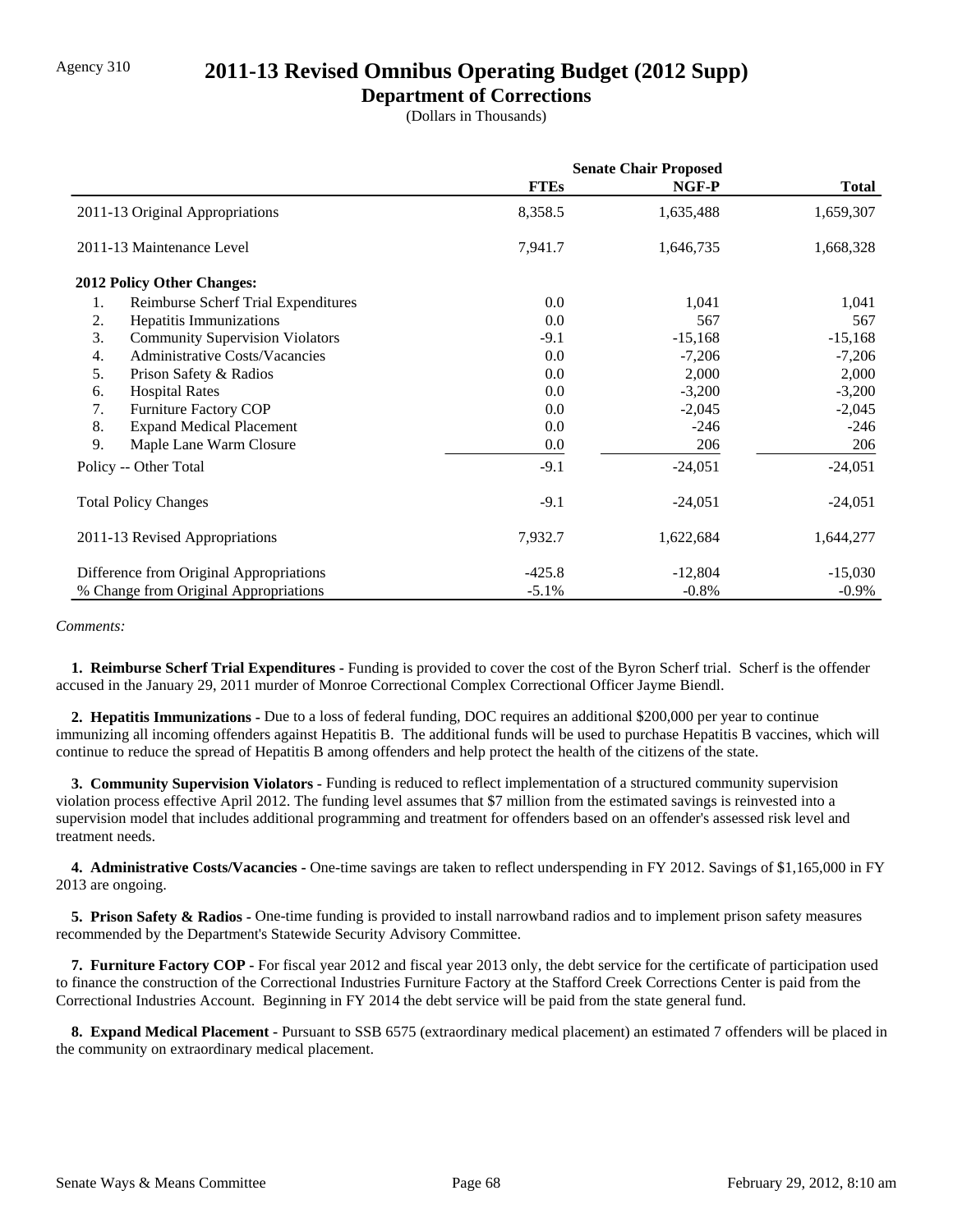## Agency 310 **2011-13 Revised Omnibus Operating Budget (2012 Supp) Department of Corrections**

 **9. Maple Lane Warm Closure -** Funding is provided for the Department of Corrections to maintain the state facilities and assets at Maple Lane School in Rochester from April 1, 2012 through June 30, 2013. A proviso specifies that the Department shall not house offenders at the Maple Lane facility.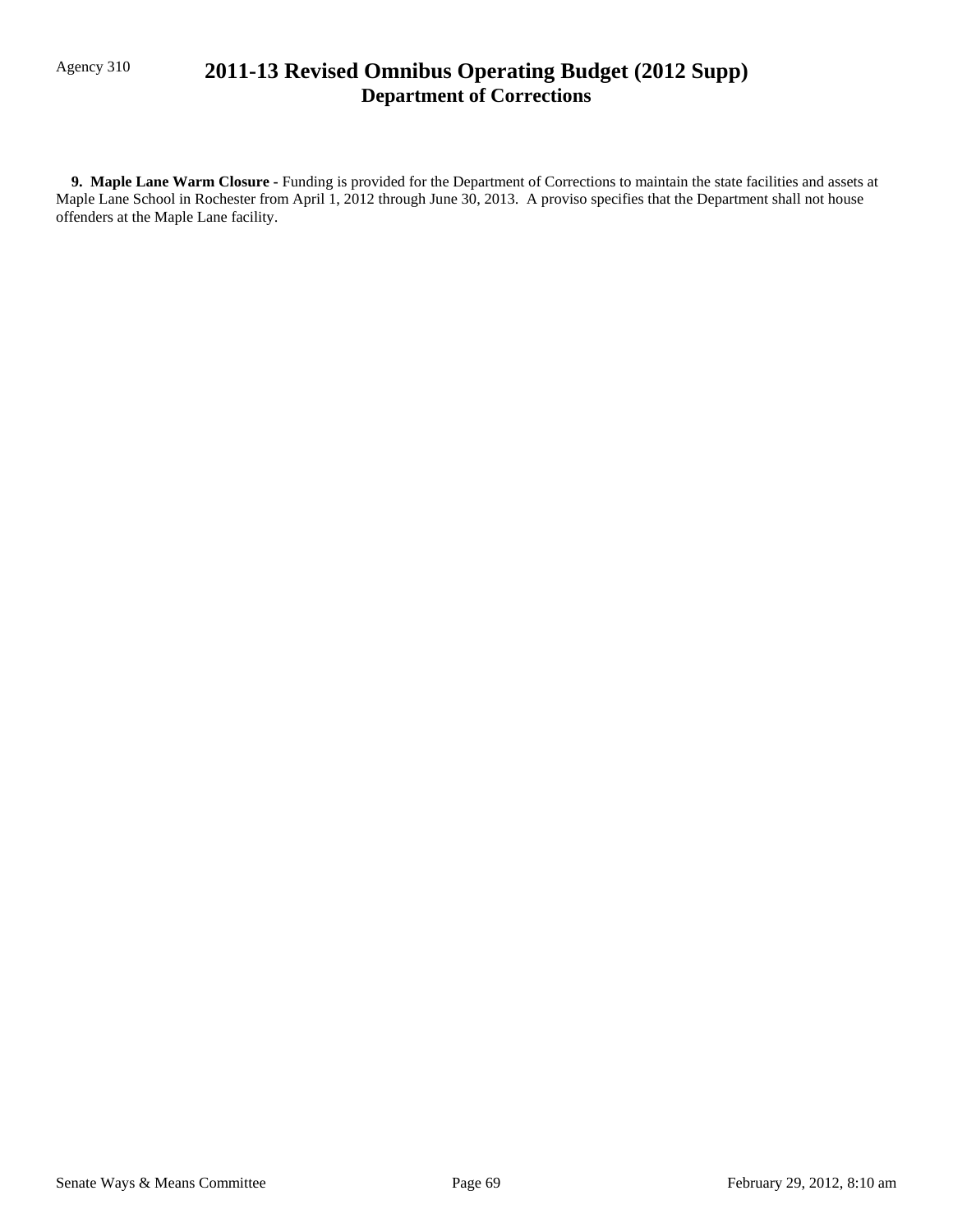## Agency 310 **2011-13 Revised Omnibus Operating Budget (2012 Supp) Department of Corrections**

 **9. Maple Lane Warm Closure -** Funding is provided for the Department of Corrections to maintain the state facilities and assets at Maple Lane School in Rochester from April 1, 2012 through June 30, 2013. A proviso specifies that the Department shall not house offenders at the Maple Lane facility.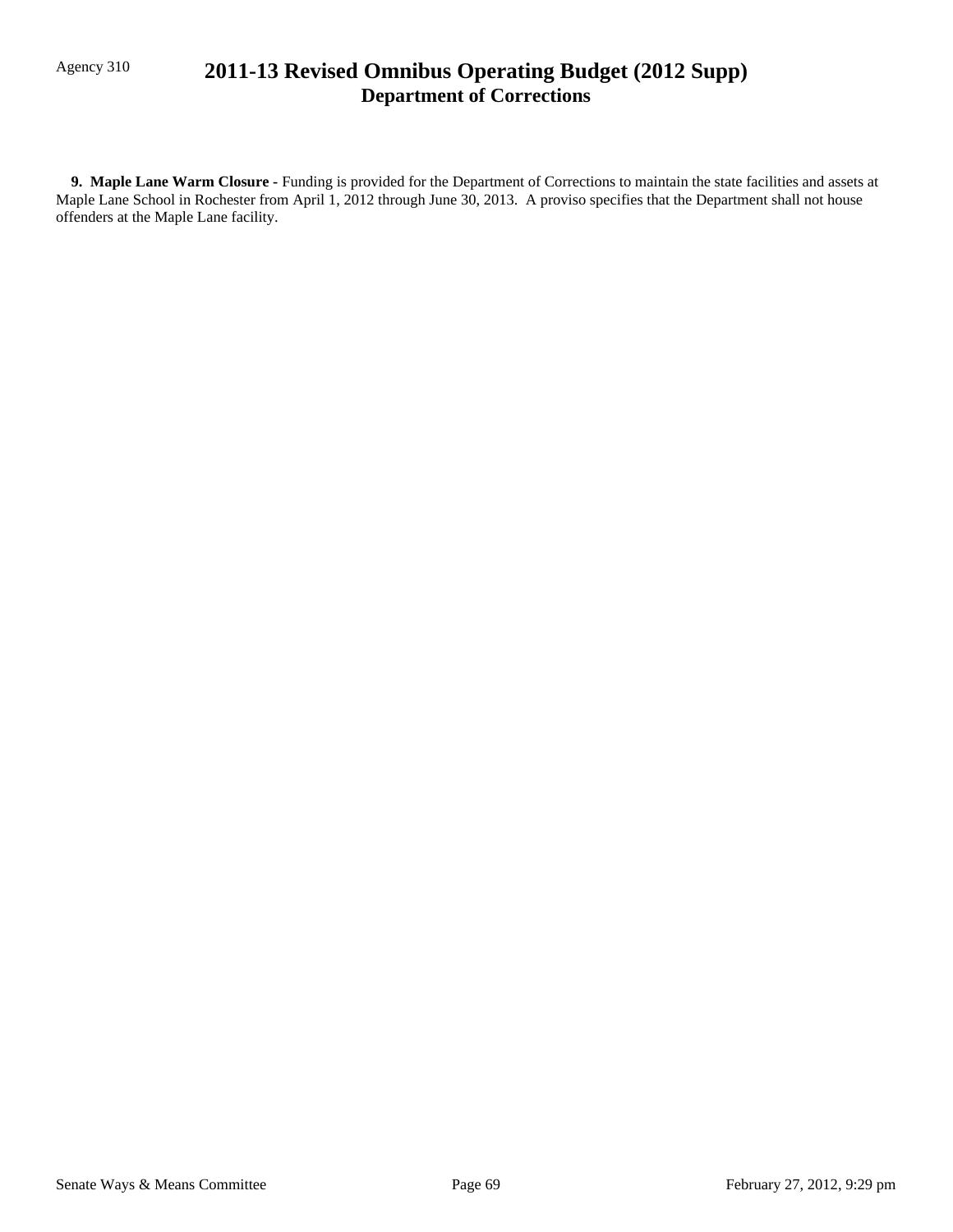## Agency 315 **2011-13 Revised Omnibus Operating Budget (2012 Supp)**

### **Dept of Services for the Blind**

(Dollars in Thousands)

|                                          | <b>Senate Chair Proposed</b> |           |                |
|------------------------------------------|------------------------------|-----------|----------------|
|                                          | <b>FTEs</b>                  | NGF-P     | <b>Total</b>   |
| 2011-13 Original Appropriations          | 75.0                         | 4,542     | 25,567         |
| 2011-13 Maintenance Level                | 75.0                         | 4,542     | 25,567         |
| 2012 Policy Other Changes:               |                              |           |                |
| <b>Independent Living Program</b><br>1.  | 0.0                          | $-227$    | $\overline{0}$ |
| 2.<br><b>Business Enterprise Program</b> | 0.0                          | $-227$    | $\overline{0}$ |
| Policy -- Other Total                    | 0.0                          | $-454$    | $\Omega$       |
| <b>Total Policy Changes</b>              | 0.0                          | -454      | $\Omega$       |
| 2011-13 Revised Appropriations           | 75.0                         | 4,088     | 25,567         |
| Difference from Original Appropriations  | 0.0                          | $-454$    | $\theta$       |
| % Change from Original Appropriations    | $0.0\%$                      | $-10.0\%$ | $0.0\%$        |

#### *Comments:*

 **1. Independent Living Program -** The Department of Services for the Blind will reduce services for the Independent Living Program. Direct staff time per client will be reduced from 20.7 hours to 8.5 hours. Child and family services will be limited to information and referral. Adult services will be limited to basic assessment and counseling. (General Fund-State, General Fund-Federal)

 **2. Business Enterprise Program -** The Department of Services for the Blind will transfer the Business Enterprise Program cost allocation from the State General Fund to the Vocational Rehabilitation federal grant. This transfer is not expected to affect client services. (General Fund-State, General Fund-Federal)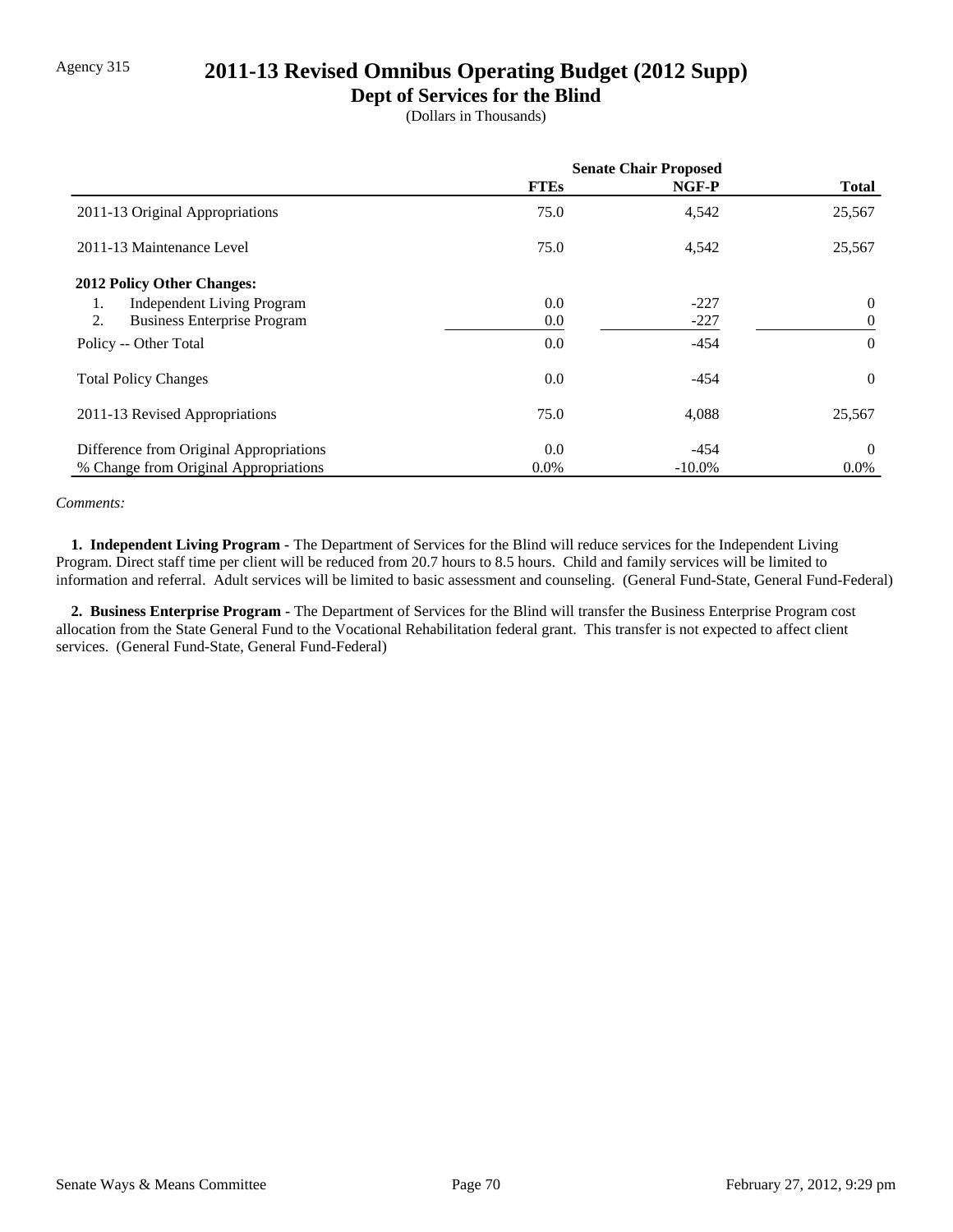### Agency 540 **2011-13 Revised Omnibus Operating Budget (2012 Supp)**

### **Employment Security Department**

(Dollars in Thousands)

|                                         | <b>Senate Chair Proposed</b> |            |                |
|-----------------------------------------|------------------------------|------------|----------------|
|                                         | <b>FTEs</b>                  | NGF-P      | <b>Total</b>   |
| 2011-13 Original Appropriations         | 2,381.5                      | 69         | 715,099        |
| 2011-13 Maintenance Level               | 2,381.5                      | $\theta$   | 706,900        |
| 2012 Policy Other Changes:              |                              |            |                |
| Worker Training Study<br>1.             | 0.0                          | $\theta$   | 20             |
| 2.<br>Eliminate Unfunded Positions      | $-50.0$                      |            | $\overline{0}$ |
| Policy -- Other Total                   | $-50.0$                      | $\theta$   | 20             |
| <b>Total Policy Changes</b>             | $-50.0$                      | $\theta$   | 20             |
| 2011-13 Revised Appropriations          | 2,331.5                      | $\theta$   | 706,920        |
| Difference from Original Appropriations | $-50.0$                      | -69        | $-8,179$       |
| % Change from Original Appropriations   | $-2.1\%$                     | $-100.0\%$ | $-1.1\%$       |

*Comments:*

 **1. Worker Training Study -** Funding is provided for the Department to increase the amount provided for the initial review and evaluation of the training benefits program. (Unemployment Compensation Administration Account-Federal)

 **2. Eliminate Unfunded Positions -** Unfunded employee positions are eliminated. This action does not affect funding.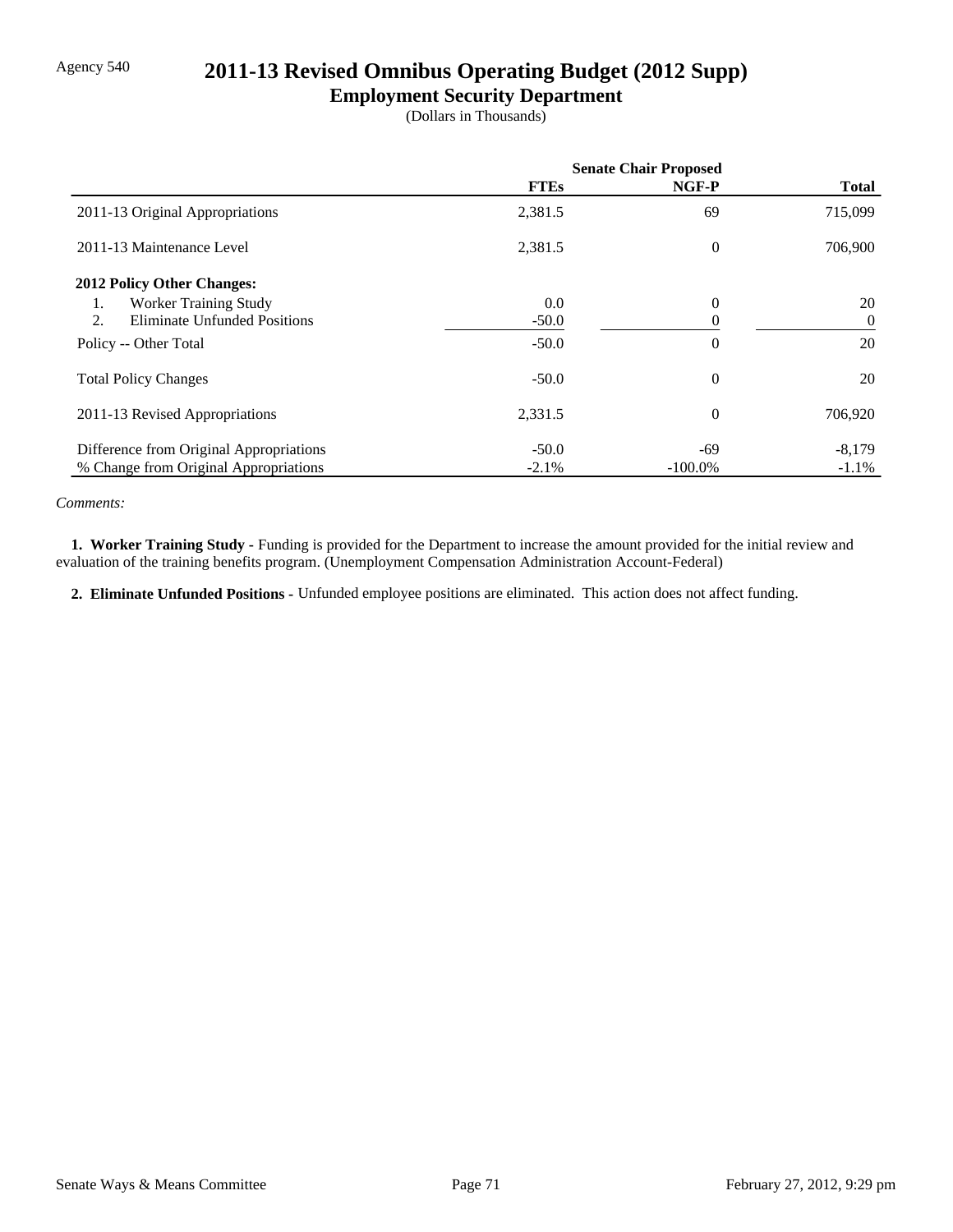# Agency 300 **2011-13 Revised Omnibus Operating Budget (2012 Supp)**<br>Program 010

**Dept of Social and Health Services**

**Children and Family Services**

(Dollars in Thousands)

|                                           | <b>Senate Chair Proposed</b> |           |              |
|-------------------------------------------|------------------------------|-----------|--------------|
|                                           | <b>FTEs</b>                  | NGF-P     | <b>Total</b> |
| 2011-13 Original Appropriations           | 2,563.1                      | 605,185   | 1,091,468    |
| 2011-13 Maintenance Level                 | 2,544.5                      | 582,452   | 1,079,788    |
| 2012 Policy Other Changes:                |                              |           |              |
| <b>Selected Services</b><br>1.            | 0.0                          | $-3,175$  | $-3,881$     |
| 2.<br><b>Contracted Services</b>          | 0.0                          | $-6,721$  | $-11,923$    |
| 3.<br><b>Family Assessment</b>            | 1.0                          | 1,000     | 1,616        |
| <b>Eliminate Unfunded Positions</b><br>4. | $-70.5$                      | 0         | 0            |
| 5.<br>DV Prevention Funding               | 0.0                          |           | 86           |
| Policy -- Other Total                     | $-69.5$                      | $-8,896$  | $-14,102$    |
| <b>Total Policy Changes</b>               | $-69.5$                      | $-8,896$  | $-14,102$    |
| 2011-13 Revised Appropriations            | 2,475.0                      | 573,556   | 1,065,686    |
| Difference from Original Appropriations   | $-88.1$                      | $-31,629$ | $-25,782$    |
| % Change from Original Appropriations     | $-3.4%$                      | $-5.2%$   | $-2.4%$      |

#### *Comments:*

 **1. Selected Services -** Funding is adjusted to reflect a variety of changes including increased efforts to prevent overpayments, contract eliminations, and utilization of Supplemental Security Income (SSI) for allowable services. Additionally, the reduction reflects aligning receiving care maintenance across fiscal years and eliminating funding for a Family Preservation training contract (\$42,000). Savings are achieved through under expenditures for the sexually aggressive youth program. Additionally, funding is reduced for the following services: child care (3.6 percent effective April 2012) and evaluations and treatment (15 percent of GFS effective April 2012). Funding is reduced for adoption support recruitment (50 percent effective April 2012 and efficiencies and savings are assumed from Substitute House Bill 2657 (Adoption Support Expenditures). (General Fund-State, General Fund-Federal)

 **2. Contracted Services -** Funding for Behavioral Rehabilitation Services (BRS) is reduced to align with FY 2011 expenditure levels. These services are provided to children and youth who are behaviorally or emotionally disordered and whose behaviors cannot be maintained in a less intensive setting. This reduction will be achieved through the current contract rates. (General Fund-State, General Fund-Federal)

 **3. Family Assessment -** Funding is provided to implement Engrossed Substitute Senate Bill 6555 (Child protective services). The bill authorizes the Department to phase in implementation of a Family Assessment Track (FAT) within Child Protective Services, requires the Department to develop an implementation plan in consultation with stakeholders, and requires the Washington State Institute for Public Policy to evaluate implementation and report results to the Legislature. (General Fund-State, General Fund-Federal)

 **4. Eliminate Unfunded Positions -** Unfunded employee positions are eliminated. This action does not affect funding.

 **5. DV Prevention Funding -** Domestic Violence Prevention Account funding is provided for contracted services, rather than state general funds. (Domestic Violence Prevention Fund)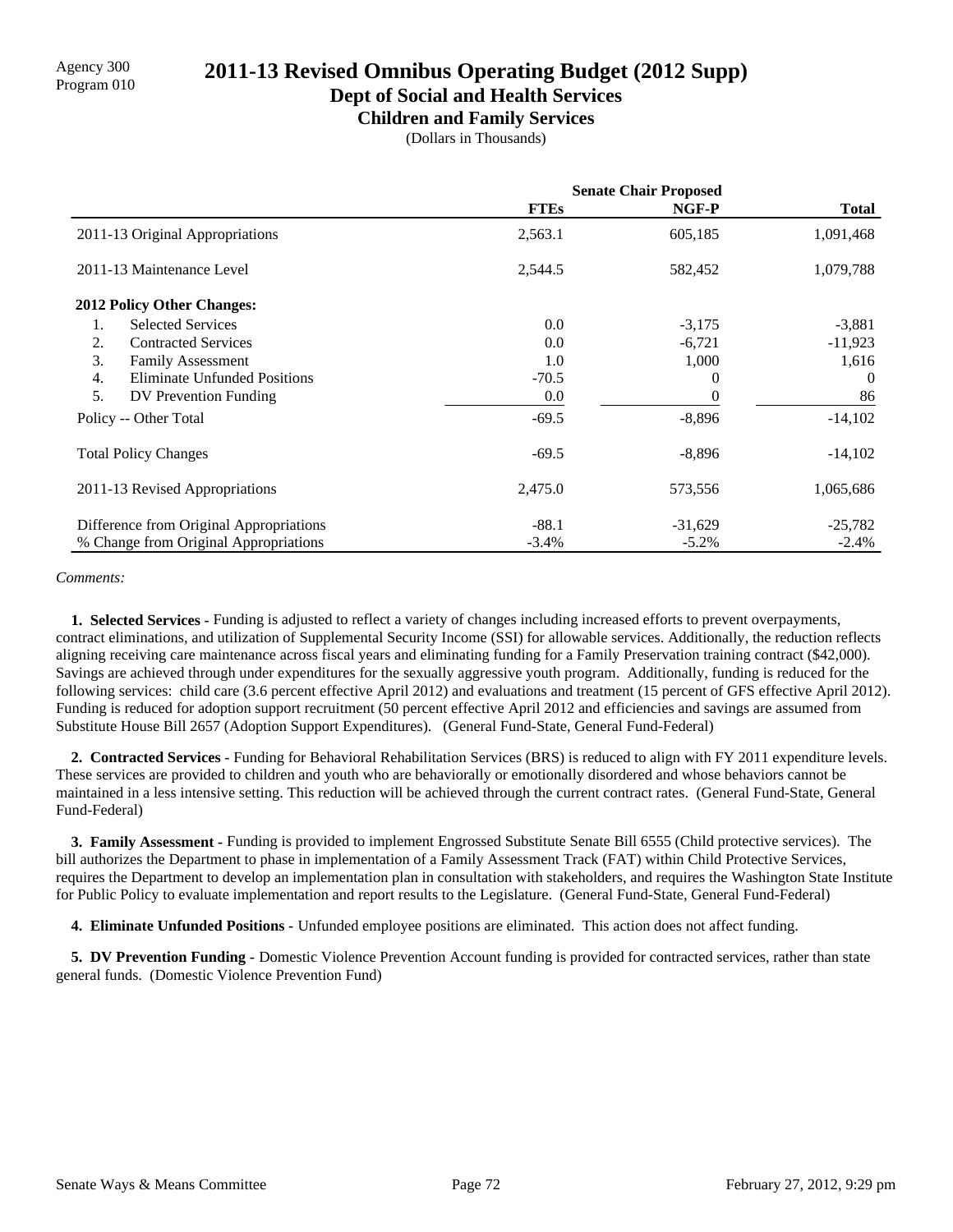**Dept of Social and Health Services**

**Juvenile Rehabilitation**

(Dollars in Thousands)

|                                         | <b>Senate Chair Proposed</b> |          |              |
|-----------------------------------------|------------------------------|----------|--------------|
|                                         | <b>FTEs</b>                  | NGF-P    | <b>Total</b> |
| 2011-13 Original Appropriations         | 817.9                        | 173.828  | 179,430      |
| 2011-13 Maintenance Level               | 755.9                        | 171,572  | 180,281      |
| 2011-13 Revised Appropriations          | 755.9                        | 171,572  | 180,281      |
| Difference from Original Appropriations | $-62.0$                      | $-2,256$ | 851          |
| % Change from Original Appropriations   | $-7.6\%$                     | $-1.3\%$ | $0.5\%$      |

*Comments:*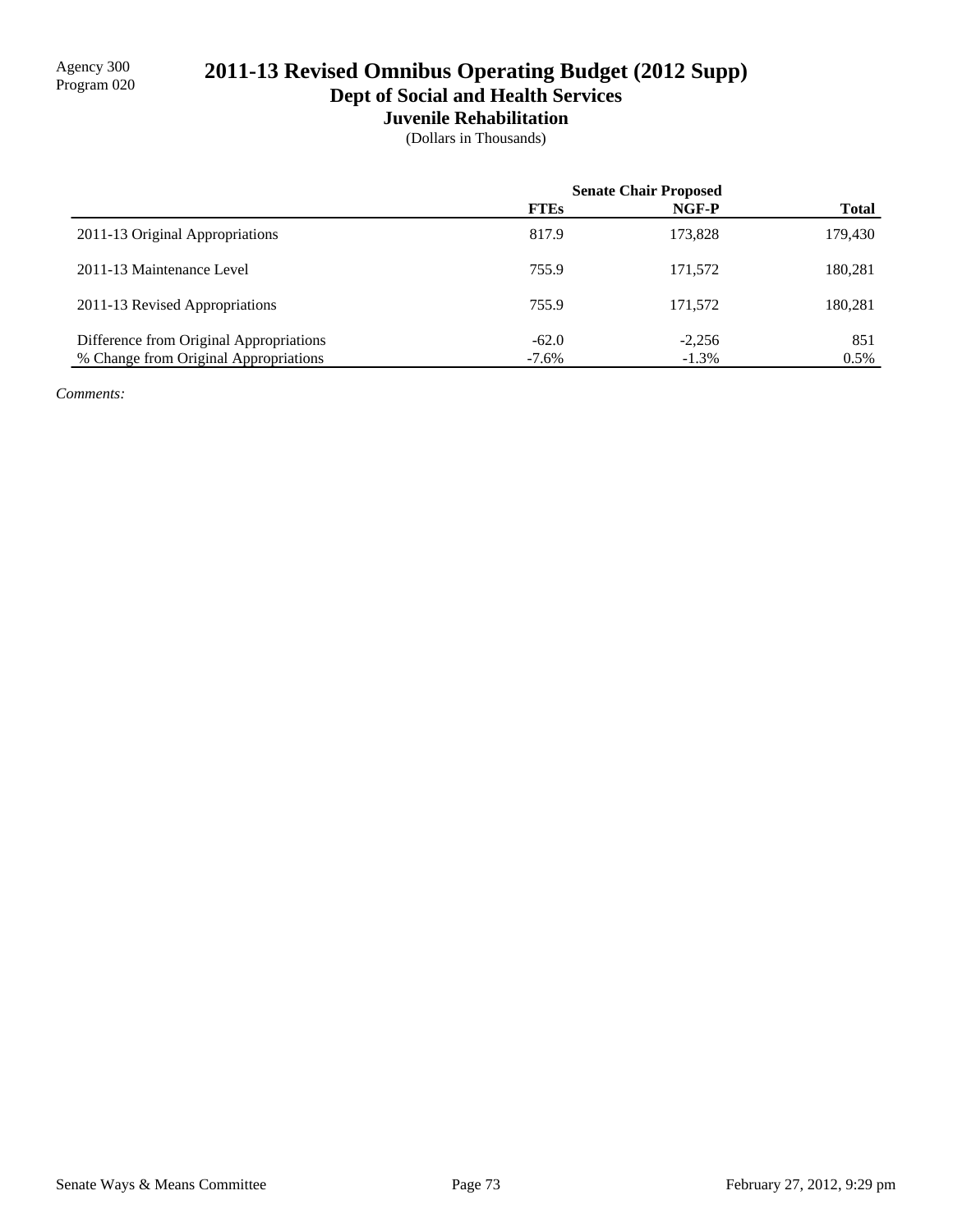# Agency 300 **2011-13 Revised Omnibus Operating Budget (2012 Supp)**<br>Program 030

**Dept of Social and Health Services**

### **Mental Health**

(Dollars in Thousands)

|                                             | <b>Senate Chair Proposed</b> |           |              |
|---------------------------------------------|------------------------------|-----------|--------------|
|                                             | <b>FTEs</b>                  | NGF-P     | <b>Total</b> |
| 2011-13 Original Appropriations             | 2,771.0                      | 890,068   | 1,598,488    |
| 2011-13 Maintenance Level                   | 2,643.3                      | 883,546   | 1,591,262    |
| 2012 Policy Other Changes:                  |                              |           |              |
| <b>RSN</b> Medicaid Rates<br>1.             | 0.0                          | $-3,195$  | $-6,390$     |
| 2.<br>RSN Non-Medicaid Funding              | 0.0                          | $-1,400$  | $-1,400$     |
| 3.<br><b>Optional Waiver Services</b>       | 0.0                          | $-1,159$  | $-2,565$     |
| $\overline{4}$ .<br>Close Decertified Wards | $-24.9$                      | $-3,949$  | $-3,949$     |
| Policy -- Other Total                       | $-24.9$                      | $-9,703$  | $-14,304$    |
| <b>Total Policy Changes</b>                 | $-24.9$                      | $-9,703$  | $-14,304$    |
| 2011-13 Revised Appropriations              | 2,618.5                      | 873,843   | 1,576,958    |
| Difference from Original Appropriations     | $-152.6$                     | $-16,225$ | $-21,530$    |
| % Change from Original Appropriations       | $-5.5\%$                     | $-1.8\%$  | $-1.4\%$     |

#### *Comments:*

 **1. RSN Medicaid Rates -** Effective May 1, 2012, monthly Medicaid payments to Regional Support Networks (RSNs) are reduced by 3 percent, or to the bottom of the RSN's actuarially-sound rate range, whichever is less. The reduction will average 1.8 percent across all RSNs. (General Fund-State, General Fund-Federal)

 **2. RSN Non-Medicaid Funding -** State non-Medicaid block grant funding to Regional Support Networks (RSNs) is reduced by 1.1 percent effective May 2012. RSNs use this funding to provide crisis response, involuntary commitment, emergency hospitalization, residential support services, and limited outpatient services to to approximately 8,000 clients each month.

 **3. Optional Waiver Services -** Under the terms of the state's federal Medicaid waiver, some individual Regional Support Networks (RSNs) have been able to earn federal Medicaid matching funds to provide supported employment, clubhouse, and/or respite care services that are not typically covered by Medicaid. The federal government has recently adopted the position that such services must be funded and available in all RSN areas in order for Medicaid to fund them anywhere. Because state funds are not presently available to provide the services statewide, Medicaid funding for them is discontinued effective July 1, 2012. Individual RSNs may continue to provide these services with state-only, local, or federal block grant funds to the extent those are available. (General Fund-State, General Fund-Federal)

 **4. Close Decertified Wards -** Two wards at Western State Hospital will be closed during the course of FY 2013 and the residents will be placed in community long-term care facilities. Because the residents suffer from cognitive dementias so severe that they are thought inappropriate for inpatient psychiatric care, the wards have been ineligible for federal and private insurance funding since 2008. A total of \$4.0 million (\$2.0 million GF-S) is provided in the long-term care section of the budget to provide enhanced services in adult family homes, nursing facilities, and other long-term care facilities appropriate to these residents' needs. Funds are also provided for the Aging and Disability Services Administration to work with long-term care facilities, mental health Regional Support Networks, and other community partners to avoid future state psychiatric hospitalizations of persons with similar impairments. (General Fund-State, General Fund-Local, General Fund-Federal)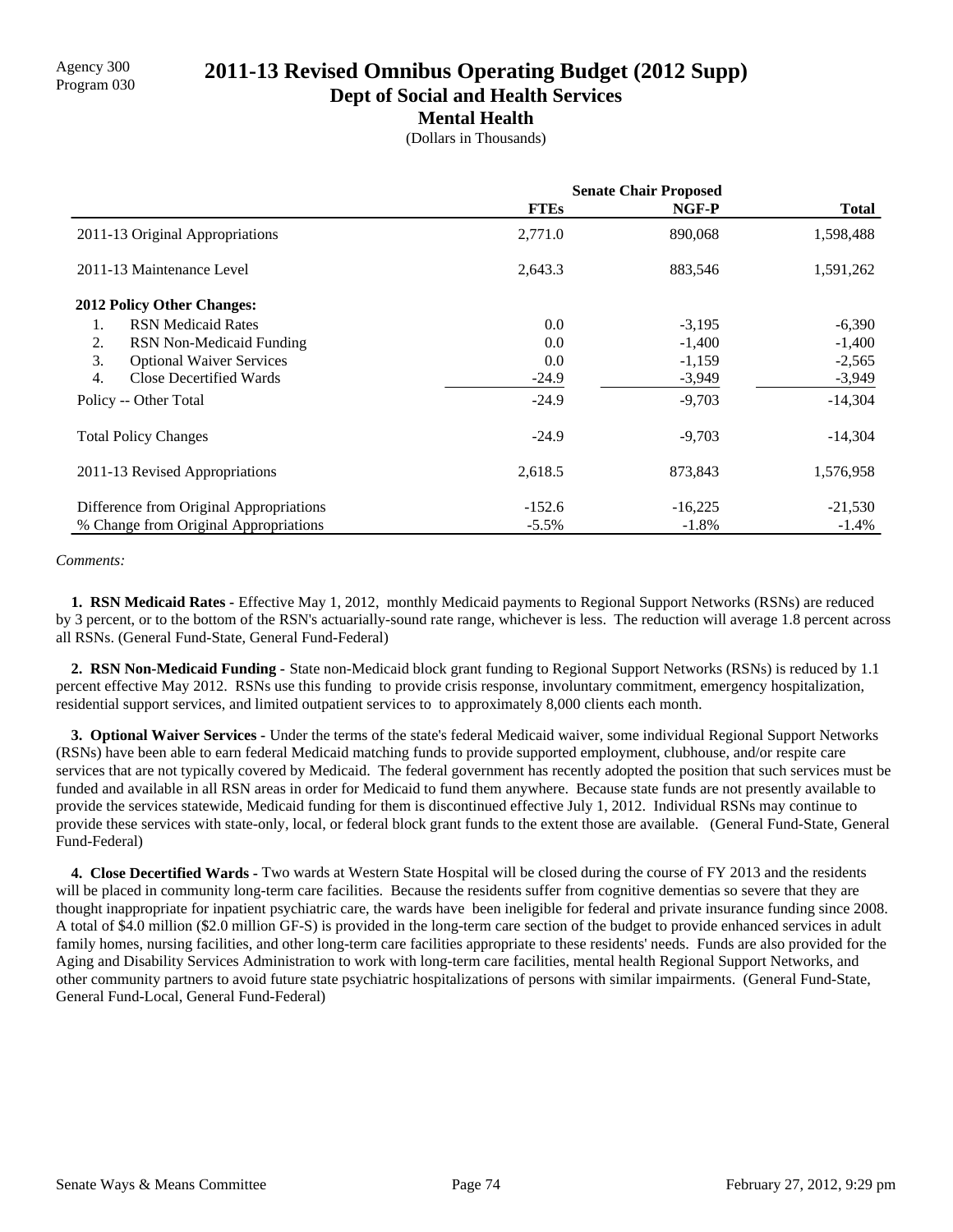# Agency 300 **2011-13 Revised Omnibus Operating Budget (2012 Supp)**<br>Program 040

**Dept of Social and Health Services**

**Developmental Disabilities**

(Dollars in Thousands)

|                                            | <b>Senate Chair Proposed</b> |           |              |
|--------------------------------------------|------------------------------|-----------|--------------|
|                                            | <b>FTEs</b>                  | NGF-P     | <b>Total</b> |
| 2011-13 Original Appropriations            | 3,414.9                      | 1,012,678 | 1,926,723    |
| 2011-13 Maintenance Level                  | 3,238.3                      | 1,006,022 | 1,942,303    |
| <b>2012 Policy Other Changes:</b>          |                              |           |              |
| 1.<br><b>Critical Community Placements</b> | 0.0                          | 1,337     | 2,621        |
| 2.<br>Funding for Initiative 1163          | 0.0                          | 3,561     | 6,235        |
| 3.<br>1163 Training Trust Contributions    | 0.0                          | 625       | 1,250        |
| Correct Program Allotment<br>4.            | 0.0                          | $-8,340$  | $-8,340$     |
| 5.<br><b>Current Year Variance</b>         | 0.0                          | $-9,096$  | $-9,096$     |
| <b>Eliminate Unfunded Positions</b><br>6.  | $-157.0$                     | $\theta$  | $\Omega$     |
| 7.<br><b>Student Transition Funding</b>    | 0.0                          | 250       | 250          |
| 8.<br>MPC restructure                      | 0.0                          | 1,500     | 3,000        |
| 9.<br>AP Parity Trust Contributions        | 0.0                          | 73        | 146          |
| Policy -- Other Total                      | $-157.0$                     | $-10,090$ | $-3,934$     |
| <b>Total Policy Changes</b>                | $-157.0$                     | $-10,090$ | $-3,934$     |
| 2011-13 Revised Appropriations             | 3,081.3                      | 995,932   | 1,938,369    |
| Difference from Original Appropriations    | $-333.6$                     | $-16,746$ | 11,646       |
| % Change from Original Appropriations      | $-9.8%$                      | $-1.7\%$  | $0.6\%$      |

#### *Comments:*

 **1. Critical Community Placements -** Funding is provided for 35 out-of-home community residential placements for individuals with developmental disabilities who have been identified as aging out of the Children's Administration or being released from a state institution such as the Department of Corrections, the Juvenile Rehabilitation Administration, or a psychiatric hospital. (General Fund-State, General Fund-Federal)

 **2. Funding for Initiative 1163 -** Initiative 1163 was approved by voters in the 2011 election. It requires increased mandatory training, additional background checks, and certification for long-term care workers beginning January 7, 2012. Administrative costs are capped and performance audits with additional fraud investigators are required. (General Fund-State, General Fund-Federal)

 **3. 1163 Training Trust Contributions -** Funding is provided for the training partnership to provide increased training as required by Initiative 1163. Current training partnership contributions are funded at 17 cents per hour of work, this would increase the funding to 22 cents per hour of work. (General Fund-State, General Fund-Federal)

 **4. Correct Program Allotment -** Funding is removed from the H55 budget unit within the Division of Developmental Disabilities to align the program allotment with actual and planned expenditures. No client services are impacted by this item.

 **5. Current Year Variance -** Current year program variance (under-expenditure) is removed from the Division of Developmental Disabilities. This is variance that otherwise will revert at the end of the fiscal year.

 **6. Eliminate Unfunded Positions -** One hundred fifty-seven unfunded staff positions are eliminated. There are no assumed savings since funding was never provided for these positions.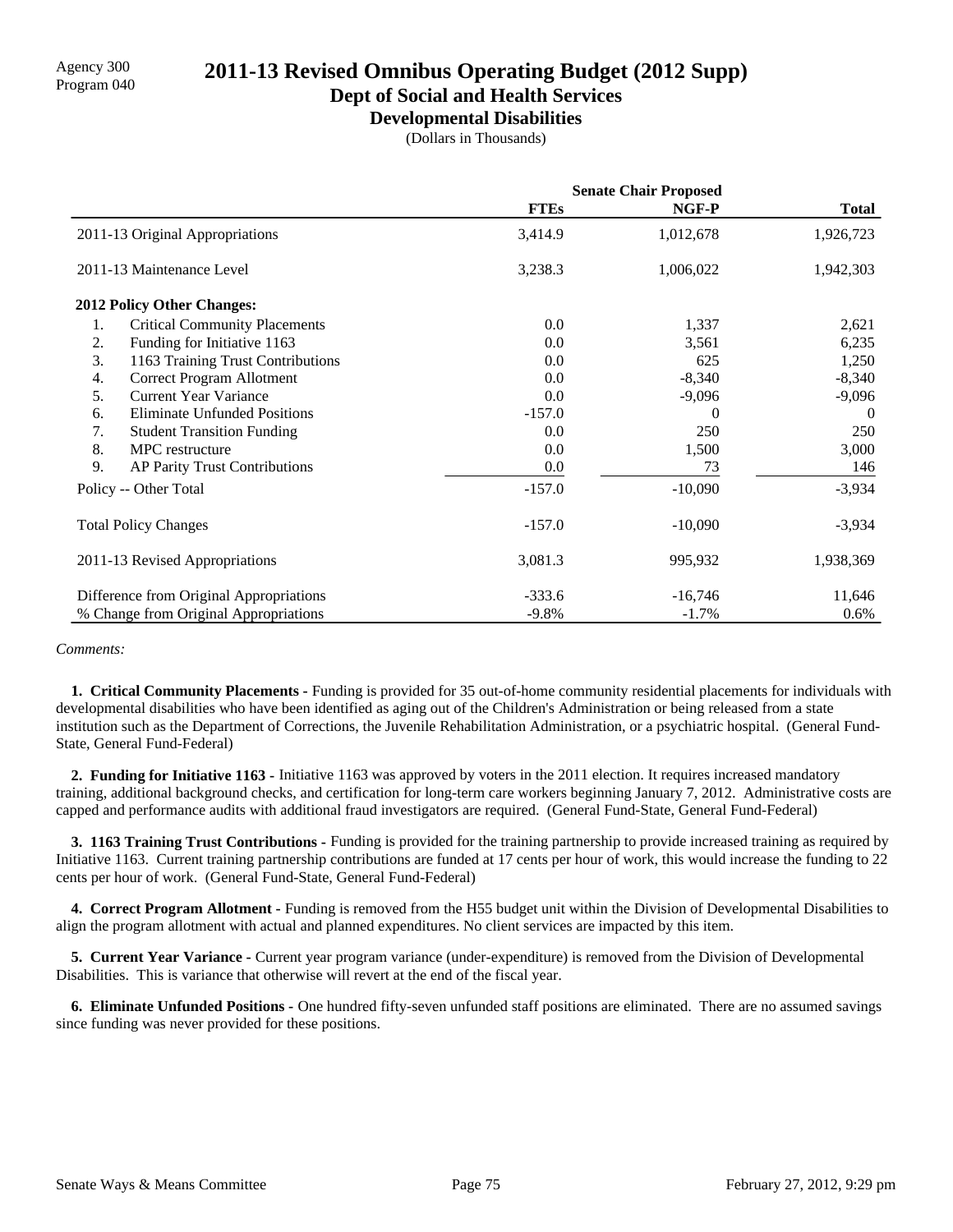### Agency 300 **2011-13 Revised Omnibus Operating Budget (2012 Supp)**<br>Program 040 **Dept of Social and Health Services Developmental Disabilities**

 **7. Student Transition Funding -** Funding is provided for the Department of Social and Health Services to contract with school districts for instructional support of new students with developmental disabilities that are admitted to a Residential Habilitation Center (RHC). The Department will provide \$25,000 for each person under the age of 21 who, between July 1, 2011, and June 30, 2013, is newly admitted to the RHC and newly enrolled in the school district in which the RHC is located. The school district will use this funding to provide enhanced supports and to offset increased costs for children who may be experiencing distress while transitioning to a new school environment.

 **8. MPC restructure -** The Medicaid Personal Care (MPC) program is restructured according to Senate Bill 6609. The MPC program will be restructured to provide for client-based individualized budgets. The case manager to client ratio is funded at one case manager for every 75 clients. (General Fund-State, General Fund-Federal)

 **9. AP Parity Trust Contributions -** Funding is provided for the training partnership to provide increased training as required by Initiative 1163. Agency parity is provided to increase the funding to 22 cents per hour of work from the current 17 cents per hour. (General Fund-State, General Fund-Federal)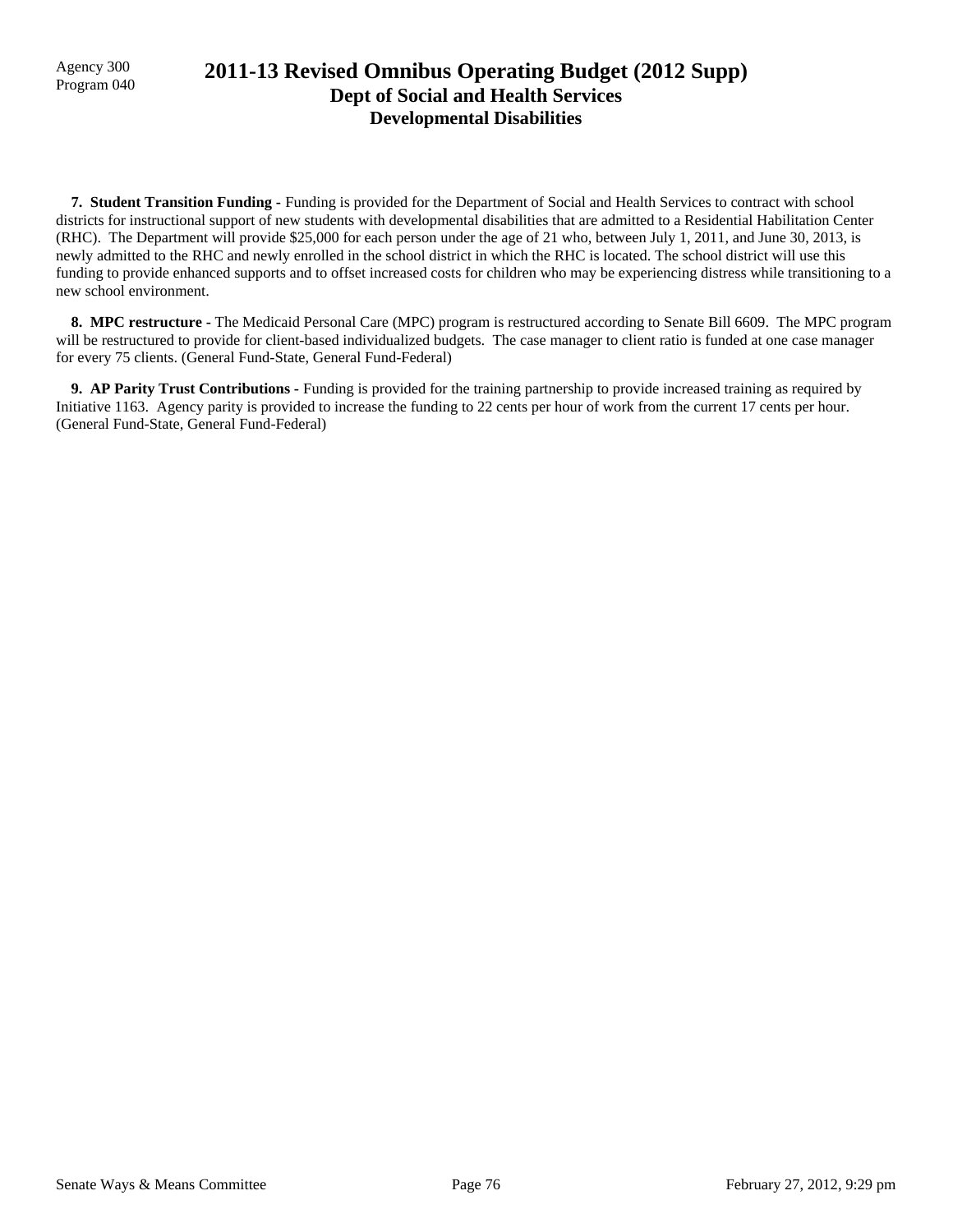# Agency 300 **2011-13 Revised Omnibus Operating Budget (2012 Supp)**<br>Program 050

**Dept of Social and Health Services**

### **Long-Term Care**

(Dollars in Thousands)

|     |                                         | <b>Senate Chair Proposed</b> |           |              |
|-----|-----------------------------------------|------------------------------|-----------|--------------|
|     |                                         | <b>FTEs</b>                  | NGF-P     | <b>Total</b> |
|     | 2011-13 Original Appropriations         | 1,346.2                      | 1,594,945 | 3,399,830    |
|     | 2011-13 Maintenance Level               | 1,342.9                      | 1,594,797 | 3,399,287    |
|     | <b>2012 Policy Other Changes:</b>       |                              |           |              |
| 1.  | <b>Expand Family Caregiver Support</b>  | 0.0                          | $-1,769$  | $-8,693$     |
| 2.  | Funding for Initiative 1163             | 17.0                         | 10,794    | 18,889       |
| 3.  | 1163 Training Trust Contributions       | 0.0                          | 1,203     | 2,406        |
| 4.  | <b>Nursing Home Rates</b>               | 0.0                          | $-15,774$ | 8,900        |
| 5.  | Recover Adult Family Home Cost          | 0.0                          | $-1,300$  | 2,416        |
| 6.  | <b>BH</b> Rate Reduction                | 0.0                          | $-1,711$  | $-3,423$     |
| 7.  | Reduce COPES trend                      | 0.0                          | $-2,979$  | $-5,958$     |
| 8.  | MPC restructure                         | 0.0                          | 50        | 100          |
| 9.  | AP Parity Trust Contributions           | 0.0                          | 371       | 742          |
| 10. | Close Decertified Wards                 | 2.7                          | 1,993     | 3,986        |
| 11. | <b>Improve Vulnerable Safety</b>        | 3.5                          | 0         | 6,851        |
|     | Policy -- Other Total                   | 23.1                         | $-9,122$  | 26,216       |
|     | <b>Total Policy Changes</b>             | 23.1                         | $-9,122$  | 26,216       |
|     | 2011-13 Revised Appropriations          | 1,366.0                      | 1,585,675 | 3,425,503    |
|     | Difference from Original Appropriations | 19.8                         | $-9,270$  | 25,673       |
|     | % Change from Original Appropriations   | 1.5%                         | $-0.6%$   | 0.8%         |

#### *Comments:*

 **1. Expand Family Caregiver Support -** Investments are made in the Family Caregiver Support Program (FCSP), including specialized caregiver support for people with Alzheimer's disease. The FCSP is a service available to unpaid caregivers of adults who need care. Providing these caregivers with information and connecting them to other resources may help clients remain in their homes and may delay entry into more costly long-term care services. (General Fund-State, General Fund-Federal)

 **2. Funding for Initiative 1163 -** Initiative 1163 was approved by voters in the 2011 election. It requires increased mandatory training, additional background checks, and certification for long-term care workers beginning January 7, 2012. Administrative costs are capped and performance audits with additional fraud investigators are required. (General Fund-State, General Fund-Federal)

 **3. 1163 Training Trust Contributions -** Funding is provided for the training partnership to provide increased training as required by Initiative 1163. Current training partnership contributions are funded at 17 cents per hour of work, this would increase the funding to 22 cents per hour of work. (General Fund-State, General Fund-Federal)

 **4. Nursing Home Rates -** Beginning July 1, 2012, reductions in payments to nursing facilities taking the lowest acuity groupings in the hierarchal ranking are increased from 13 percent to 25 percent and the low wage worker rate add-on that was established in 2008 is eliminated. The safety net assessment fee established by the 2011 Legislature is increased from \$11.00 to \$19.00 per nursing facility bed and the funds will be used to increase rate add-ons that hold nursing facilities at June 2010 payment levels or better. On average, nursing facilities will see approximately an 1.5 percent per day rate increase in overall rates to include all add-ons. Approximately all but six facilities will receive more in daily rate add-ons then is paid out in safety net assessment fees. (Nursing Facility Quality Assurance Account-State, General Fund-State, and General Fund-Federal)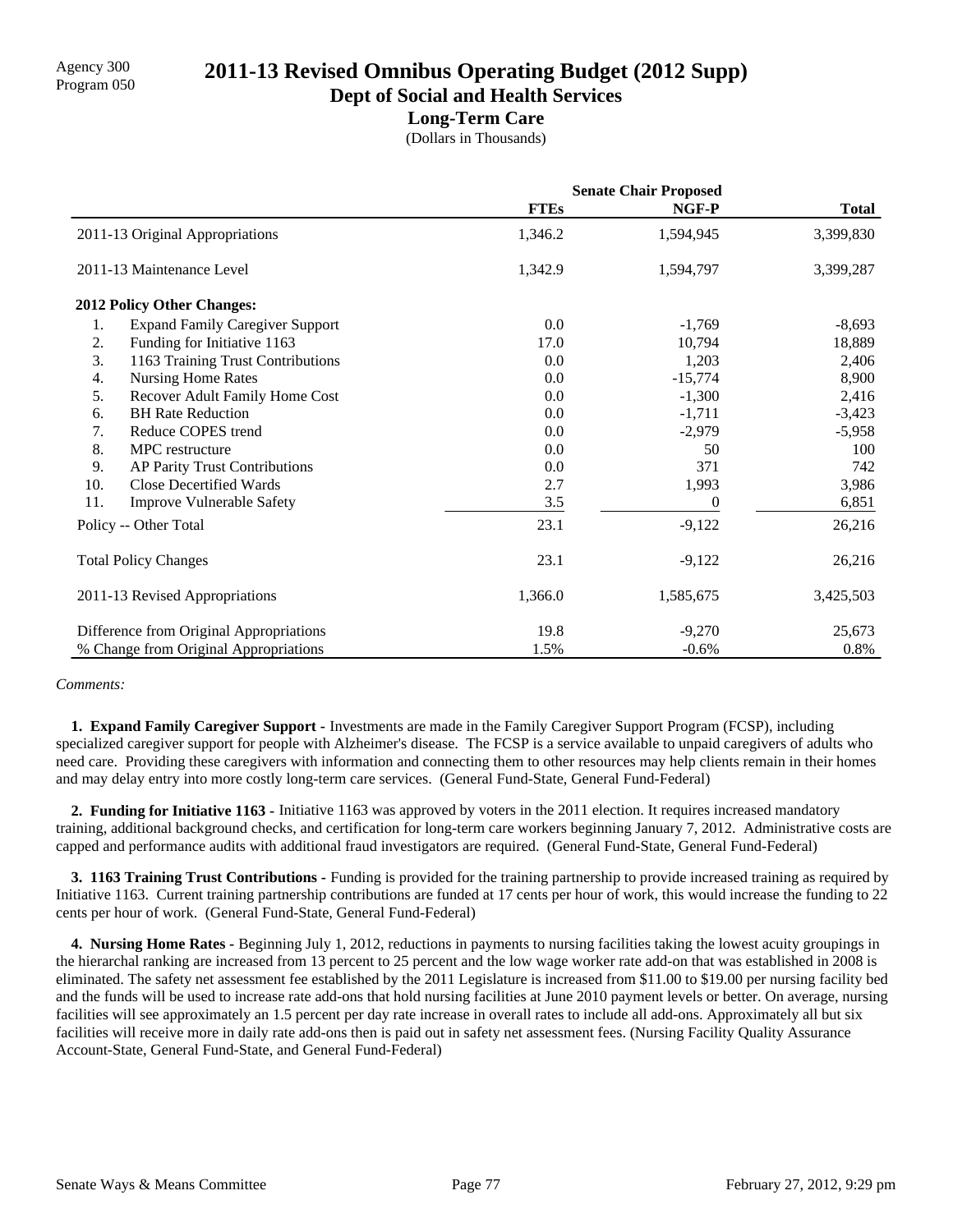### Agency 300 **2011-13 Revised Omnibus Operating Budget (2012 Supp)**<br>Program 050 **Dept of Social and Health Services Long-Term Care**

 **5. Recover Adult Family Home Cost -** Adult Family Home (AFH) license fees are adjusted in order to fully cover the costs of AFH oversight, thereby eliminating the General Fund-State subsidy for licensing activities. (General Fund-State, General Fund-Federal, General Fund-Private/Local)

 **6. BH Rate Reduction -** An approximate 2 percent reduction in boarding home rates. (General Fund-State, General Fund-Federal)

 **7. Reduce COPES trend -** The annual growth in COPES waiver positions from fiscal year 2012 to fiscal year 2013 is reduced by 15 percent. The department is instructed to prioritize clients for waiver slots based on client need. (General Fund-State, General Fund-Federal)

 **8. MPC restructure -** The Medicaid Personal Care (MPC) program is restructured according to Senate Bill 6609. The MPC program will be restructured to provide for client-based individualized budgets. The case manager to client ratio is funded at one case manager for every 75 clients. (General Fund-State, General Fund-Federal)

 **9. AP Parity Trust Contributions -** Funding is provided for the training partnership to provide increased training as required by Initiative 1163. Agency parity is provided to increase the funding to 22 cents per hour of work from the current 17 cents per hour. (General Fund-State, General Fund-Federal)

 **10. Close Decertified Wards -** Two wards at Western State Hospital will be closed during the course of FY 2013 and the residents will be placed in community long-term care facilities. Because the residents suffer from cognitive dementias so severe that they are thought inappropriate for inpatient psychiatric care, the wards have been ineligible for federal and private insurance funding since 2008. A total of \$4.0 million (\$2.0 million GF-S) is provided in the long-term care section of the budget to provide enhanced services in adult family homes, nursing facilities, and other long-term care facilities appropriate to these residents' needs. Funds are also provided for the Aging and Disability Services Administration to work with long-term care facilities, mental health Regional Support Networks, and other community partners to avoid future state psychiatric hospitalizations of persons with similar impairments. (General Fund-State, General Fund-Federal)

 **11. Improve Vulnerable Safety -** The Department of Social and Health Services will utilize federal grant funds to implement a critical incident tracking system. This system will improve the department's ability to investigate and track abuse and neglect of vulnerable adults and children. (General Fund-Federal)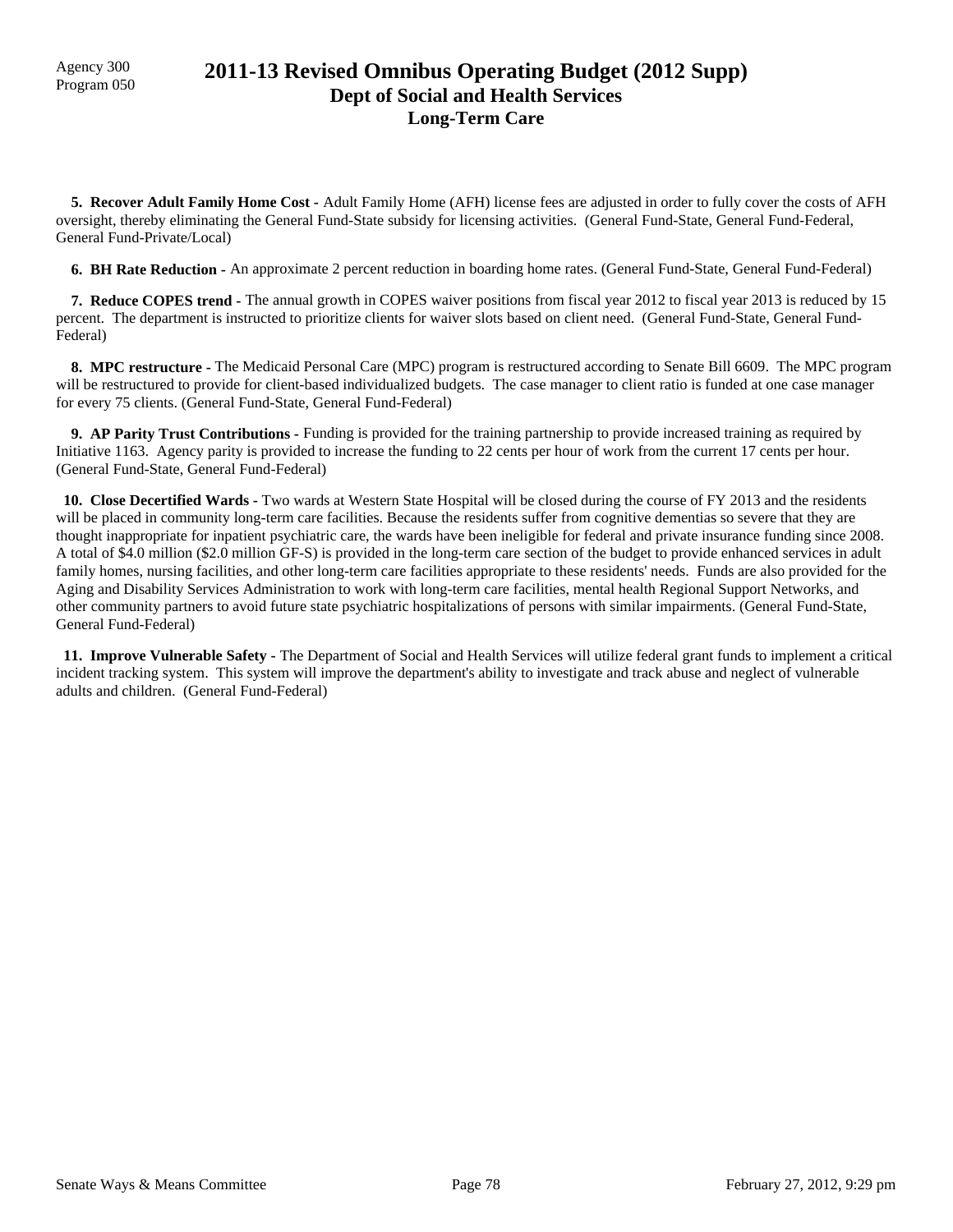# Agency 300 **2011-13 Revised Omnibus Operating Budget (2012 Supp)**<br>Program 060

### **Dept of Social and Health Services**

**Economic Services Administration**

(Dollars in Thousands)

|                                              | <b>Senate Chair Proposed</b> |           |              |
|----------------------------------------------|------------------------------|-----------|--------------|
|                                              | <b>FTEs</b>                  | NGF-P     | <b>Total</b> |
| 2011-13 Original Appropriations              | 4,568.0                      | 1,006,614 | 2,153,005    |
| 2011-13 Maintenance Level                    | 4,534.6                      | 993,683   | 2,198,200    |
| <b>2012 Policy Other Changes:</b>            |                              |           |              |
| <b>Retained Child Support</b><br>1.          | 8.0                          | $\Omega$  | 405          |
| Electronic Benefit System<br>2.              | 0.0                          | $-1,100$  | $-1,100$     |
| 3.<br><b>ESA Staffing Under Expenditures</b> | 0.0                          | $-8,094$  | $-14,716$    |
| 4.<br><b>Eliminate Unfunded Positions</b>    | $-267.0$                     | $\theta$  | $\Omega$     |
| 5.<br><b>Incapacity Exams</b>                | 0.0                          | $-4,474$  | $\theta$     |
| Seasional Child Care Subsidy<br>6.           | 0.0                          | $-1,025$  | $-1,025$     |
| 7.<br>TANF WCCC Under Expenditures           | 0.0                          | $-54,000$ | $-54,000$    |
| Policy -- Other Total                        | $-259.0$                     | $-68,693$ | $-70,436$    |
| <b>Total Policy Changes</b>                  | $-259.0$                     | $-68,693$ | $-70,436$    |
| 2011-13 Revised Appropriations               | 4,275.6                      | 924,990   | 2,127,764    |
| Difference from Original Appropriations      | $-292.4$                     | $-81,624$ | $-25,241$    |
| % Change from Original Appropriations        | $-6.4%$                      | $-8.1\%$  | $-1.2\%$     |

#### *Comments:*

 **1. Retained Child Support -** Funding is provided for 16 FTEs to increase the amount of child support collected and retained by the state. The additional child support recoveries projected in the 2011-13 biennium will offset the state cost of the additional resources and will result in savings in the 2013-15 biennium.

 **2. Electronic Benefit System -** State funding is transferred to the Department of Early Learning (DEL) for implementation of an electronic benefit transfer system to electronically track child care attendance, make payments, and interface with the eligibility information technology system. Additionally, a portion of the funding that is transferred to DEL is for an independent consultant to evaluate and recommend the optimum system for the eligibility determination process.

 **3. ESA Staffing Under Expenditures -** Funding is reduced to reflect one-time under expenditures in staffing from July 2011 through February 2012. The savings resulted from attrition and vacancies across all divisions within the Economic Services Administration. (General Fund-State, General Fund-Federal).

 **4. Eliminate Unfunded Positions -** Unfunded employee positions are eliminated. This action does not affect funding.

**5. Incapacity Exams - Funding is reduced to reflect the state receiving matching funds for the cost of the incapacity exams. The** state has a waiver enabling it to receive federal matching funds for Medical Care Services (MCS). In order to be eligible for MCS, a client has to have an incapacity that lasts 90 days or longer, which is determined through incapacity exams.

 **6. Seasional Child Care Subsidy -** State funding for Seasonal Child Care subsidies is transferred from the Department of Social and Health Services to the Department of Early Learning, where the federal funding for the program is appropriated. The Seasonal Child Care program provides subsidized child care for eligible seasonally employed agricultural families.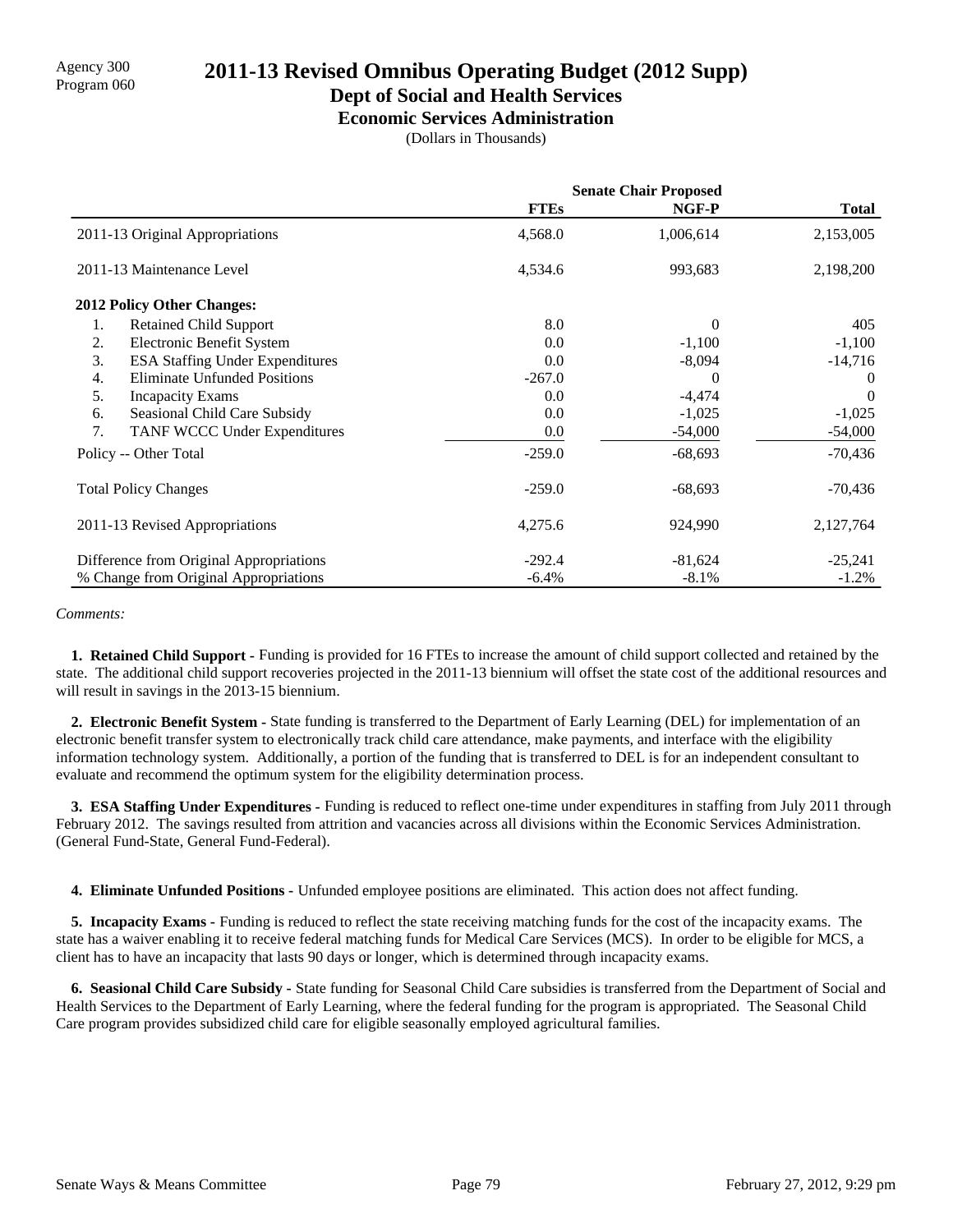### Program 060 **2011-13 Revised Omnibus Operating Budget (2012 Supp) Dept of Social and Health Services Economic Services Administration**

 **7. TANF WCCC Under Expenditures -** Funding for the Temporary Assistance for Needy Families (TANF) and the Working Connections Child Care (WCCC) programs is adjusted to reflect caseload and per capita projected under expenditures. Additionally, a \$26.8 million contingency reserve is provided in the event there are changes in caseload or per capita costs. Funding is also adjusted within the TANF and WCCC programs to reflect 12 month WCCC authorizations, serving families earning up to 200 percent of the federal poverty level, additional good cause exemptions to the child support enforcement provisions, and a 15 percent increase in the TANF grant. Funding is reduced for WorkFirst activities.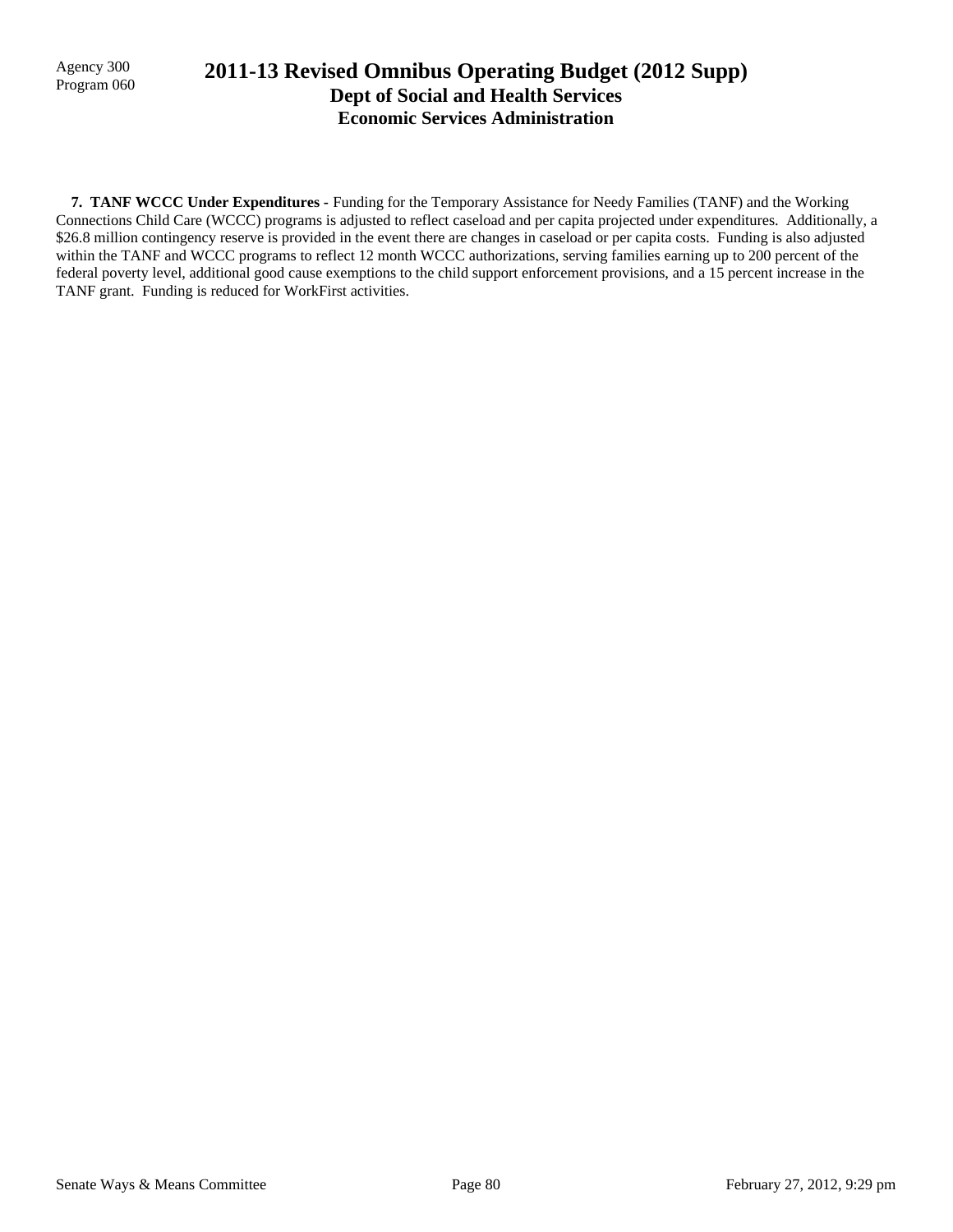### **Dept of Social and Health Services**

**Alcohol & Substance Abuse**

(Dollars in Thousands)

|                                         | <b>Senate Chair Proposed</b> |          |              |
|-----------------------------------------|------------------------------|----------|--------------|
|                                         | <b>FTEs</b>                  | NGF-P    | <b>Total</b> |
| 2011-13 Original Appropriations         | 76.3                         | 151,709  | 314,507      |
| 2011-13 Maintenance Level               | 73.3                         | 148,693  | 363,639      |
| <b>2012 Policy Other Changes:</b>       |                              |          |              |
| Limit CD Assessments                    | 0.0                          | $-188$   | $-188$       |
| Policy -- Other Total                   | 0.0                          | $-188$   | $-188$       |
| <b>Total Policy Changes</b>             | 0.0                          | $-188$   | $-188$       |
| 2011-13 Revised Appropriations          | 73.3                         | 148,505  | 363,451      |
| Difference from Original Appropriations | $-3.0$                       | $-3,204$ | 48,944       |
| % Change from Original Appropriations   | $-3.9\%$                     | $-2.1\%$ | 15.6%        |

*Comments:*

 **1. Limit CD Assessments -** Chemical dependency assessments are limited to two per year. Funding is eliminated for an estimated 251 assessments per year.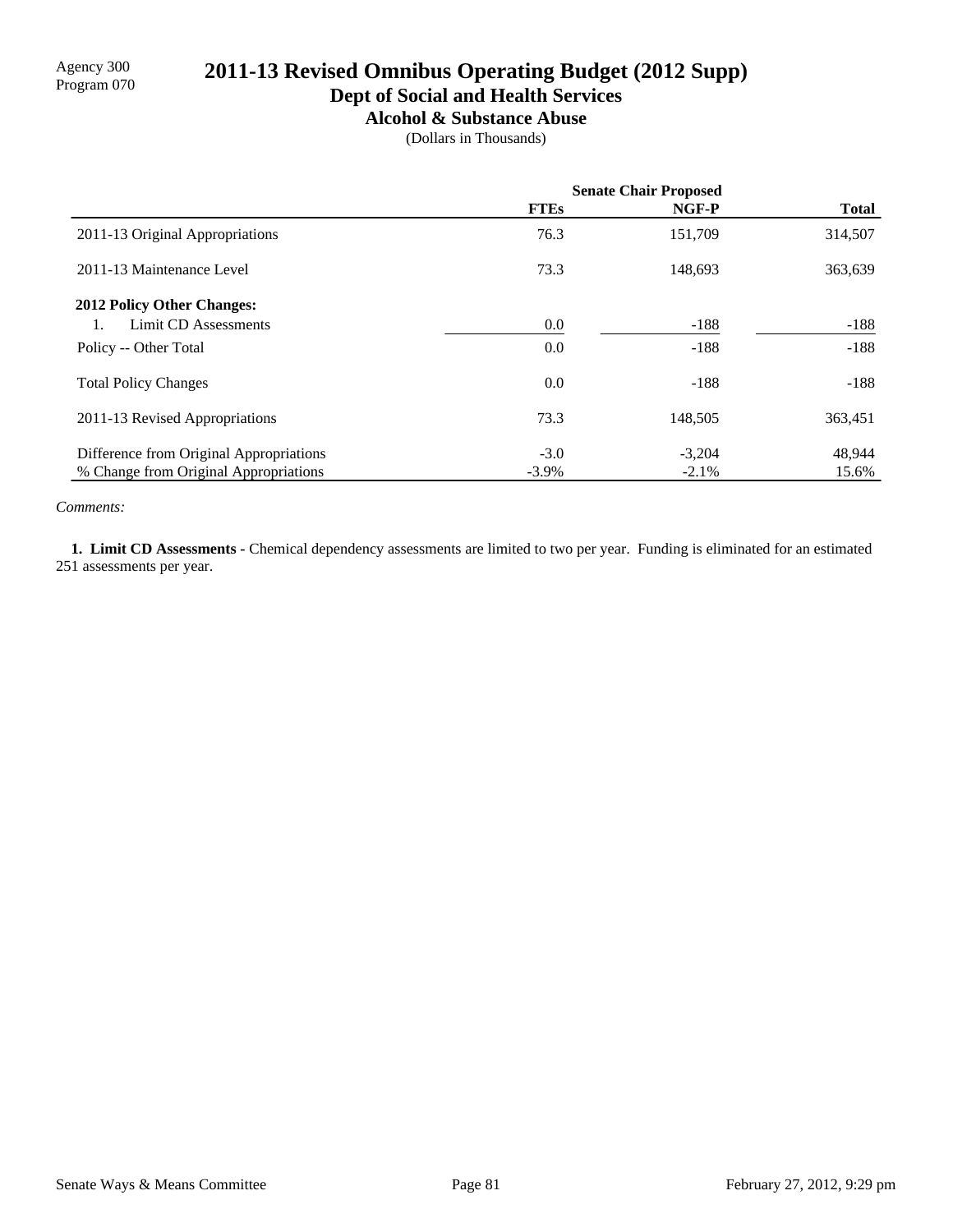**Dept of Social and Health Services**

**Vocational Rehabilitation**

(Dollars in Thousands)

|                                         | <b>Senate Chair Proposed</b> |          |              |
|-----------------------------------------|------------------------------|----------|--------------|
|                                         | <b>FTEs</b>                  | NGF-P    | <b>Total</b> |
| 2011-13 Original Appropriations         | 322.1                        | 21,713   | 127,101      |
| 2011-13 Maintenance Level               | 322.1                        | 21,676   | 129,537      |
| 2011-13 Revised Appropriations          | 322.1                        | 21,676   | 129,537      |
| Difference from Original Appropriations | 0.0                          | -37      | 2,436        |
| % Change from Original Appropriations   | $0.0\%$                      | $-0.2\%$ | 1.9%         |

*Comments:*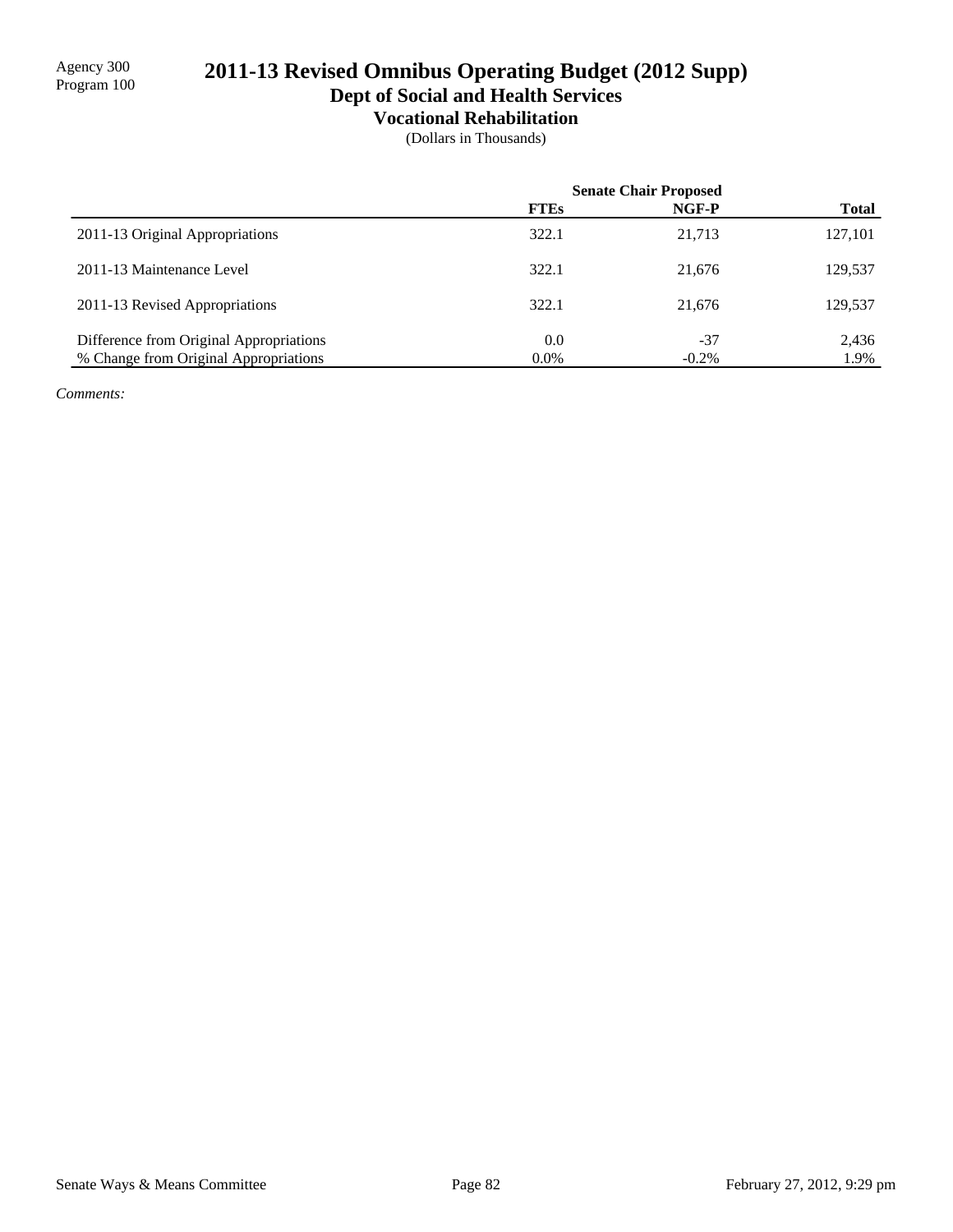### **Dept of Social and Health Services**

**Administration/Support Svcs**

(Dollars in Thousands)

|                                         | <b>Senate Chair Proposed</b> |          |              |
|-----------------------------------------|------------------------------|----------|--------------|
|                                         | <b>FTEs</b>                  | NGF-P    | <b>Total</b> |
| 2011-13 Original Appropriations         | 427.6                        | 49,658   | 95,503       |
| 2011-13 Maintenance Level               | 435.8                        | 50,627   | 96,793       |
| <b>2012 Policy Other Changes:</b>       |                              |          |              |
| <b>SCC</b> Ombudsman<br>1.              | $-0.6$                       | -98      | -98          |
| Policy -- Other Total                   | $-0.6$                       | $-98$    | -98          |
| <b>2012 Policy Transfer Changes:</b>    |                              |          |              |
| Transfer Council and Fam to DEL<br>2.   | $-1.0$                       | $\theta$ | -431         |
| Policy -- Transfer Total                | $-1.0$                       | $\theta$ | $-431$       |
| <b>Total Policy Changes</b>             | $-1.6$                       | $-98$    | $-529$       |
| 2011-13 Revised Appropriations          | 434.2                        | 50,529   | 96,264       |
| Difference from Original Appropriations | 6.7                          | 871      | 761          |
| % Change from Original Appropriations   | 1.6%                         | 1.8%     | 0.8%         |

#### *Comments:*

 **1. SCC Ombudsman -** The Special Commitment Center ombudsman's activities duplicate the SCC resident advocates and residents' legal counsel; the position is eliminated.

 **2. Transfer Council and Fam to DEL -** As a result of Chapter 32, Laws of 2011, the Council for Children and Families is eliminated and relevant duties and funding will transfer to the Department of Early Learning (DEL). Federal Community-Based Child Abuse Prevention funds are transferred from the Department of Social and Health Services to DEL. (General Fund-Federal)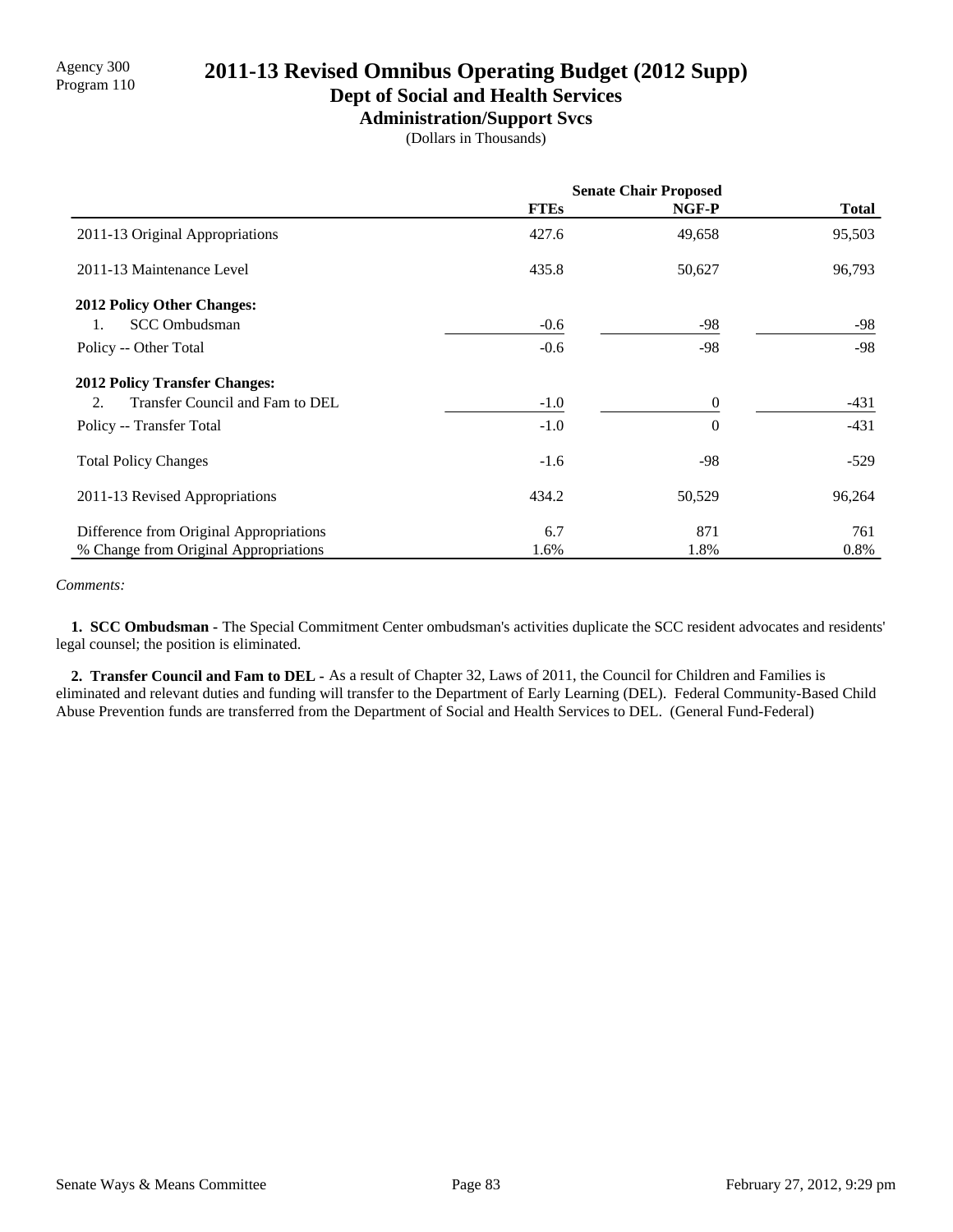# Program 135 **2011-13 Revised Omnibus Operating Budget (2012 Supp)**

# **Dept of Social and Health Services**

**Special Commitment Center**

(Dollars in Thousands)

|                                         | <b>Senate Chair Proposed</b> |           |              |
|-----------------------------------------|------------------------------|-----------|--------------|
|                                         | <b>FTEs</b>                  | NGF-P     | <b>Total</b> |
| 2011-13 Original Appropriations         | 434.6                        | 95,388    | 95,388       |
| 2011-13 Maintenance Level               | 397.4                        | 92,981    | 92,981       |
| 2012 Policy Other Changes:              |                              |           |              |
| Fund McNeil Island Operations<br>1.     | 17.8                         | 1,530     | 1,530        |
| 2.<br>SCC Legal Costs #                 | 0.0                          | $-10,693$ | $-10,693$    |
| Policy -- Other Total                   | 17.8                         | $-9,163$  | $-9,163$     |
| <b>Total Policy Changes</b>             | 17.8                         | $-9,163$  | $-9,163$     |
| 2011-13 Revised Appropriations          | 415.2                        | 83,818    | 83,818       |
| Difference from Original Appropriations | $-19.4$                      | $-11,570$ | $-11,570$    |
| % Change from Original Appropriations   | $-4.5\%$                     | $-12.1%$  | $-12.1%$     |

#### *Comments:*

 **1. Fund McNeil Island Operations -** After the Department of Corrections ceased operation on McNeil Island, SCC took over responsibility for all island operations. These services include marine operations, fire suppression and control, water treatment and wastewater management, and other operations. The total cost of operations was not entirely known during the transfer and additional costs have emerged. Funding is provided to support the cost of sustaining operation on McNeil Island; however, the number of round trip passenger ferry runs will be decreased from 11 per day to 6 per day.

 **2. SCC Legal Costs # -** Legal costs associated with the civil commitment of sexually violent predators under Chapter 71.09 RCW are transferred; all prosecution activities are consolidated in the Office of the Attorney General and all defense activities are consolidated in the Office of Public Defense.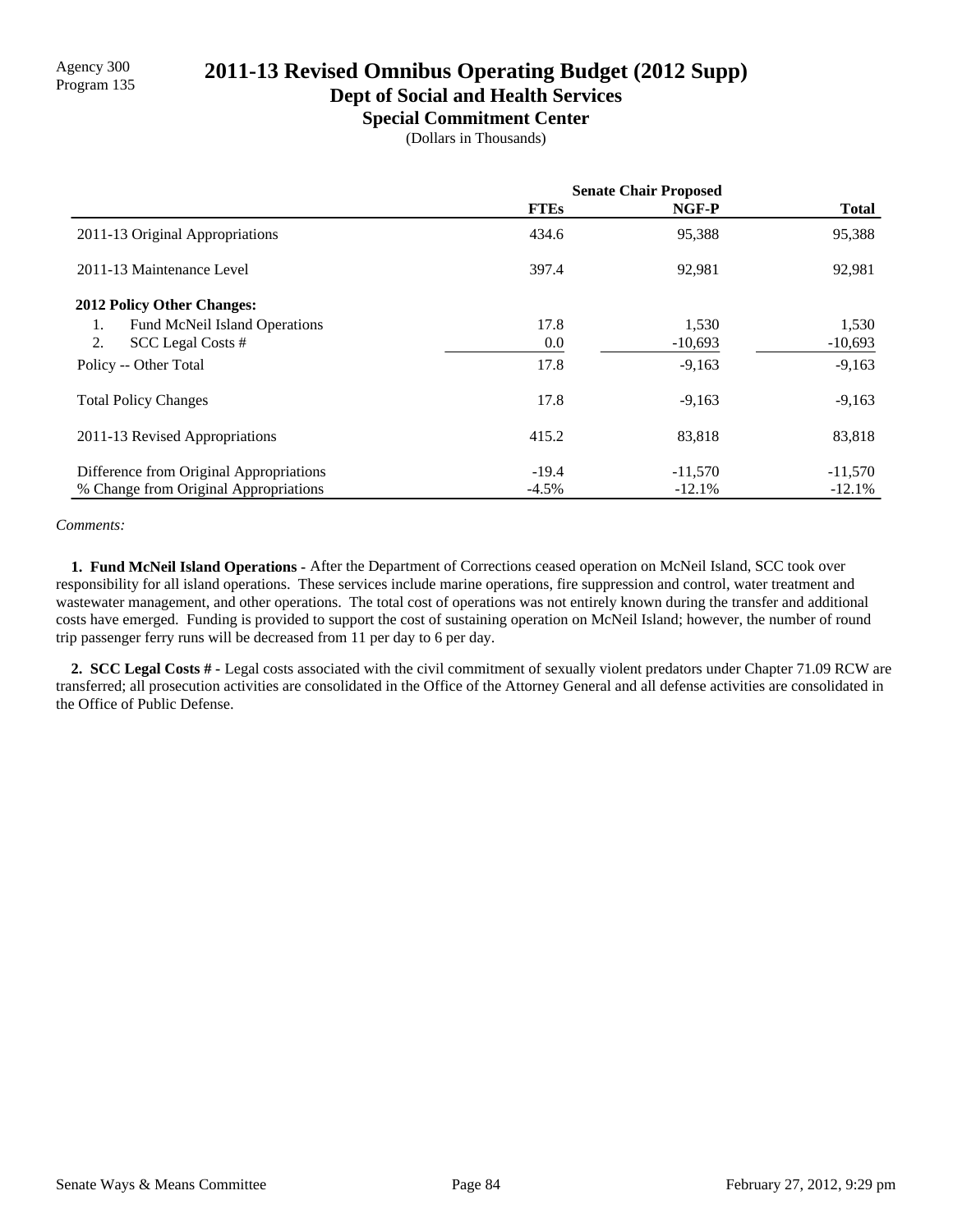# Agency 300<br>Program 145 **2011-13 Revised Omnibus Operating Budget (2012 Supp)**

**Dept of Social and Health Services**

**Payments to Other Agencies**

(Dollars in Thousands)

|                                         | <b>Senate Chair Proposed</b> |          |              |
|-----------------------------------------|------------------------------|----------|--------------|
|                                         | <b>FTEs</b>                  | NGF-P    | <b>Total</b> |
| 2011-13 Original Appropriations         | 0.0                          | 129,714  | 190,027      |
| 2011-13 Maintenance Level               | 0.0                          | 124,705  | 183,105      |
| <b>2012 Policy Other Changes:</b>       |                              |          |              |
| SCC Legal Costs #<br>1.                 | 0.0                          | $-2,987$ | $-2,987$     |
| Policy -- Other Total                   | 0.0                          | $-2,987$ | $-2,987$     |
| <b>Total Policy Changes</b>             | 0.0                          | $-2,987$ | $-2,987$     |
| 2011-13 Revised Appropriations          | 0.0                          | 121,718  | 180,118      |
| Difference from Original Appropriations | 0.0                          | $-7,996$ | $-9,909$     |
| % Change from Original Appropriations   | $0.0\%$                      | $-6.2\%$ | $-5.2\%$     |

#### *Comments:*

 **1. SCC Legal Costs # -** Funding for the legal costs associated with the filing, prosecution, response to petitions for release, and appeal of sexually violent predator civil commitment cases, as provided in chapter 71.09 RCW is transferred to the Office of the Attorney General.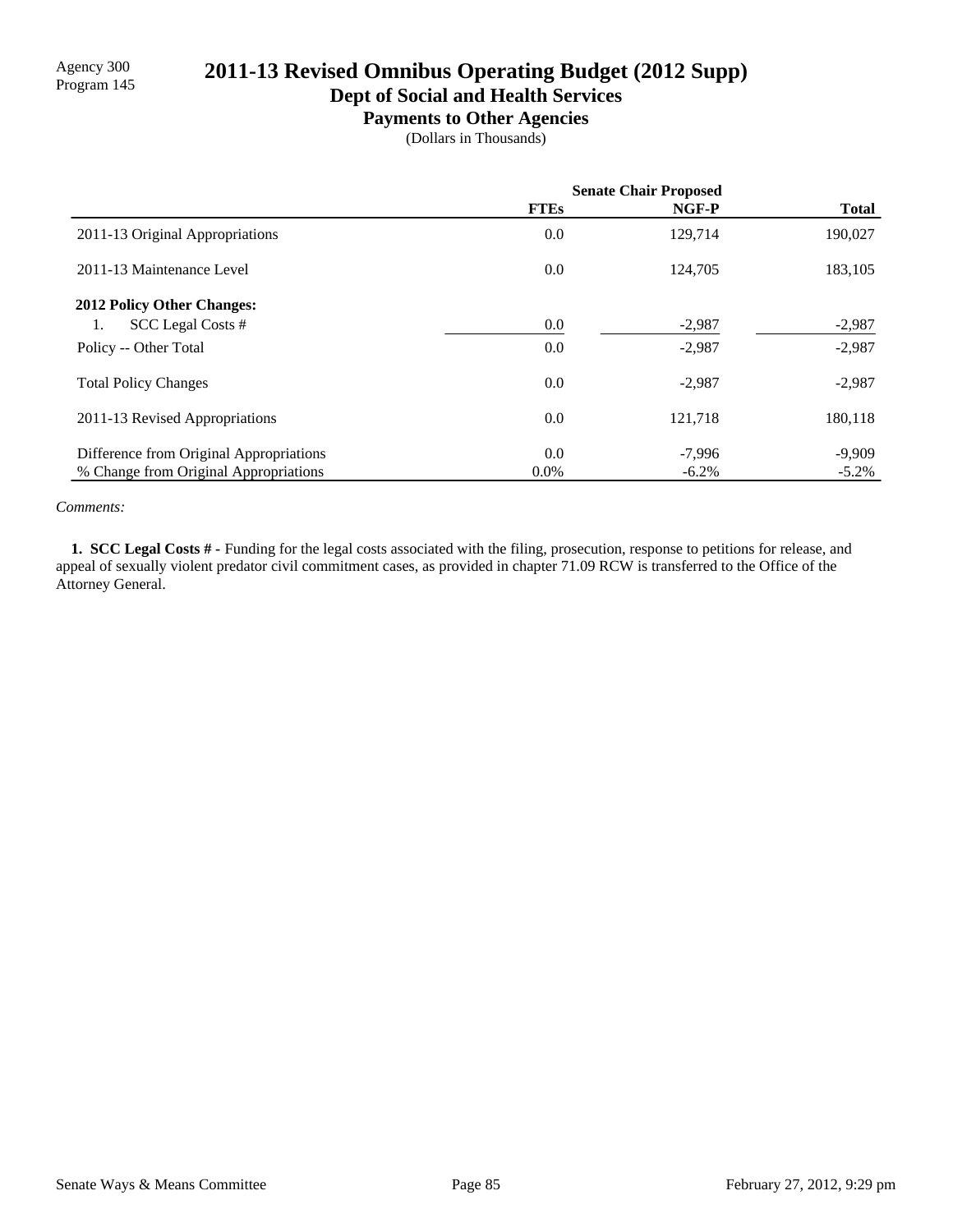# Agency 461 **2011-13 Revised Omnibus Operating Budget (2012 Supp)**

### **Department of Ecology**

(Dollars in Thousands)

|                                                |             | <b>Senate Chair Proposed</b> |                  |
|------------------------------------------------|-------------|------------------------------|------------------|
|                                                | <b>FTEs</b> | NGF-P                        | <b>Total</b>     |
| 2011-13 Original Appropriations                | 1,570.5     | 96,791                       | 430,297          |
| 2011-13 Maintenance Level                      | 1,551.2     | 93,848                       | 426,612          |
| 2012 Policy Other Changes:                     |             |                              |                  |
| Haz Waste Toxics Staff Reduction<br>1.         | $-4.5$      | $\boldsymbol{0}$             | $-864$           |
| 2.<br>Spills Admin Staff Reduction             | $-2.2$      | $\boldsymbol{0}$             | $-267$           |
| 3.<br><b>Public Participation Grant Reduct</b> | 0.0         | $\overline{0}$               | $-1,382$         |
| 4.<br>Padilla Bay Program/Facility Reduct      | 0.0         | $-30$                        | $-30$            |
| 5.<br>Product Stewardship and Other Red        | 0.0         | $\boldsymbol{0}$             | $-1,583$         |
| 6.<br><b>Expedite Water Discharge Permits</b>  | 3.6         | $\theta$                     | 860              |
| 7.<br>Johns Creek Hydrogeology Study           | 0.1         | $\overline{0}$               | 126              |
| 8.<br>Woodstove Fee Increase *                 | 0.0         | $-128$                       | $\theta$         |
| 9.<br>Completed Hanford Tank Litigation        | 0.0         | $\boldsymbol{0}$             | $-656$           |
| 10.<br>Hanford Tank Closure and Cleanup        | 4.4         | $\overline{0}$               | 931              |
| 11.<br><b>Puget Sound Federal Funding</b>      | 3.6         | $\overline{0}$               | 22,890           |
| 12.<br><b>Reduce Management Staff</b>          | $-3.5$      | $-281$                       | $-281$           |
| 13.<br>Close Walla Walla Office                | 0.0         | $-10$                        | $-10$            |
| 14.<br>Climate Change                          | 0.0         | $-150$                       | $-150$           |
| 15.<br><b>Reduce Lab Services</b>              | 0.0         | $-246$                       | $-246$           |
| 16.<br>Reduce WA Conservation Corps            | 0.0         | $-555$                       | $-555$           |
| 17.<br><b>Solid Waste Reductions</b>           | 0.0         | $\overline{0}$               | $-1,694$         |
| 18.<br><b>Stream Flow Data and Assessment</b>  | 0.0         | $-218$                       | $-218$           |
| 19.<br><b>Reduce Motor Vehicle Emissions</b>   | 0.0         | $-119$                       | $-119$           |
| 20.<br><b>Water Quantity Reduction</b>         | 0.0         | $-500$                       | $-500$           |
| 21.<br><b>Air Operating Permits</b>            | 0.0         | $-552$                       | $\boldsymbol{0}$ |
| 22.<br><b>Reclamation Funds</b>                | 0.0         | $-1,010$                     | $\mathbf{0}$     |
| 23.<br><b>Administrative Reduction</b>         | 0.0         | $-363$                       | $-1,290$         |
| 24.<br><b>Wood Stoves</b>                      | 0.0         | $\overline{0}$               | 2,000            |
| 25.<br><b>State Natural Resources</b>          | 0.8         | 188                          | 188              |
| 26.<br>Shift Agricultural Burning to Fee       | 0.0         | $-186$                       | $-24$            |
| Policy -- Other Total                          | 2.3         | $-4,160$                     | 17,126           |
| <b>2012 Policy Transfer Changes:</b>           |             |                              |                  |
| 27.<br>Transfer Site Use Permit to Health#     | $-0.6$      | $\boldsymbol{0}$             | $-79$            |
| Policy -- Transfer Total                       | $-0.6$      | $\boldsymbol{0}$             | $-79$            |
| <b>Total Policy Changes</b>                    | 1.7         | $-4,160$                     | 17,047           |
| 2011-13 Revised Appropriations                 | 1,552.8     | 89,688                       | 443,659          |
| Difference from Original Appropriations        | $-17.7$     | $-7,103$                     | 13,362           |
| % Change from Original Appropriations          | $-1.1\%$    | $-7.3%$                      | 3.1%             |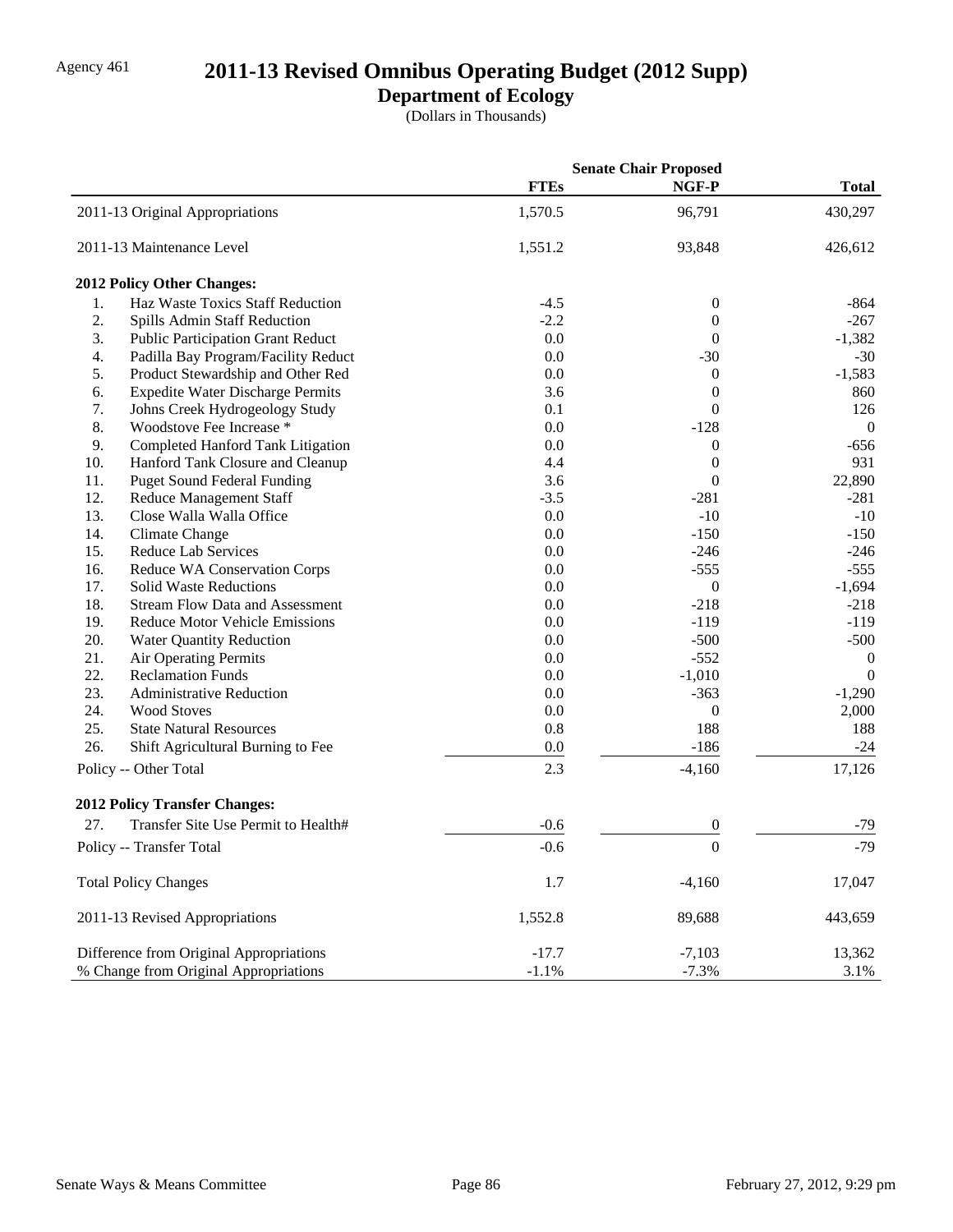## Agency 461 **2011-13 Revised Omnibus Operating Budget (2012 Supp) Department of Ecology**

*Comments:*

 **1. Haz Waste Toxics Staff Reduction -** Funding and FTE staff are reduced in the Hazardous Waste and Toxics Reduction Program for staff responsible for communication, education, and outreach functions. (State Toxics Control Account-State)

 **2. Spills Admin Staff Reduction -** Funding and FTE staff are reduced in the Spills Program for secretarial and administrative support, as well as vehicle maintenance coordination. (State Toxics Control Account-State)

 **3. Public Participation Grant Reduct -** The public participation grant program is a competitive grant program that provides financial assistance to citizen groups and non-profit, public-interest organizations. Grants are provided for two purposes: To facilitate public involvement in the investigation and remediation of contaminated sites; and to carry out waste management projects. Funding is reduced on a one-time basis for waste management related public participation grants. (State Toxics Control Account-State, Local Toxics Control Account-State)

 **4. Padilla Bay Program/Facility Reduct -** The Padilla Bay National Estuarine Research Reserve in Skagit County is one of 25 national reserves established to protect estuaries for research and education. The Reserve conducts public education programs, technical and professional training, coastal restoration, and scientific research and monitoring. Funding for the Reserve is reduced.

 **5. Product Stewardship and Other Red -** Funding is reduced on an ongoing basis to balance selected dedicated accounts, due to lower-than-projected revenue collections. (Product Stewardship Programs Account-Nonappropriated, Air Pollution Control Account-State, Wood Stove Education and Enforcement Account-State, Water Rights Processing Account-State)

 **6. Expedite Water Discharge Permits -** Facilities discharging to the waters of the state are required to obtain a National Pollution Discharge Elimination System (NPDES) permit from the Department of Ecology. Ecology works with about 2,000 NPDES permit holders, and currently has approximately 75 percent of its permits up-to-date. Funding and FTE staff are provided to the Water Quality Program to speed processing of permits for new and expanded facilities in order to foster economic development and reduce the existing permit-processing backlog. (Water Quality Permit Account-State)

 **7. Johns Creek Hydrogeology Study -** In March 2011, Thurston County Superior Court ordered Ecology to begin rulemaking related to groundwater management in the Johns Creek sub-basin of Mason County, where inadequate streamflows threaten fish and wildlife. In order to evaluate rulemaking options, Ecology requires sufficient scientific data to understand the contribution groundwater withdrawals are making to lower streamflow levels. Ongoing funding and FTE staff are provided for a two-year hydrogeologic study of the Johns Creek area. This funding will pay for contracted mapping, streamflow monitoring, development of a groundwater model, stakeholder consultation, generation of water-management options, and training for Ecology employees in using the new model. (General Fund-Private/Local, State Drought Preparedness Account-State)

 **8. Woodstove Fee Increase \* -** Pursuant to Senate Bill 6077 increases woodstove fees, funding is shifted on an ongoing basis from the General Fund-State to a dedicated account that receives woodstove fee revenue. This fund shift eliminates a General Fund-State subsidy of the woodstove education and enforcement program. (General Fund-State; Woodstove Education and Enforcement Account-State)

 **9. Completed Hanford Tank Litigation -** Funding is reduced on an ongoing basis for Hanford tank waste litigation that was concluded in October 2010. A corresponding revenue reduction is taken to reflect the associated reduction in mixed waste fees. (State Toxics Control Account-State)

 **10. Hanford Tank Closure and Cleanup -** In 2010, Washington State settled litigation with the U.S. Department of Energy (USDOE) over cleanup delays at the Hanford Nuclear Reservation in south central Washington. The settlement includes an accelerated timeline for USDOE's completion of tank-waste treatment, retrieval and closure, and soil and groundwater cleanup actions protecting the Columbia River. A combination of one-time and ongoing funding and FTE staff is provided so Ecology's regulatory oversight capacity can support USDOE's more aggressive cleanup schedule. This expenditure authority increase is backed by increased mixed waste fee revenue paid entirely by USDOE. (State Toxics Control Account-State)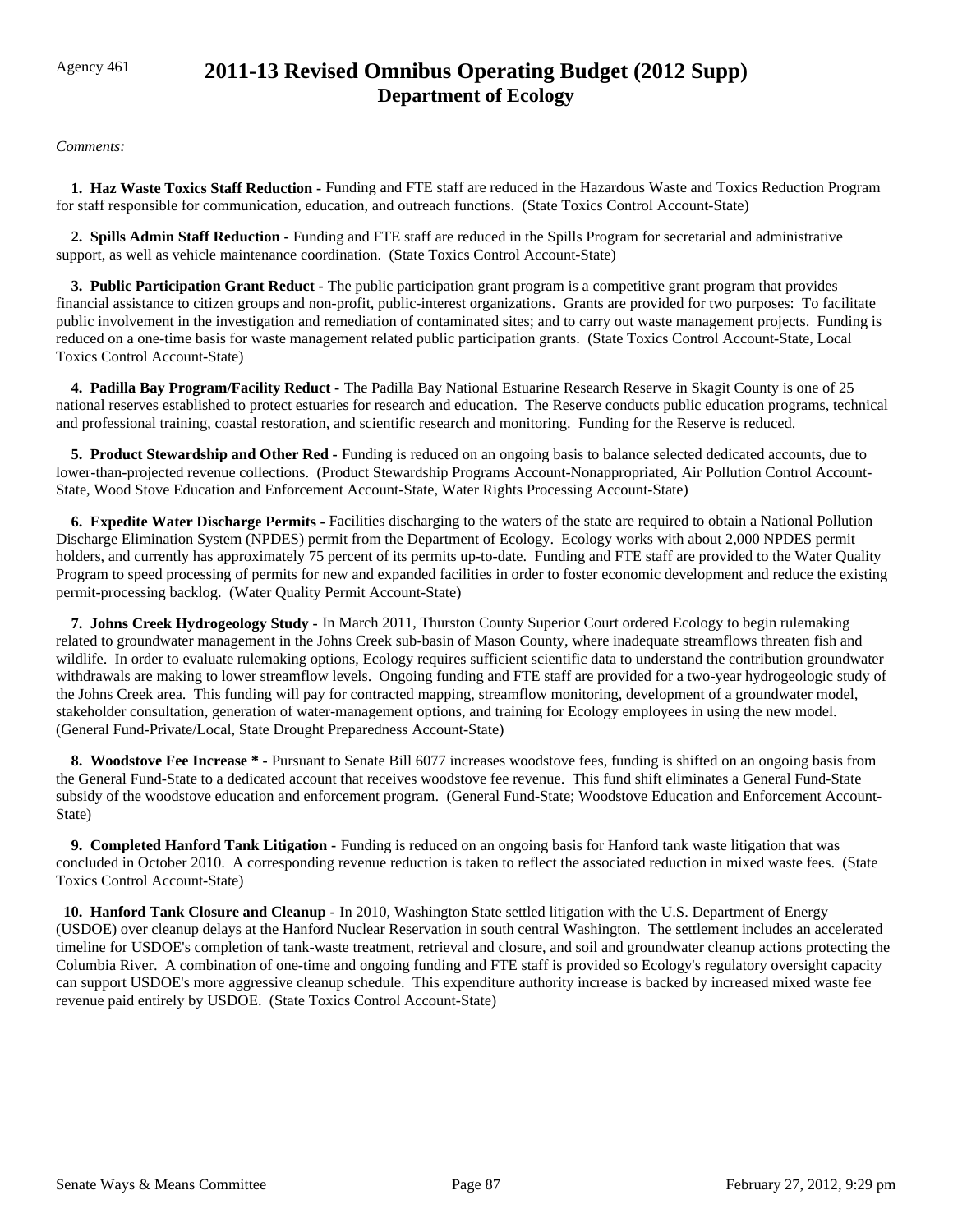## Agency 461 **2011-13 Revised Omnibus Operating Budget (2012 Supp) Department of Ecology**

 **11. Puget Sound Federal Funding -** The U.S. Environmental Protection Agency's National Estuary Program awarded the Department of Ecology two cooperative agreements in support of Puget Sound recovery. One agreement funds work related to toxics and nutrient reduction and prevention, while the second funds watershed protection and restoration. Federal expenditure authority and FTE staff are provided on an ongoing basis to implement the agreements. Most of the funding will be passed through to other entities, such as local governments and tribes. Examples of work funded under the agreements include watershed protection and technical assistance, updating a hydrology model for low-impact development, removing nitrogen from on-site septic systems, and reducing persistent bioaccumulative toxins. (General Fund-Federal)

 **12. Reduce Management Staff -** Saving is achieved through the elimination of six management positions. The reduction assumes that supervisory and policy duties will be allocated to other managers.

 **13. Close Walla Walla Office -** Savings are achieved by closing the Walla Walla water master office. The one FTE associated with that office is assumed to telecommute.

 **14. Climate Change -** The climate change work as originally funded by the legislature is largely completed. Savings are achieved through a reduction to completed activities. Remaining funds will be used for work related to climate adaptation, reporting requirements, and to assist state agencies with greenhouse gas emissions.

 **15. Reduce Lab Services -** General fund state lab services at the department are reduced by five percent. The department may use under expenditures, reduced staffing or reductions of operations to achieve savings. The department may not reduce funding for activities associated with RCW 43.21A.230.

 **16. Reduce WA Conservation Corps -** Reduces general fund state spending for the WA Conservation Corps by 50 percent. General fund state is used to subsidize Conservation Corps project costs. The increased project costs will be shifted to project recipients or other sources.

 **17. Solid Waste Reductions -** Ecology is required to fund specific categories of projects within the solid waste program per RCW 74.93.180. Savings are achieved from eliminating the 30 percent category projects which include the following: Waste to Fuels Technology Research Partnership w/ Universities, Legislative Policy Support, Solid Waste Regulatory Reform Evaluation Process, Solid Waste Financing Study, Technical Assistance for organics reduction as well as recycling and composting programs to local government and the private sector, Work with Business to reduce the use of toxic substances and to reduce solid waste, Evaluation of beneficial use for solid wastes, and Compost Facility Compliance. The savings achieved through this reduction is transferred to the general fund.

The 50 percent projects are litter pickup and the 20 percent projects are for Local Government Litter Pickup and Prevention. Both are retained at current levels. (Waste Reduction/Recycling/Litter Control - State)

 **18. Stream Flow Data and Assessment -** Combines stream flow analysis, data analysis, and assessment funding in the environmental lab and water resources units and reduces by five percent. Savings are assumed through increased efficiencies and reducing potential duplication.

 **19. Reduce Motor Vehicle Emissions -** Reduces oversight and compliance spending for the motor vehicle emissions program by five percent.

 **20. Water Quantity Reduction -** Reduces water quantity spending. The potential reduction may come from water rights processing, water resource stewardship, water law compliance, damn safety, and clarification of water rights.

 **21. Air Operating Permits -** Due to excess fund balance, a portion of the general fund state subsidy for air pollution from industrial and commercial activities is shifted to the Air Operating Permit Account. (Air Operating Permit Account-State)

 **22. Reclamation Funds -** Due to excess fund balance, a portion of the general fund state subsidy for similar spending activities water resources is shifted to the Reclamation Account. The similar activities include stream gauging, geologic surveys, and investigations for hydro as well as a regulatory program for well construction. (Reclamation Account State)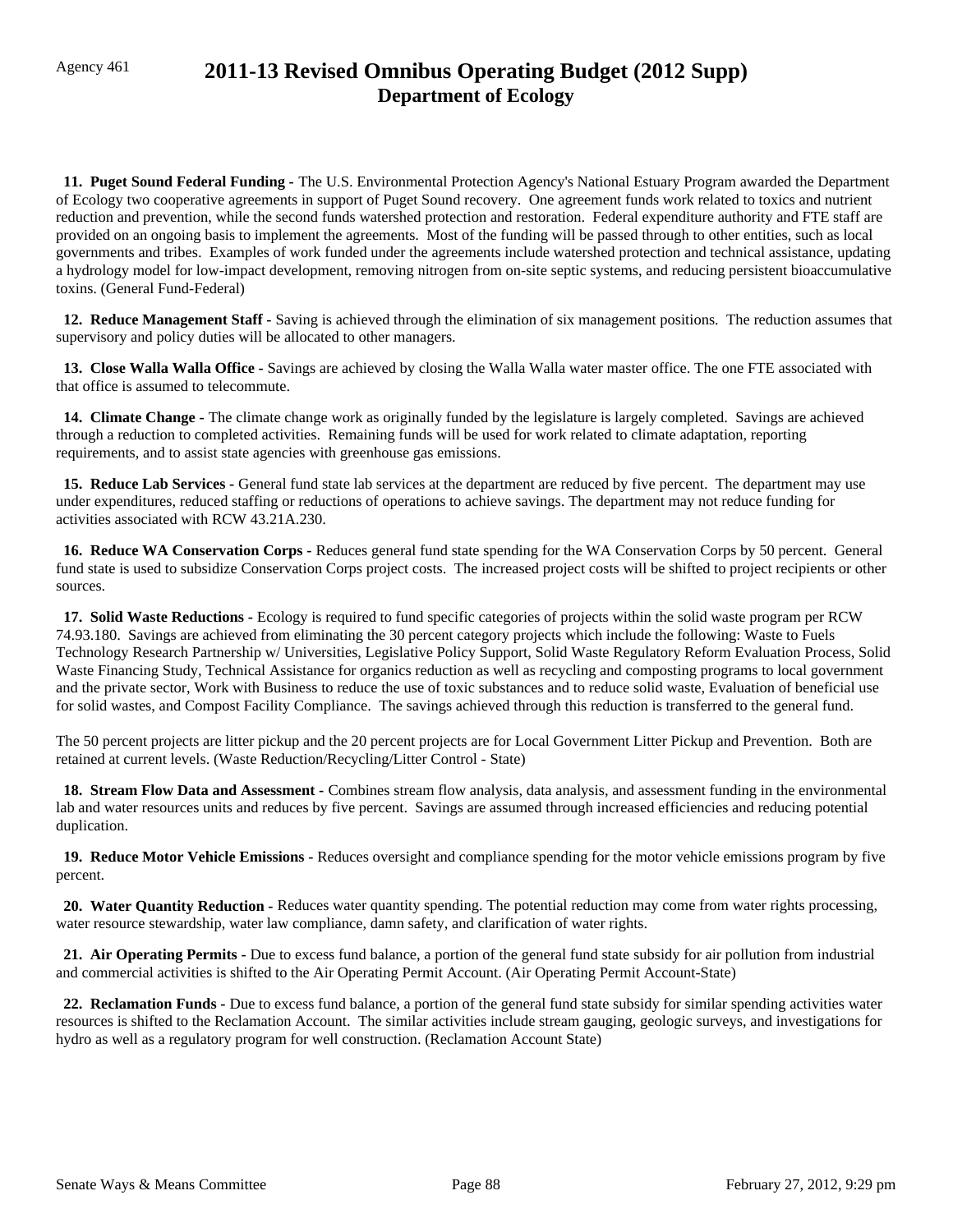## Agency 461 **2011-13 Revised Omnibus Operating Budget (2012 Supp) Department of Ecology**

 **23. Administrative Reduction -** Reduces all administrative spending by five percent. The savings are achieved from reductions to Ecology's administrative budget unit or through a reduction in the indirect rate. (General Fund-State and other funds)

 **24. Wood Stoves -** Funding is provided for the replacement of uncertified solid fuel burning devices and solid fuel burning devices manufactured prior to 1995 for low and middle income families in air quality nonattainment areas under the federal clean air act (42 U.S.C. Sec. 7401 et seq.). The replacement heating device may include certified solid fuel burning devices, pellet stoves, or to a cleaner natural gas or electric home heating devise. (State Toxics Control Account-State)

 **25. State Natural Resources -** Funding is provided for implementation of PSSB 6404 (State Natural Resources). If the bill does not pass by June 30, 2012, the funding shall lapse.

 **26. Shift Agricultural Burning to Fee -** A recent increase in the fee reduced - but did not eliminate - a General Fund-State subsidy for that program. Savings is achieved by reducing remaining General Fund-State in that program by reducing staff dedicated to administering and enforcing permits. Savings includes a reduction to contract expenditures for alternatives-to-agricultural burning paid for from fees. (General Fund-State, Air Pollution Control Account)

 **27. Transfer Site Use Permit to Health# -** Pursuant to House Bill 2304, funding and FTE staff responsible for commercial low-level radioactive waste site use permitting are permanently transferred from Ecology to Health. The majority of the permitting work involves radioactive waste, which falls under the regulatory purview of DOH, while hazardous or mixed radioactive and hazardous waste is Ecology's focus. Transferring this work will enhance coordination and provide improved service to permit applicants. (Site Closure Account-State)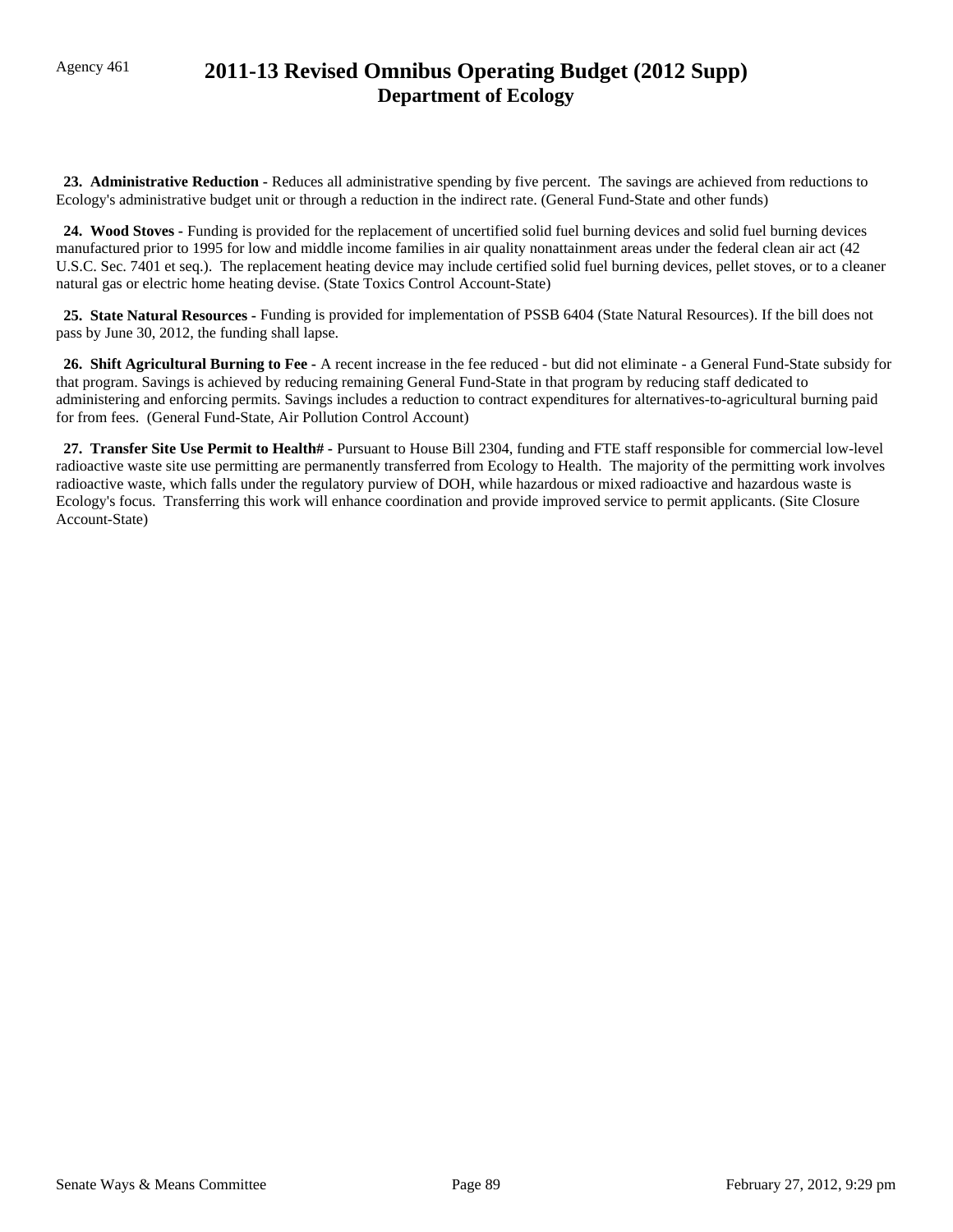### Agency 462 **2011-13 Revised Omnibus Operating Budget (2012 Supp)**

### **WA Pollution Liab Insurance Program**

(Dollars in Thousands)

|                                         | <b>Senate Chair Proposed</b> |                |              |
|-----------------------------------------|------------------------------|----------------|--------------|
|                                         | <b>FTEs</b>                  | NGF-P          | <b>Total</b> |
| 2011-13 Original Appropriations         | 3.0                          | $\overline{0}$ | 876          |
| 2011-13 Maintenance Level               | 6.0                          | $\overline{0}$ | 1,698        |
| 2012 Policy Other Changes:              |                              |                |              |
| Oil Heat Program Funding<br>1.          | 0.0                          | $\theta$       | $-73$        |
| Policy -- Other Total                   | 0.0                          | $\overline{0}$ | $-73$        |
| <b>Total Policy Changes</b>             | 0.0                          | $\overline{0}$ | $-73$        |
| 2011-13 Revised Appropriations          | 6.0                          | $\overline{0}$ | 1,625        |
| Difference from Original Appropriations | 3.0                          | $\theta$       | 749          |
| % Change from Original Appropriations   | 100.0%                       | $0.0\%$        | 85.5%        |

#### *Comments:*

 **1. Oil Heat Program Funding -** The Pollution Liability Insurance Program offers insurance coverage for the cleanup of contamination from residential heating oil tanks at no cost to program participants. This program is funded from the Heating Oil Pollution Liability Insurance Program Trust Account, an account that receives its revenue from a fee paid by heating oil dealers. Funding is reduced on an ongoing basis to reflect lower-than-anticipated revenue into the heating oil account. This funding reduction captures savings from under-expenditures in recent years. (Heating Oil Pollution Liability Trust Account-Nonappropriated)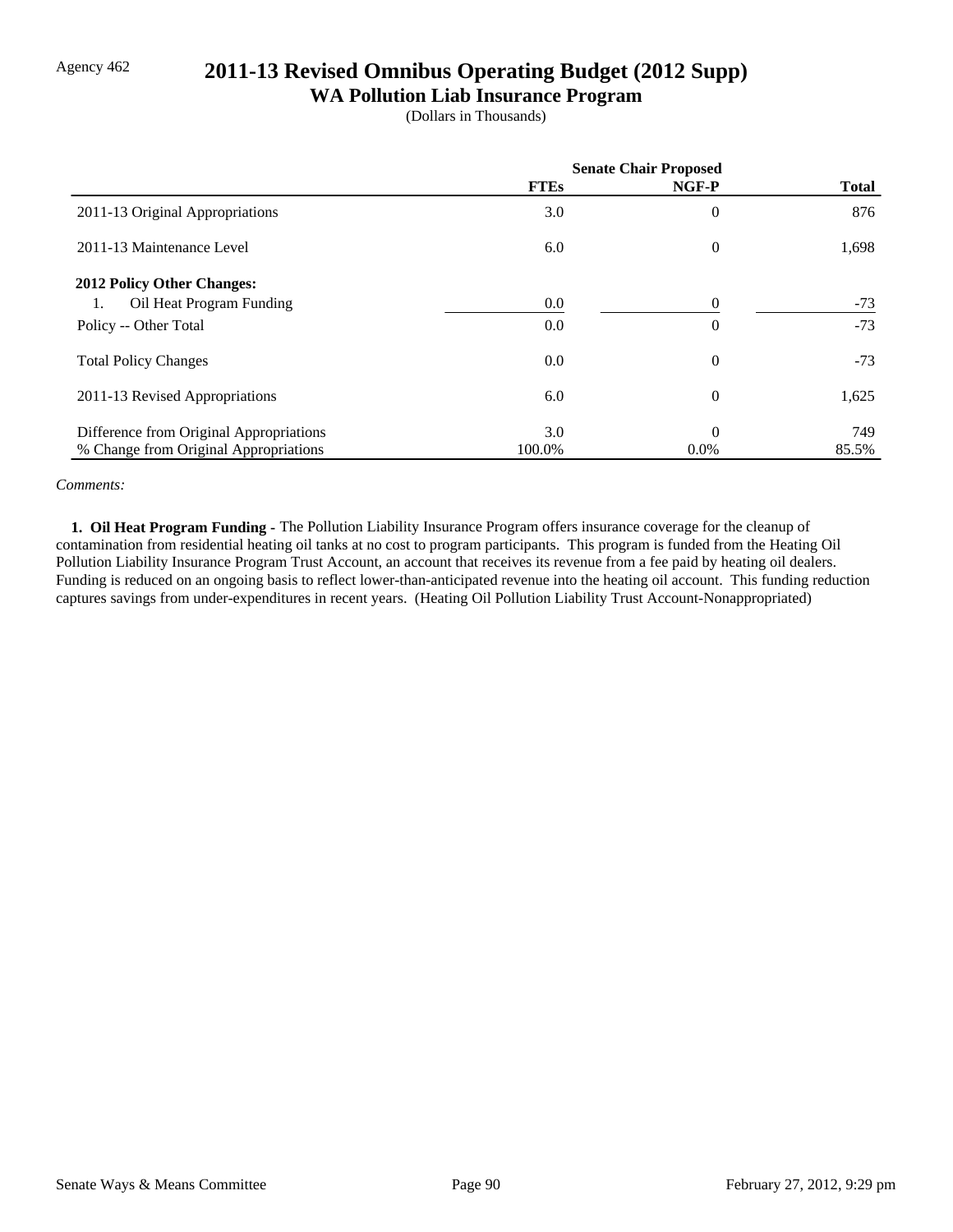### Agency 465 **2011-13 Revised Omnibus Operating Budget (2012 Supp)**

### **State Parks and Recreation Comm**

(Dollars in Thousands)

|                                         | <b>Senate Chair Proposed</b> |          |              |
|-----------------------------------------|------------------------------|----------|--------------|
|                                         | <b>FTEs</b>                  | NGF-P    | <b>Total</b> |
| 2011-13 Original Appropriations         | 696.4                        | 17,334   | 147,632      |
| 2011-13 Maintenance Level               | 696.4                        | 17,334   | 147,910      |
| 2012 Policy Other Changes:              |                              |          |              |
| Infractions<br>1.                       | 0.0                          | $\theta$ | 592          |
| 2.<br><b>Park Transition Funds</b>      | 0.0                          | 0        | 4,000        |
| Policy -- Other Total                   | 0.0                          | $\theta$ | 4,592        |
| <b>Total Policy Changes</b>             | 0.0                          | $\theta$ | 4,592        |
| 2011-13 Revised Appropriations          | 696.4                        | 17,334   | 152,502      |
| Difference from Original Appropriations | 0.0                          | $\theta$ | 4,870        |
| % Change from Original Appropriations   | $0.0\%$                      | $0.0\%$  | 3.3%         |

#### *Comments:*

 **1. Infractions -** Spending authority is provided for the implementation of Substitute Senate Bill 6387. The legislation requires Discover Pass infractions to be deposited back into the Discover Pass account.

 **2. Park Transition Funds -** Funds are provided on a one-time basis to assist Parks in transitioning to a fee-based agency. The increased funding will support the operation and maintenance of state parks.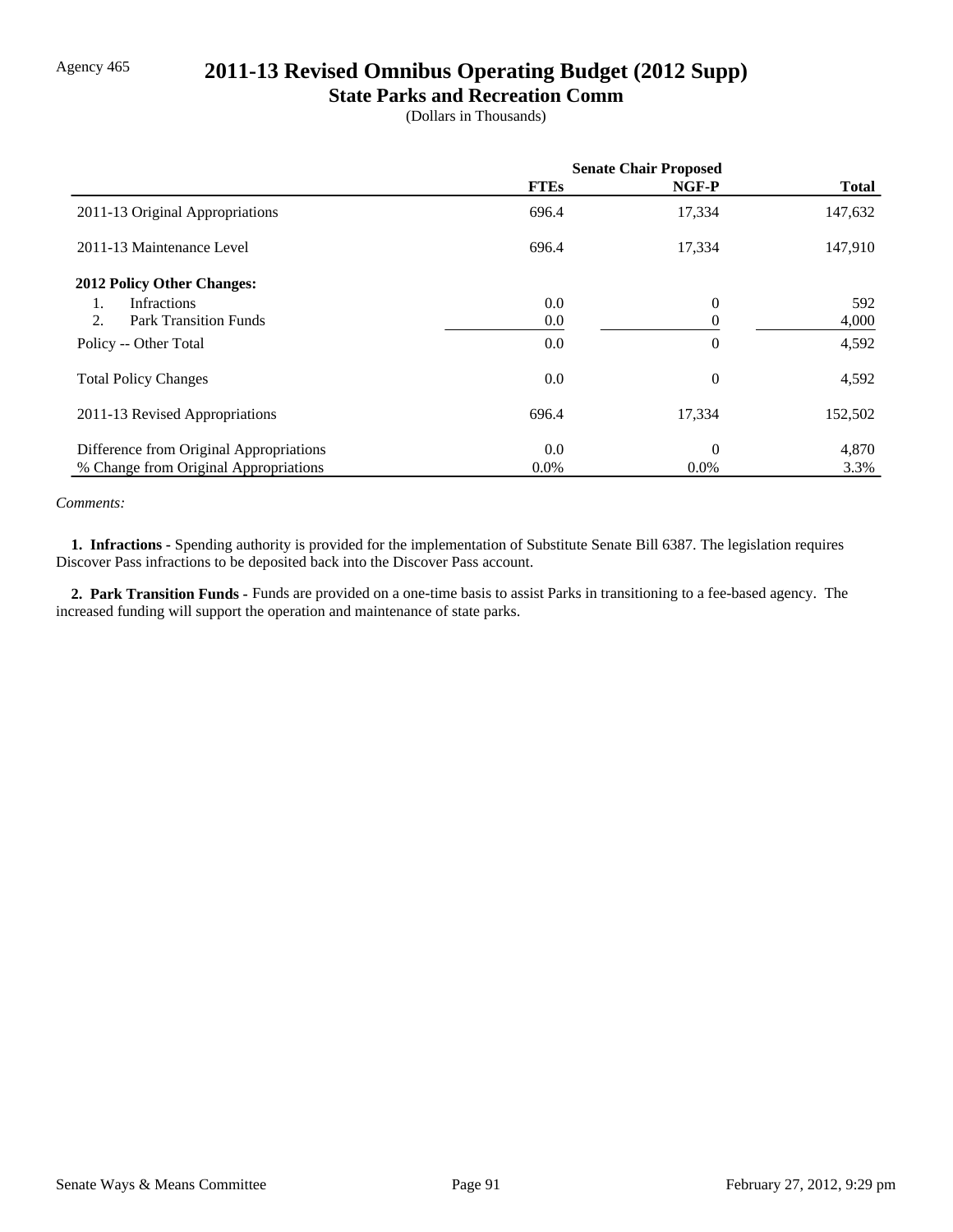### Agency 467 **2011-13 Revised Omnibus Operating Budget (2012 Supp)**

### **Rec and Conservation Funding Board**

(Dollars in Thousands)

|                                         | <b>Senate Chair Proposed</b> |          |              |
|-----------------------------------------|------------------------------|----------|--------------|
|                                         | <b>FTEs</b>                  | NGF-P    | <b>Total</b> |
| 2011-13 Original Appropriations         | 19.6                         | 1,925    | 9,778        |
| 2011-13 Maintenance Level               | 19.6                         | 1,927    | 9,780        |
| 2012 Policy Other Changes:              |                              |          |              |
| Private/Local Funding<br>1.             | 0.0                          | $\Omega$ | $-250$       |
| Policy Director Funding Shift<br>2.     | 0.0                          | $-40$    | $\theta$     |
| 3.<br>Salmon Recovery Office Funds      | 0.0                          | $-33$    | $-33$        |
| 4.<br>Administration                    | 0.0                          | $-107$   | $-107$       |
| Policy -- Other Total                   | 0.0                          | $-180$   | $-390$       |
| <b>Total Policy Changes</b>             | 0.0                          | $-180$   | $-390$       |
| 2011-13 Revised Appropriations          | 19.6                         | 1,747    | 9,390        |
| Difference from Original Appropriations | 0.0                          | $-178$   | $-388$       |
| % Change from Original Appropriations   | $0.0\%$                      | $-9.3\%$ | $-4.0\%$     |

#### *Comments:*

 **1. Private/Local Funding -** General Fund-Private/Local funding is permanently reduced to match historic spending levels. (General Fund-Private/Local)

 **2. Policy Director Funding Shift -** The agency policy director has historically been funded 50 percent from the General Fund and 50 percent from the Recreation Resources Account (RRA). This ongoing fund shift to the RRA will align the funding with the workload for the position. (General Fund-State, Recreation Resources Account-State)

 **3. Salmon Recovery Office Funds -** The Governor's Salmon Recovery Office coordinates a statewide salmon strategy by assisting with the development of regional recovery plans and working to secure funding for local, regional, and state recovery efforts. One-time savings will be achieved by holding the science coordinator position vacant and reducing production costs for the "State of the Salmon in Watersheds" report.

**4. Administration - Reduces general fund-state administration spending. The board may achieve savings through shifting functions** to federal funds, under expenditures, or reductions in operations. The board shall not reduce total spending to lead entities.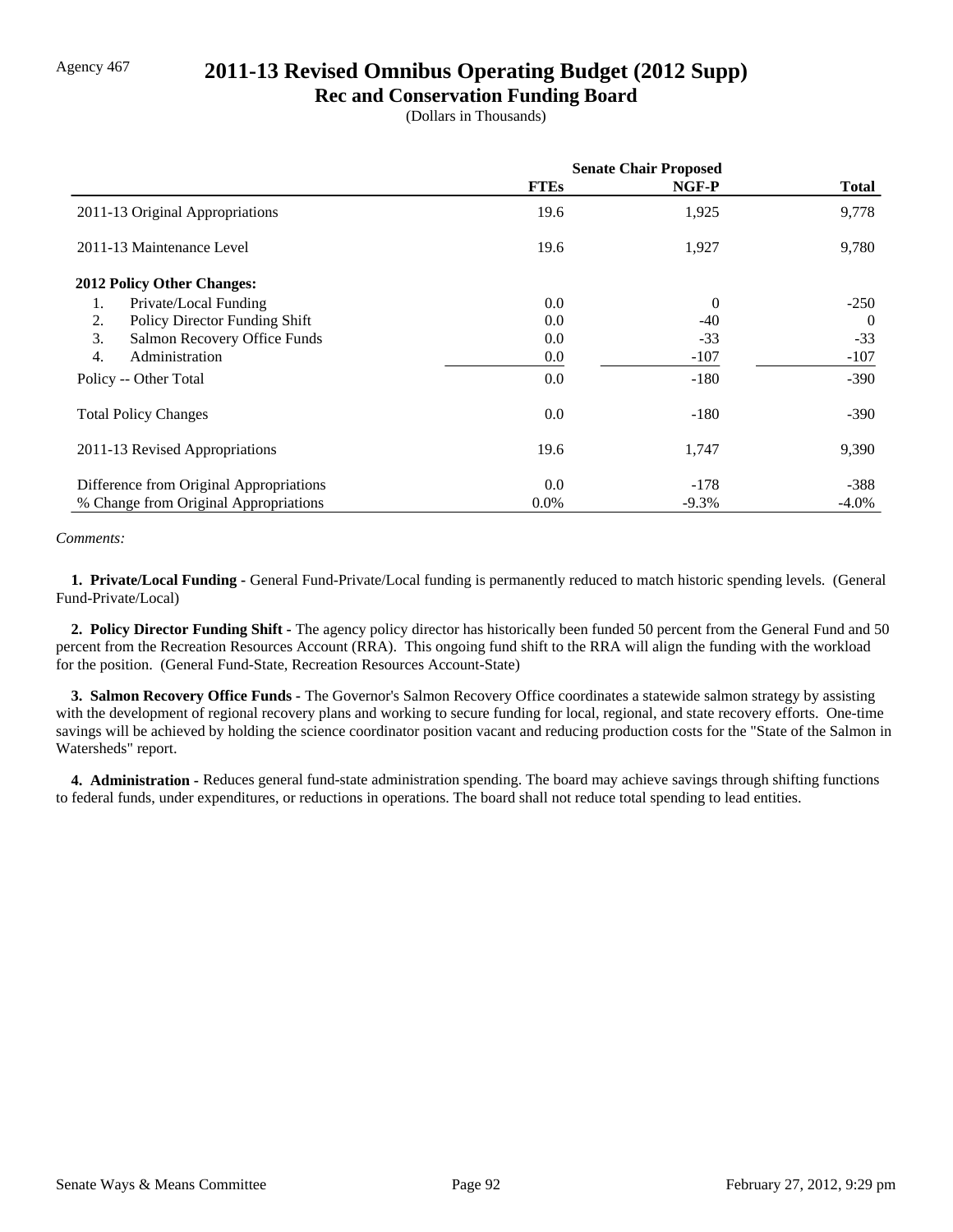### Agency 468 **2011-13 Revised Omnibus Operating Budget (2012 Supp)**

### **Environ & Land Use Hearings Office**

(Dollars in Thousands)

|                                         | <b>Senate Chair Proposed</b> |         |              |
|-----------------------------------------|------------------------------|---------|--------------|
|                                         | <b>FTEs</b>                  | NGF-P   | <b>Total</b> |
| 2011-13 Original Appropriations         | 18.3                         | 4,841   | 4,841        |
| 2011-13 Maintenance Level               | 18.3                         | 4,583   | 4,583        |
| 2012 Policy Other Changes:              |                              |         |              |
| Board Vacancies and Other Savings<br>1. | $-0.6$                       | $-227$  | $-227$       |
| 2.<br><b>State Natural Resources</b>    | 0.0                          | 12      | 12           |
| Policy -- Other Total                   | $-0.6$                       | $-215$  | $-215$       |
| <b>Total Policy Changes</b>             | $-0.6$                       | $-215$  | $-215$       |
| 2011-13 Revised Appropriations          | 17.7                         | 4,368   | 4,368        |
| Difference from Original Appropriations | $-0.6$                       | $-473$  | -473         |
| % Change from Original Appropriations   | $-3.3\%$                     | $-9.8%$ | $-9.8\%$     |

#### *Comments:*

 **1. Board Vacancies and Other Savings -** Funding and full-time equivalent staff are reduced on a one-time basis to reflect savings from temporary board vacancies on the Pollution Control/Shorelines Hearings Boards and the Growth Management Hearings Board (GMHB). Additional ongoing savings will be achieved through GMHB colocation with the Environmental Hearings Boards in Tumwater, beginning in July 2012, as well as reductions in goods and services expenditures.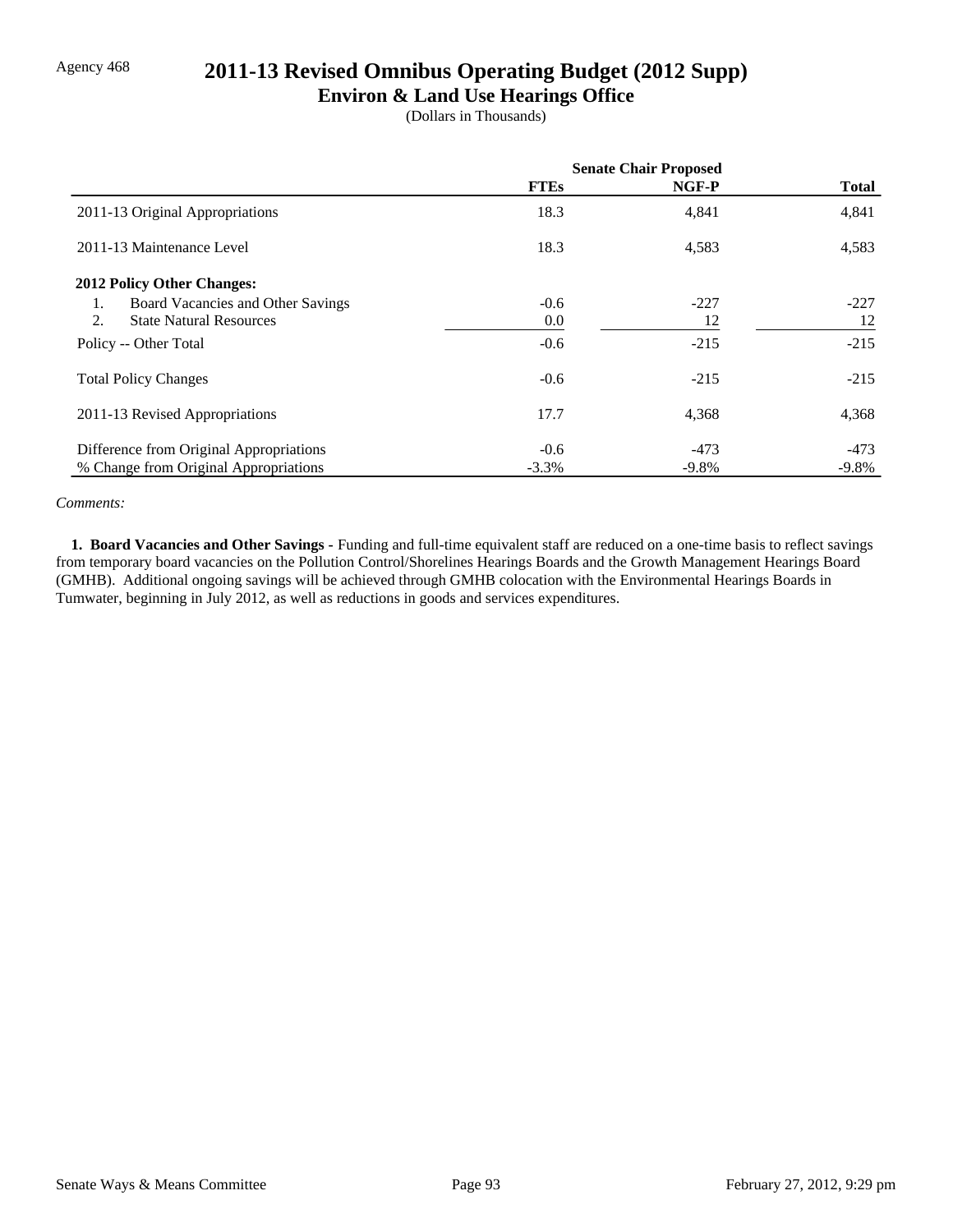# Agency 471 **2011-13 Revised Omnibus Operating Budget (2012 Supp)**

### **State Conservation Commission**

(Dollars in Thousands)

|                                         | <b>Senate Chair Proposed</b> |         |              |
|-----------------------------------------|------------------------------|---------|--------------|
|                                         | <b>FTEs</b>                  | NGF-P   | <b>Total</b> |
| 2011-13 Original Appropriations         | 17.6                         | 13,583  | 14,884       |
| 2011-13 Maintenance Level               | 17.6                         | 13,581  | 14,882       |
| 2012 Policy Other Changes:              |                              |         |              |
| <b>Agency Operations</b><br>1.          | 0.0                          | $-335$  | $-335$       |
| Policy -- Other Total                   | 0.0                          | $-335$  | $-335$       |
| <b>Total Policy Changes</b>             | 0.0                          | $-335$  | $-335$       |
| 2011-13 Revised Appropriations          | 17.6                         | 13,246  | 14,547       |
| Difference from Original Appropriations | 0.0                          | $-337$  | $-337$       |
| % Change from Original Appropriations   | $0.0\%$                      | $-2.5%$ | $-2.3\%$     |

#### *Comments:*

 **1. Agency Operations -** The commission set-aside five percent of operating revenue in anticipation of further budget reductions. Savings is achieved through reducing commission's spending by an equal amount.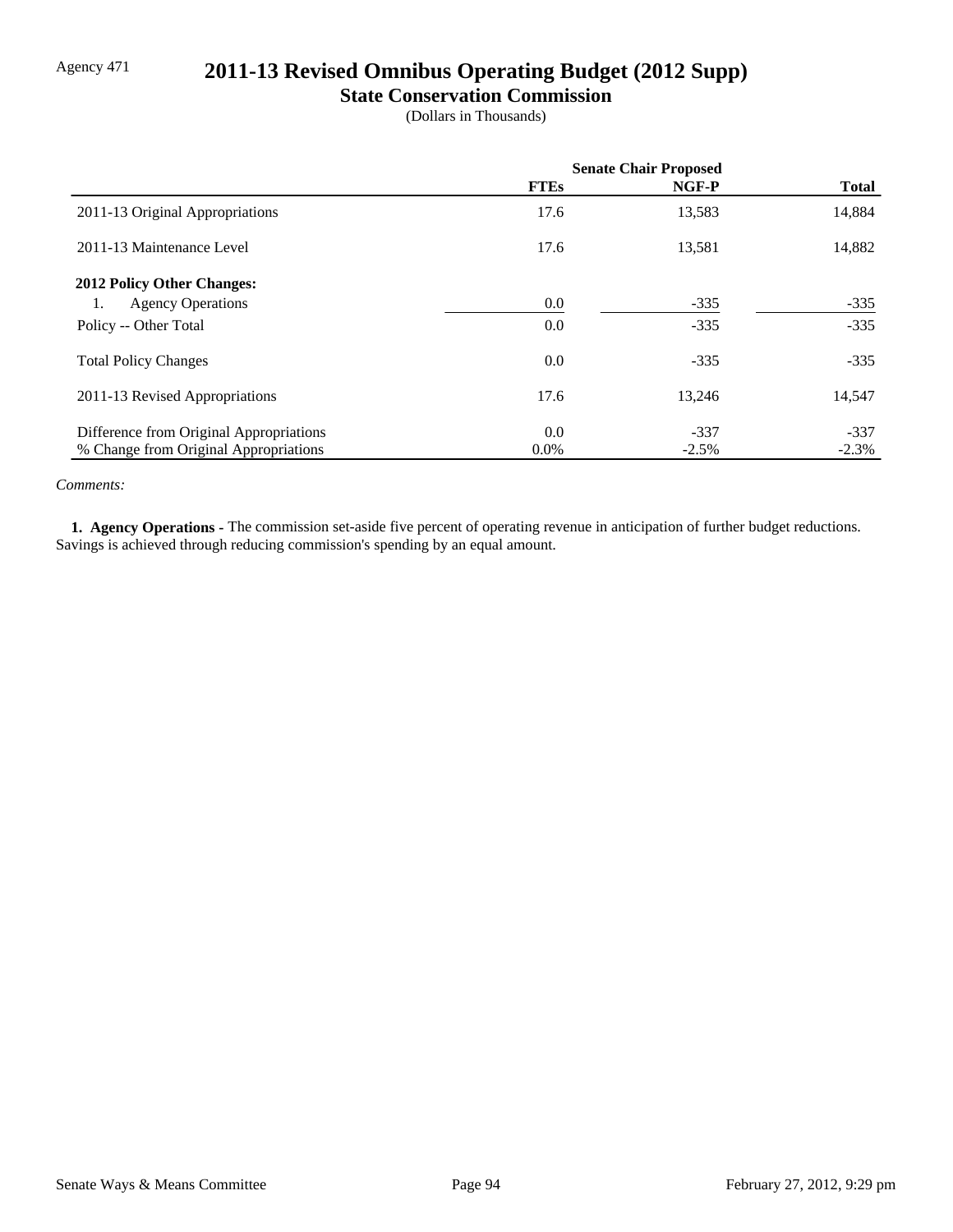### Agency 477 **2011-13 Revised Omnibus Operating Budget (2012 Supp)**

### **Dept of Fish and Wildlife**

(Dollars in Thousands)

|     |                                            | <b>Senate Chair Proposed</b> |                |                  |
|-----|--------------------------------------------|------------------------------|----------------|------------------|
|     |                                            | <b>FTEs</b>                  | NGF-P          | <b>Total</b>     |
|     | 2011-13 Original Appropriations            | 1,439.4                      | 69,387         | 358,417          |
|     | 2011-13 Maintenance Level                  | 1,460.9                      | 67,053         | 364,360          |
|     | 2012 Policy Other Changes:                 |                              |                |                  |
| 1.  | Reduce Fish Program Dedicated Accts        | 0.0                          | $\overline{0}$ | $-1,055$         |
| 2.  | <b>Wolf Population Monitoring</b>          | 0.8                          | 0              | 355              |
| 3.  | Black Bear Monitoring & Management         | 1.2                          | $\Omega$       | 200              |
| 4.  | Mountain Goat & Bighorn Sheep Rcvry        | 1.0                          | 0              | 350              |
| 5.  | Geoduck Poaching Enforcement               | 1.5                          | 0              | 522              |
| 6.  | Infractions                                | 0.0                          | $\Omega$       | 56               |
| 7.  | Reduce administration                      | 0.0                          | $-235$         | $-235$           |
| 8.  | Renewable Energy Siting                    | 0.0                          | $-50$          | $-50$            |
| 9.  | <b>Technical Assistance Salmon Recover</b> | 0.0                          | $-379$         | $\overline{0}$   |
| 10. | <b>PILT Reduction</b>                      | 0.0                          | $-652$         | $-652$           |
| 11. | Hydraulic Project Permits                  | 0.0                          | $-182$         | 235              |
| 12. | Hatcheries                                 | 0.0                          | $-3,087$       | $\boldsymbol{0}$ |
| 13. | Marine Enforcement                         | 0.0                          | $-4,621$       | $\theta$         |
| 14. | Livestock                                  | 0.0                          | $\theta$       | 50               |
| 15. | <b>AIS</b> Prevention                      | 0.0                          | $\overline{0}$ | 133              |
|     | Policy -- Other Total                      | 4.5                          | $-9,206$       | $-91$            |
|     | <b>Total Policy Changes</b>                | 4.5                          | $-9,206$       | $-91$            |
|     | 2011-13 Revised Appropriations             | 1,465.4                      | 57,847         | 364,269          |
|     | Difference from Original Appropriations    | 26.0                         | $-11,540$      | 5,852            |
|     | % Change from Original Appropriations      | 1.8%                         | $-16.6%$       | 1.6%             |

*Comments:*

 **1. Reduce Fish Program Dedicated Accts -** The legislature provided authority to the department to increase hunting and fishing license fees. The current revenue collection is lower than anticipated from these increases. Expenditure authority is reduced on an ongoing basis to reflect lower than anticipated revenue. (Recreational Fisheries Enhancement Account-State, Warm Water Game Fish Account-State, Washington Coastal Crab Pot Buoy Tag Account-Nonappropriated, Puget Sound Crab Pot Buoy Tag Account-Nonappropriated)

 **2. Wolf Population Monitoring -** Funding is provided from the sale of endangered species license plates for the department to mitigate livestock damage by notifying livestock producers of wolf presence and to implement pro-active, non-lethal management tools to minimize wolf-livestock conflicts. The department will also monitor wolf packs and territories to determine when the species has met its recovery objectives. (General Fund-Private/Local, State Wildlife Account-State)

 **3. Black Bear Monitoring & Management -** Funding is provided from the sale of special bear, deer, and elk license plates for research and implementation of a new black bear population estimate and monitoring method. The department will use this new method to more accurately set harvest rates and more effectively manage human and black bear population conflicts. (State Wildlife Account-State)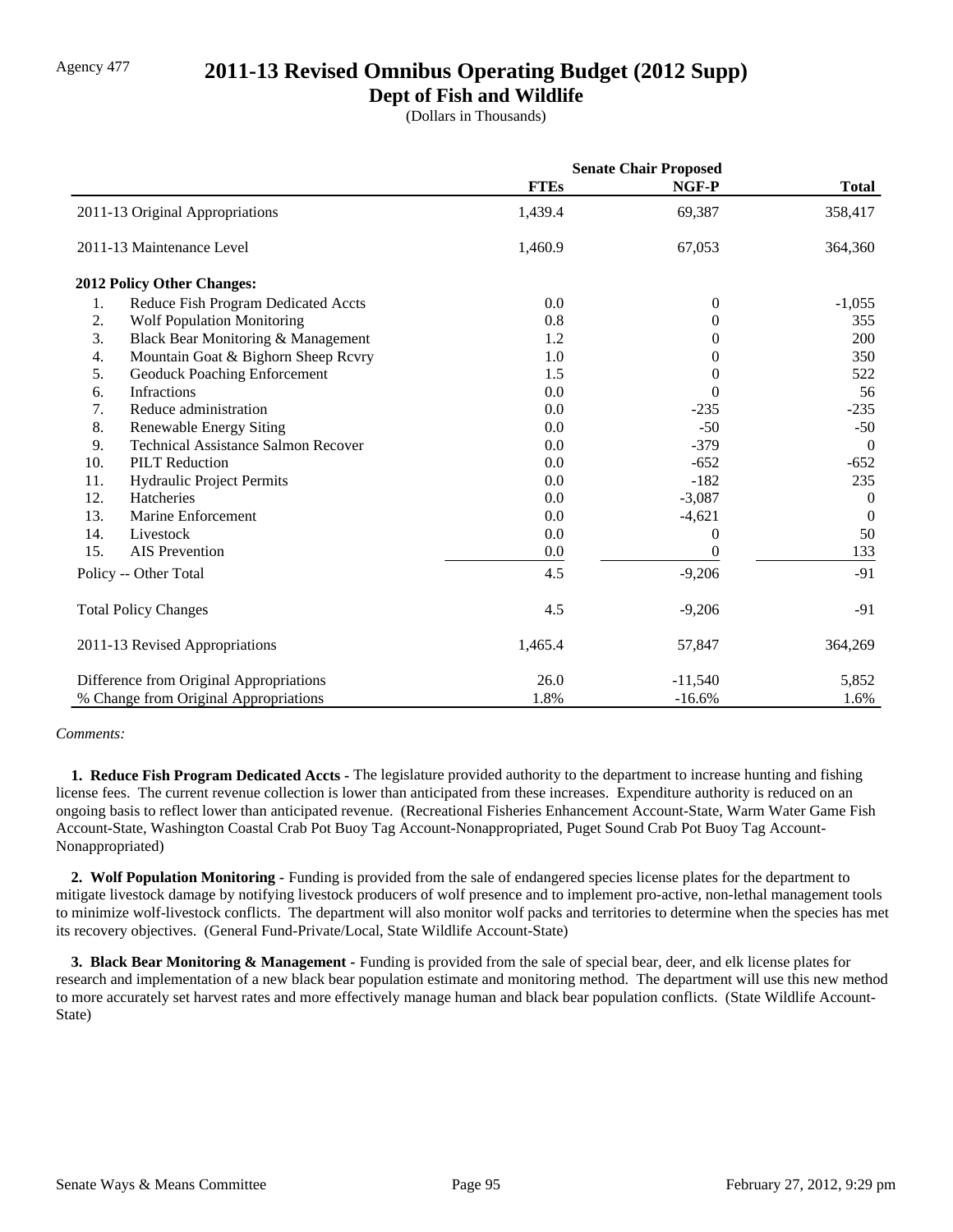## Agency 477 **2011-13 Revised Omnibus Operating Budget (2012 Supp) Dept of Fish and Wildlife**

**4. Mountain Goat & Bighorn Sheep Rcvry -** Funding from special hunting permit auctions is provided to the department to develop and implement a plan to move mountain goats from areas where their population is robust to areas where their population is in decline. WDFW will also conduct a population study of bighorn sheep in order to track their movements near domesticated sheep herds, and contract with Washington State University for research on a vaccine against the domesticated sheep disease. (State Wildlife Account-State)

 **5. Geoduck Poaching Enforcement -** Funding is provided for increased law enforcement capacity to reduce the occurrence of geoduck poaching and illegal harvest activities. The department shall fill current vacant law enforcement positions prior to filling the new positions created under this subsection. (Aquatic Lands Enhancement Account-State)

 **6. Infractions -** Spending authority is provided for the implementation of Substitute Senate Bill 6387. The legislation requires Discover Pass infractions to be deposited back into the Discover Pass account. The department receives eight percent of Discover Pass revenue.

 **7. Reduce administration -** Reduces administrative spending by 5 percent. In HB 2058 WDFW reduced management staff by 6 FTE.

 **8. Renewable Energy Siting -** Reduces spending for renewable energy siting technical assistance by the department. Potential renewable projects may continue to receive department provided assistance or assistance from private sector consultants for siting.

 **9. Technical Assistance Salmon Recover -** Due to excess fund balance, a portion of the General Fund - State funding for technical assistance for salmon recovery is shifted to the Aquatic Lands Enhancement Account. (Aquatics Land Enhancement Account)

 **10. PILT Reduction -** Savings are achieved through reducing Payments in Lieu of Taxes (PILT). The new formula provides funding to counties by ensures that no county will receive lower than their 2009 rates.

 **11. Hydraulic Project Permits -** Funding is provided for the implementation of Proposed Second Substitute Senate Bill 6406. The legislation reduces general fund state and shifts new work to dedicated funds. (Hydraulic Project Account-State)

 **12. Hatcheries -** Due to excess fund balance, a portion of the General Fund - State funding for hatchery activities is shifted to dedicated natural resource funds. (General Fund-State, Aquatics Land Enhancement Account, Regional Fisheries Enhancement Group-Account)

 **13. Marine Enforcement -** Due to excess fund balance, a portion of the General Fund - State funding for marine enforcement activities is shifted to the Recreational Resources Account. (General Fund-State, Recreational Resources Account - State).

14. Livestock - Funding is provided for mitigation, claims, and assessment costs for injury or loss of livestock caused by wolves, black bears, and cougars.

 **15. AIS Prevention -** Additional expenditure authority is provided to match expected revenue to the Aquatic Invasive Species Prevention Account during FY 2013. The funding will be used to maintain agency capacity to control aquatic invasive species. (Aquatic Invasive Species Prevention Account-State)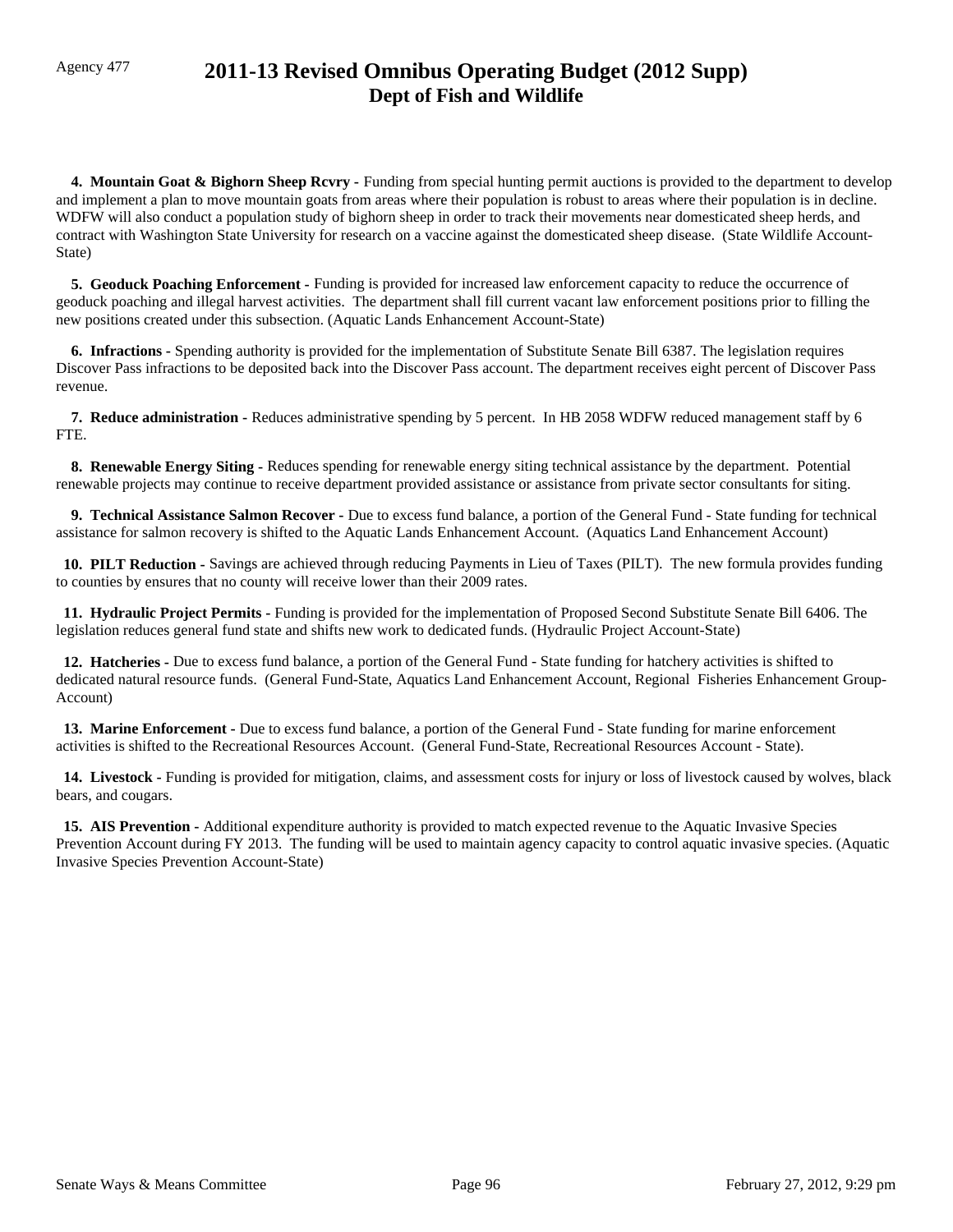### Agency 478 **2011-13 Revised Omnibus Operating Budget (2012 Supp)**

### **Puget Sound Partnership**

(Dollars in Thousands)

|                                            | <b>Senate Chair Proposed</b> |           |              |
|--------------------------------------------|------------------------------|-----------|--------------|
|                                            | <b>FTEs</b>                  | NGF-P     | <b>Total</b> |
| 2011-13 Original Appropriations            | 40.7                         | 5,065     | 15,829       |
| 2011-13 Maintenance Level                  | 40.7                         | 4,823     | 15,587       |
| <b>2012 Policy Other Changes:</b>          |                              |           |              |
| 1.<br>Performance Management System        | 0.0                          | $\Omega$  | 343          |
| 2.<br><b>Technology Spending</b>           | 0.0                          | $-128$    | $-128$       |
| 3.<br>Training/Tech Asst, Study            | 0.0                          | $-137$    | $-137$       |
| 4.<br><b>Puget Sound Federal Funding</b>   | 1.5                          | 0         | 2,125        |
| 5.<br><b>NW Straits Commission Support</b> | 0.0                          | 0         | 400          |
| Policy -- Other Total                      | 1.5                          | $-265$    | 2,603        |
| <b>Total Policy Changes</b>                | 1.5                          | $-265$    | 2,603        |
| 2011-13 Revised Appropriations             | 42.2                         | 4,558     | 18,190       |
| Difference from Original Appropriations    | 1.5                          | $-507$    | 2,361        |
| % Change from Original Appropriations      | 3.7%                         | $-10.0\%$ | 14.9%        |

#### *Comments:*

 **1. Performance Management System -** Federal expenditure authority is increased on a one-time basis for development of a performance management system to track the status of individual Puget Sound recovery projects, implementation of the Partnership's Action Agenda for Puget Sound restoration, and progress toward Sound-recovery outcomes. (General Fund-Federal)

 **2. Technology Spending -** Funding is reduced on an ongoing basis for information technology improvements. This reduction will be achieved by delaying desktop computer replacements and scaling back improvements to the agency's website and social media tools.

 **3. Training/Tech Asst, Study -** Funding is reduced or eliminated for training and technical assistance related to stormwater-reducing land development practices and for vessel traffic studies related to oil spill prevention.

 **4. Puget Sound Federal Funding -** Federal expenditure authority and FTE staff are increased for the length of the federal funding for updating the Puget Sound Action Agenda, improving the Partnership's coordinated science and monitoring program, and providing financial and technical support to local organizations in the Partnership's seven geographic action areas. (General Fund-Federal)

 **5. NW Straits Commission Support -** Federal expenditure authority is increased on a one-time basis for a U.S. Environmental Protection Agency pass-through grant dedicated to supporting the Northwest Straits Commission for one year. This will allow the Commission to continue to provide marine conservation recommendations to state and local governments and provide scientific, technical, and financial support to local marine resource committees. (General Fund-Federal)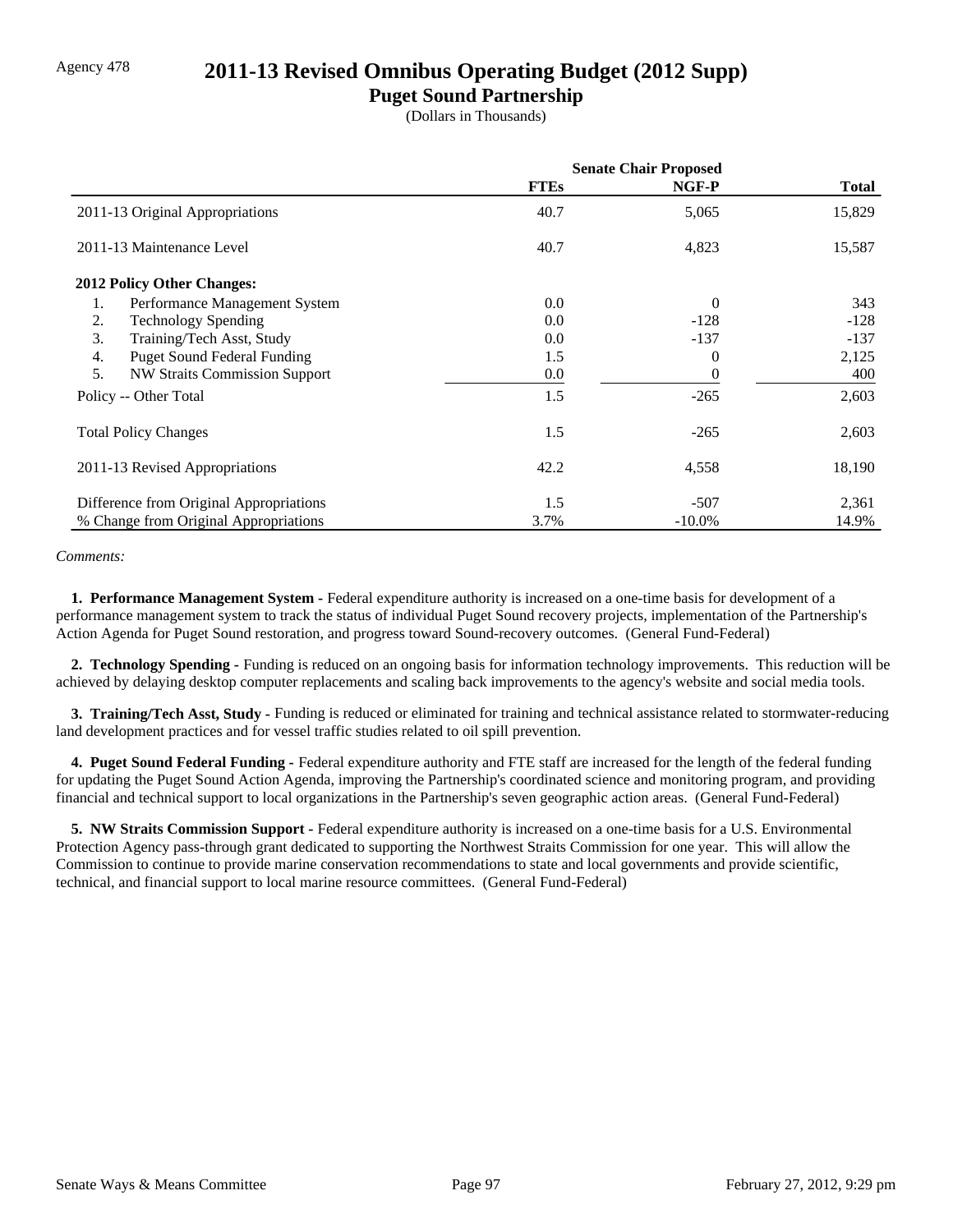### Agency 490 **2011-13 Revised Omnibus Operating Budget (2012 Supp)**

### **Department of Natural Resources**

(Dollars in Thousands)

|     |                                         | <b>Senate Chair Proposed</b> |                  |                |
|-----|-----------------------------------------|------------------------------|------------------|----------------|
|     |                                         | <b>FTEs</b>                  | NGF-P            | <b>Total</b>   |
|     | 2011-13 Original Appropriations         | 1,374.2                      | 68,913           | 360,495        |
|     | 2011-13 Maintenance Level               | 1,374.2                      | 67,106           | 358,617        |
|     | 2012 Policy Other Changes:              |                              |                  |                |
| 1.  | Survey & Mapping Activity               | 0.0                          | $\theta$         | $-222$         |
| 2.  | <b>Trust Land Mgmt Activities</b>       | 5.0                          | $\Omega$         | 4,383          |
| 3.  | Silviculture Burn Permit Pgm            | 0.0                          | $\theta$         | $-129$         |
| 4.  | Shift ECY/DFW Grant Funding to FFSA     | 0.0                          | $-487$           | $\theta$       |
| 5.  | Increase Adaptive Mgmt Activities       | 0.0                          | $\Omega$         | 1,064          |
| 6.  | <b>Reduce Administration</b>            | 0.0                          | $-244$           | $-244$         |
| 7.  | Reduce Management                       | 0.0                          | $-482$           | $-482$         |
| 8.  | Fire Suppression Overtime               | 0.0                          | $-623$           | $-623$         |
| 9.  | Fire Suppression Cost Shift             | 0.0                          | $-595$           | $\overline{0}$ |
| 10. | Natural Heritage                        | 0.0                          | $-25$            | $-25$          |
| 11. | Geology Services                        | 0.0                          | $-100$           | $-100$         |
| 12. | Forest and Fish Support                 | 0.0                          | $-1,000$         | $\overline{0}$ |
| 13. | <b>Forest Practices</b>                 | 2.5                          | 0                | 840            |
| 14. | Marine Management                       | 0.0                          | $\overline{0}$   | 2,400          |
| 15. | <b>Infractions</b>                      | 0.0                          | $\boldsymbol{0}$ | 56             |
|     | Policy -- Other Total                   | 7.5                          | $-3,556$         | 6,918          |
|     | <b>Total Policy Changes</b>             | 7.5                          | $-3,556$         | 6,918          |
|     | 2011-13 Revised Appropriations          | 1,381.7                      | 63,550           | 365,535        |
|     | Difference from Original Appropriations | 7.5                          | $-5,363$         | 5,040          |
|     | % Change from Original Appropriations   | 0.6%                         | $-7.8%$          | 1.4%           |

#### *Comments:*

**1. Survey & Mapping Activity -** Due to lower revenue into the Survey and Maps Account, the expenditure authority for mapping and surveys is reduced. (Survey and Maps Account-State)

 **2. Trust Land Mgmt Activities -** In the 2009-11 enacted budget, DNR's trust management accounts were reduced substantially due to declines in timber revenues. Revenues have since stabilized. Additional expenditure authority will allow resumption of delayed silvicultural activities, which will help to maintain timber revenues in the future. (Forest Development Account-State, Resource Management Cost Account-State)

 **3. Silviculture Burn Permit Pgm -** The Department of Natural Resources and the Department of Ecology issue permits for silviculture and agriculture burning to maintain air quality. Due to a decline in permit revenue, funding for the silviculture burning permit program is reduced. (Air Pollution Control Account-State)

 **4. Shift ECY/DFW Grant Funding to FFSA -** DNR's Adaptive Management Program distributes participation grants to certain stakeholders and state agencies that perform work as part of the forest practices adaptive management process. When the Forest and Fish Support Account (FFSA) was established in 2007, all participation grant funding was paid from it, but during the previous biennium, the grant funding for the Department of Ecology and the Department of Fish and Wildlife was paid from the General Fund. This ongoing shift moves the funding back to the FFSA. (General Fund-State, Forest and Fish Support Account-State)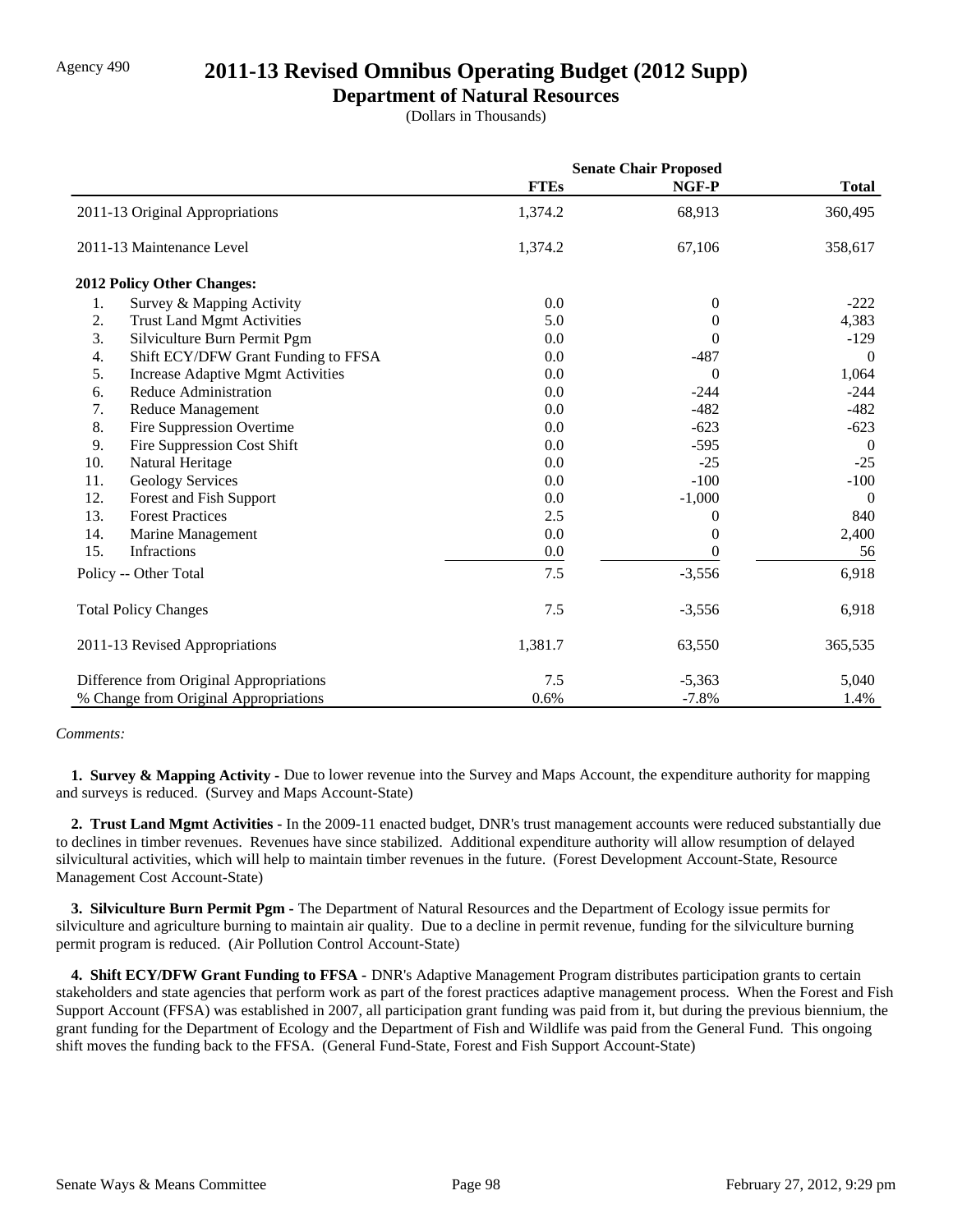## Agency 490 **2011-13 Revised Omnibus Operating Budget (2012 Supp) Department of Natural Resources**

 **5. Increase Adaptive Mgmt Activities -** The Forest Practices Act and the Forest and Fish Rules are the basis for the Forest Practices Habitat Conservation Plan (FPHCP) and the Clean Water Act (CWA) assurances which protect fish life and water quality in forested areas. The Forest and Fish Support Account, created in 2007 to support the implementation of the Forest and Fish Rules, has built up excess funds over time due to increased revenue and under-expenditures. These excess funds will be used to increase activities that support the CWA assurances and the FPHCP. (Forest and Fish Support Account-State)

 **6. Reduce Administration -** Savings are achieved through reducing general fund state administrative expenditures by five percent.

 **7. Reduce Management -** Saving is achieved through the elimination of six management positions. The reduction assumes that supervisory and policy duties will be allocated to other managers.

 **8. Fire Suppression Overtime -** Savings are achieved through allocating staffing resources and overtime to more seasonal fire fighters to offset overtime payments to department employees. Using fiscal year 2012 as a base year, this allows the state to pay a rate approximately 28 percent lower than the average department employee overtime rates.

 **9. Fire Suppression Cost Shift -** Due to excess fund balance, a portion of the General Fund - State spending on emergency fire suppression activities is shifted to the Forest Development Account. (General Fund-State, Forest Development Account-State)

 **10. Natural Heritage -** Savings are achieved through a reduction to the maintenance and operational support for Natural Area Preserves and Natural Resource Conservation Areas.

 **11. Geology Services -** Savings are achieved through a reduction in department geology services by 7 percent effective May 1.

 **12. Forest and Fish Support -** Due to excess fund balance, a portion of the General Fund - State funding for activities in the forest and fish program report is shifted to the Forest and Fish Support Account. These activities include compliance monitoring. (General Fund-State, Forest and Fish Support Account-State)

 **13. Forest Practices -** Funding is provided for the implementation of Proposed Second Substitute Senate Bill 6406. The legislation reduces general fund state and shifts new work to dedicated funds. (Forest Practices Account-State)

 **14. Marine Management -** Funding is provided for the implementation of Second Substitute Senate Bill 6263 (Marine Management Planning). The legislation allows for the development of marine management plans for different geographic areas on different schedules. (Marine Resources Stewardship Trust Account-State)

 **15. Infractions -** Spending authority is provided for the implementation of Substitute Senate Bill 6387. The legislation requires Discover Pass infractions to be deposited back into the Discover Pass account. The department receives eight percent of Discover Pass revenue.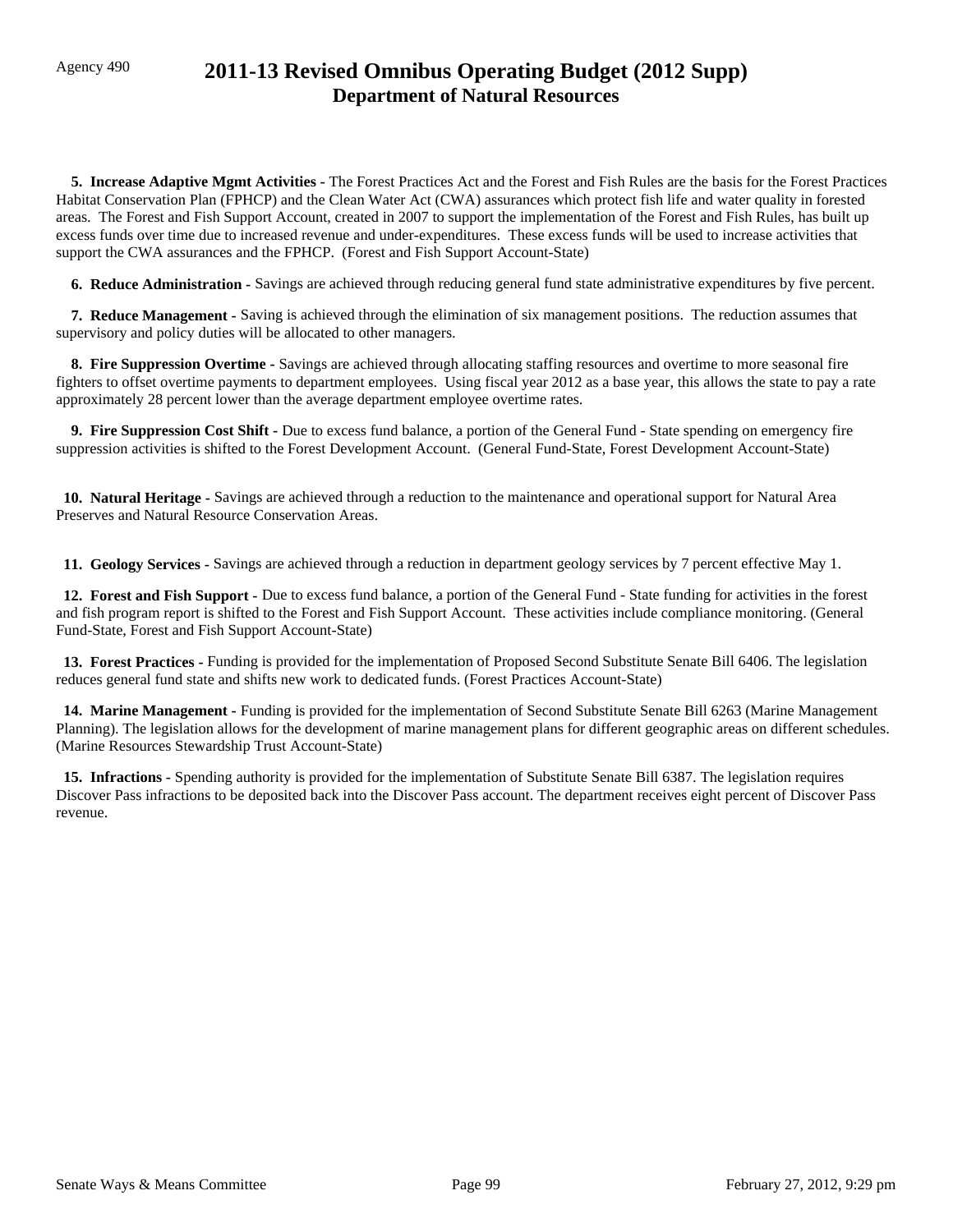### Agency 495 **2011-13 Revised Omnibus Operating Budget (2012 Supp)**

### **Department of Agriculture**

(Dollars in Thousands)

|                                         | <b>Senate Chair Proposed</b> |         |              |
|-----------------------------------------|------------------------------|---------|--------------|
|                                         | <b>FTEs</b>                  | NGF-P   | <b>Total</b> |
| 2011-13 Original Appropriations         | 755.4                        | 31,100  | 146,302      |
| 2011-13 Maintenance Level               | 755.4                        | 30,355  | 146,377      |
| 2012 Policy Other Changes:              |                              |         |              |
| <b>Eliminate Special Projects</b><br>1. | 0.0                          | $-139$  | $-139$       |
| 2.<br>Administration                    | 0.0                          | $-71$   | $-360$       |
| Policy -- Other Total                   | 0.0                          | $-210$  | $-499$       |
| <b>Total Policy Changes</b>             | 0.0                          | $-210$  | $-499$       |
| 2011-13 Revised Appropriations          | 755.4                        | 30,145  | 145,878      |
| Difference from Original Appropriations | 0.0                          | $-955$  | $-424$       |
| % Change from Original Appropriations   | 0.0%                         | $-3.1%$ | $-0.3%$      |

#### *Comments:*

 **1. Eliminate Special Projects -** Eliminates remaining funding for bio-energy special projects. The legislature created the project in the 2006 Supplemental for a multi-agency effort to promote the development of a bioenergy industry in Washington. This option eliminates the project in May.

 **2. Administration -** Savings are achieved through a five percent reduction in administrative spending. (Various funds)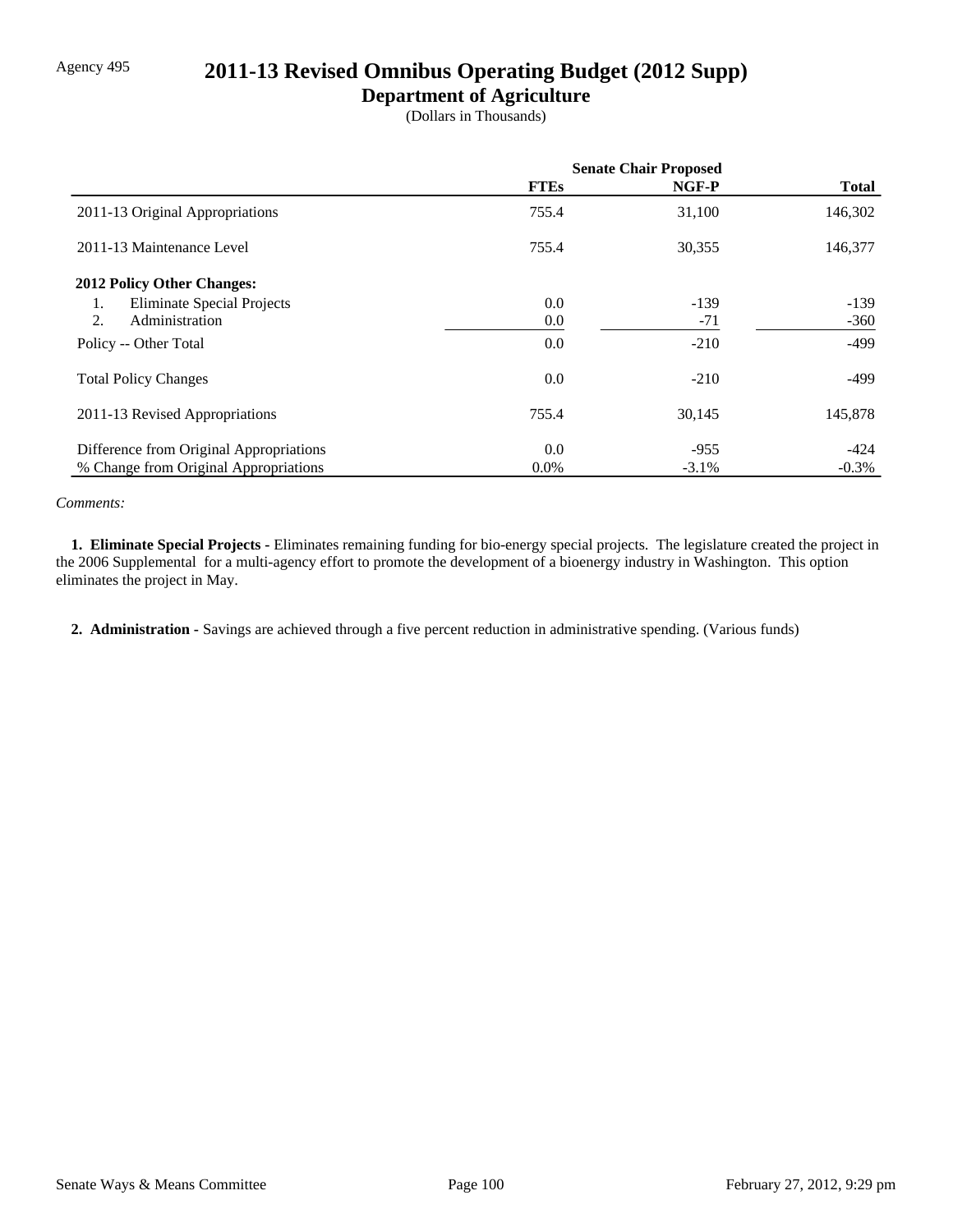## Agency 225 **2011-13 Revised Omnibus Operating Budget (2012 Supp)**

### **Washington State Patrol**

(Dollars in Thousands)

|                                           | <b>Senate Chair Proposed</b> |          |              |
|-------------------------------------------|------------------------------|----------|--------------|
|                                           | <b>FTEs</b>                  | NGF-P    | <b>Total</b> |
| 2011-13 Original Appropriations           | 525.2                        | 75,499   | 135,640      |
| 2011-13 Maintenance Level                 | 529.2                        | 72,414   | 134,320      |
| <b>2012 Policy Other Changes:</b>         |                              |          |              |
| Non-Conviction Rapsheet Disclosure*<br>1. | 0.0                          | $\Omega$ |              |
| Policy -- Other Total                     | 0.0                          | $\Omega$ |              |
| <b>2012 Policy Comp Changes:</b>          |                              |          |              |
| <b>Administrative Reduction</b><br>2.     | $-1.3$                       | -544     | -544         |
| Policy -- Comp Total                      | $-1.3$                       | $-544$   | $-544$       |
| <b>Total Policy Changes</b>               | $-1.3$                       | $-544$   | $-543$       |
| 2011-13 Revised Appropriations            | 528.0                        | 71,870   | 133,777      |
| Difference from Original Appropriations   | 2.8                          | $-3,629$ | $-1,863$     |
| % Change from Original Appropriations     | 0.5%                         | $-4.8\%$ | $-1.4%$      |

#### *Comments:*

 **1. Non-Conviction Rapsheet Disclosure\* -** The Patrol has proposed legislation that will allow the state to provide copies of nonconviction rapsheets. Fees will offset the entire cost. (Fingerprint Identification Account-State)

 **2. Administrative Reduction -** The administrative functions within WSP are reduced beginning April 1, 2012. Further administrative savings are not made, in recognition of the WSP public safety function. Administrative savings may be achieved through staff reductions and other administrative, management, and support program efficiencies. Administrative savings, to the extent possible, must not affect crime laboratory and toxicology casework at the current service level, as well as internal investigations.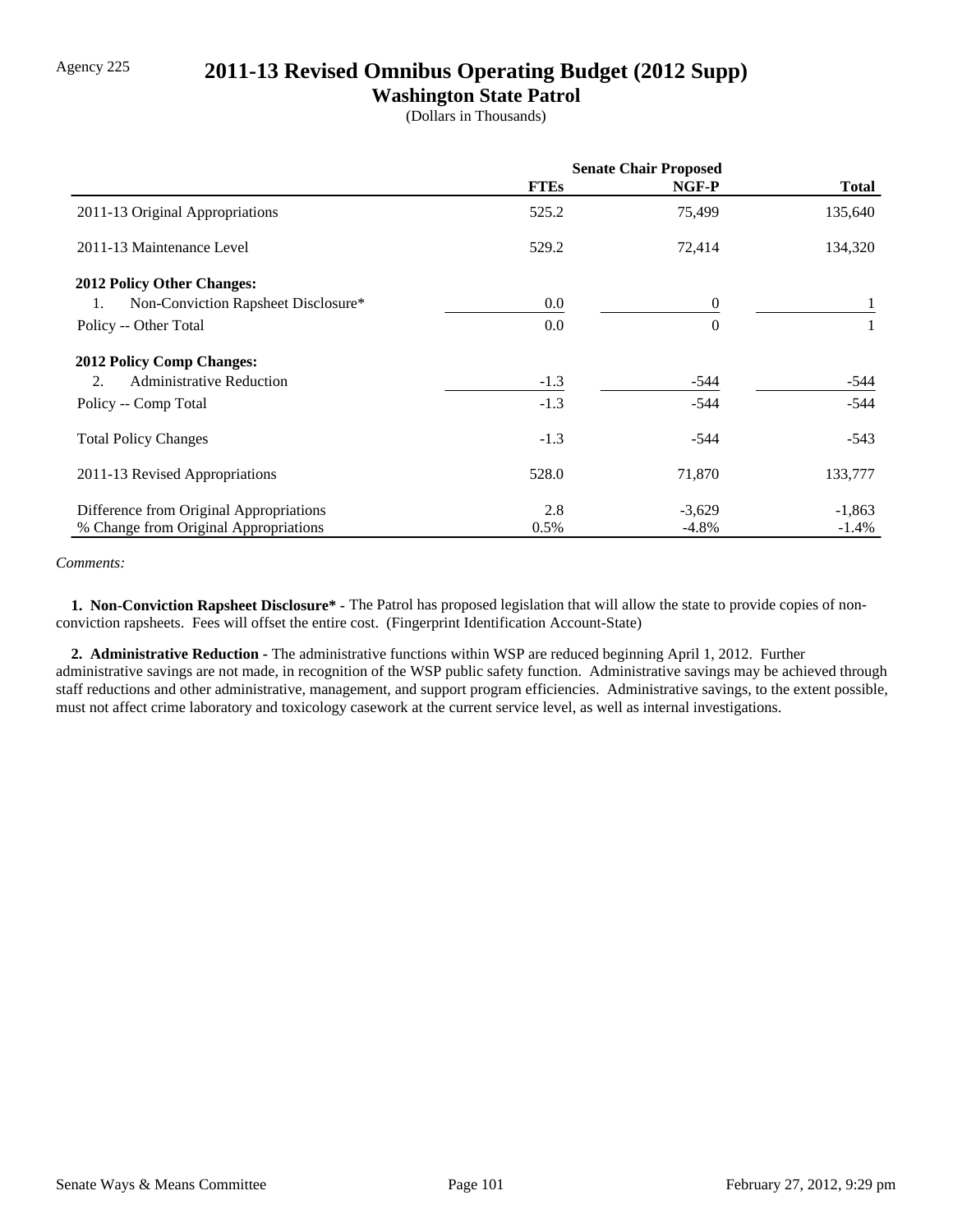# Agency 350 **2011-13 Revised Omnibus Operating Budget (2012 Supp)** Program 010

**Public Schools**

#### **OSPI & Statewide Programs**

(Dollars in Thousands)

|                                             | <b>Senate Chair Proposed</b> |          |              |
|---------------------------------------------|------------------------------|----------|--------------|
|                                             | <b>FTEs</b>                  | NGF-P    | <b>Total</b> |
| 2011-13 Original Appropriations             | 234.3                        | 48,657   | 138,300      |
| 2011-13 Maintenance Level                   | 234.3                        | 48,017   | 133,660      |
| 2012 Policy Other Changes:                  |                              |          |              |
| <b>Interpreter-Services Standards</b><br>1. | 0.0                          | 25       | 25           |
| <b>Foster Care Outcomes</b><br>2.           | 0.0                          | 128      | 128          |
| Policy -- Other Total                       | 0.0                          | 153      | 153          |
| <b>Total Policy Changes</b>                 | 0.0                          | 153      | 153          |
| 2011-13 Revised Appropriations              | 234.3                        | 48,170   | 133,813      |
| Difference from Original Appropriations     | 0.0                          | $-487$   | $-4,487$     |
| % Change from Original Appropriations       | $0.0\%$                      | $-1.0\%$ | $-3.2%$      |

#### *Comments:*

 **1. Interpreter-Services Standards -** Funds are provided for the professional educator standards board to develop educator interpreter standards and identify interpreter assessments that are available to school districts. The board will establish a performance standard, defining what constitutes a minimum assessment result, for each educational interpreter assessment identified and will publicize the standards and assessments for school district use.

 **2. Foster Care Outcomes -** Funding is provided pursuant to SHB 2254 (foster care outcomes), which directs OSPI to report on the implementation of the state's plan of cross-system collaboration to promote educational stability and improve education outcomes of foster youth. The first report is due December 1, 2012 and annually thereafter through 2015.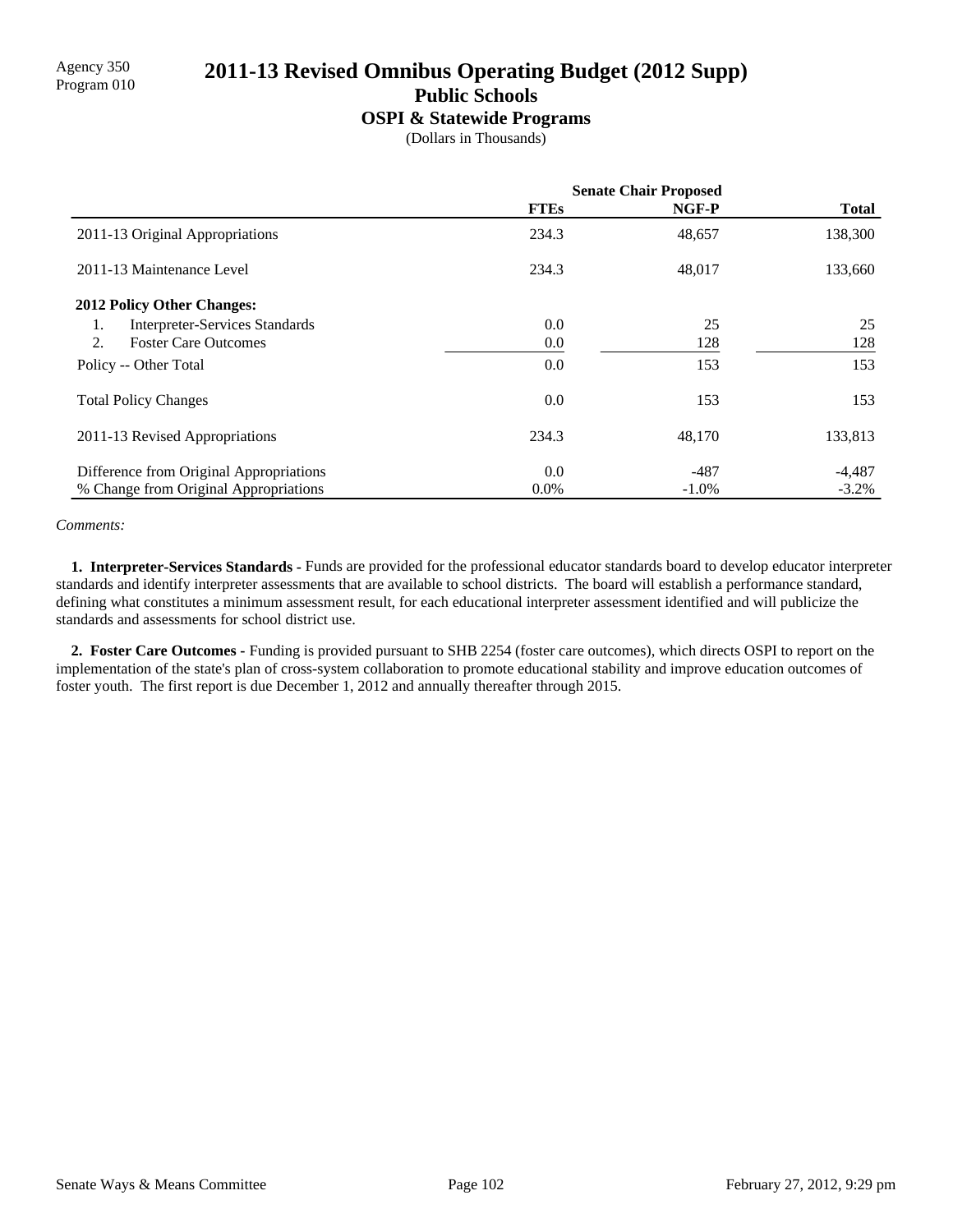# Agency 350 **2011-13 Revised Omnibus Operating Budget (2012 Supp)** Program 021

### **Public Schools**

**General Apportionment**

(Dollars in Thousands)

|                                         | <b>Senate Chair Proposed</b> |            |              |
|-----------------------------------------|------------------------------|------------|--------------|
|                                         | <b>FTEs</b>                  | NGF-P      | <b>Total</b> |
| 2011-13 Original Appropriations         | 0.0                          | 10,459,774 | 10,459,774   |
| 2011-13 Maintenance Level               | 0.0                          | 10,411,864 | 10,433,942   |
| 2012 Policy Other Changes:              |                              |            |              |
| K-3 Class Size Reduction<br>1.          | 0.0                          | 28,377     | 28,377       |
| 2.<br>June 2013 Apportionment #         | 0.0                          | $-340,000$ | $-340,000$   |
| 3.<br>June 2013 Contingency Funds       | 0.0                          | 10,000     | 10,000       |
| Policy -- Other Total                   | 0.0                          | $-301,623$ | $-301,623$   |
| <b>2012 Policy Comp Changes:</b>        |                              |            |              |
| <b>Pension Rate Correction</b><br>4.    | 0.0                          | 225        | 225          |
| Policy -- Comp Total                    | 0.0                          | 225        | 225          |
| <b>Total Policy Changes</b>             | 0.0                          | $-301,398$ | $-301,398$   |
| 2011-13 Revised Appropriations          | 0.0                          | 10,110,466 | 10,132,544   |
| Difference from Original Appropriations | 0.0                          | $-349,308$ | $-327,230$   |
| % Change from Original Appropriations   | $0.0\%$                      | $-3.3%$    | $-3.1\%$     |

#### *Comments:*

 **1. K-3 Class Size Reduction -** Funding is adjusted to lower class sizes in grades K-3 in high-poverty schools. This item provides funding for schools that have free and reduced-price lunch eligible student populations exceeding 50 percent. The funding amount assumes class sizes of 22.53 in eligible schools, grades K-3. Class sizes in grades K-3 in non-high poverty schools are 25.23; all K-3 class sizes are scheduled to be 17.00 by School Year 2017-18. (Education Legacy Trust Account-State)

 **2. June 2013 Apportionment # -** The budget shifts \$340 million of the June 2013 apportionment payments to school districts from the last business day of June 2013 to the first business day of July 2013. This increases costs for Fiscal Year 2014 and reduces costs for Fiscal Year 2013. The schedule change is permanent.

 **3. June 2013 Contingency Funds -** A \$10 million June financial-contingency fund is provided for districts that meet specific financial hardship criteria resulting from the apportionment and bus-depreciation payment shifts. The budget shifts \$340 million of the June 2013 apportionment payments to school districts from the last business day of June 2013 to the first business day of July 2013. This change to the apportionment schedule is permanent. Further, the supplemental budget adopted in December 2011 (Chapter 9, 2011 Laws 2nd Special Session PV) also changed the payment schedule for transportation depreciation payments. Funds paid annually to school districts for bus replacement are made in August, instead of the previous October, beginning in School Year 2012-13.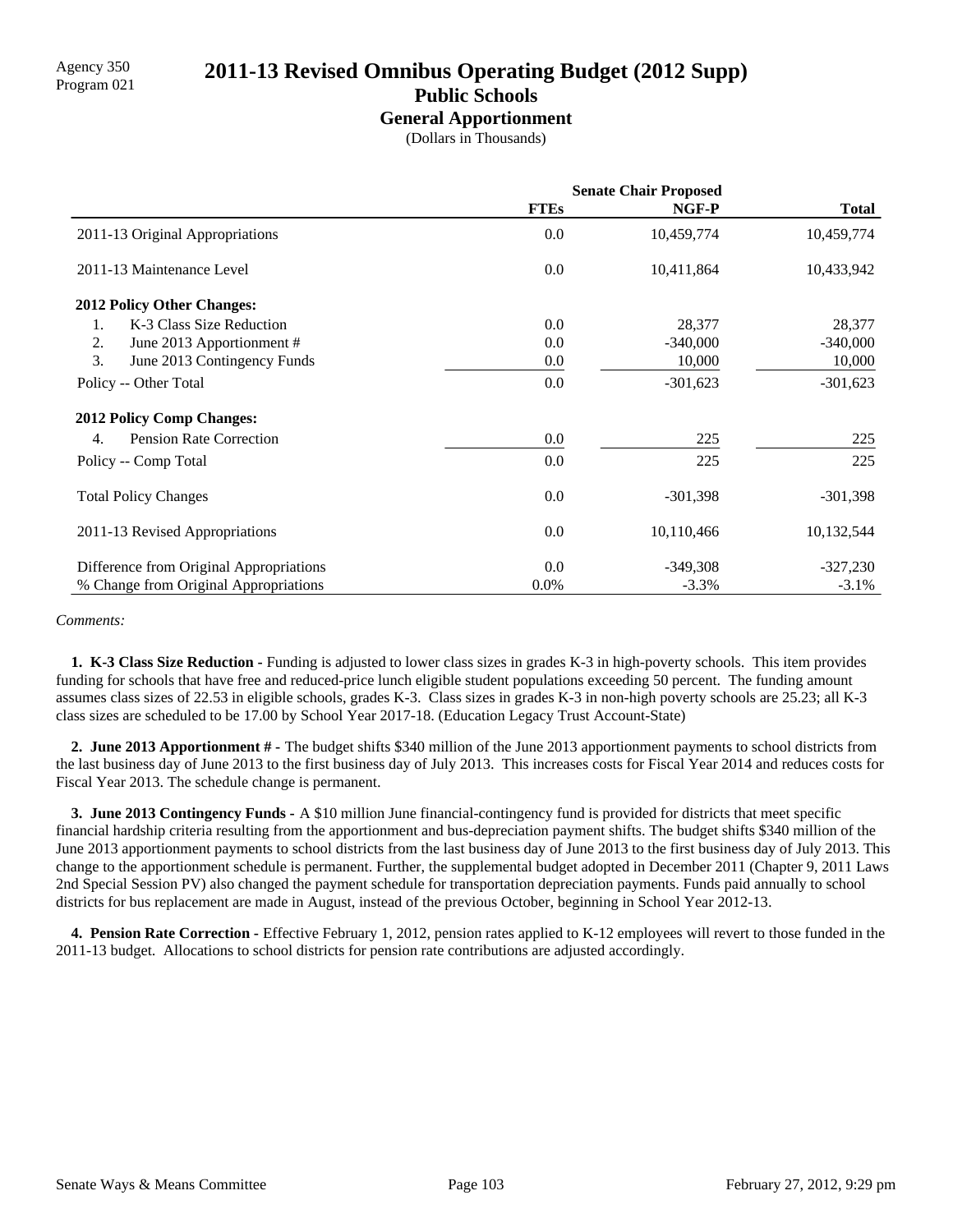## 2011-13 Revised Omnibus Operating Budget (2012 Supp) **Public Schools**

# **Pupil Transportation**

(Dollars in Thousands)

|                                         | <b>Senate Chair Proposed</b> |           |              |
|-----------------------------------------|------------------------------|-----------|--------------|
|                                         | <b>FTEs</b>                  | NGF-P     | <b>Total</b> |
| 2011-13 Original Appropriations         | 0.0                          | 649.813   | 649,813      |
| 2011-13 Maintenance Level               | 0.0                          | 595.885   | 595,885      |
| 2011-13 Revised Appropriations          | 0.0                          | 595.885   | 595,885      |
| Difference from Original Appropriations | 0.0                          | $-53.928$ | $-53,928$    |
| % Change from Original Appropriations   | $0.0\%$                      | $-8.3\%$  | $-8.3\%$     |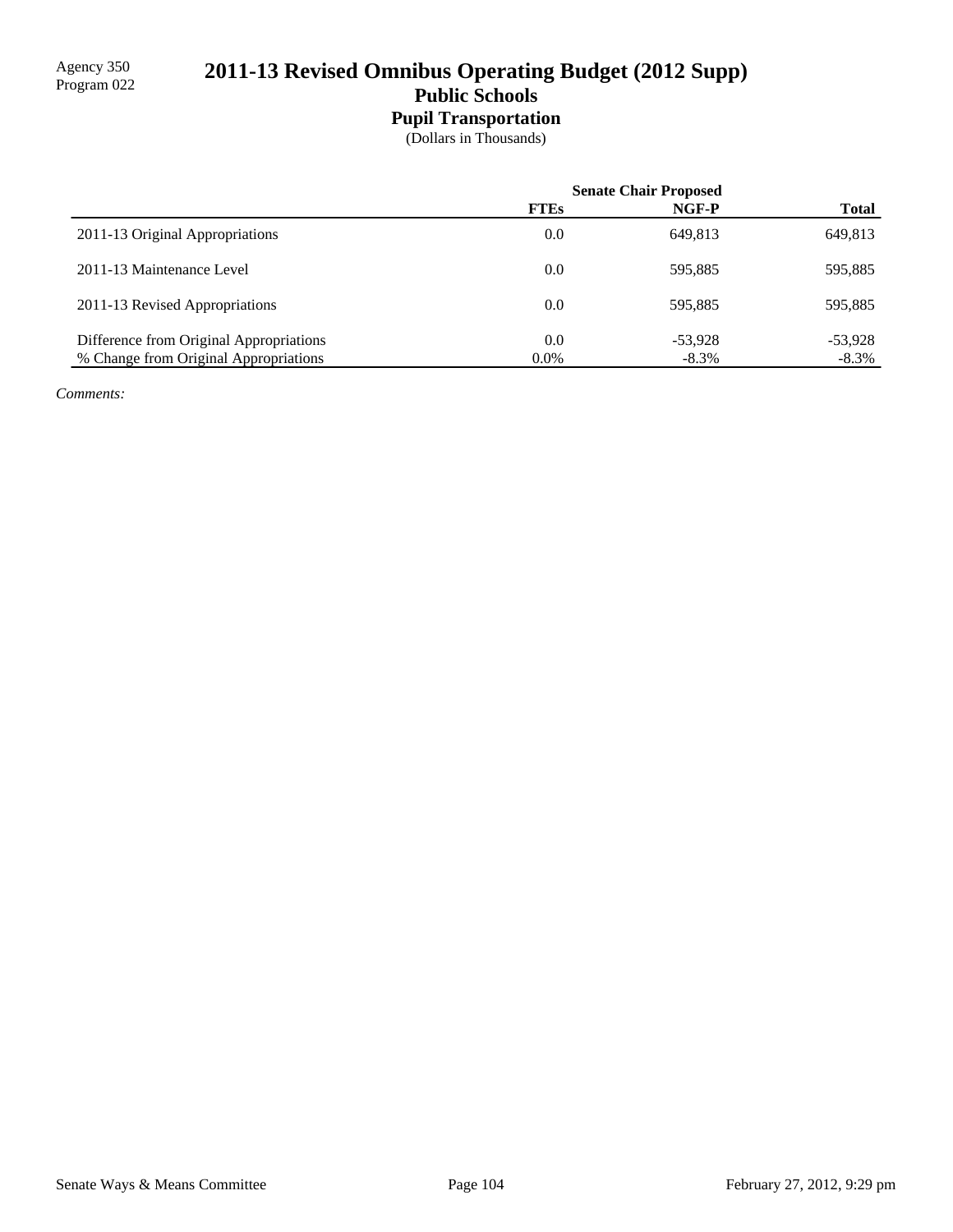# Agency 350<br>Program 026 **2011-13 Revised Omnibus Operating Budget (2012 Supp)**

### **Public Schools Special Education**

(Dollars in Thousands)

|                                         | <b>Senate Chair Proposed</b> |           |              |
|-----------------------------------------|------------------------------|-----------|--------------|
|                                         | <b>FTEs</b>                  | NGF-P     | <b>Total</b> |
| 2011-13 Original Appropriations         | 2.0                          | 1,350,186 | 2,041,982    |
| 2011-13 Maintenance Level               | 2.0                          | 1,328,931 | 1,815,867    |
| <b>2012 Policy Other Changes:</b>       |                              |           |              |
| K-3 Class Size Reduction<br>1.          | 0.0                          | 3,923     | 3,923        |
| Policy -- Other Total                   | 0.0                          | 3,923     | 3,923        |
| <b>2012 Policy Comp Changes:</b>        |                              |           |              |
| <b>Pension Rate Correction</b><br>2.    | 0.0                          | 28        | 28           |
| Policy -- Comp Total                    | 0.0                          | 28        | 28           |
| <b>Total Policy Changes</b>             | 0.0                          | 3,951     | 3,951        |
| 2011-13 Revised Appropriations          | 2.0                          | 1,332,882 | 1,819,818    |
| Difference from Original Appropriations | 0.0                          | $-17,304$ | $-222,164$   |
| % Change from Original Appropriations   | 0.0%                         | $-1.3%$   | $-10.9\%$    |

#### *Comments:*

 **1. K-3 Class Size Reduction -** Funding is adjusted to lower class sizes in grades K-3 in high-poverty schools. This item provides funding for schools that have free and reduced-price lunch eligible student populations exceeding 50 percent. The funding amount assumes class sizes of 22.53 in eligible schools, grades K-3. Class sizes in grades K-3 in non-high poverty schools are 25.23; all K-3 class sizes are scheduled to be 17.00 by School Year 2017-18. (Education Legacy Trust Account-State)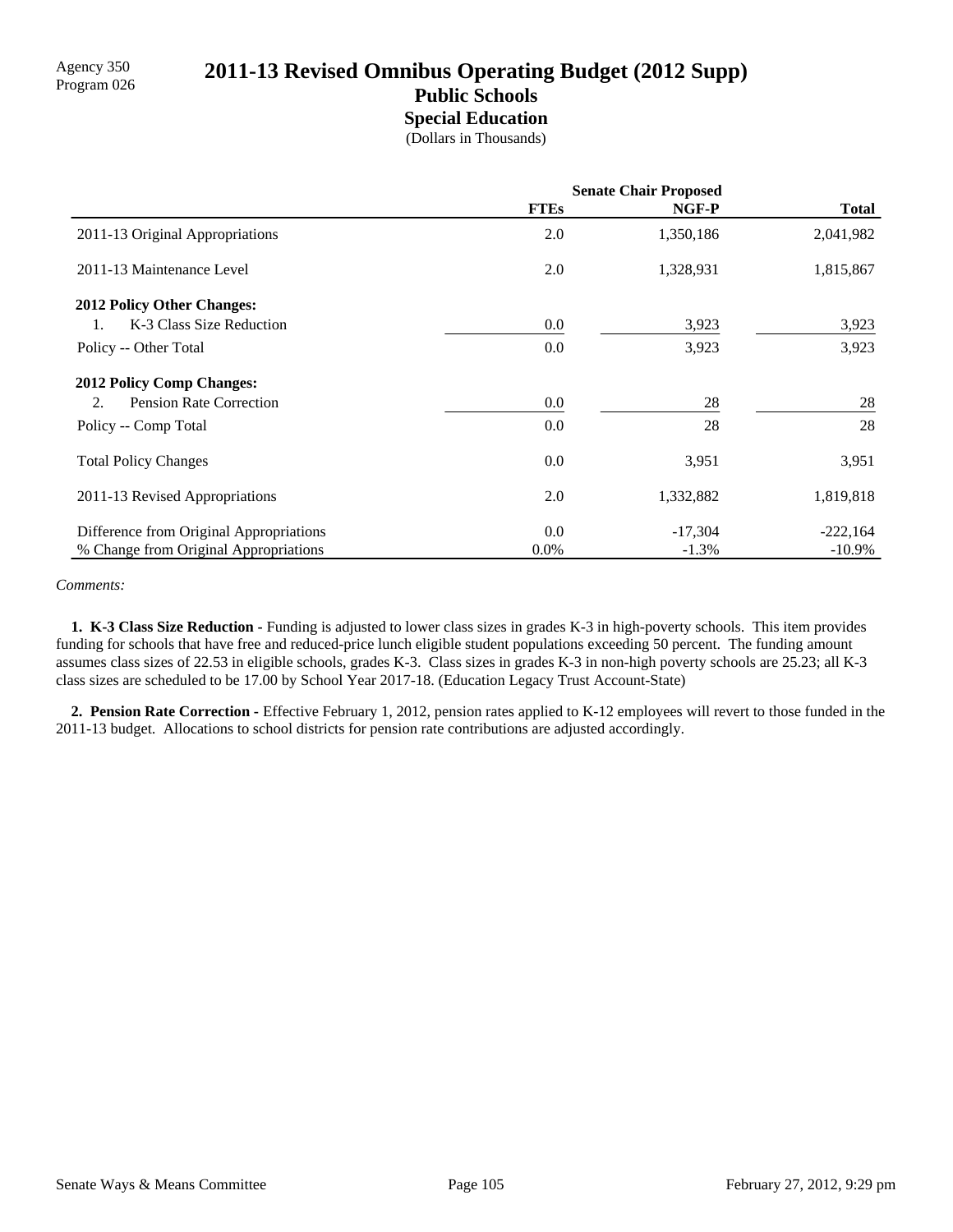### 2011-13 Revised Omnibus Operating Budget (2012 Supp) **Public Schools**

## **Educational Service Districts**

(Dollars in Thousands)

|                                         | <b>Senate Chair Proposed</b> |          |              |
|-----------------------------------------|------------------------------|----------|--------------|
|                                         | <b>FTEs</b>                  | NGF-P    | <b>Total</b> |
| 2011-13 Original Appropriations         | 0.0                          | 15,815   | 15,815       |
| 2011-13 Maintenance Level               | 0.0                          | 15,806   | 15,806       |
| 2011-13 Revised Appropriations          | 0.0                          | 15,806   | 15,806       |
| Difference from Original Appropriations | 0.0                          | -9       | -9           |
| % Change from Original Appropriations   | $0.0\%$                      | $-0.1\%$ | $-0.1\%$     |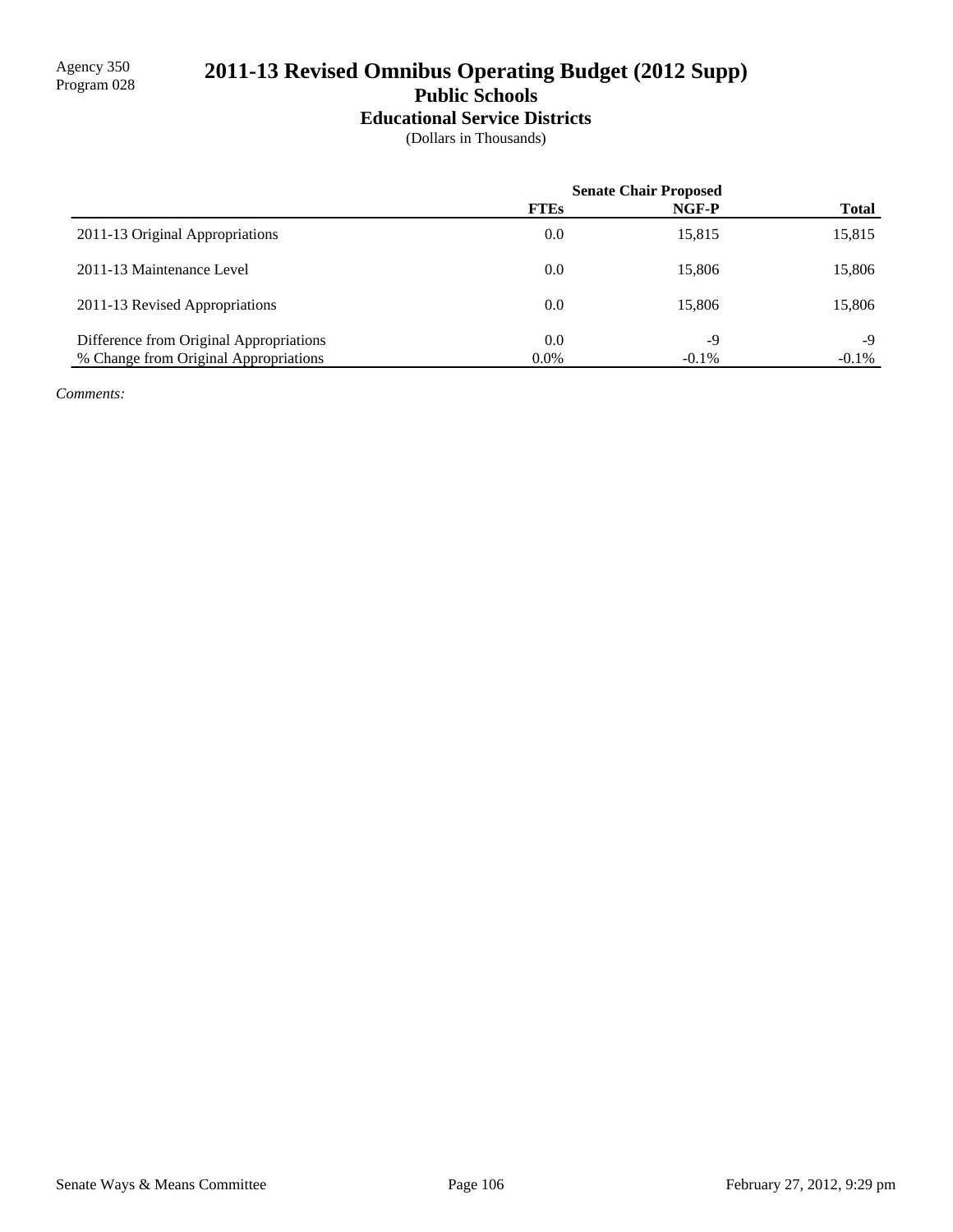## 2011-13 Revised Omnibus Operating Budget (2012 Supp) **Public Schools Levy Equalization**

(Dollars in Thousands)

|                                         | <b>Senate Chair Proposed</b> |           |              |
|-----------------------------------------|------------------------------|-----------|--------------|
|                                         | <b>FTEs</b>                  | NGF-P     | <b>Total</b> |
| 2011-13 Original Appropriations         | 0.0                          | 611,782   | 611,782      |
| 2011-13 Maintenance Level               | 0.0                          | 598.934   | 603,334      |
| 2011-13 Revised Appropriations          | 0.0                          | 598.934   | 603,334      |
| Difference from Original Appropriations | 0.0                          | $-12,848$ | $-8,448$     |
| % Change from Original Appropriations   | $0.0\%$                      | $-2.1\%$  | $-1.4\%$     |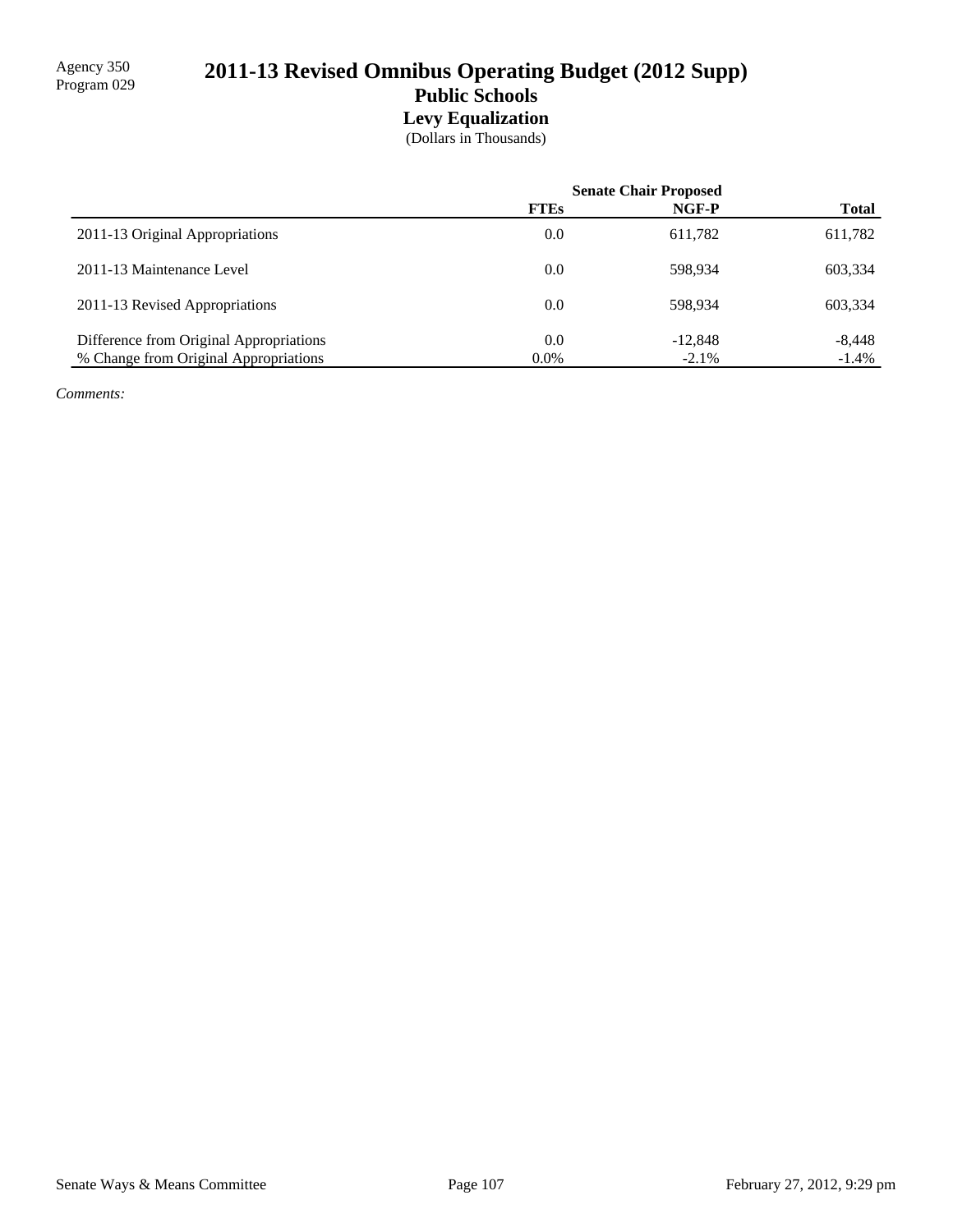### 2011-13 Revised Omnibus Operating Budget (2012 Supp) **Public Schools**

## **Institutional Education**

(Dollars in Thousands)

|                                         | <b>Senate Chair Proposed</b> |          |              |
|-----------------------------------------|------------------------------|----------|--------------|
|                                         | <b>FTEs</b>                  | NGF-P    | <b>Total</b> |
| 2011-13 Original Appropriations         | 0.0                          | 32,610   | 32,610       |
| 2011-13 Maintenance Level               | 0.0                          | 32,560   | 32,560       |
| <b>2012 Policy Comp Changes:</b>        |                              |          |              |
| <b>Pension Rate Correction</b>          | 0.0                          |          |              |
| Policy -- Comp Total                    | 0.0                          |          |              |
| <b>Total Policy Changes</b>             | 0.0                          |          |              |
| 2011-13 Revised Appropriations          | 0.0                          | 32,561   | 32,561       |
| Difference from Original Appropriations | 0.0                          | -49      | -49          |
| % Change from Original Appropriations   | $0.0\%$                      | $-0.2\%$ | $-0.2\%$     |

*Comments:*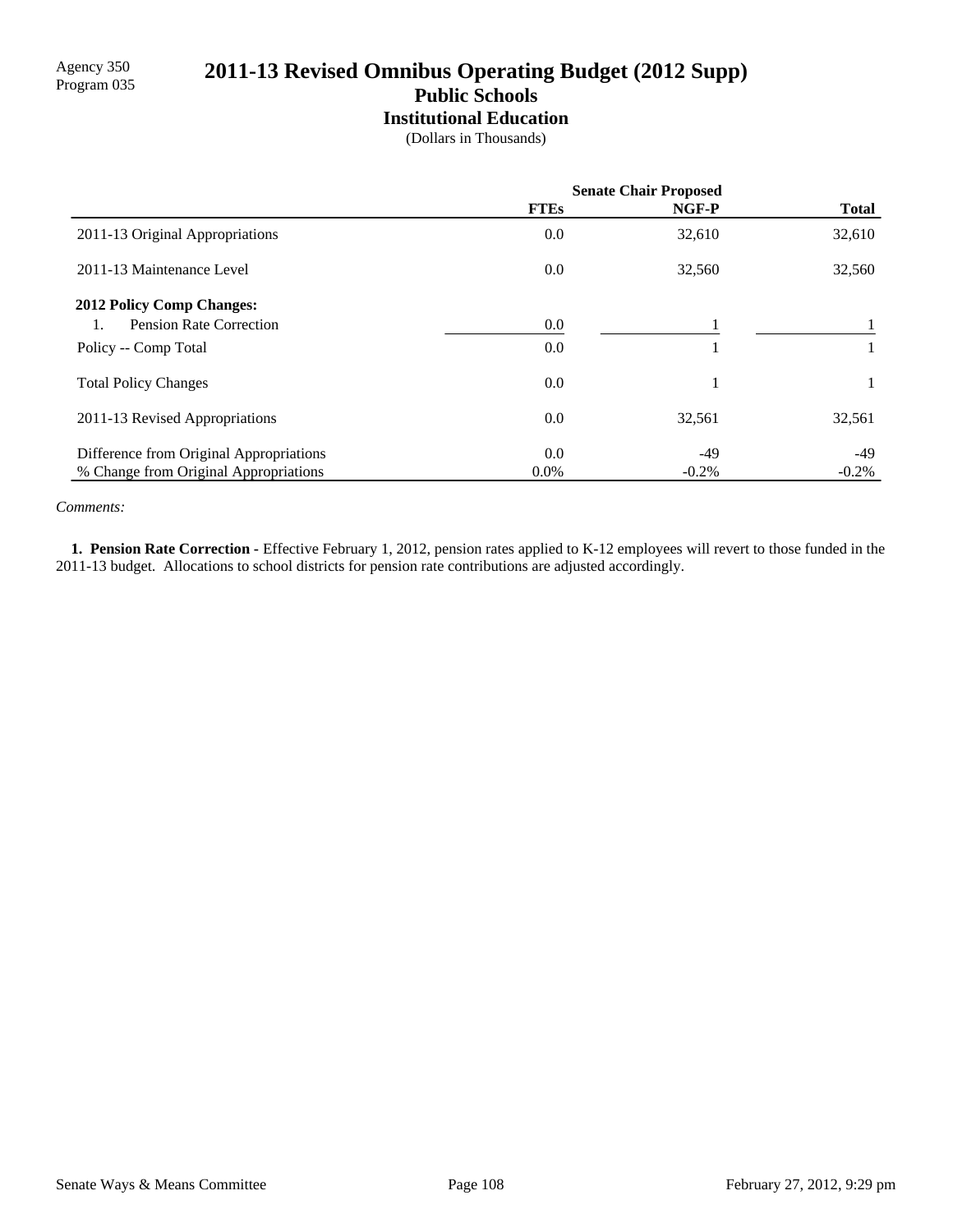# 2011-13 Revised Omnibus Operating Budget (2012 Supp)

## **Public Schools**

### **Ed of Highly Capable Students**

(Dollars in Thousands)

|                                         | <b>Senate Chair Proposed</b> |         |              |
|-----------------------------------------|------------------------------|---------|--------------|
|                                         | <b>FTEs</b>                  | NGF-P   | <b>Total</b> |
| 2011-13 Original Appropriations         | 0.0                          | 17,535  | 17,535       |
| 2011-13 Maintenance Level               | 0.0                          | 17,533  | 17,533       |
| 2011-13 Revised Appropriations          | 0.0                          | 17,533  | 17,533       |
| Difference from Original Appropriations | 0.0                          | $-2$    | $-2$         |
| % Change from Original Appropriations   | $0.0\%$                      | $0.0\%$ | $0.0\%$      |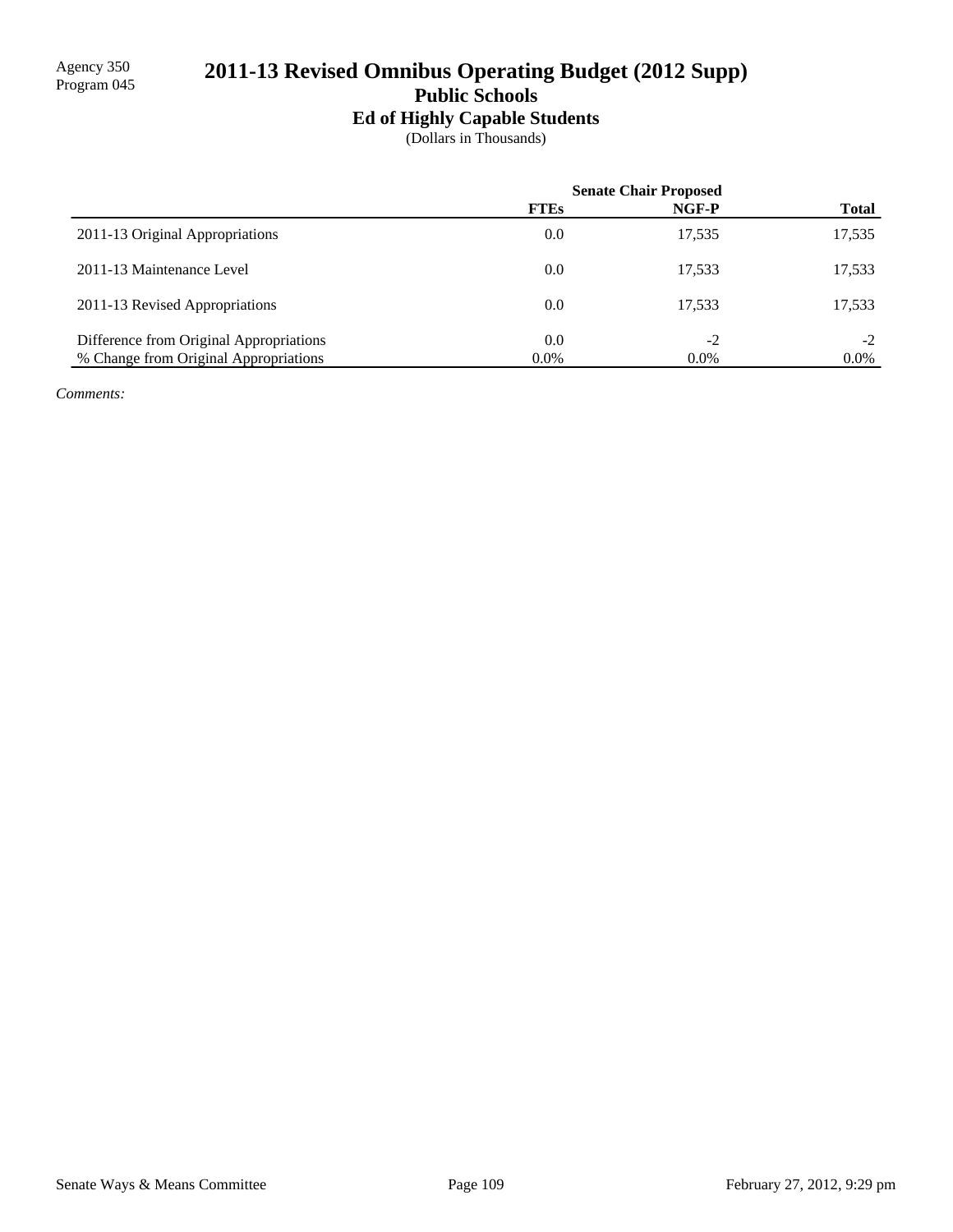## Agency 350<br>Program 055 **2011-13 Revised Omnibus Operating Budget (2012 Supp) Public Schools**

#### **Education Reform**

(Dollars in Thousands)

|                                                | <b>Senate Chair Proposed</b> |            |              |
|------------------------------------------------|------------------------------|------------|--------------|
|                                                | <b>FTEs</b>                  | NGF-P      | <b>Total</b> |
| 2011-13 Original Appropriations                | 35.5                         | 158,167    | 266,282      |
| 2011-13 Maintenance Level                      | 35.5                         | 156,597    | 379,801      |
| 2012 Policy Other Changes:                     |                              |            |              |
| <b>Certificated Employee Evaluations</b><br>1. | 0.0                          | 5,767      | 5,767        |
| Services for At-Risk Students<br>2.            | 0.0                          | <b>200</b> | <b>200</b>   |
| Policy -- Other Total                          | 0.0                          | 5,967      | 5,967        |
| <b>2012 Policy Comp Changes:</b>               |                              |            |              |
| 3.<br><b>Pension Rate Correction</b>           | 0.0                          | 3          | 3            |
| Policy -- Comp Total                           | 0.0                          | 3          | 3            |
| <b>Total Policy Changes</b>                    | 0.0                          | 5,970      | 5,970        |
| 2011-13 Revised Appropriations                 | 35.5                         | 162,567    | 385,771      |
| Difference from Original Appropriations        | 0.0                          | 4,400      | 119,489      |
| % Change from Original Appropriations          | $0.0\%$                      | 2.8%       | 44.9%        |

*Comments:*

 **1. Certificated Employee Evaluations -** Funding is provided pursuant to ESSB 5895 (certificated employee evaluations), implementing a four-tier teacher and principal evaluation system statewide.

 **2. Services for At-Risk Students -** Funds are provided for the American Academy to provide social support and academic intervention to students who have been suspended or expelled, are pregnant or parenting teens, have dropped out of school, or are significantly at risk of dropping out of school. Students are eligible to participate with the recommendation and approval of their resident school district.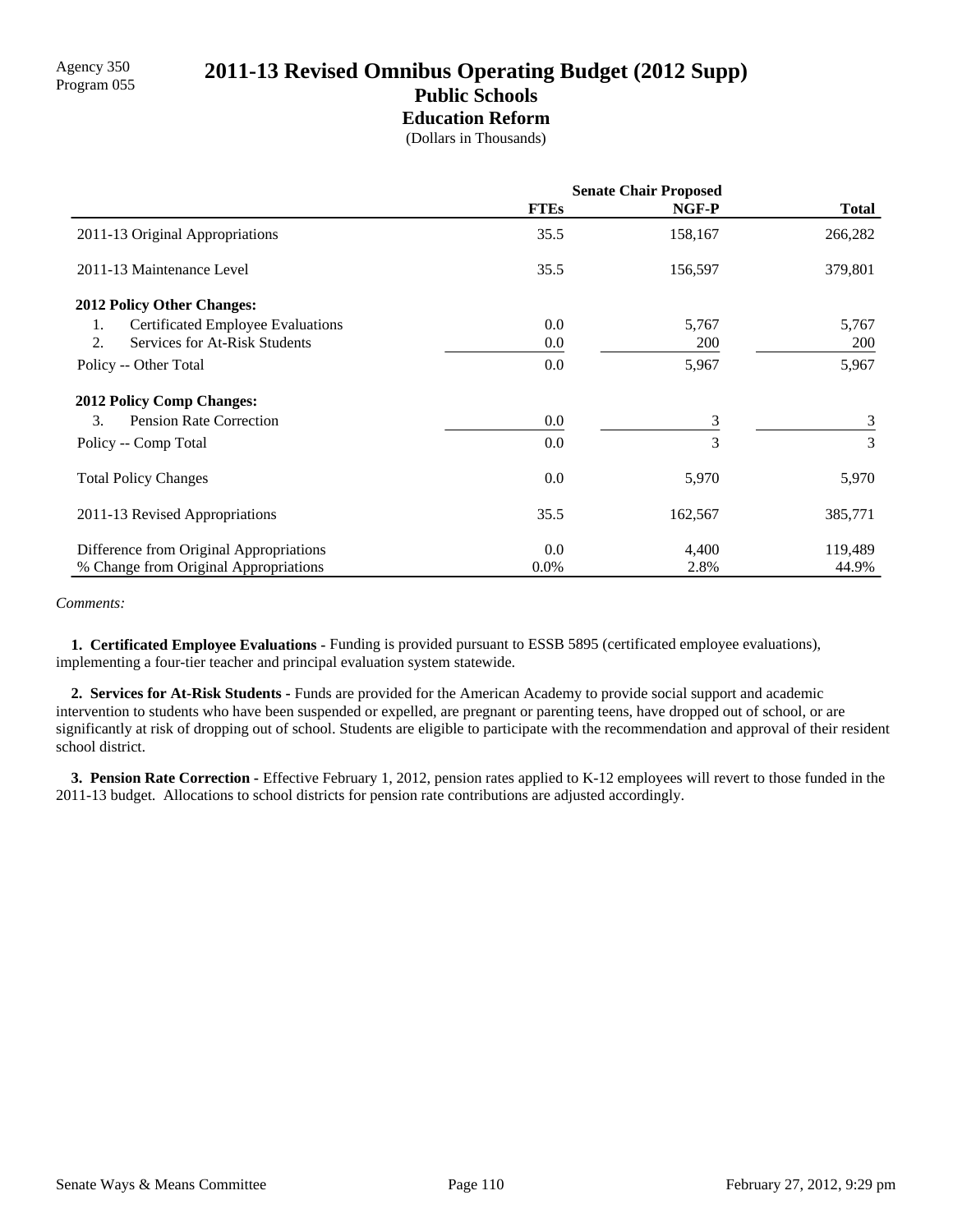## 2011-13 Revised Omnibus Operating Budget (2012 Supp)

**Public Schools**

#### **Transitional Bilingual Instruction**

(Dollars in Thousands)

|                                         | <b>Senate Chair Proposed</b> |           |              |
|-----------------------------------------|------------------------------|-----------|--------------|
|                                         | <b>FTEs</b>                  | NGF-P     | <b>Total</b> |
| 2011-13 Original Appropriations         | 0.0                          | 172,539   | 243,540      |
| 2011-13 Maintenance Level               | 0.0                          | 160,236   | 231,237      |
| <b>2012 Policy Comp Changes:</b>        |                              |           |              |
| Pension Rate Correction                 | 0.0                          | 5         | 5            |
| Policy -- Comp Total                    | 0.0                          | 5         | 5            |
| <b>Total Policy Changes</b>             | 0.0                          | 5         | 5            |
| 2011-13 Revised Appropriations          | 0.0                          | 160.241   | 231,242      |
| Difference from Original Appropriations | 0.0                          | $-12,298$ | $-12,298$    |
| % Change from Original Appropriations   | $0.0\%$                      | $-7.1\%$  | $-5.1\%$     |

*Comments:*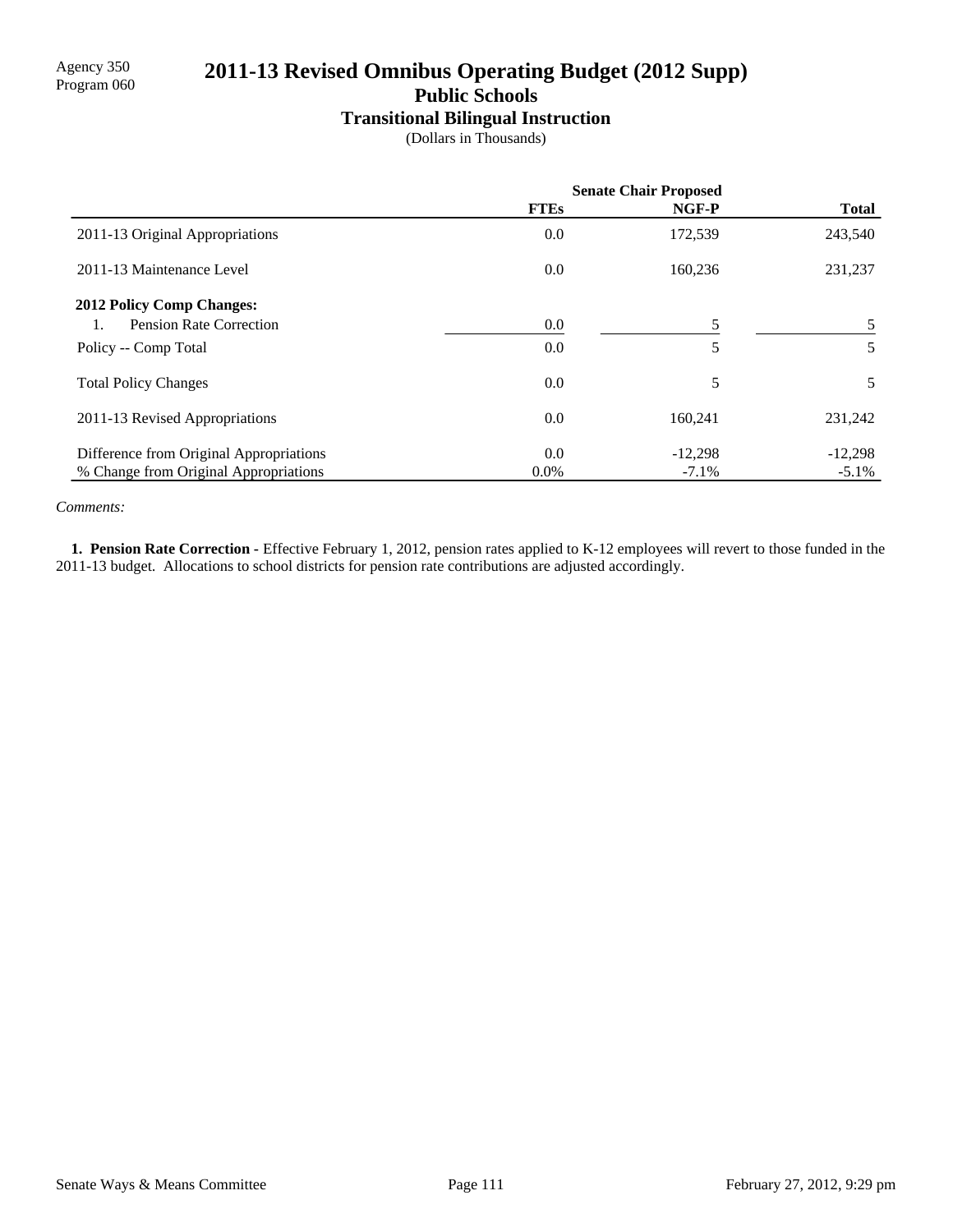## 2011-13 Revised Omnibus Operating Budget (2012 Supp)

**Public Schools**

### **Learning Assistance Program (LAP)**

(Dollars in Thousands)

|                                         | <b>Senate Chair Proposed</b> |                |                 |
|-----------------------------------------|------------------------------|----------------|-----------------|
|                                         | <b>FTEs</b>                  | NGF-P          | <b>Total</b>    |
| 2011-13 Original Appropriations         | 0.0                          | 252,221        | 833,428         |
| 2011-13 Maintenance Level               | 0.0                          | 255,381        | 747,588         |
| <b>2012 Policy Comp Changes:</b>        |                              |                |                 |
| <b>Pension Rate Correction</b>          | 0.0                          |                |                 |
| Policy -- Comp Total                    | 0.0                          | $\overline{7}$ | $\tau$          |
| <b>Total Policy Changes</b>             | 0.0                          | $\overline{7}$ | $7\overline{ }$ |
| 2011-13 Revised Appropriations          | 0.0                          | 255,388        | 747,595         |
| Difference from Original Appropriations | 0.0                          | 3,167          | $-85,833$       |
| % Change from Original Appropriations   | $0.0\%$                      | 1.3%           | $-10.3%$        |

*Comments:*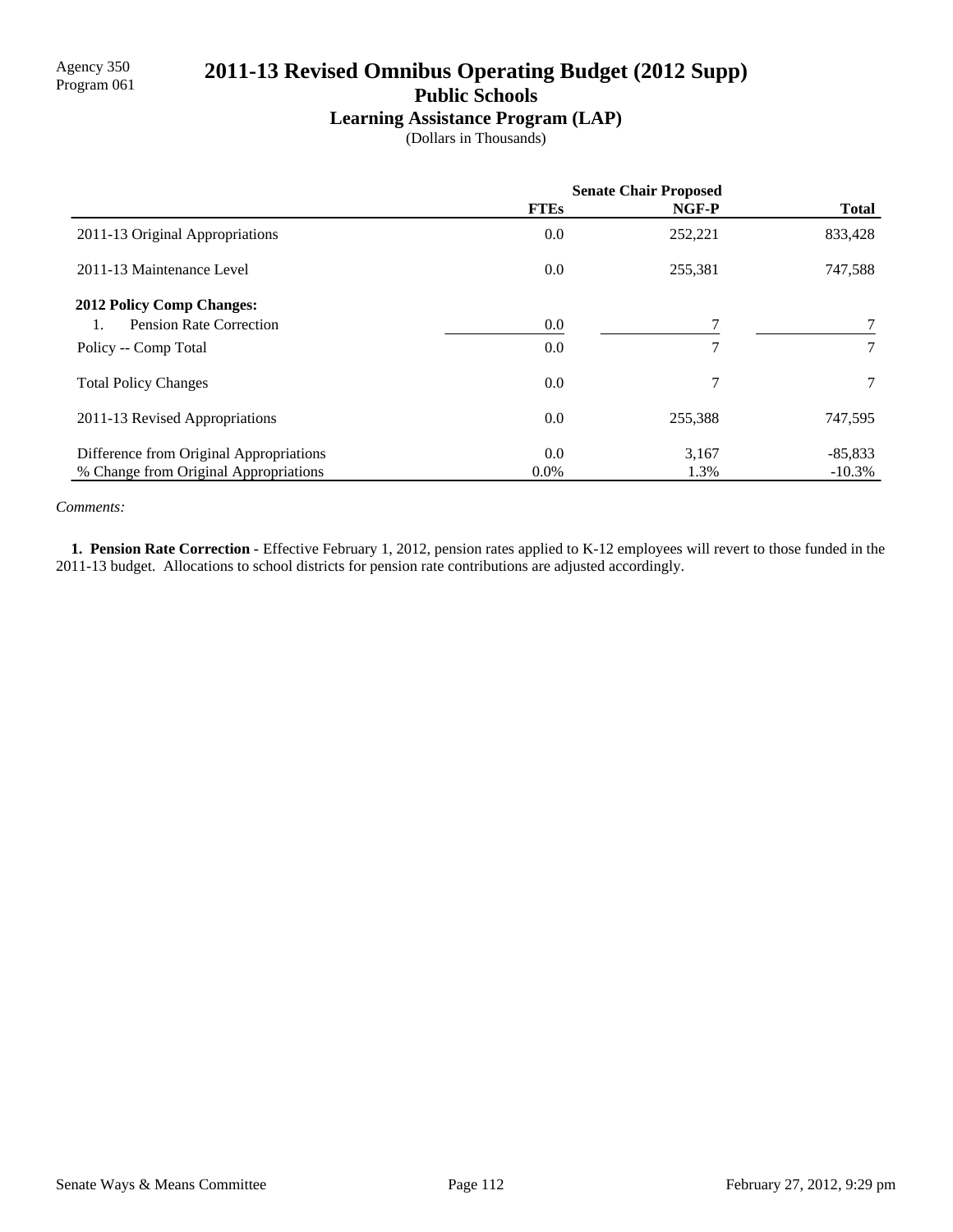## Agency 340 **2011-13 Revised Omnibus Operating Budget (2012 Supp)**

### **Council for Higher Education**

(Dollars in Thousands)

|                                         | <b>Senate Chair Proposed</b> |            |              |
|-----------------------------------------|------------------------------|------------|--------------|
|                                         | <b>FTEs</b>                  | NGF-P      | <b>Total</b> |
| 2011-13 Original Appropriations         | 18.0                         | 997        | 3,374        |
| 2011-13 Maintenance Level               | 18.0                         | 992        | 3,369        |
| <b>2012 Policy Transfer Changes:</b>    |                              |            |              |
| Transfer - Cncl for Higher Ed<br>1.     | $-18.0$                      | $-992$     | $-3,369$     |
| Policy -- Transfer Total                | $-18.0$                      | $-992$     | $-3,369$     |
| <b>Total Policy Changes</b>             | $-18.0$                      | $-992$     | $-3,369$     |
| 2011-13 Revised Appropriations          | 0.0                          | $\theta$   | $\theta$     |
| Difference from Original Appropriations | $-18.0$                      | $-997$     | $-3,374$     |
| % Change from Original Appropriations   | $-100.0\%$                   | $-100.0\%$ | $-100.0\%$   |

#### *Comments:*

 **1. Transfer - Cncl for Higher Ed -** Funds are shifted from the Council for Higher Education to the Student Achievement Council pursuant to E2SSB 6232 (higher education coordination).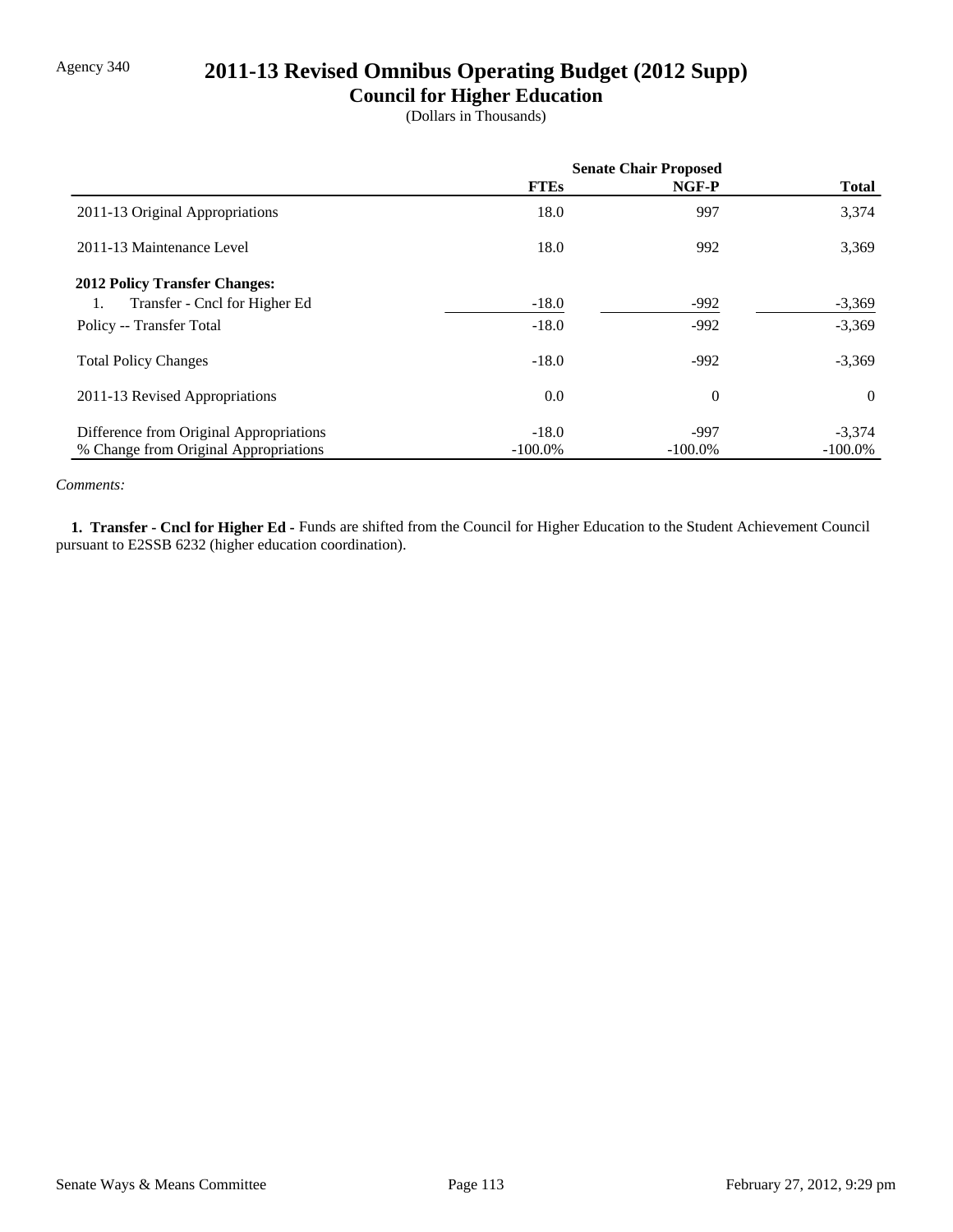### Agency 360 **2011-13 Revised Omnibus Operating Budget (2012 Supp)**

### **University of Washington**

(Dollars in Thousands)

|                                         | <b>Senate Chair Proposed</b> |          |              |
|-----------------------------------------|------------------------------|----------|--------------|
|                                         | <b>FTEs</b>                  | NGF-P    | <b>Total</b> |
| 2011-13 Original Appropriations         | 19,960.9                     | 426,573  | 5,829,242    |
| 2011-13 Maintenance Level               | 19,960.9                     | 426,245  | 5,828,242    |
| 2012 Policy Other Changes:              |                              |          |              |
| Aerospace Innovation Center<br>1.       | 0.5                          | $\theta$ | 1,500        |
| 2.<br>Ruckleshaus Center                | 0.0                          | $-90$    | $-90$        |
| 3.<br>Natural Resource Program Review   | 0.0                          | 242      | 242          |
| 4.<br>Tax Increment Study               | 0.0                          | $-25$    | $-25$        |
| Policy -- Other Total                   | 0.5                          | 127      | 1,627        |
| <b>Total Policy Changes</b>             | 0.5                          | 127      | 1,627        |
| 2011-13 Revised Appropriations          | 19,961.4                     | 426,372  | 5,829,869    |
| Difference from Original Appropriations | 0.5                          | $-201$   | 627          |
| % Change from Original Appropriations   | $0.0\%$                      | $-0.1\%$ | $0.0\%$      |

#### *Comments:*

 **1. Aerospace Innovation Center -** Pursuant to Substitute Senate Bill 5982 (aerospace technology center), funding is provided for a new Center of Aerospace Technology Innovation at the University of Washington and Washington State University. The center will advance research on new technologies offering promise of innovative products in aviation, aerospace, and defense. (Economic Development Strategic Reserve Account-State)

 **2. Ruckleshaus Center -** Administration of the Ruckleshaus Center was transferred to Washington State University in the 2009- 11biennium. Funds for this purpose are shifted to Washington State University.

 **3. Natural Resource Program Review -** Pursuant to Second Substitute Senate Bill 6406 (state's natural resources), funding is provided for the University of Washington to conduct a review of state, federal, and local natural resources and environmental regulatory programs related to the hydraulic project approval program, forest practices act, and state environmental policy act. A report is due to the Legislature by September 1, 2014.

 **4. Tax Increment Study -** Funds provided for a tax increment study pursuant to Chapter 164, Laws of 2010 are removed because the study has been completed.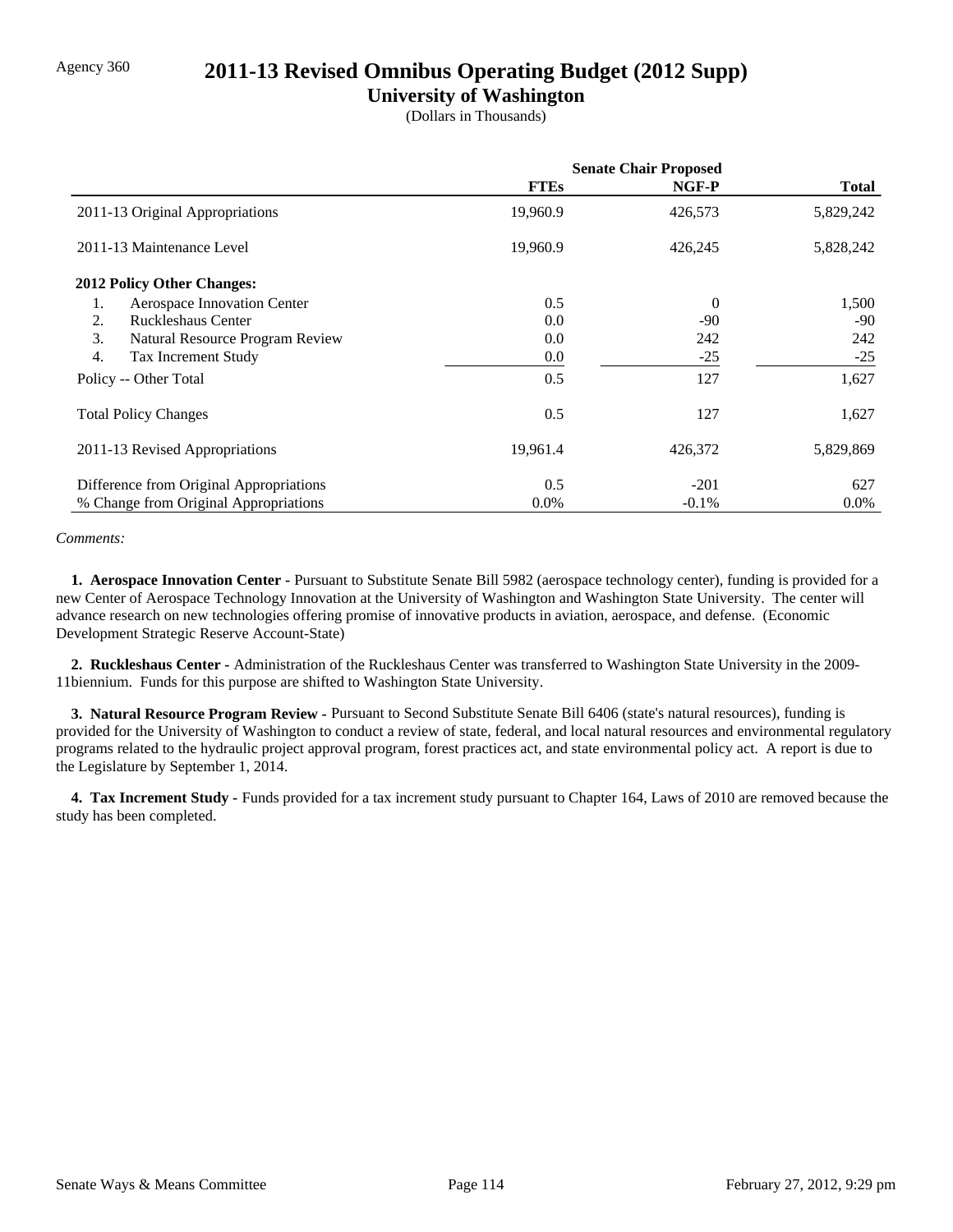## Agency 365 **2011-13 Revised Omnibus Operating Budget (2012 Supp)**

**Washington State University**

(Dollars in Thousands)

|                                         | <b>Senate Chair Proposed</b> |         |              |
|-----------------------------------------|------------------------------|---------|--------------|
|                                         | <b>FTEs</b>                  | NGF-P   | <b>Total</b> |
| 2011-13 Original Appropriations         | 5,865.3                      | 303,366 | 1,238,606    |
| 2011-13 Maintenance Level               | 5,865.3                      | 303,640 | 1,233,537    |
| <b>2012 Policy Other Changes:</b>       |                              |         |              |
| Ruckleshaus Center                      | 0.0                          | 90      | 90           |
| Policy -- Other Total                   | 0.0                          | 90      | 90           |
| <b>Total Policy Changes</b>             | 0.0                          | 90      | 90           |
| 2011-13 Revised Appropriations          | 5,865.3                      | 303,730 | 1,233,627    |
| Difference from Original Appropriations | 0.0                          | 364     | $-4,979$     |
| % Change from Original Appropriations   | $0.0\%$                      | 0.1%    | $-0.4\%$     |

#### *Comments:*

 **1. Ruckleshaus Center -** Administration of the Ruckleshaus Center was transferred from the University of Washington in the 2009- 11biennium. Funds for this purpose are shifted from the University of Washington to Washington State University.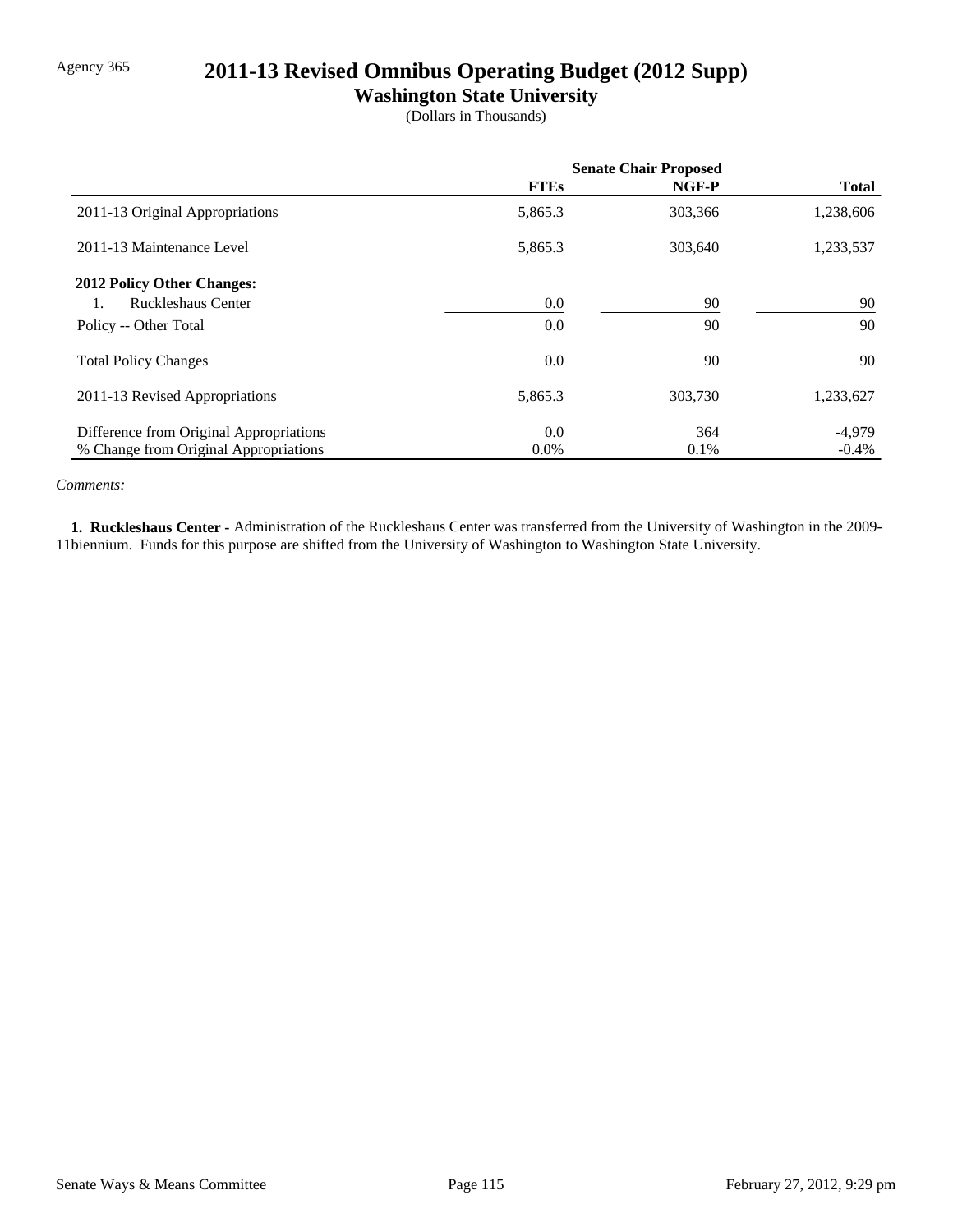## Agency 370 **2011-13 Revised Omnibus Operating Budget (2012 Supp)**

**Eastern Washington University**

(Dollars in Thousands)

|                                         | <b>Senate Chair Proposed</b> |          |              |
|-----------------------------------------|------------------------------|----------|--------------|
|                                         | <b>FTEs</b>                  | NGF-P    | <b>Total</b> |
| 2011-13 Original Appropriations         | 1,305.9                      | 68,957   | 249,680      |
| 2011-13 Maintenance Level               | 1.305.9                      | 68,878   | 249,521      |
| 2011-13 Revised Appropriations          | 1.305.9                      | 68.878   | 249,521      |
| Difference from Original Appropriations | 0.0                          | $-79$    | $-159$       |
| % Change from Original Appropriations   | $0.0\%$                      | $-0.1\%$ | $-0.1\%$     |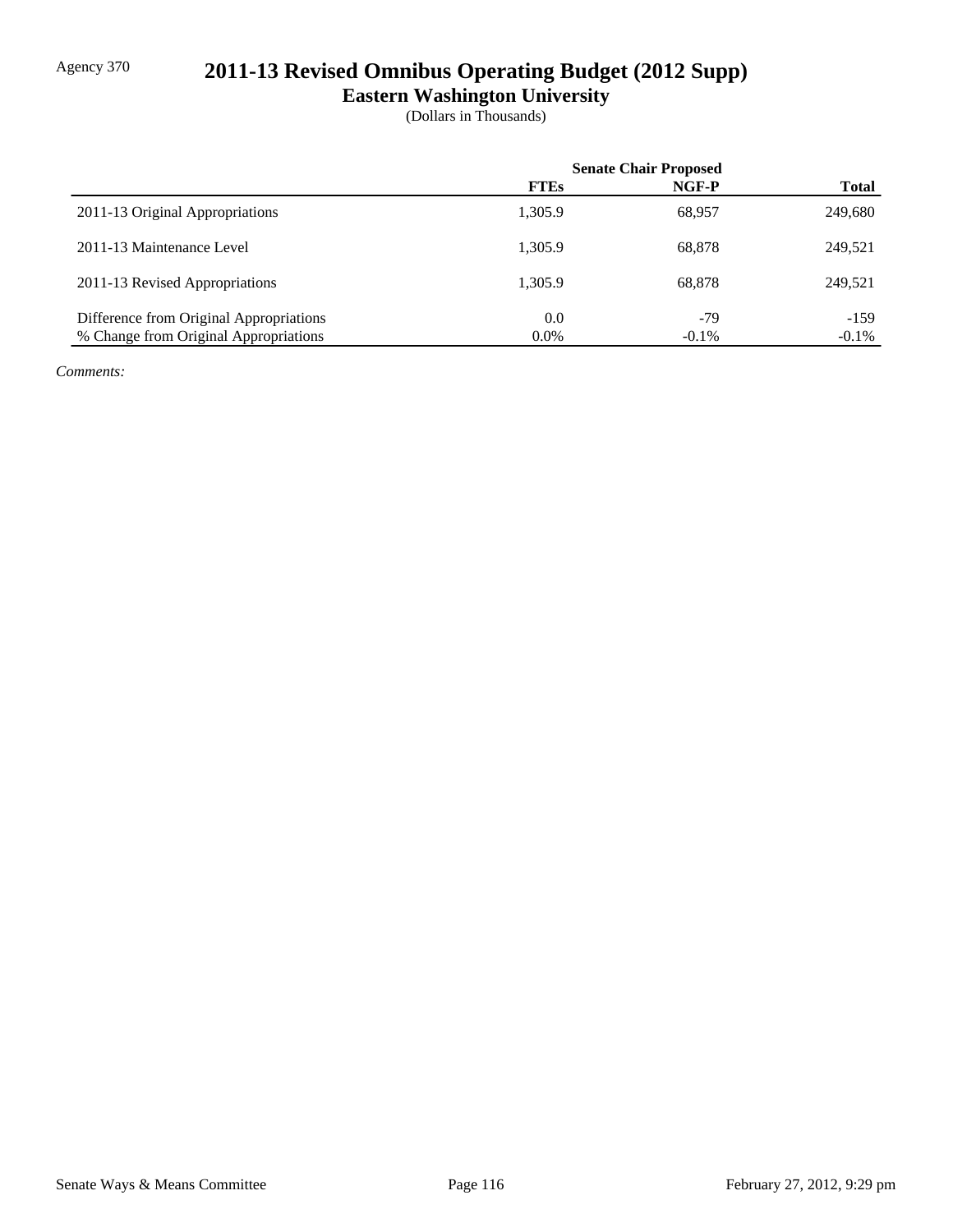## Agency 375 **2011-13 Revised Omnibus Operating Budget (2012 Supp)**

**Central Washington University**

(Dollars in Thousands)

|                                         | <b>Senate Chair Proposed</b> |          |              |
|-----------------------------------------|------------------------------|----------|--------------|
|                                         | <b>FTEs</b>                  | NGF-P    | <b>Total</b> |
| 2011-13 Original Appropriations         | 1.219.3                      | 64,141   | 299,585      |
| 2011-13 Maintenance Level               | 1.219.3                      | 64,063   | 299,427      |
| 2011-13 Revised Appropriations          | 1.219.3                      | 64,063   | 299,427      |
| Difference from Original Appropriations | 0.0                          | $-78$    | $-158$       |
| % Change from Original Appropriations   | $0.0\%$                      | $-0.1\%$ | $-0.1\%$     |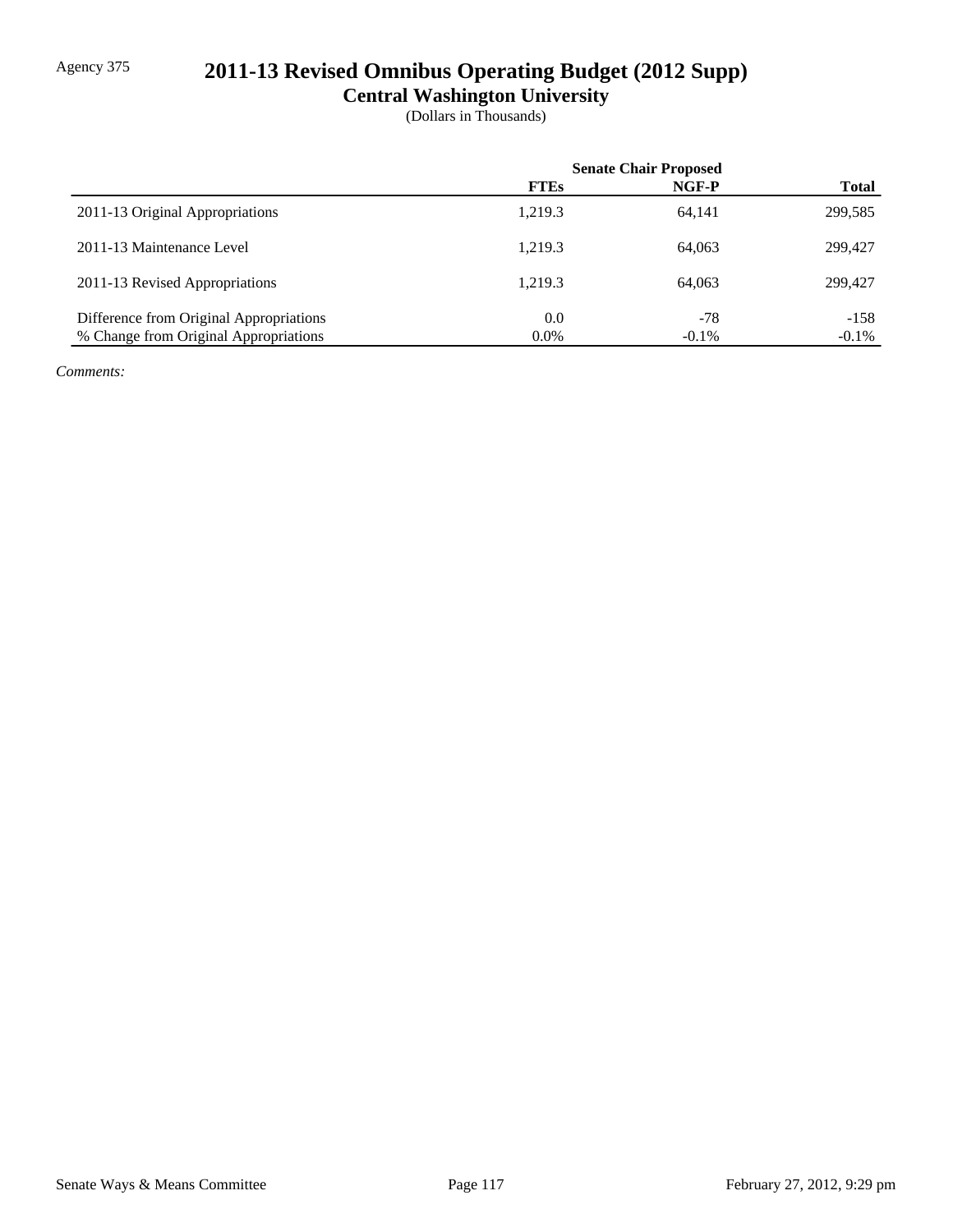### Agency 376 **2011-13 Revised Omnibus Operating Budget (2012 Supp)**

#### **The Evergreen State College**

(Dollars in Thousands)

|                                               | <b>Senate Chair Proposed</b> |         |              |
|-----------------------------------------------|------------------------------|---------|--------------|
|                                               | <b>FTEs</b>                  | NGF-P   | <b>Total</b> |
| 2011-13 Original Appropriations               | 614.5                        | 36,344  | 108,563      |
| 2011-13 Maintenance Level                     | 614.5                        | 36,381  | 108,638      |
| <b>2012 Policy Other Changes:</b>             |                              |         |              |
| WSIPP State Need Grant Study<br>1.            | 0.0                          | 100     | 100          |
| <b>WSIPP Pension Benefits Review</b><br>2.    | 0.0                          | 65      | 65           |
| 3.<br><b>Competency Restoration Treatment</b> | 0.0                          | 17      | 17           |
| Policy -- Other Total                         | 0.0                          | 182     | 182          |
| <b>Total Policy Changes</b>                   | 0.0                          | 182     | 182          |
| 2011-13 Revised Appropriations                | 614.5                        | 36,563  | 108,820      |
| Difference from Original Appropriations       | 0.0                          | 219     | 257          |
| % Change from Original Appropriations         | $0.0\%$                      | $0.6\%$ | 0.2%         |

#### *Comments:*

 **1. WSIPP State Need Grant Study -** One-time funds are provided for the Washington State Institute for Public Policy to conduct a logitudinal study of the State Need Grant program to determine to what extent this program has increased access and degree attainment for low-income students and to determine whether or not the funding for the program has been utilized in the most efficient way possible to maximize the enrollment and degree attainment of low-income students. A report of the findings and recommendations for more efficient use of the funds are to be submitted to the Governor and the Legislature no later than December 1, 2012.

 **2. WSIPP Pension Benefits Review -** One-time funds are provided for the Washington State Institute for Public Policy to conduct an evaluation of the benefits provided in the pension plans offered by public employers in the state.

 **3. Competency Restoration Treatment -** In accordance with SSB 6492 (competency to stand trial), one-time funds are provided for the Washington State Institute for Public Policy to study and report on the timeframes within which treatment to restore competency to stand trial is most likely to be effective.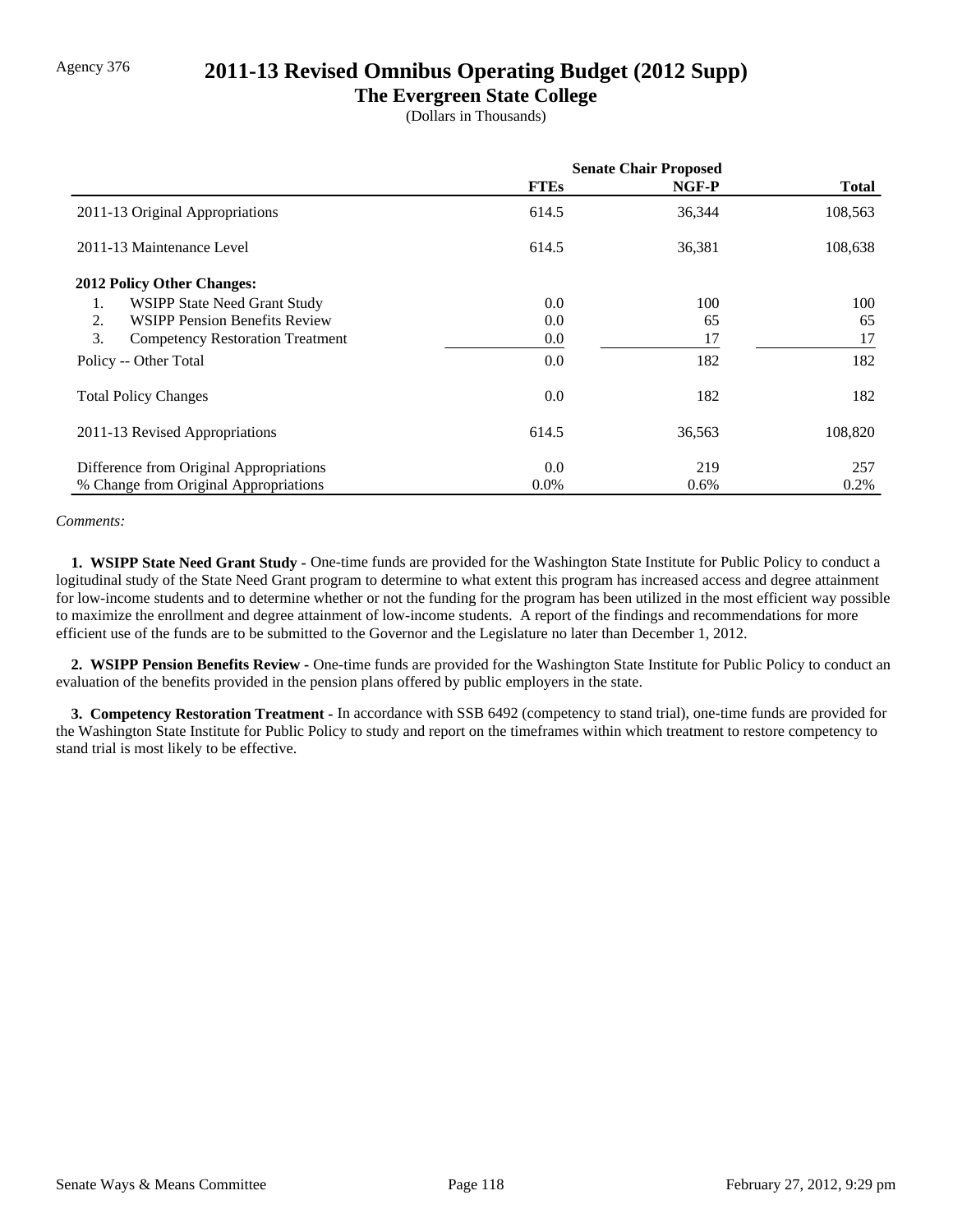## Agency 380 **2011-13 Revised Omnibus Operating Budget (2012 Supp)**

**Western Washington University**

(Dollars in Thousands)

|                                         | <b>Senate Chair Proposed</b> |         |              |
|-----------------------------------------|------------------------------|---------|--------------|
|                                         | <b>FTEs</b>                  | NGF-P   | <b>Total</b> |
| 2011-13 Original Appropriations         | 1,562.7                      | 80.629  | 336,810      |
| 2011-13 Maintenance Level               | 1.562.7                      | 80.753  | 337,059      |
| 2011-13 Revised Appropriations          | 1.562.7                      | 80.753  | 337,059      |
| Difference from Original Appropriations | 0.0                          | 124     | 249          |
| % Change from Original Appropriations   | $0.0\%$                      | $0.2\%$ | 0.1%         |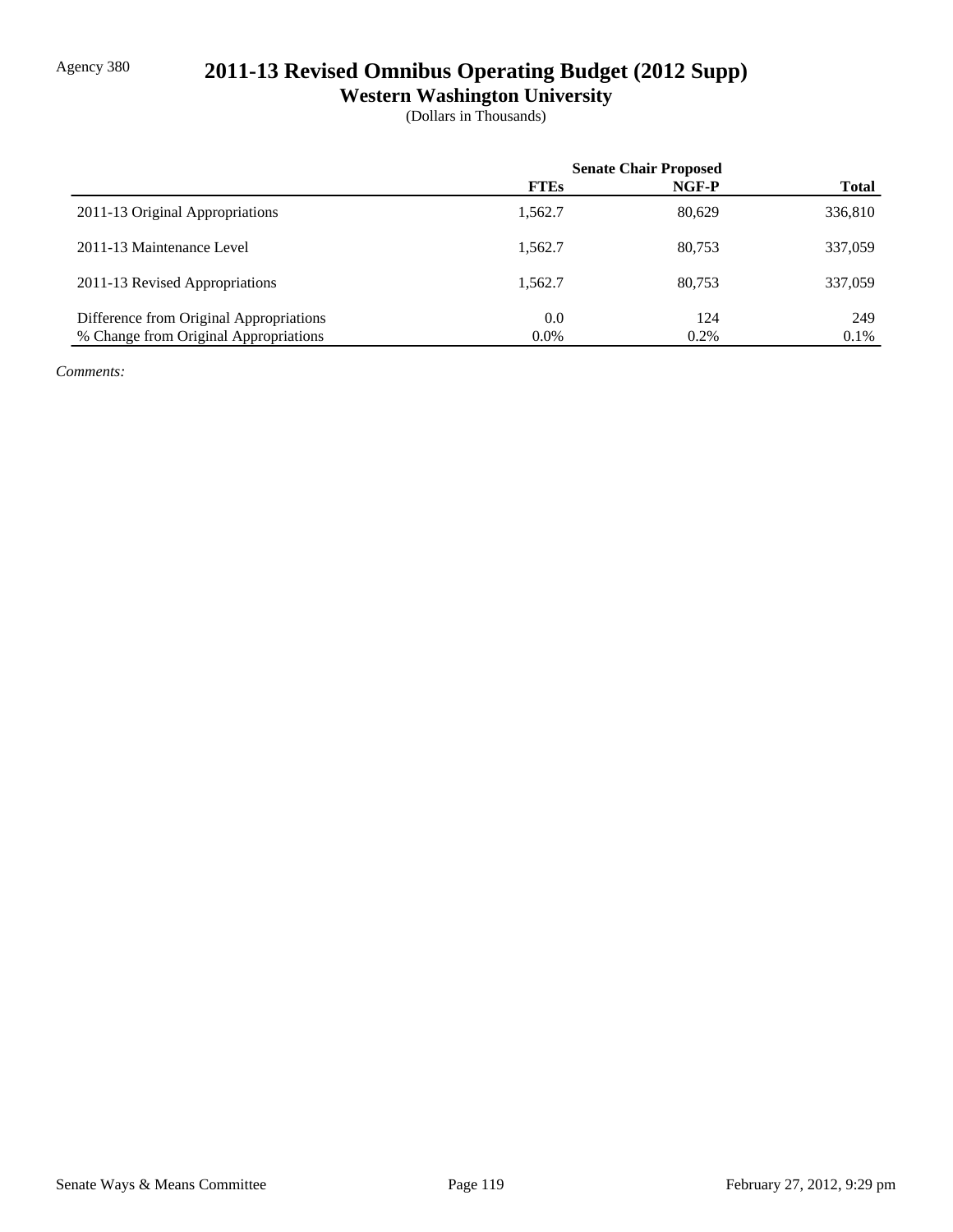## Agency 382 **2011-13 Revised Omnibus Operating Budget (2012 Supp)**

### **Office of Student Financial Assist**

(Dollars in Thousands)

|                                         | <b>Senate Chair Proposed</b> |                |              |
|-----------------------------------------|------------------------------|----------------|--------------|
|                                         | <b>FTEs</b>                  | NGF-P          | <b>Total</b> |
| 2011-13 Original Appropriations         | 27.2                         | 321,432        | 341,628      |
| 2011-13 Maintenance Level               | 27.2                         | 322,427        | 340,033      |
| <b>2012 Policy Transfer Changes:</b>    |                              |                |              |
| Transfer - Student Achievement Cncl     | $-27.2$                      | $-322,427$     | $-340,033$   |
| Policy -- Transfer Total                | $-27.2$                      | $-322,427$     | $-340,033$   |
| <b>Total Policy Changes</b>             | $-27.2$                      | $-322.427$     | $-340,033$   |
| 2011-13 Revised Appropriations          | 0.0                          | $\overline{0}$ | $\theta$     |
| Difference from Original Appropriations | $-27.2$                      | $-321,432$     | $-341,628$   |
| % Change from Original Appropriations   | $-100.0\%$                   | $-100.0\%$     | $-100.0\%$   |

#### *Comments:*

 **1. Transfer - Student Achievement Cncl -** Funds are shifted from the Council for Higher Education to the Student Achievement Council pursuant to E2SSB 6232 (higher education coordination).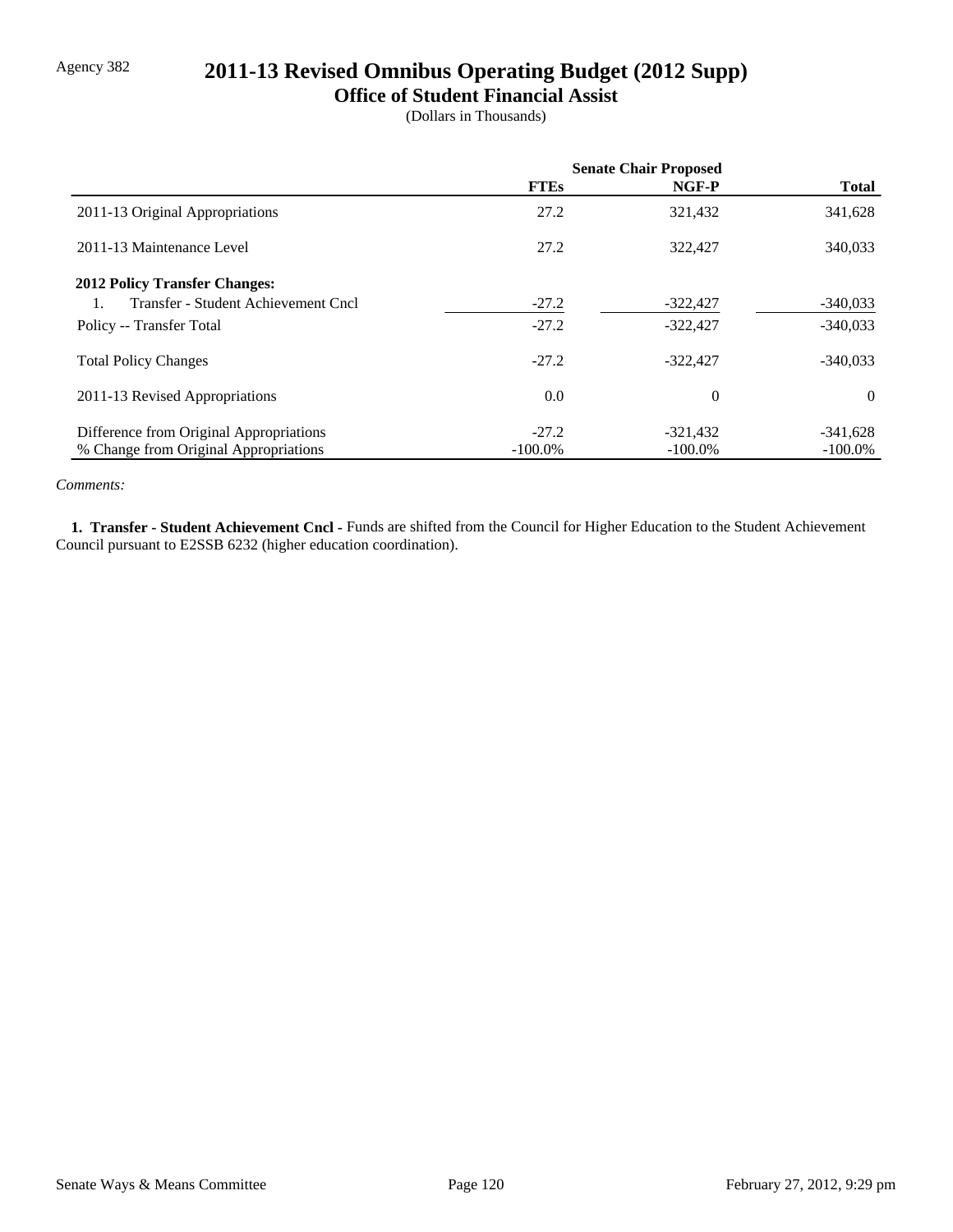## Agency 699 **2011-13 Revised Omnibus Operating Budget (2012 Supp)**

### **Community/Technical College System**

(Dollars in Thousands)

|                                                 | <b>Senate Chair Proposed</b> |                |              |
|-------------------------------------------------|------------------------------|----------------|--------------|
|                                                 | <b>FTEs</b>                  | NGF-P          | <b>Total</b> |
| 2011-13 Original Appropriations                 | 14,584.7                     | 1,154,723      | 2,406,728    |
| 2011-13 Maintenance Level                       | 14,584.7                     | 1,153,937      | 2,405,986    |
| <b>2012 Policy Other Changes:</b>               |                              |                |              |
| <b>Alternative Financing Debt Service</b><br>1. | 0.0                          | $\theta$       | 4,756        |
| Policy -- Other Total                           | 0.0                          | $\theta$       | 4,756        |
| <b>Total Policy Changes</b>                     | 0.0                          | $\overline{0}$ | 4,756        |
| 2011-13 Revised Appropriations                  | 14,584.7                     | 1,153,937      | 2,410,742    |
| Difference from Original Appropriations         | 0.0                          | -786           | 4,014        |
| % Change from Original Appropriations           | $0.0\%$                      | $-0.1\%$       | 0.2%         |

#### *Comments:*

 **1. Alternative Financing Debt Service -** Funds are provided for debt service associated with the financing of construction projects for the Skagit Valley College Academic and Student Services Building and the Lower Columbia College Health and Science Building. (Community and Technical College Capital Projects Account)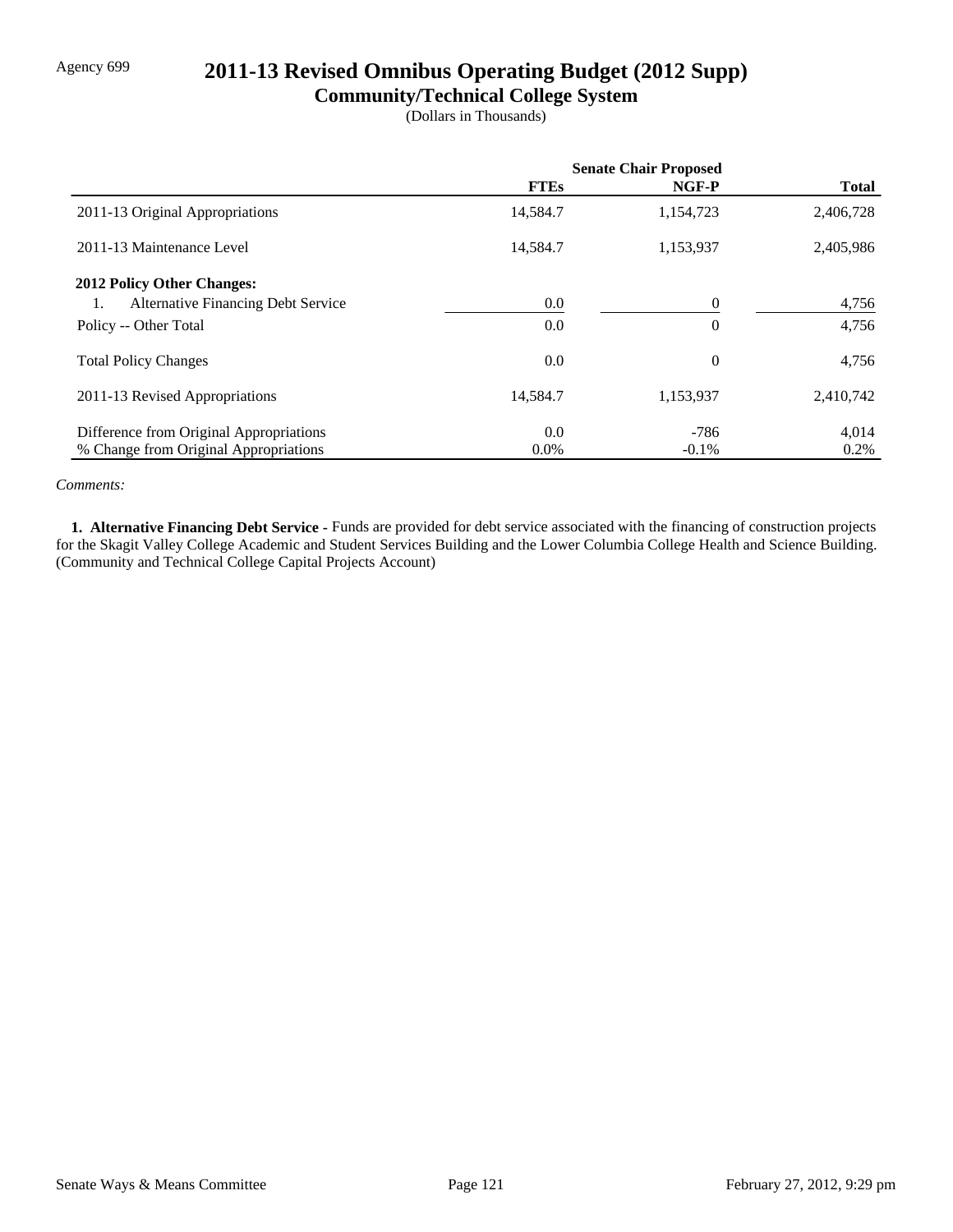## Agency SAC **2011-13 Revised Omnibus Operating Budget (2012 Supp)**

### **Student Achievement Council**

(Dollars in Thousands)

|                                           | <b>Senate Chair Proposed</b> |                |                |
|-------------------------------------------|------------------------------|----------------|----------------|
|                                           | <b>FTEs</b>                  | NGF-P          | <b>Total</b>   |
| 2011-13 Original Appropriations           | 0.0                          | $\overline{0}$ | $\theta$       |
| 2011-13 Maintenance Level                 | 0.0                          | $\theta$       | $\overline{0}$ |
| <b>2012 Policy Other Changes:</b>         |                              |                |                |
| <b>Student Achievement Council</b><br>1.  | 0.0                          | 1,043          | 1,043          |
| Policy -- Other Total                     | 0.0                          | 1,043          | 1,043          |
| <b>2012 Policy Transfer Changes:</b>      |                              |                |                |
| Transfer - From Student Fin Aid Ofc<br>2. | 27.2                         | 322,427        | 340,033        |
| 3.<br>Transfer - From Cncl for Higher Ed  | 18.0                         | 992            | 3,369          |
| Policy -- Transfer Total                  | 45.2                         | 323,419        | 343,402        |
| <b>Total Policy Changes</b>               | 45.2                         | 324,462        | 344,445        |
| 2011-13 Revised Appropriations            | 45.2                         | 324,462        | 344,445        |
| Difference from Original Appropriations   | 45.2                         | 324,462        | 344,445        |
| % Change from Original Appropriations     | $0.0\%$                      | $0.0\%$        | $0.0\%$        |

#### *Comments:*

 **1. Student Achievement Council -** Funds are provided pursuant to E2SSB 6232 (higher education coordination), which creates the Student Achievement Council to replace the Higher Education Coordinating Board to set goals for increasing the educational attainment in Washington and to monitor progress toward meeting those goals. The Office of Student Financial Assistance shall report to the Student Achievement Council.

 **2. Transfer - From Student Fin Aid Ofc -** Funds are shifted from the Council for Higher Education to the Student Achievement Council pursuant to E2SSB 6232 (higher education coordination).

 **3. Transfer - From Cncl for Higher Ed -** Funds are shifted from the Council for Higher Education to the Student Achievement Council pursuant to E2SSB 6232 (higher education coordination).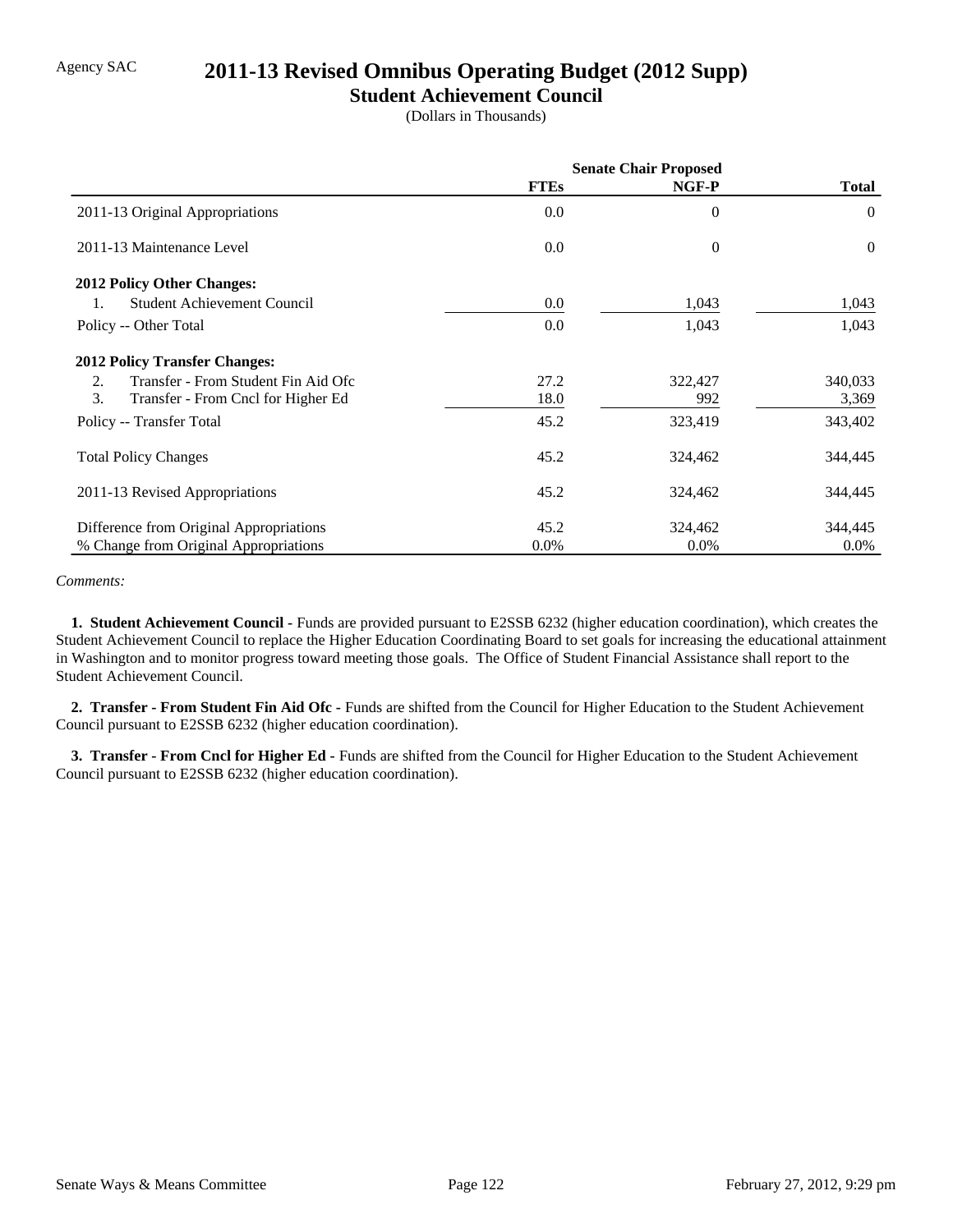# Agency 351 **2011-13 Revised Omnibus Operating Budget (2012 Supp)**

**State School for the Blind**

(Dollars in Thousands)

|                                         | <b>Senate Chair Proposed</b> |         |              |
|-----------------------------------------|------------------------------|---------|--------------|
|                                         | <b>FTEs</b>                  | NGF-P   | <b>Total</b> |
| 2011-13 Original Appropriations         | 86.0                         | 11,526  | 13,487       |
| 2011-13 Maintenance Level               | 86.0                         | 11,531  | 13,492       |
| 2011-13 Revised Appropriations          | 86.0                         | 11,531  | 13,492       |
| Difference from Original Appropriations | 0.0                          |         |              |
| % Change from Original Appropriations   | $0.0\%$                      | $0.0\%$ | $0.0\%$      |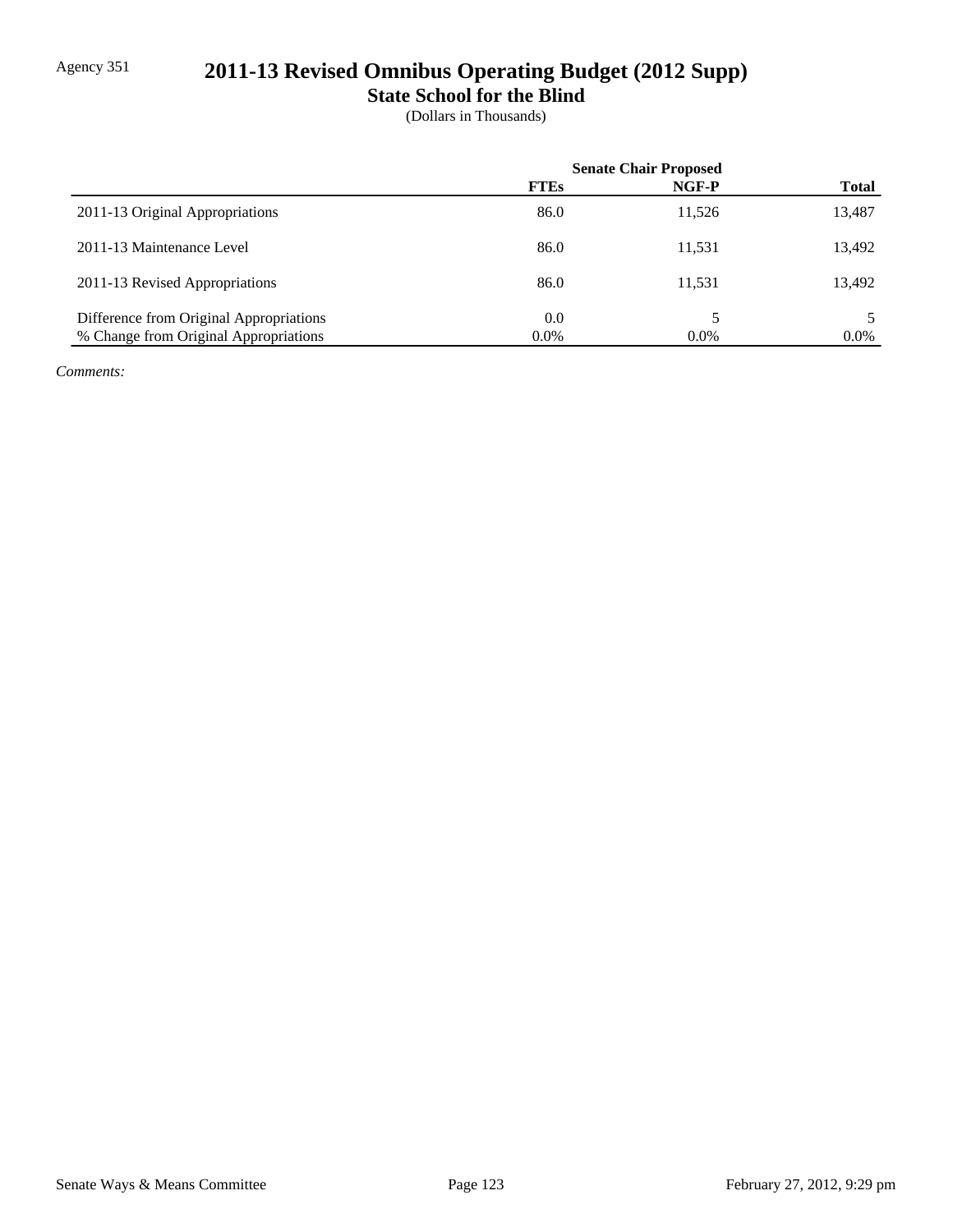## Agency 353 **2011-13 Revised Omnibus Operating Budget (2012 Supp)**

**Childhood Deafness & Hearing Loss**

(Dollars in Thousands)

|                                         | <b>Senate Chair Proposed</b> |         |              |
|-----------------------------------------|------------------------------|---------|--------------|
|                                         | <b>FTEs</b>                  | NGF-P   | <b>Total</b> |
| 2011-13 Original Appropriations         | 109.2                        | 16,900  | 17,426       |
| 2011-13 Maintenance Level               | 109.2                        | 16,895  | 17,421       |
| 2011-13 Revised Appropriations          | 109.2                        | 16,895  | 17,421       |
| Difference from Original Appropriations | 0.0                          | $-5$    | -5           |
| % Change from Original Appropriations   | $0.0\%$                      | $0.0\%$ | $0.0\%$      |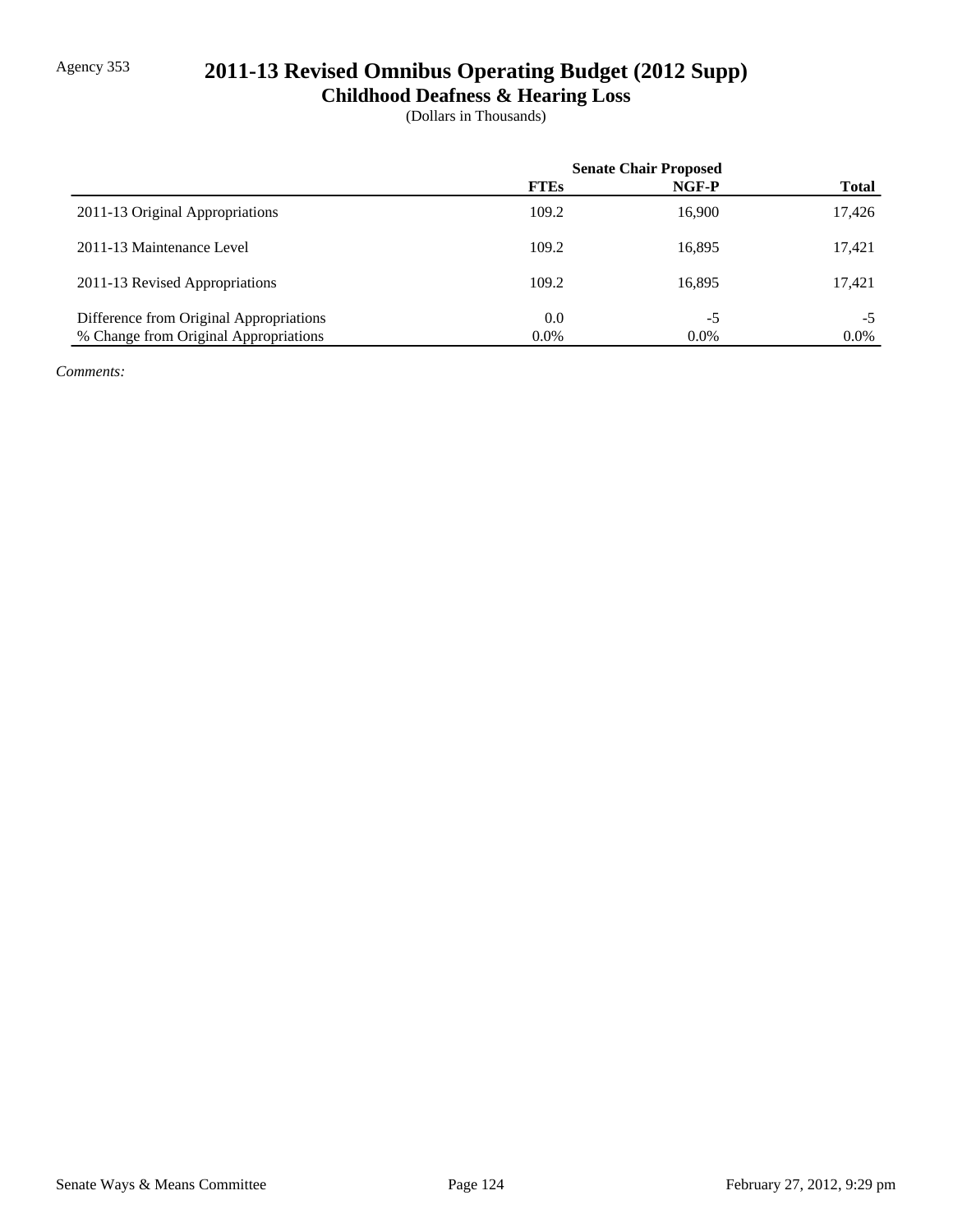## Agency 354 **2011-13 Revised Omnibus Operating Budget (2012 Supp)**

### **Workforce Trng & Educ Coord Board**

(Dollars in Thousands)

|                                         | <b>Senate Chair Proposed</b> |          |              |
|-----------------------------------------|------------------------------|----------|--------------|
|                                         | <b>FTEs</b>                  | NGF-P    | <b>Total</b> |
| 2011-13 Original Appropriations         | 20.9                         | 2,770    | 66,031       |
| 2011-13 Maintenance Level               | 20.9                         | 2,770    | 66,031       |
| 2012 Policy Other Changes:              |                              |          |              |
| Service Reduction<br>1.                 | $-0.2$                       | $-139$   | $-139$       |
| Policy -- Other Total                   | $-0.2$                       | $-139$   | $-139$       |
| <b>Total Policy Changes</b>             | $-0.2$                       | $-139$   | $-139$       |
| 2011-13 Revised Appropriations          | 20.7                         | 2,631    | 65,892       |
| Difference from Original Appropriations | $-0.2$                       | $-139$   | $-139$       |
| % Change from Original Appropriations   | $-1.0\%$                     | $-5.0\%$ | $-0.2\%$     |

#### *Comments:*

 **1. Service Reduction -** The Workforce Training and Education Coordinating Board's state fund budget is reduced by 5 percent in each fiscal year of the biennium. This will result in reduced research, coordination, and oversight of the state's employment and skills training efforts.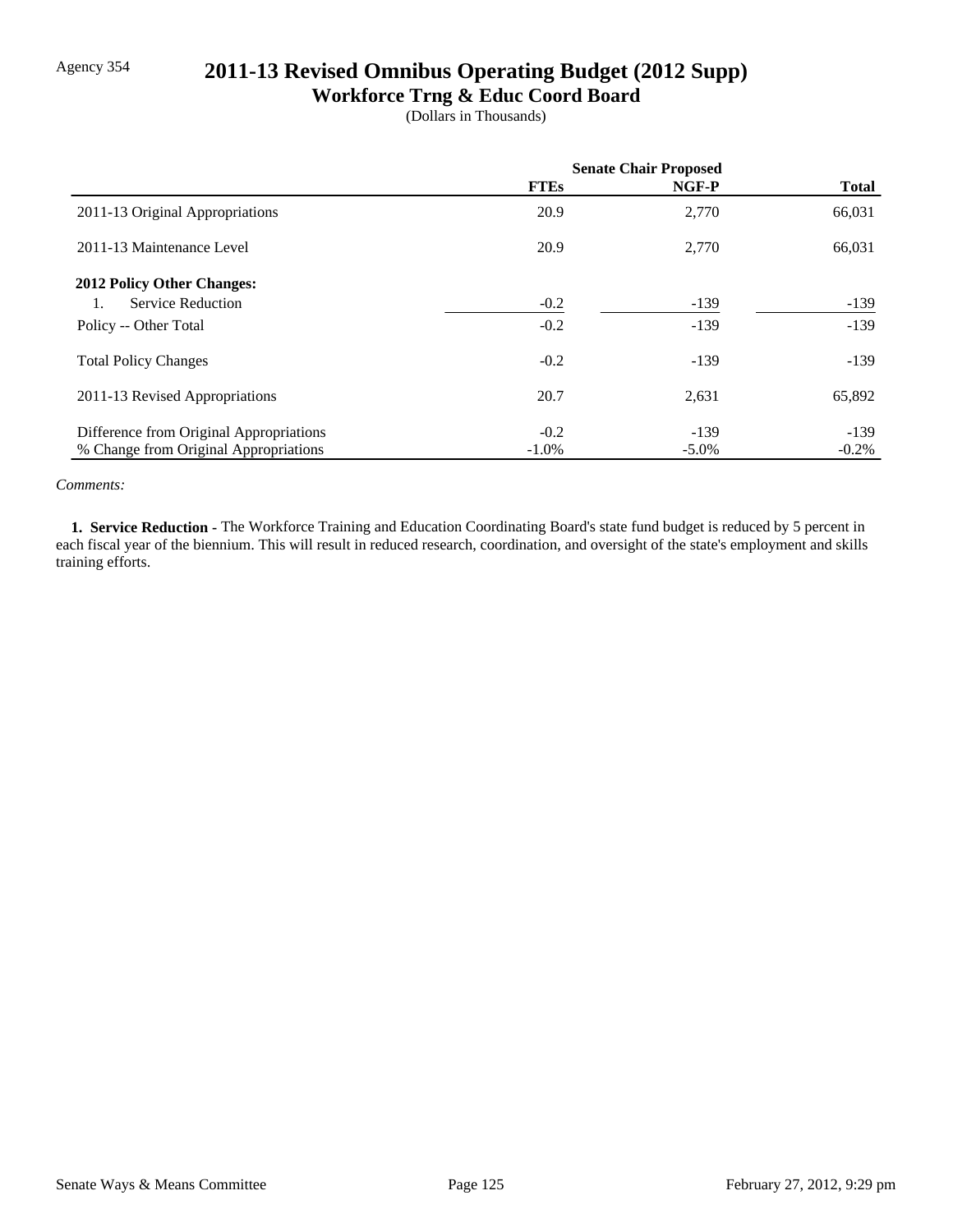### Agency 357 **2011-13 Revised Omnibus Operating Budget (2012 Supp)**

### **Department of Early Learning**

(Dollars in Thousands)

|                                              | <b>Senate Chair Proposed</b> |                  |              |
|----------------------------------------------|------------------------------|------------------|--------------|
|                                              | <b>FTEs</b>                  | NGF-P            | <b>Total</b> |
| 2011-13 Original Appropriations              | 218.2                        | 135,127          | 389,035      |
| 2011-13 Maintenance Level                    | 218.2                        | 135,127          | 397,258      |
| 2012 Policy Other Changes:                   |                              |                  |              |
| <b>Agency Administrative Reduction</b><br>1. | 0.0                          | $-746$           | -746         |
| 2.<br>Seasonal Care Administration           | 0.0                          | $-2,070$         | $-2,070$     |
| 3.<br><b>State Child Care Referral</b>       | 0.0                          | $-574$           | $-574$       |
| 4.<br><b>Training Database Module</b>        | 0.0                          | $-116$           | $-116$       |
| 5.<br>Friend & Neighbor Care Training        | 0.0                          | $-400$           | $-400$       |
| Electronic Benefit System<br>6.              | 0.0                          | 1,100            | 1,100        |
| 7.<br>Program Shift to Federal Funding       | 0.0                          | $-712$           | $-712$       |
| 8.<br>Race to the Top                        | 3.5                          | $\Omega$         | 17,900       |
| 9.<br>Seasonal Child Care Subsidy            | 0.0                          | 1,025            | 1,025        |
| 10.<br><b>ELAC</b> Degree Subcommittee       | 0.0                          | 10               | 10           |
| Policy -- Other Total                        | 3.5                          | $-2,483$         | 15,417       |
| <b>2012 Policy Transfer Changes:</b>         |                              |                  |              |
| Council for Child & Fam Transfer<br>11.      | 1.0                          | $\boldsymbol{0}$ | 431          |
| Policy -- Transfer Total                     | 1.0                          | $\boldsymbol{0}$ | 431          |
| <b>Total Policy Changes</b>                  | 4.5                          | $-2,483$         | 15,848       |
| 2011-13 Revised Appropriations               | 222.7                        | 132,644          | 413,106      |
| Difference from Original Appropriations      | 4.5                          | $-2,483$         | 24,071       |
| % Change from Original Appropriations        | 2.1%                         | $-1.8%$          | 6.2%         |

#### *Comments:*

 **1. Agency Administrative Reduction -** Funding is reduced for agency administration and program management

 **2. Seasonal Care Administration -** State funds to administer child care subsidies to seasonal agricultural workers through nonprofit organizations are eliminated. Funding for seasonal child care subsidies are not reduced. Eligibility determinations are now administered through the Department of Social and Health Services, and the Department of Early Learning (DEL) no longer requires these funds.

 **3. State Child Care Referral -** Funding to provide child care resource information to parents and to improve child care quality is shifted from state funds to federal funds.

 **4. Training Database Module -** Funding to create a database module on subsidy payment trainings and other related administrative expenses is eliminated.

 **5. Friend & Neighbor Care Training -** Funding to provide enrichment programs and training to license-exempt in-home care providers is eliminated. This program is also known as Family, Friend, and Neighbor Care or Culturally Relevant Care.

 **6. Electronic Benefit System -** State funding is transferred from the Department of Social and Health Services to the Department of Early Learning for implementation of an electronic benefit transfer system to electronically track child care attendance, make payments, and interface with the eligibility information technology system. Funding is also provided for an independent consultant to evaluate and recommend the optimum system for the eligibility determination process.

 **7. Program Shift to Federal Funding -** General Fund-State funding for Homeless Child Care subsidies is eliminated effective February 1, 2012. The program will continue to operate, but will be funded with federal dollars.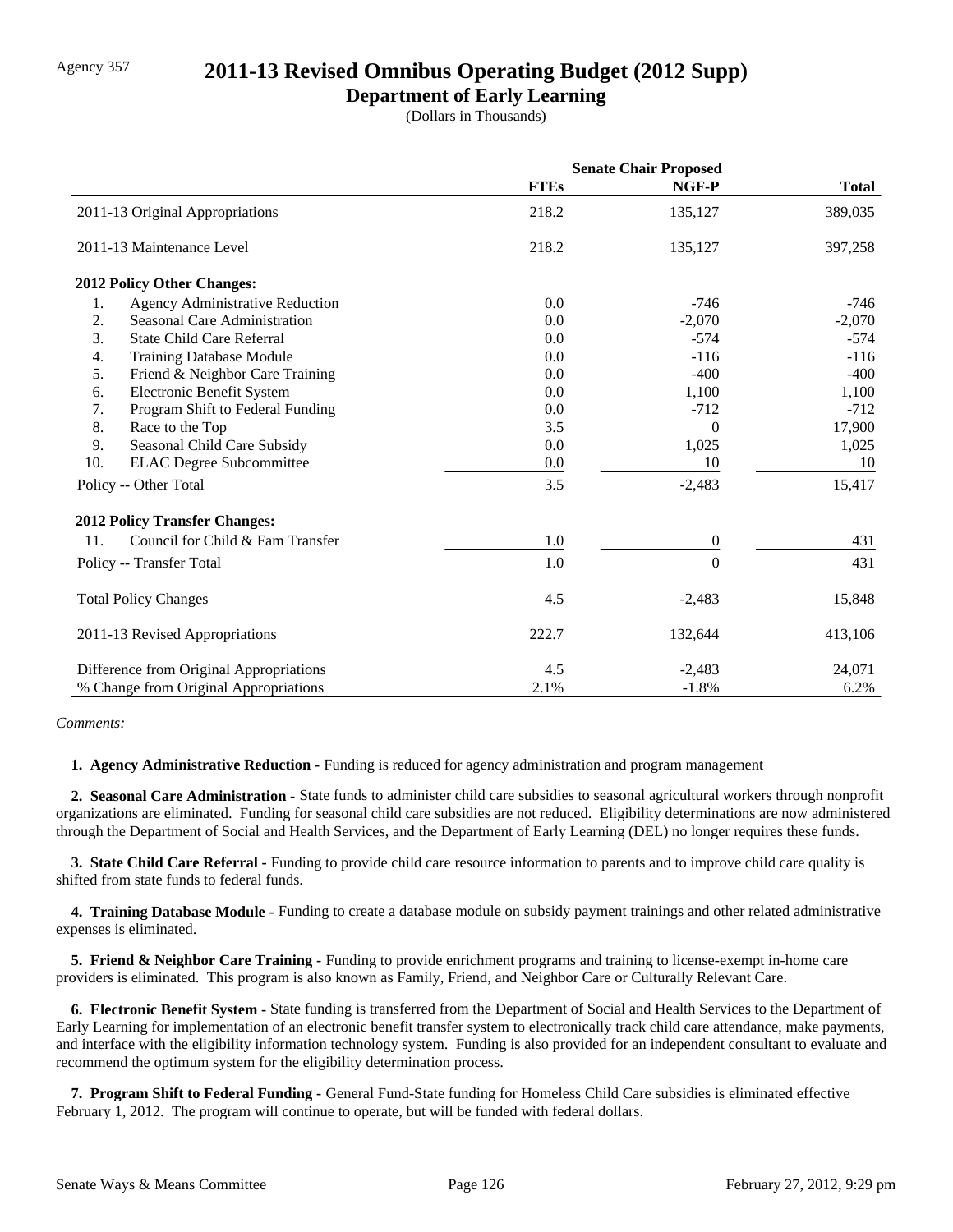## Agency 357 **2011-13 Revised Omnibus Operating Budget (2012 Supp) Department of Early Learning**

**8. Race to the Top -** Federal expenditure authority is provided to the Department of Early Learning for the Race to the Top Early Learning Challenge Grant that was awarded to the state in December 2011. The state was awarded a total of \$60 million under the grant. The grant will last for four years and primarily be used to implement and expand the Quality Rating and Improvement System (QRIS) that the Department piloted in the 2009-11 biennium. The grant will also be used to support the WAKids Kindergarten assessment, professional development, and various system supports.

 **9. Seasonal Child Care Subsidy -** State funding for Seasonal Child Care subsidies is transferred from the Department of Social and Health Services to the Department of Early Learning, where the federal funding for the program is appropriated. The Seasonal Child Care program provides subsidized child care for eligible seasonally employed agricultural families.

 **10. ELAC Degree Subcommittee -** Funding is provided for the Early Learning Advisory Committee (ELAC) to convene a subcommittee to make recommendations regarding degree requirements or equivalent competencies for early learning providers.

 **11. Council for Child & Fam Transfer -** As a result of Chapter 32, Laws of 2011,1st. sp. s. (E2SHB 1965), the Council for Children and Families is eliminated and relevant duties and funding will transfer to the Department of Early Learning (DEL). Federal Community-Based Child Abuse Prevention funds are transferred from the Department of Social and Health Services to the DEL. (General Fund-Federal)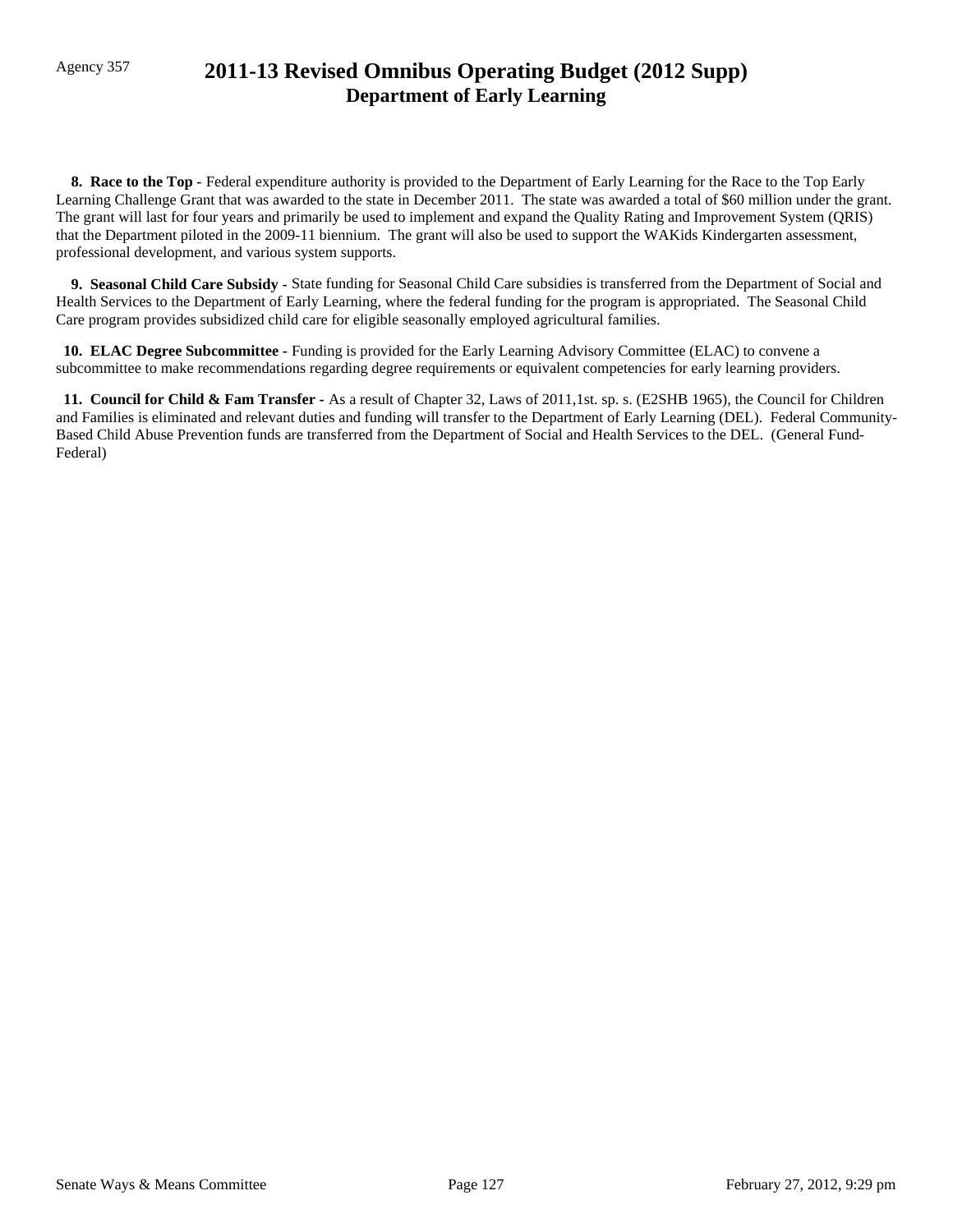## Agency 010 **2011-13 Revised Omnibus Operating Budget (2012 Supp)**

### **Bond Retirement and Interest**

(Dollars in Thousands)

|                                         | <b>Senate Chair Proposed</b> |           |              |
|-----------------------------------------|------------------------------|-----------|--------------|
|                                         | <b>FTEs</b>                  | NGF-P     | <b>Total</b> |
| 2011-13 Original Appropriations         | 0.0                          | 1,966,521 | 2,120,814    |
| 2011-13 Maintenance Level               | 0.0                          | 1,923,069 | 2,078,216    |
| 2012 Policy Other Changes:              |                              |           |              |
| Adjustment for New Bond Issuance<br>1.  | 0.0                          | 781       | 781          |
| Policy -- Other Total                   | 0.0                          | 781       | 781          |
| <b>Total Policy Changes</b>             | 0.0                          | 781       | 781          |
| 2011-13 Revised Appropriations          | 0.0                          | 1,923,850 | 2,078,997    |
| Difference from Original Appropriations | 0.0                          | $-42.671$ | $-41,817$    |
| % Change from Original Appropriations   | $0.0\%$                      | $-2.2%$   | $-2.0\%$     |

#### *Comments:*

 **1. Adjustment for New Bond Issuance -** The increase in debt service payments resulting from the new general obligation bonds authorized in the capital budget. Once fully issued the, the new bond general obligation bond authority will cost 436.6 million per year. The Senate budget assumes passage of legislation temporarily un-dedicating a portion of the solid waste tax to pay for the added debt service cost of the new general obligation bonds.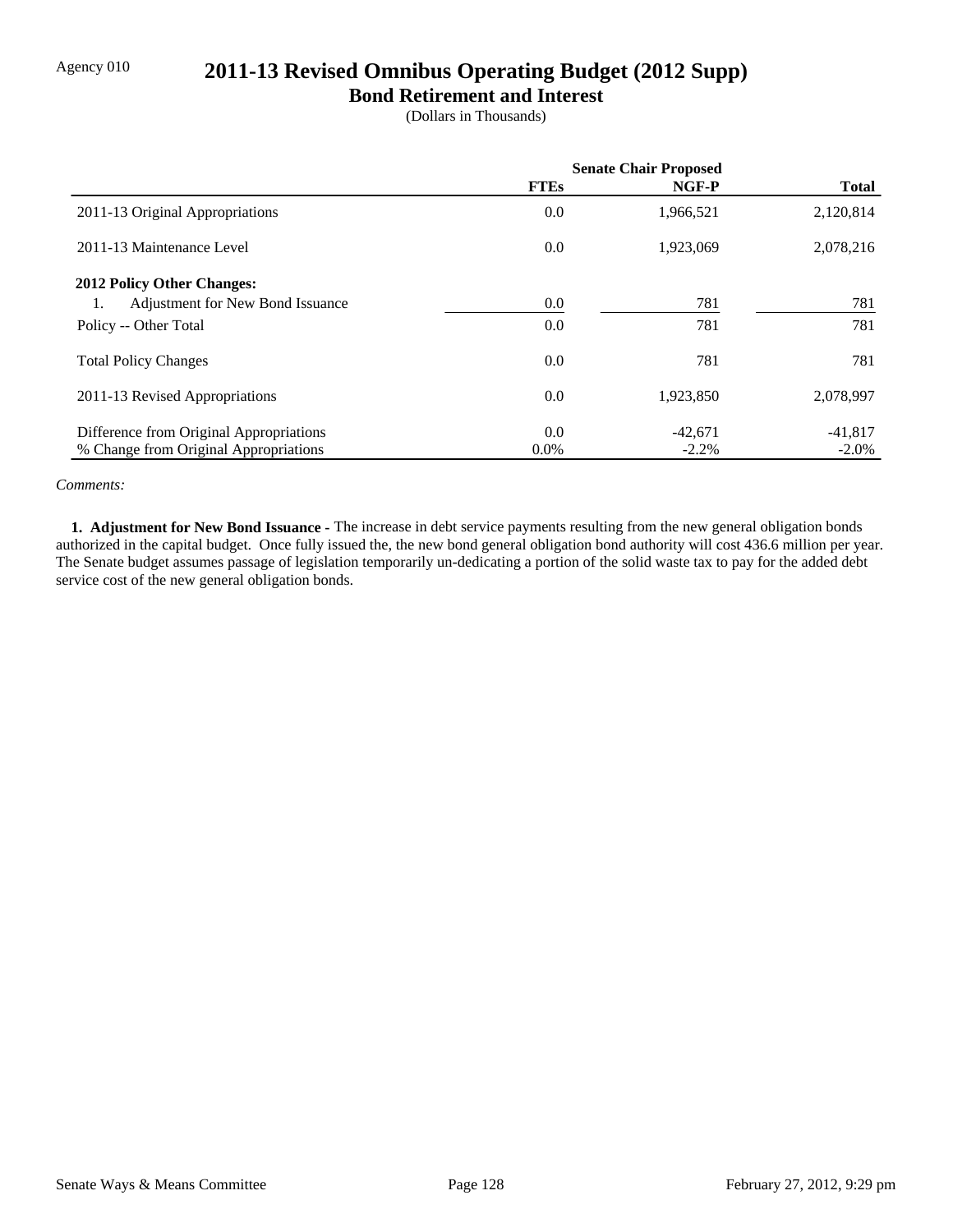### Agency 076 **2011-13 Revised Omnibus Operating Budget (2012 Supp)**

### **Special Approps to the Governor**

(Dollars in Thousands)

|     |                                         | <b>Senate Chair Proposed</b> |          |              |
|-----|-----------------------------------------|------------------------------|----------|--------------|
|     |                                         | <b>FTEs</b>                  | NGF-P    | <b>Total</b> |
|     | 2011-13 Original Appropriations         | 0.0                          | 98,007   | 105,507      |
|     | 2011-13 Maintenance Level               | 0.0                          | 90,157   | 87,556       |
|     | 2012 Policy Other Changes:              |                              |          |              |
| 1.  | <b>Education Legacy Trust Account</b>   | 0.0                          | 25,000   | 25,000       |
| 2.  | FDA Excess Fund Distribution            | 0.0                          | $\theta$ | 10,000       |
| 3.  | Disaster Response Account               | 0.0                          | 1,150    | 1,150        |
| 4.  | <b>Auditor Reduction</b>                | 0.0                          | $-510$   | $-876$       |
| 5.  | <b>Attorney General Reduction</b>       | 0.0                          | $-2,701$ | $-8,315$     |
| 6.  | Sec of State Archive Reduction          | 0.0                          | $-339$   | $-724$       |
| 7.  | <b>Central Services Savings</b>         | 0.0                          | $-189$   | $-386$       |
| 8.  | <b>ARROW Commission</b>                 | 0.0                          | 200      | 200          |
| 9.  | <b>Criminal Justice Costs</b>           | 0.0                          | 511      | 511          |
| 10. | <b>Central Service Reforms</b>          | 0.0                          | $-4,480$ | $-8,253$     |
| 11. | <b>Education Study</b>                  | 0.0                          | 250      | 250          |
| 12. | Life Sciences Discovery Fund            | $0.0\,$                      | 4,000    | 4,000        |
|     | Policy -- Other Total                   | 0.0                          | 22,892   | 22,557       |
|     | <b>Total Policy Changes</b>             | 0.0                          | 22,892   | 22,557       |
|     | 2011-13 Revised Appropriations          | 0.0                          | 113,049  | 110,113      |
|     | Difference from Original Appropriations | 0.0                          | 15,042   | 4,606        |
|     | % Change from Original Appropriations   | 0.0%                         | 15.4%    | 4.4%         |

#### *Comments:*

**1. Education Legacy Trust Account -** The Education Legacy Trust Account provides operating funding for the K-12 system and higher education institutions. Due to volatility in estate tax collections, General Fund-State funds will be deposited into the account. (General Fund-State, Education Legacy Account-State)

 **2. FDA Excess Fund Distribution -** One-time authority is provided to the Department of Natural Resources to distribute excess funds from the Forest Development Account. Funds credited back to the state shall be placed in the state General Fund. (Forest Development Account-State)

 **3. Disaster Response Account -** Additional funding is necessary in the Disaster Response Account to provide sufficient resources for anticipated obligations.

 **8. ARROW Commission -** Funds are provided for the implementation of Substitute Senate Bill No. 6345 (Agency Reallocation and Realignment of Washington Commission).

 **9. Criminal Justice Costs -** The Office of Financial Management shall distribute funds to specified counties for extraordinary criminal justice costs.

**11. Education Study -** A joint task force on education funding is established. The task force will review and make recommendations on how the legislature can meet the requirement outlined in the McCleary decision, examine options for fully funding basic education, and consider other school finance issues such as levies, LEA, salary schedules, early learning and higher education.

 **12. Life Sciences Discovery Fund -** Funds are appropriated for deposit in the Life Sciences Discovery Fund for life sciences research grants.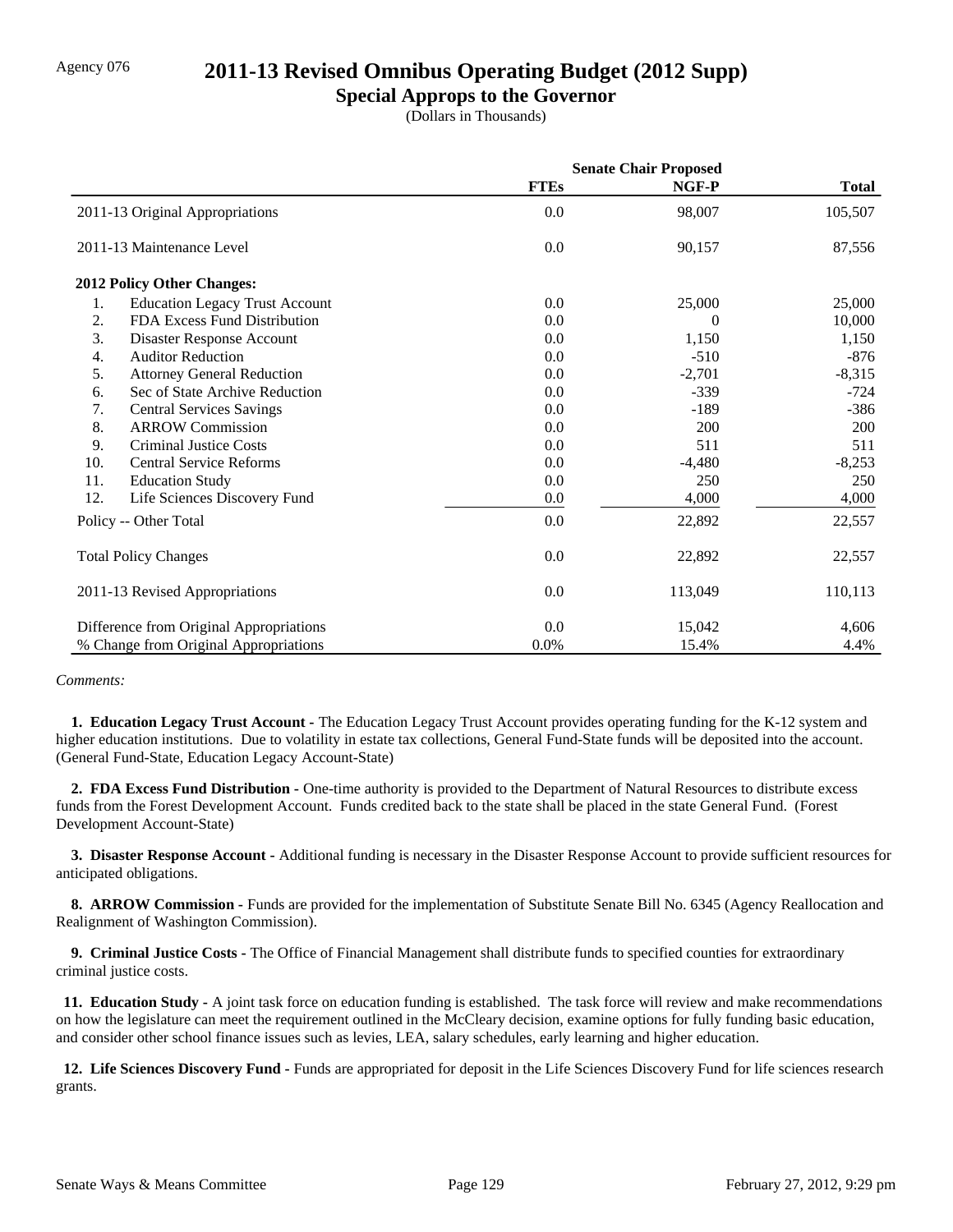### Agency 713 **2011-13 Revised Omnibus Operating Budget (2012 Supp)**

### **State Employee Compensation Adjust**

(Dollars in Thousands)

|                                         | <b>Senate Chair Proposed</b> |                |              |
|-----------------------------------------|------------------------------|----------------|--------------|
|                                         | <b>FTEs</b>                  | NGF-P          | <b>Total</b> |
| 2011-13 Original Appropriations         | 0.0                          | $\overline{0}$ | $\theta$     |
| 2011-13 Maintenance Level               | 0.0                          | $\theta$       | $\theta$     |
| <b>2012 Policy Comp Changes:</b>        |                              |                |              |
| PEBB Funding Rate Reduction<br>1.       | 0.0                          | $-33,124$      | $-57,510$    |
| 2.<br><b>SEBB Startup Costs</b>         | 0.0                          | 12,393         | 12,393       |
| Policy -- Comp Total                    | 0.0                          | $-20,731$      | $-45,117$    |
| <b>Total Policy Changes</b>             | 0.0                          | $-20,731$      | $-45,117$    |
| 2011-13 Revised Appropriations          | 0.0                          | $-20,731$      | $-45,117$    |
| Difference from Original Appropriations | 0.0                          | $-20.731$      | $-45,117$    |
| % Change from Original Appropriations   | $0.0\%$                      | $0.0\%$        | $0.0\%$      |

#### *Comments:*

 **1. PEBB Funding Rate Reduction -** The Public Employees' Benefits Board(PEBB) funding rate is reduced from \$850 to \$800 per eligible employee per month for FY 2013. This is projected to leave the PEBB reserves (both the self-insured claims reserve and the incurred-but-not-paid reserve) fully funded at the end of the 2011-13 fiscal biennium. (General Fund-State, other funds)

 **2. SEBB Startup Costs -** Funding is provided for the costs associating with the creation of the School Employees' Benefits Board (SEBB) program within the Health Care Authority pursuant to Substitute Senate Bill 6442 (public school employees' benefits). The SEBB will provide centralized purchasing of health benefits for public school employees throughout the state beginning January 1, 2014.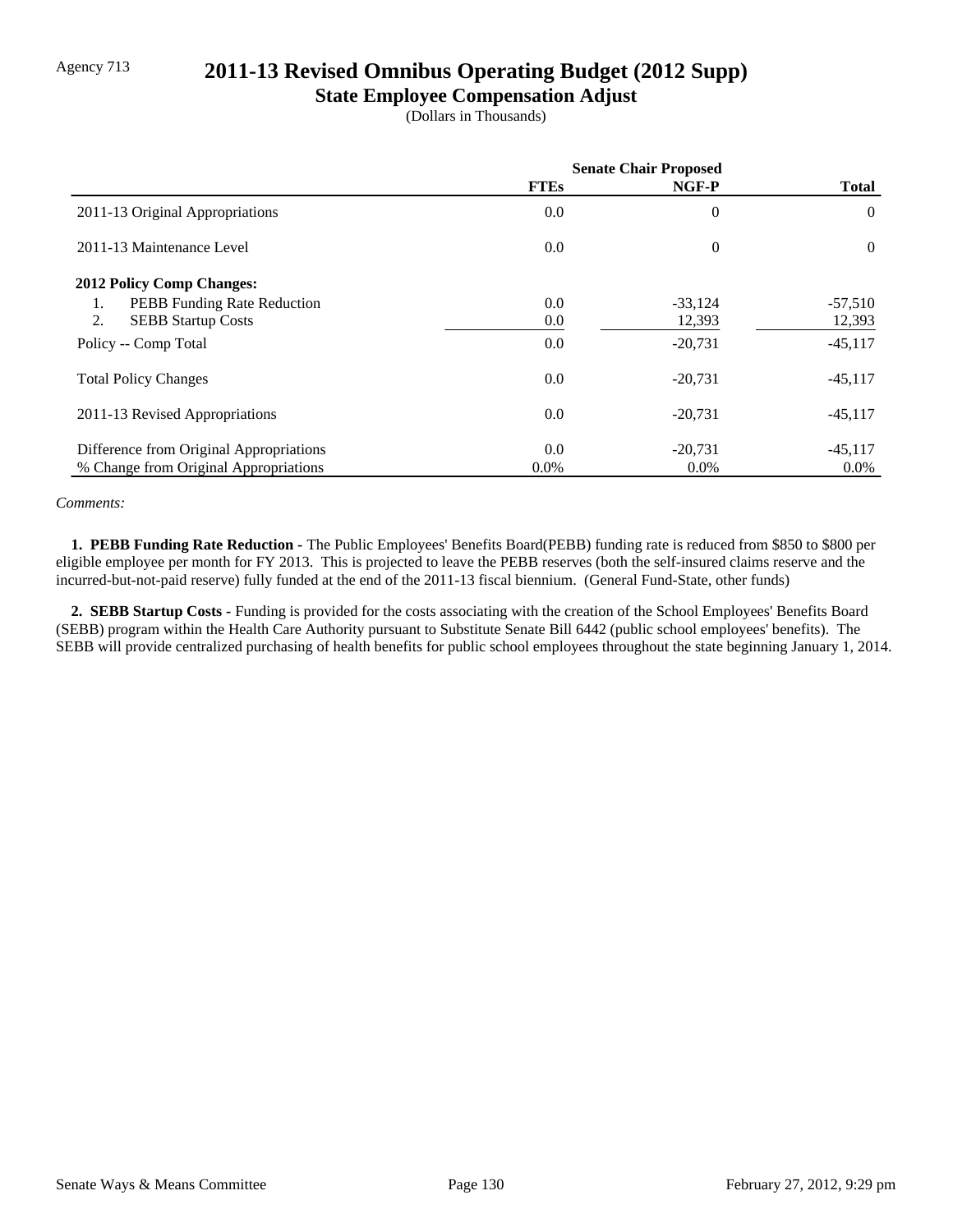## Agency 740 **2011-13 Revised Omnibus Operating Budget (2012 Supp)**

### **Contributions to Retirement Systems**

(Dollars in Thousands)

|                                         | <b>Senate Chair Proposed</b> |           |              |
|-----------------------------------------|------------------------------|-----------|--------------|
|                                         | <b>FTEs</b>                  | NGF-P     | <b>Total</b> |
| 2011-13 Original Appropriations         | 0.0                          | 133,476   | 133,476      |
| 2011-13 Maintenance Level               | 0.0                          | 129,476   | 129,476      |
| 2012 Policy Other Changes:              |                              |           |              |
| <b>LEOFF Consolidation</b><br>1.        | 0.0                          | $-74,184$ | -74,184      |
| Policy -- Other Total                   | 0.0                          | $-74,184$ | $-74,184$    |
| <b>Total Policy Changes</b>             | 0.0                          | $-74,184$ | $-74,184$    |
| 2011-13 Revised Appropriations          | 0.0                          | 55,292    | 55,292       |
| Difference from Original Appropriations | 0.0                          | $-78,184$ | $-78,184$    |
| % Change from Original Appropriations   | $0.0\%$                      | $-58.6%$  | $-58.6\%$    |

#### *Comments:*

 **1. LEOFF Consolidation -** Funding is adjusted to reflect the suspension of state contributions to the Law Enforcement Officers' and Fire Fighters' Retirement System (LEOFF) during the remainder of the 2011-13 fiscal biennium, pursuant to Senate Bill 6563 (LEOFF Plan 1 and Plan 2 merger).